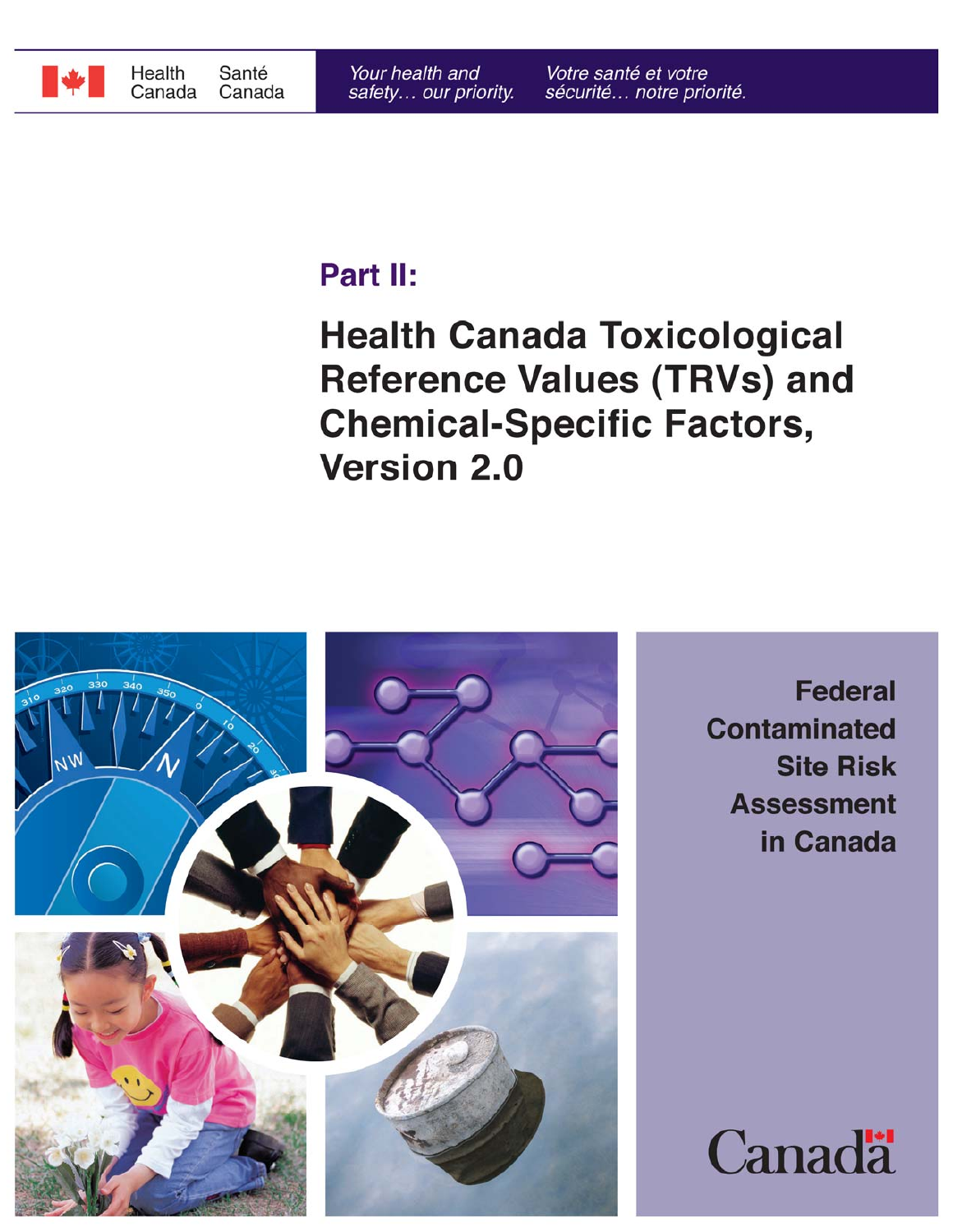#### *Health Canada is the federal department responsible for helping the people of*

*Canada maintain and improve their health. We assess the safety of drugs and many consumer products, help improve the safety of food, and provide information to Canadians to help them make healthy decisions. We provide health services to First Nations people and to Inuit communities. We work with the provinces to ensure our health care system serves the needs of Canadians.*

Published by authority of the Minister of Health.

*Federal Contaminated Site Risk Assessment in Canada, Part II: Health Canada Toxicological Reference Values (TRVs) and Chemical-Specific Factors, Version 2.0* is available on Internet at the following address: www.healthcanada.gc.ca

Également disponible en français sous le titre : *L'évaluation des risques pour les sites contaminés fédéraux au Canada, Partie II : Valeurs toxicologiques de référence (VTR) de Santé Canada et paramètres de substances chimiques sélectionnées, version 2.0.*

This publication can be made available on request in a variety of alternative formats.

For further information or to obtain additional copies, please contact:

Publications Health Canada Ottawa, Ontario K1A 0K9 Tel.: 613-954-5995 Fax: 613-941-5366 E-mail: info@hc-sc.gc.ca

© Her Majesty the Queen in Right of Canada, represented by the Minister of Health, 2010

This publication may be reproduced without permission provided the source is fully acknowledged.

Cat.: H128-1/11-638E-PDF ISBN: 978-1-100-17925-4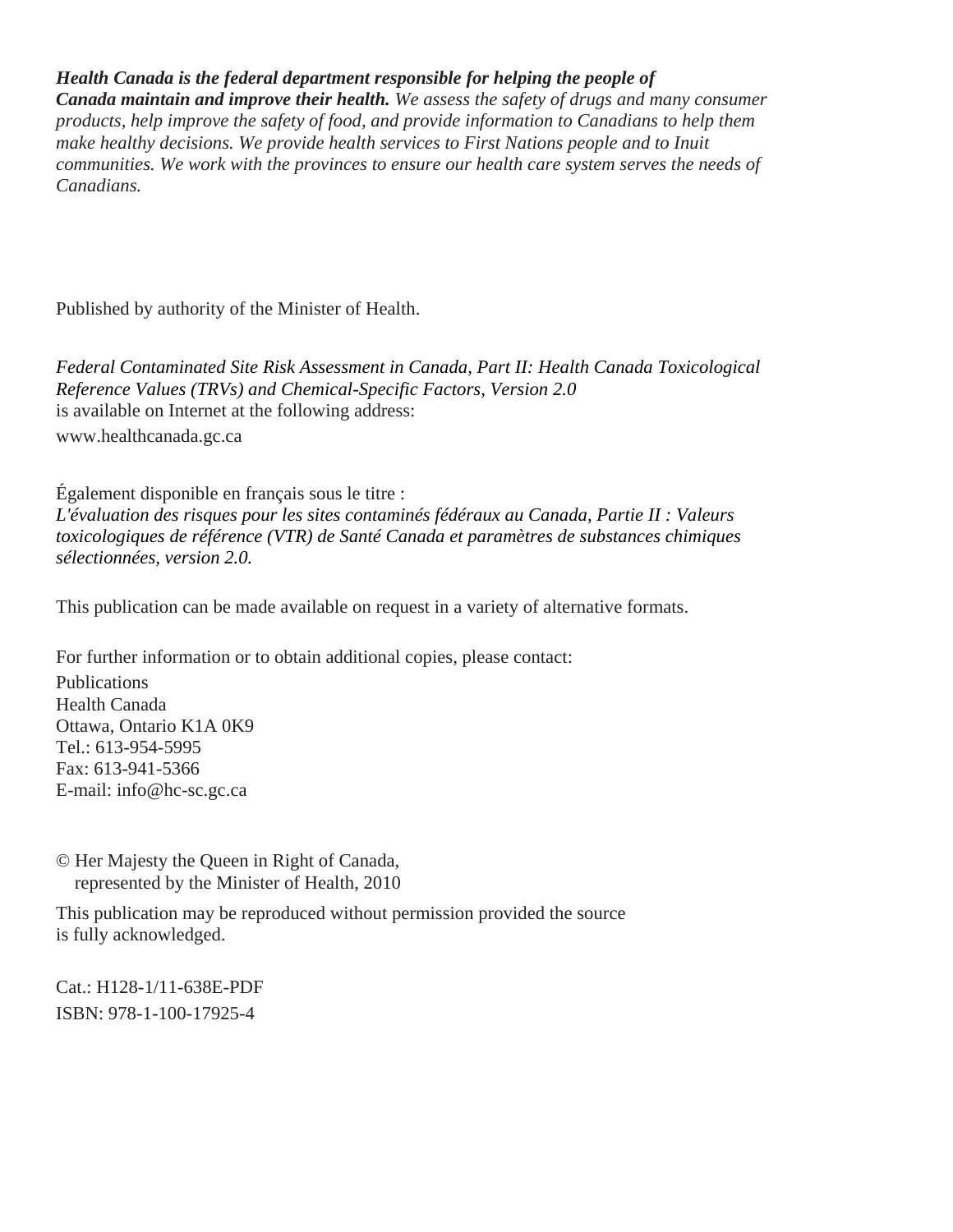# FEDERAL CONTAMINATED SITE RISK ASSESSMENT IN CANADA

# PART II: HEALTH CANADA TOXICOLOGICAL REFERENCE VALUES (TRVs) AND CHEMICAL-SPECIFIC FACTORS

Version 2.0

September 2010

Prepared by: Contaminated Sites Division Safe Environments Directorate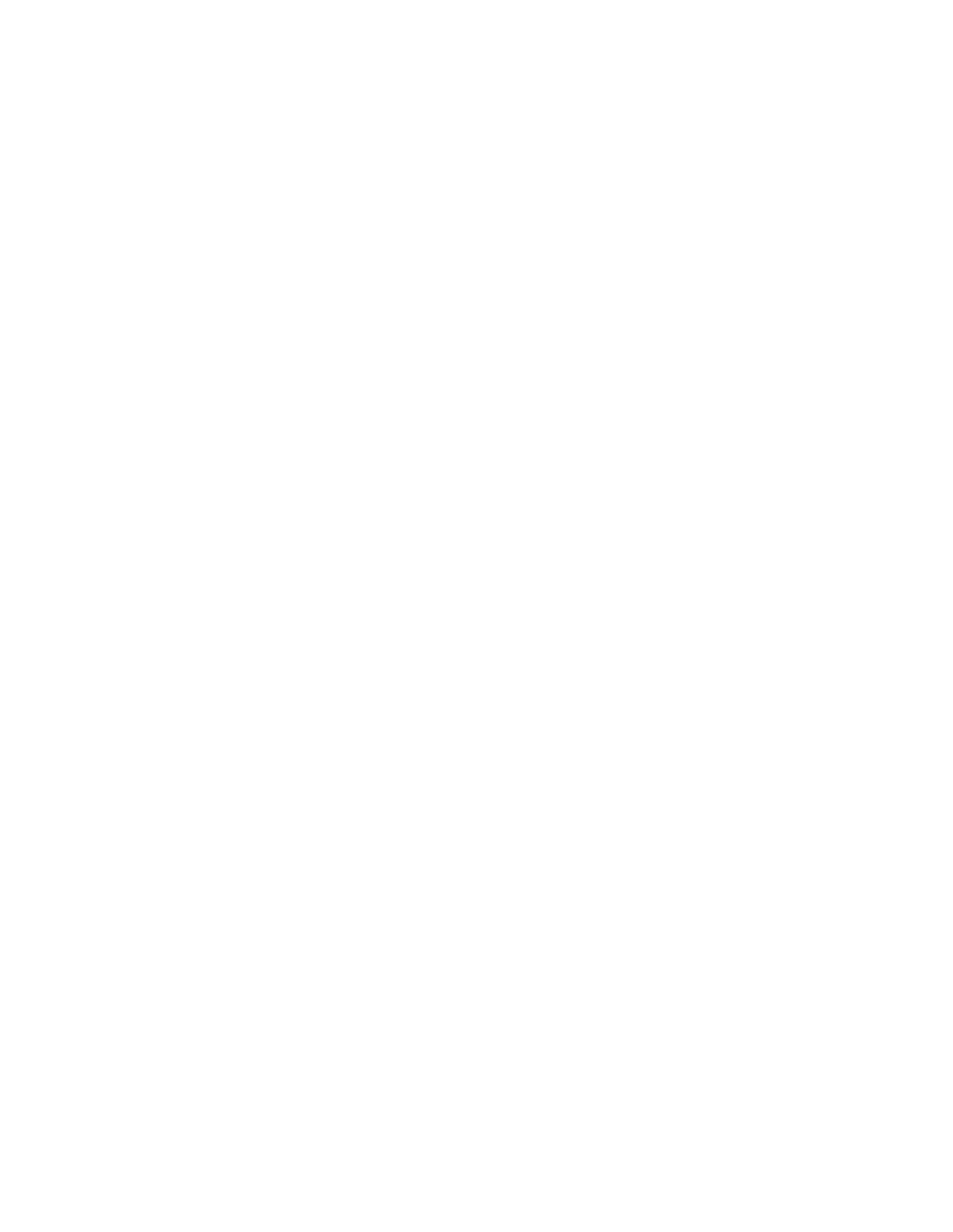# **TABLE OF CONTENTS**

| 1.0 |     |       |  |
|-----|-----|-------|--|
| 2.0 |     |       |  |
|     | 2.1 |       |  |
|     | 2.2 |       |  |
|     |     | 2.2.1 |  |
|     | 2.3 |       |  |
| 3.0 |     |       |  |
|     | 3.1 |       |  |
|     | 3.2 |       |  |
|     | 3.3 |       |  |
| 4.0 |     |       |  |
| 5.0 |     |       |  |
| 6.0 |     |       |  |
|     |     |       |  |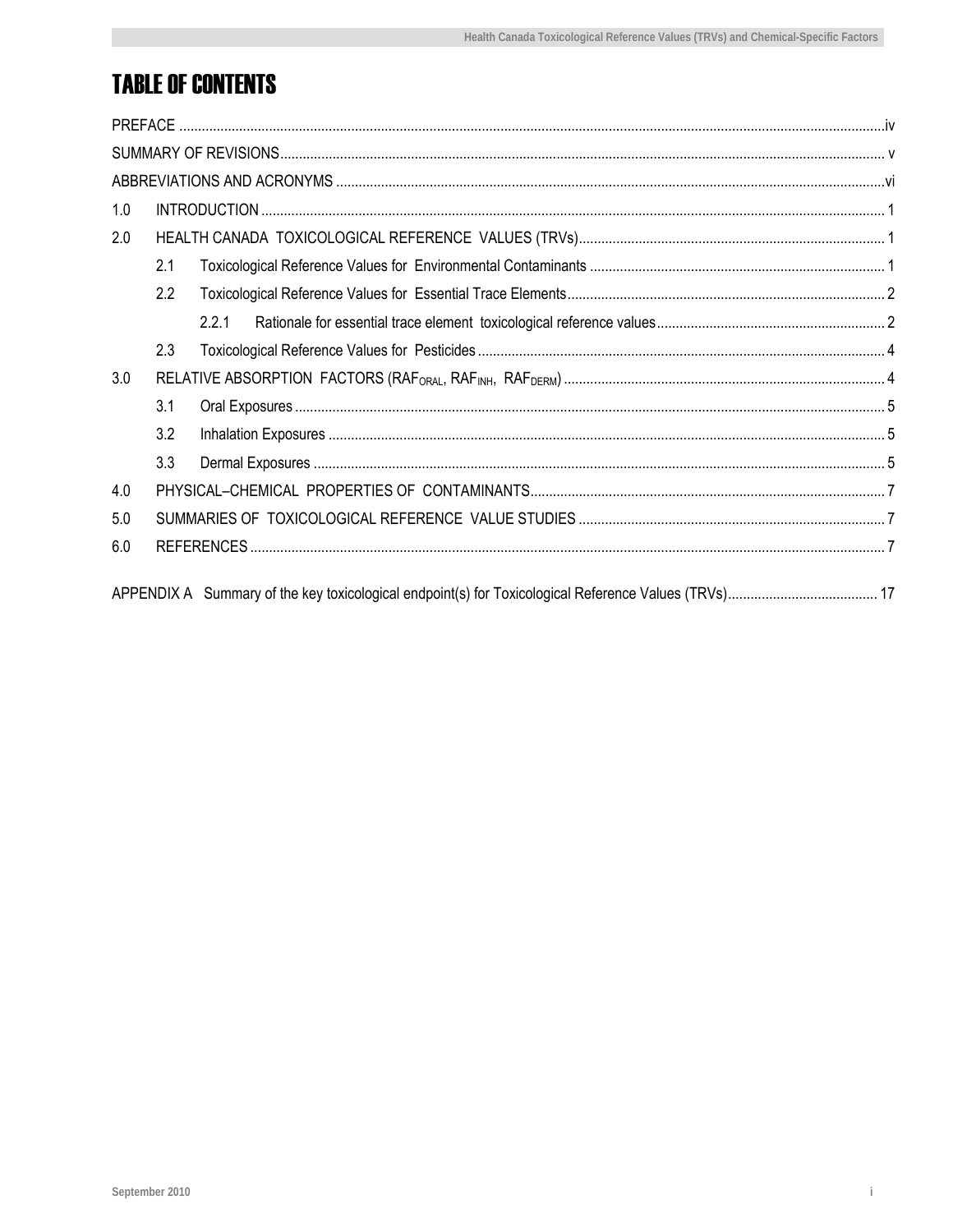### LIST OF FIGURES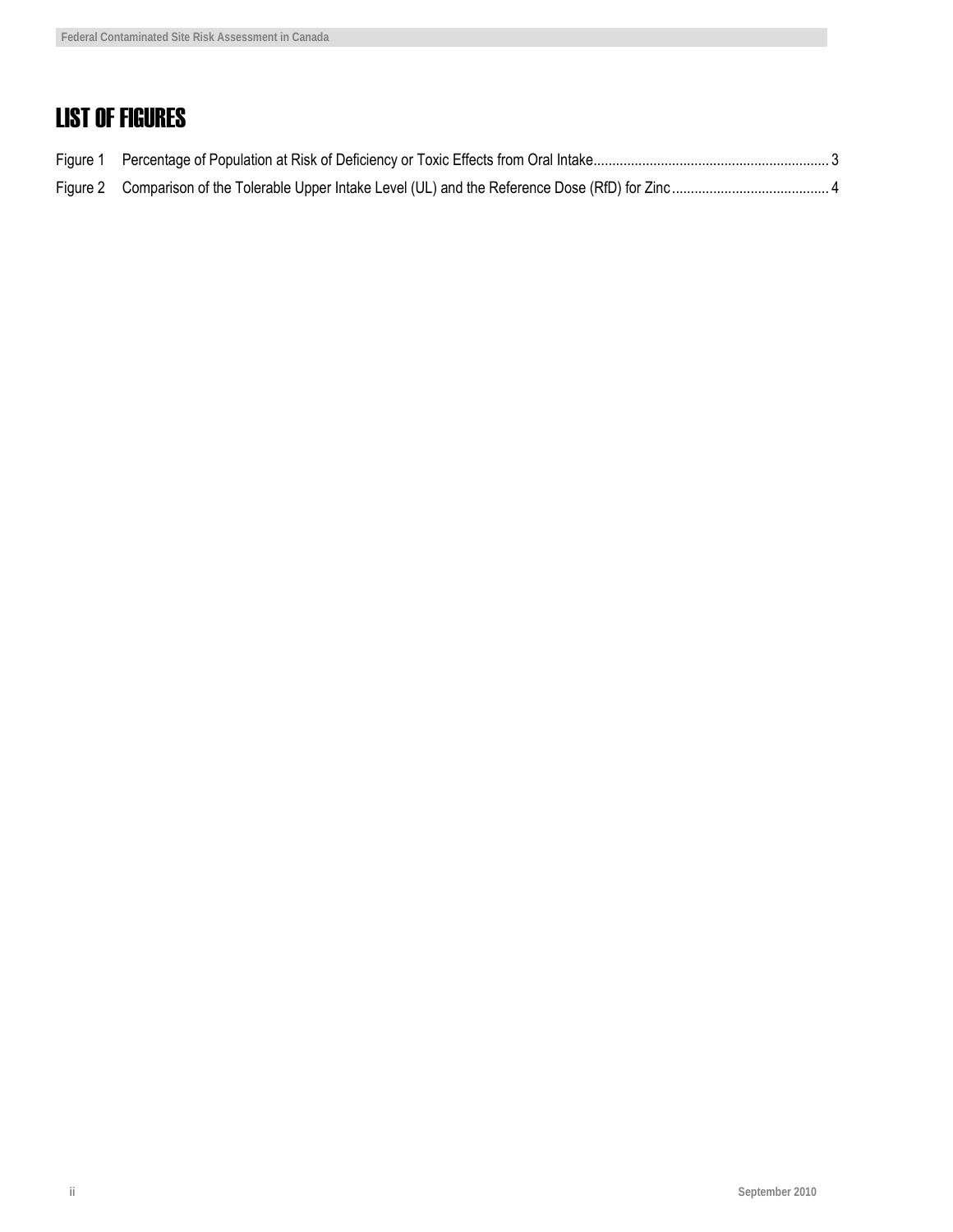### LIST OF TABLES

| Table 1 | Toxicological Reference Values (TRVs) Recommended for Use in Human Health Risk Assessments of Federal        |  |
|---------|--------------------------------------------------------------------------------------------------------------|--|
|         |                                                                                                              |  |
| Table 2 | Toxicological Reference Values (TRVs) for Pesticides Recommended for Use in Human Health Risk Assessments of |  |
|         |                                                                                                              |  |
| Table 3 |                                                                                                              |  |
| Table 4 |                                                                                                              |  |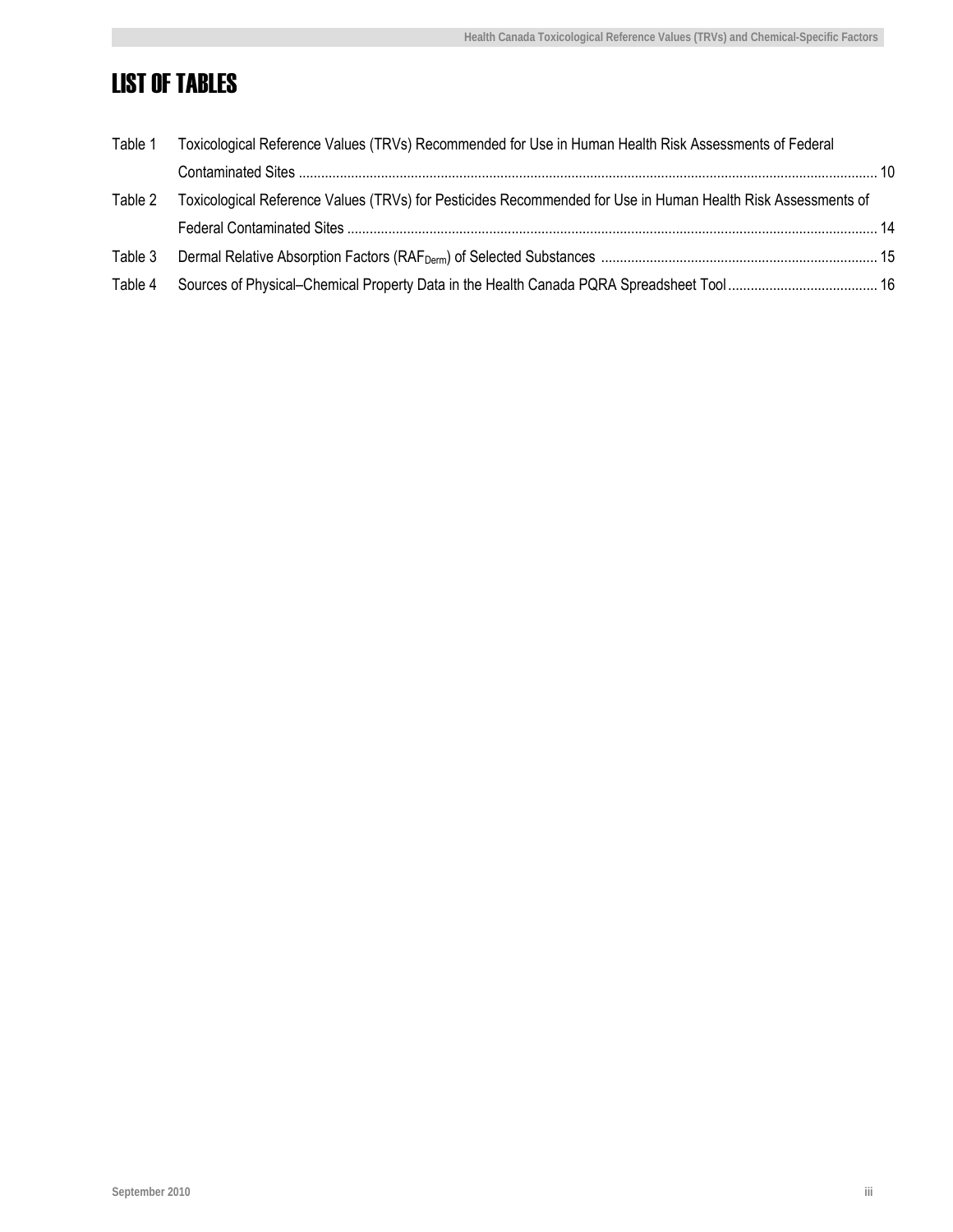# PREFACE

The Federal Contaminated Sites Action Plan (FCSAP) is a program of the Government of Canada designed to ensure improved and continuing federal environmental stewardship as it relates to contaminated sites located on federally owned or operated properties. Guidance documents on human health risk assessment (HHRA) prepared by the Contaminated Sites Division of Health Canada, in support of the FCSAP, are available on our website and may also be obtained by contacting the Contaminated Sites Division at cs-sc@hc-sc.gc.ca.

This guidance document (*Federal Contaminated Site Risk Assessment in Canada, Part II: Health Canada Toxicological Reference Values (TRVs) and Chemical-Specific Factors, Version 2.0*) is a companion to *Federal Contaminated Site Risk Assessment in Canada, Part I: Guidance on Human Health Preliminary Quantitative Risk Assessment (PQRA)*, *Version 2.0*, and was prepared to provide guidance for custodial departments.

As is common with any national guidance, this document will not satisfy all of the requirements presented by contaminated sites, custodial departments, or risk assessors in every case. As the practice of risk assessment advances and the FCSAP proceeds, new and updated information on various aspects of HHRA will be published. As a result, it is anticipated that revisions and/or addendums to this document will be necessary from time to time to reflect this new information. Health Canada should be consulted at the address below to confirm that the version of the document in your possession is the most recent edition, and that the most recent assumptions and parameters are being used.

In addition, Health Canada requests that any questions, comments, criticisms, suggested additions, or revisions to this document be directed to Contaminated Sites Division, Safe Environments Directorate, Health Canada, 99 Metcalfe Street, 11th Floor, Address Locator: 4111A, Ottawa, ON, K1A 0K9. E-mail: cs-sc@hc-sc.gc.ca.

See also: http://www.hc-sc.gc.ca/ewh-semt/contamsite/index-eng.php.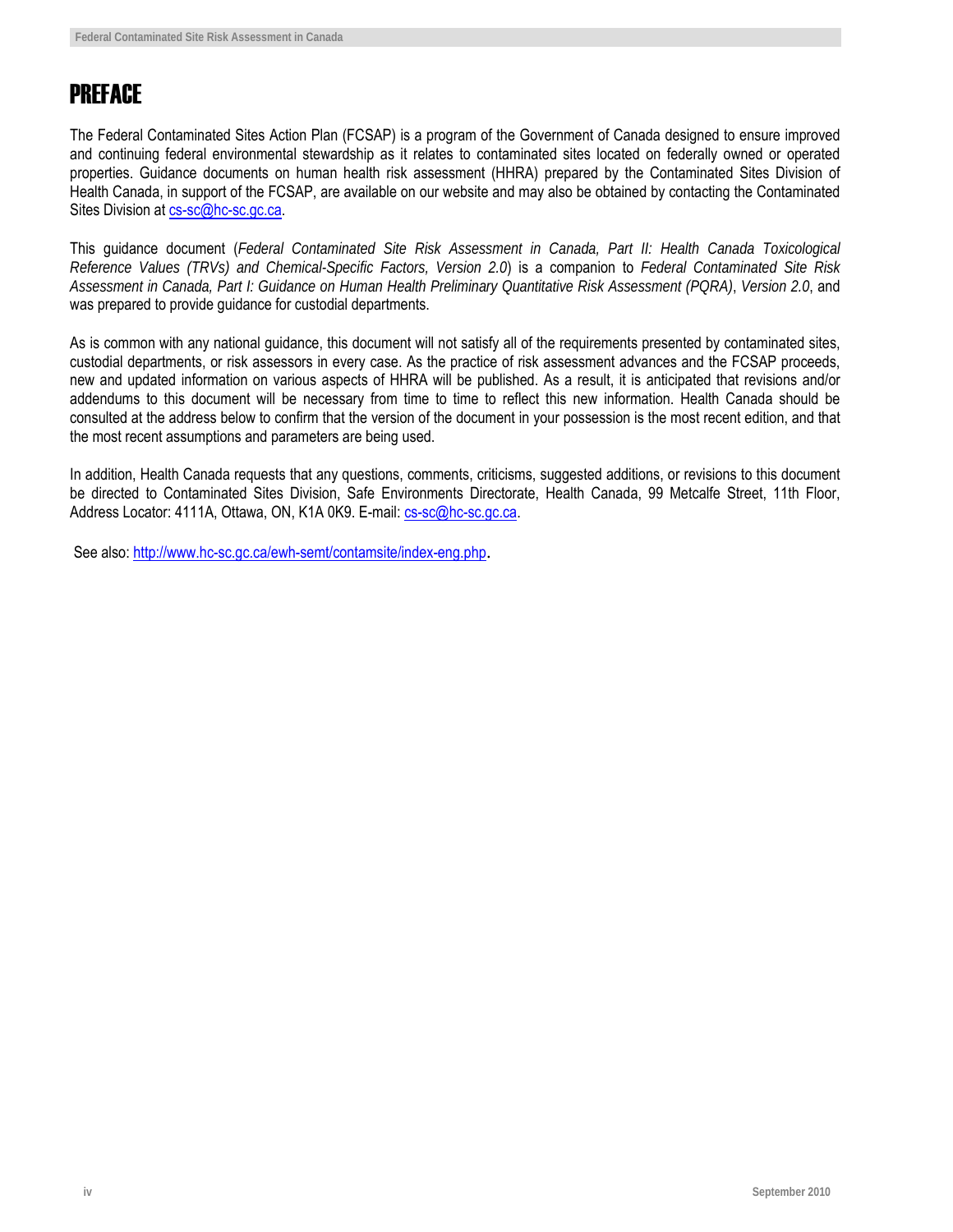### SUMMARY OF REVISIONS

*Federal Contaminated Site Risk Assessment in Canada, Part II: Health Canada Toxicological Reference Values (TRVs) and Chemical-Specific Factors, Version 2.0* reflects numerous revisions to text and tables, relative to Version 1.0. Significant technical revisions to this document include:

- significant additions to the text to enhance background and contextual information, including links to sources of toxicological reference values (TRVs) from other agencies;
- new procedures for establishing TRVs for essential trace elements, with explanatory text;
- additions of new or revised TRVs to Table 1. Toxicological Reference Values (TRVs) Recommended for use in Human Health Risk Assessments of Federal Contaminated Sites:
	- o arsenic (revised oral slope factor)
	- o benzene (revised oral slope factor)
	- o benzo[*a*]pyrene (dermal slope factor)
	- o carbon tetrachloride (revised tolerable daily intake)
	- o fluoride (revised tolerable daily intake)
	- o n-hexane (provisional tolerable daily intake)
	- o nickel sulphate (revised tolerable daily intake)
	- o non-dioxin-like polychlorinated biphenyls (PCBs) (revised tolerable daily intake)
	- o trichloroethylene (TCE) (new tolerable daily intake, new oral slope factor)
- addition of Table 2. Toxicological Reference Values (TRVs) for Pesticides Recommended for Use in Human Health Risk Assessments of Federal Contaminated Sites;
- addition of Table 3. Soil Dermal Relative Absorption Factors (RAF<sub>Derm</sub>) of Selected Chemical Substances; and
- addition of Table 4. Sources of Physical–Chemical Property Data in the Health Canada PQRA Spreadsheet Tool.

.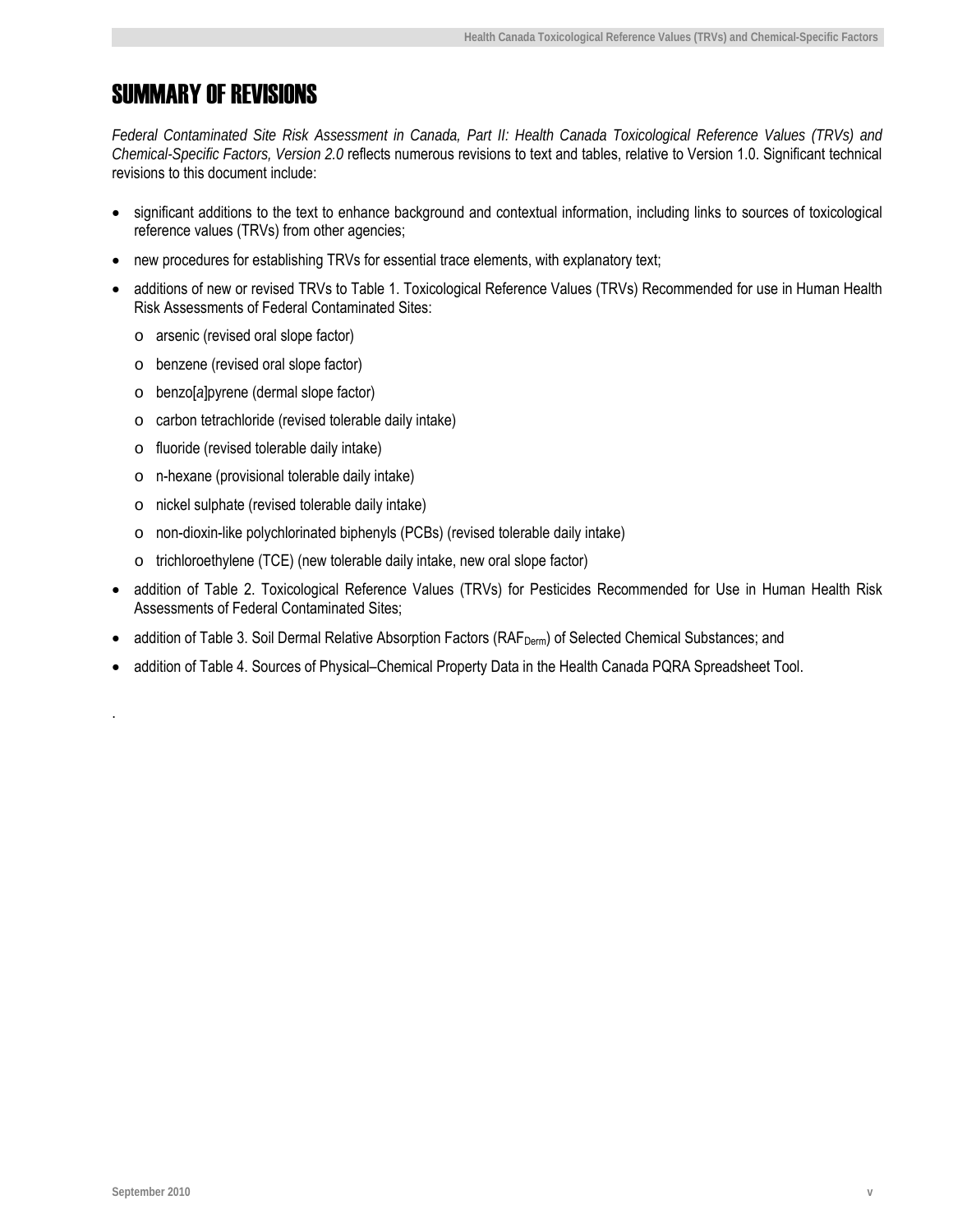# ABBREVIATIONS AND ACRONYMS

| AROI         | acceptable range of oral intake                                  |
|--------------|------------------------------------------------------------------|
| ATSDR        | Agency for Toxic Substances and Disease Registry (United States) |
| DRI          | dietary reference intake                                         |
| <b>DQRA</b>  | detailed quantitative risk assessment                            |
| <b>ETE</b>   | essential trace element                                          |
| FCSAP        | <b>Federal Contaminated Sites Action Plan</b>                    |
| <b>IOM</b>   | Institute of Medicine of the National Academies                  |
| <b>IRIS</b>  | Integrated Risk Information System (U.S. EPA)                    |
| LOAEL        | lowest observable adverse effect level                           |
| <b>NOAEL</b> | no observable adverse effect level                               |
| <b>OMOE</b>  | Ontario Ministry of the Environment                              |
| <b>PMRA</b>  | Pest Management Regulatory Agency (Canada)                       |
| <b>PQRA</b>  | preliminary quantitative risk assessment                         |
| <b>RAF</b>   | relative absorption factor                                       |
| RDA.         | recommended dietary allowance                                    |
| <b>RfD</b>   | reference dose                                                   |
| SF           | slope factor                                                     |
| tdi          | tolerable daily intake                                           |
| <b>TRV</b>   | toxicological reference value                                    |
| UF           | uncertainty factor                                               |
| UL           | tolerable upper intake level                                     |
| UR.          | unit risk                                                        |
|              | U.S. EPA United States Environmental Protection Agency           |
| <b>VOCs</b>  | volatile organic compounds                                       |
| <b>WHO</b>   | World Health Organization                                        |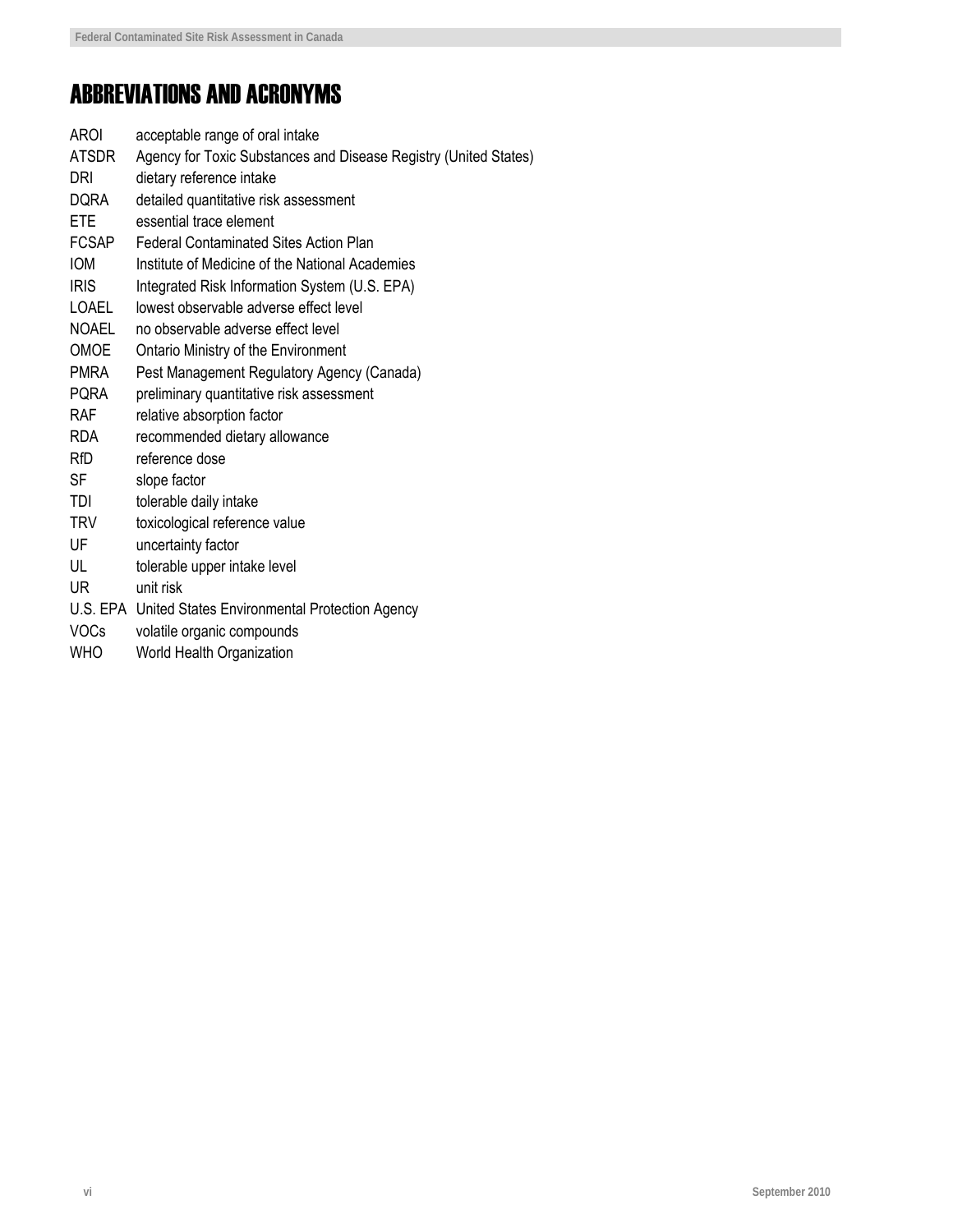### 1.0 INTRODUCTION

Toxicological reference values (TRVs) are prescribed by a variety of national and international agencies for the purpose of characterizing risks associated with exposure to environmental contaminants. For chemicals and substances that are not carcinogenic or germ cell mutagens, the TRV is the daily dose that is deemed to be **tolerable** or **acceptable**  (i.e. the dose that is "safe"), based on the assumption that a threshold dose exists at or below which toxic effects do not occur. For substances that are genotoxic (certain carcinogens and germ cell mutagens), the TRV represents an upper bound estimate of the slope between exposure and the occurrence of effect (cancer, in most cases). The slope of the dose-response relationship is referred to as the **slope factor** (SF) (relating to exposure dose) or **unit risk** (UR) (relating to exposure concentration, typically in air or in some cases in water) and, when multiplied by the exposure level (dose or concentration as appropriate), it provides an upper bound estimate of the probability of occurrence of cancer or germ cell mutation in a chronically exposed population. For the assessment of risks posed by federal contaminated sites in Canada, that negligible risk level for cancer and germ cell mutation is 1 in 100,000 persons exposed (1  $\times$  10-5; see *Federal Contaminated Site Risk Assessment in Canada, Part I: Guidance on Human Health Preliminary Quantitative Risk Assessment (PQRA)*, *Version 2.0* (HC, 2010a) for more discussion of negligible risk).

Sources of TRVs include, but may not be limited to

- Health Canada various sources including:
	- o http://www.hc-sc.gc.ca/ewhsemt/pubs/contamsite/index-eng.php
	- o http://www.hc-sc.gc.ca/ewhsemt/contaminants/existsub/eval-prior/index-eng.php
	- o http://www.hc-sc.gc.ca/ewh-semt/pubs/watereau/index-eng.php
- United States Environmental Protection Agency (U.S. EPA) Integrated Risk Information System (IRIS)
	- o www.epa.gov/iris/

TRVs are generally identified by the U.S. EPA as reference doses (RfDs), reference concentrations (RfCs), oral slope factors (SF<sub>Oral</sub>), inhalation slope factors (SF<sub>Inh</sub>), and inhalation unit risks (UR<sub>Inh</sub>),

 California Environmental Protection Agency http://www.oehha.ca.gov/risk/ChemicalDB/index.asp

The Agency employs the same general terminology as the U.S. EPA.

World Health Organization (WHO) and the International

Programme on Chemical Safety (IPCS) – various sources including:

- o http://www.inchem.org/; http://www.who.int/ipcs/en/
- o http://www.euro.who.int/en/what-we-do/healthtopics/environmental-health/air-quality

TRVs are generally identified by the WHO and the IPCS as **tolerable daily intakes** (TDIs) or **acceptable daily intakes** (ADIs). Although carcinogenic effects are evaluated, TRVs for carcinogenic substances are not routinely prescribed as SFs or URs.

- United States Agency for Toxic Substances and Disease Registry (ATSDR)
	- o http://www.atsdr.cdc.gov/toxprofiles/index.asp

TRVs are generally identified by the ATSDR as minimal risk levels (MRLs). MRLs are not generally prescribed by the ATSDR on the basis of carcinogenic effects or risks.

### 2.0 HEALTH CANADA TOXICOLOGICAL REFERENCE VALUES (TRVS)

#### 2.1 Toxicological Reference Values for Environmental Contaminants

For the assessment of risks posed by chemicals and substances found at federal contaminated sites in Canada, Health Canada TRVs should be employed, when available, for the characterization of potential health risks. Health Canada TRVs for environmental contaminants, excluding those that are also considered as essential trace elements (ETEs) or that are, or have been registered pesticides in Canada, are presented in Table 1. The means by which Health Canada establishes these TRVs are described elsewhere (see *Federal Contaminated Site Risk Assessment in Canada, Part V: Guidance on Human Health Detailed Quantitative Risk Assessment for Chemicals (DQRAChem)* (HC, 2010b); see also HC, 1994, 1995).

The TRVs presented in Table 1 are recommended for exposures of chronic duration. At this time, Health Canada does not prescribe TRVs for exposures of less-than-chronic (acute, subchronic) duration. Short-term TRVs from other regulatory jurisdictions may be used in risk assessments of federal contaminated sites, with technical rationale provided in the report.

#### 2.2 Toxicological Reference Values for Essential Trace Elements

Recommended TRVs for ETEs are also presented in Table 1.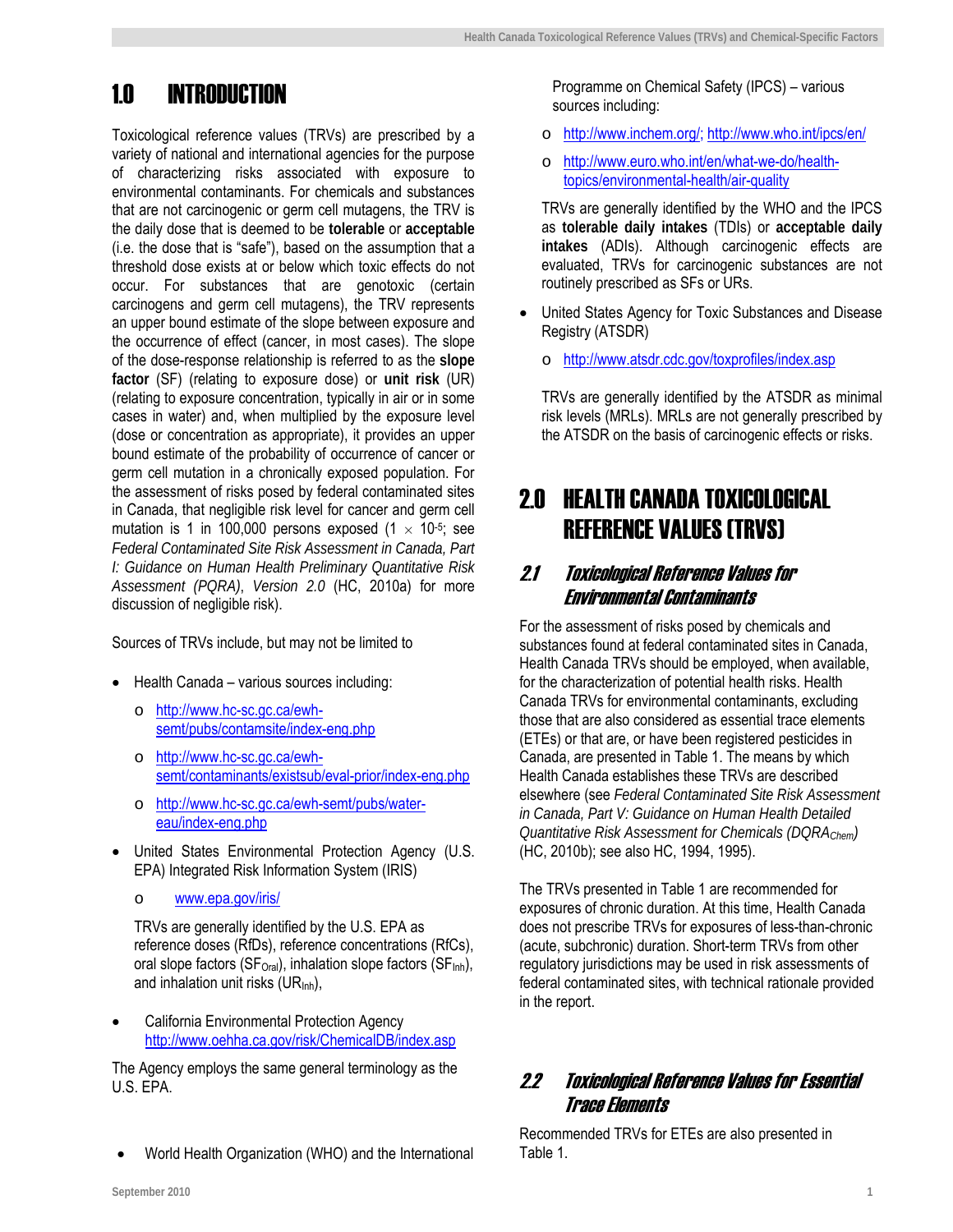The Contaminated Sites Division of Health Canada has adopted an approach for establishing TRVs for ETEs that better reflects the understanding of the benefits and risks posed by these substances; this approach is consistent with their designation and assessment as essential elements. For potential risks posed at federal contaminated sites in Canada from exposure to contaminants also considered to be ETEs, the Contaminated Sites Division recommends the use of the **tolerable upper intake level** (UL) as the reference exposure level for contaminated site risk assessment. In other words, the UL is to be interpreted and applied as the TDI or the RfD for ingestion exposure. UL values published by the Institute of Medicine of the National Academies (IOM) (IOM, 2000, 2001) are used. Adjustments for relative bioavailability may be necessary when considering exposure via foods for the UL versus exposure via soil and/or water ingestion for the contaminant dose; gastrointestinal absorption of an ETE may be more or less efficient from soil or water than from food. Absorption may also be subject to physiological regulation.

Please be aware that use of the UL to assess the noncarcinogenic risks of an ETE does not preclude or nullify the need to quantify cancer risks for ETEs that may also be considered carcinogenic.

#### 2.2.1 Rationale for essential trace element toxicological reference values

Some elemental contaminants found at federal contaminated sites are also considered to be ETEs by nutritionists. For example, the World Health Organization (WHO) considers the following trace elements as essential in human nutrition: iron (FAO/WHO, 1988), zinc, copper, chromium, iodine, cobalt, molybdenum, and selenium (WHO, 1996, 2002). Manganese is now fully recognized as essential to human health (IOM, 2001). There is also a growing body of evidence that silicon (Si), boron (B), nickel (Ni), and vanadium (V) play essential metabolic roles in some species, possibly in humans, and these have been considered to be **probable** ETEs by the WHO (1996). Arsenic (As) was also added to this list by the IOM (2001). At the present time, however, there is a paucity of human data on the ULs for probable ETEs. Therefore, until further notice by Health Canada, exposure to the probable ETEs should be assessed using the typical approach for contaminants in environmental samples from contaminated sites, and their toxicological evaluations should be based on the TRVs presented in Table 1 or elsewhere.

An absence or a deficiency of an ETE in the diet produces functional or structural abnormalities associated with biochemical changes that can be reversed by an adequate supplementation of the ETE (e.g. WHO, 1996; Mertz, 1980). Conversely, an excess of intake of an ETE may present risks of toxicity as demonstrated with well-established TDIs or RfDs. For both the RfD and the TDI, the underlying assumption that a zero intake is without risk is an

inappropriate proposition for ETEs (WHO, 2002). Moreover, it has been recently demonstrated that TDIs or RfDs for ETEs can be overly conservative when compared to dietary reference intakes (DRIs) established by the Food and Nutrition Board of the IOM (IOM, 2000, 2001). In some instances, when the same data sets are used to develop both TDIs and DRIs, the TDI values tend to overestimate risk (Goldhaber, 2003). Hence, overestimating the toxicity of ETEs at contaminated sites may become costly when ETEs are drivers for site management, including remediation.

A framework for dietary allowances and recommendations has been developed by the Expert Advisory Committee on Dietary Reference Intakes (DRI Committee) in close collaboration with Health Canada (IOM, 2000, 2001). Thus, the DRIs are applicable to healthy Canadian (and American) populations. The DRIs for ETEs consider bioavailability as well as all nutrient and dietary interactions (e.g. Mertz, 1995; WHO, 2002; IOM, 2000, 2001). DRIs are normally developed for specific age and gender groups and physiological states for almost all population groups (IOM, 2000, 2001). Hence, different values can protect subpopulation groups at risk without being overprotective for the rest of the general population (Mertz, 1998; Munro, 1999).

For each ETE, there is a safe range of intakes between deficiency and toxicity that is generally represented by a Ushaped "dose-response" curve as shown in Figure 1 (WHO, 1996; Abernathy, 1999; Becking, 1998). However, this curve is more a risk probability curve derived from a series of curves from various population groups (Becking, 1998). The area under the curve between points A and B represents an acceptable range of oral intake (AROI), including food and water, which is maintained under homeostasis in healthy populations (IOM, 2000, 2001). However, it should be noted that values below point A or above point B are not absolute values where deficiency or toxicity are necessarily encountered in a population group; nutrient needs vary considerably among individuals (Abernathy, 1999; Becking, 1998). The DRI values within the AROI include the following, as defined by the IOM (2000, 2001):

- **Recommended Dietary Allowance (RDA):** average daily nutrient intake level sufficient to meet the nutrient requirement of nearly all (97% to 98%) healthy individuals in a particular life stage and gender group
- **Adequate Intake (AI):** recommended average daily intake level based on observed or experimentally determined approximations or estimates of nutrient intake by a group (or groups) of apparently healthy people that are assumed to be adequate – used when an RDA cannot be determined
- **Estimated Average Requirement (EAR):** average daily nutrient intake level estimated to meet the requirement of half the healthy individuals in a particular life stage and gender group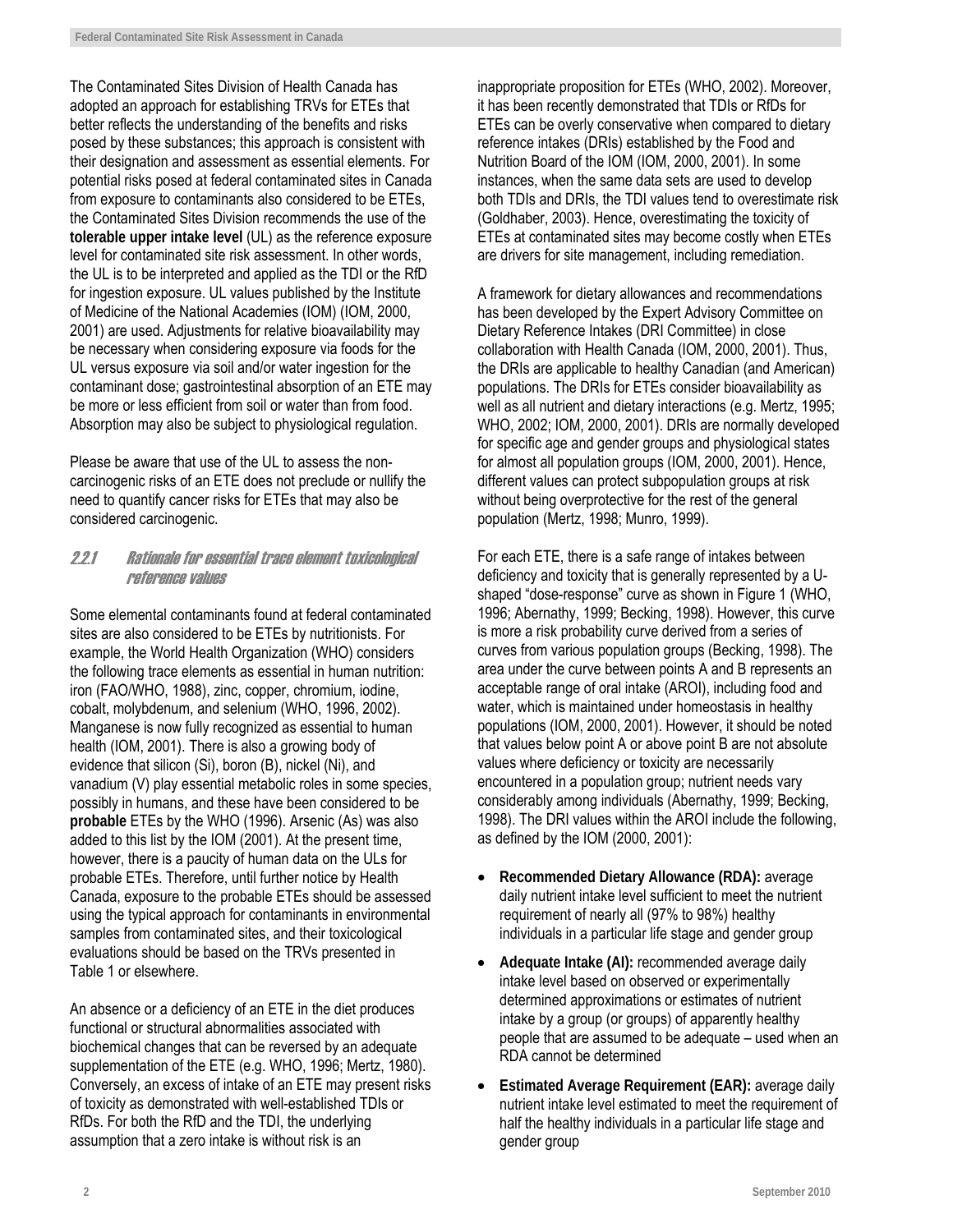**Tolerable Upper Intake Level (UL):** highest average daily nutrient intake level that is likely to pose no risk of adverse health effects to almost all individuals in the general population – as intake increases above the UL, potential risk of adverse effects may increase.

ULs are not specific data points from any particular doseresponse study, but are derived using well-established principles of the risk assessment methodology (WHO, 2002). Various data sources, such as epidemiological studies with excessive ETE intake, clinical trials, and experimental studies, can be all used in the risk characterization to derive ULs (WHO, 1996, 2002; IOM, 2000, 2001). Adverse health effects of endpoints from excessive nutrient intakes such as a **no observable adverse effect level** (NOAEL) and/or a **lowest observable adverse effect level** (LOAEL) are identified and used for the derivation of ULs for chronic daily

intake of ETEs (IOM, 2000, 2001). Uncertainty factors (UFs) are applied to NOAELs and/or LOAELs in the calculation of ULs (WHO, 2002). However, these UFs tend to be much lower than those traditionally used to establish TDIs or RfDs while remaining fully protective (Mertz, 1995). UFs used to establish ULs are usually much less than 10 owing to the availability of reliable human data (Becking, 1998; Dourson et al., 2001; Munro, 1999). ULs must consider risks from both nutrient deficiencies and toxicity, as well as variability among individuals (WHO, 2002). The use of large UFs may conceivably lead to a reference intake potentially associated with nutritional deficiencies. ULs are not recommended levels of intake; there are generally no benefits observed in individuals ingesting ETEs at levels above the RDA (e.g. WHO, 2002; Munro, 1999).





Source: WHO, 2002.

As discussed previously, a traditional TDI or RfD for an ETE can be overly conservative when compared to the UL value. This problem is demonstrated with zinc as an example in Figure 2.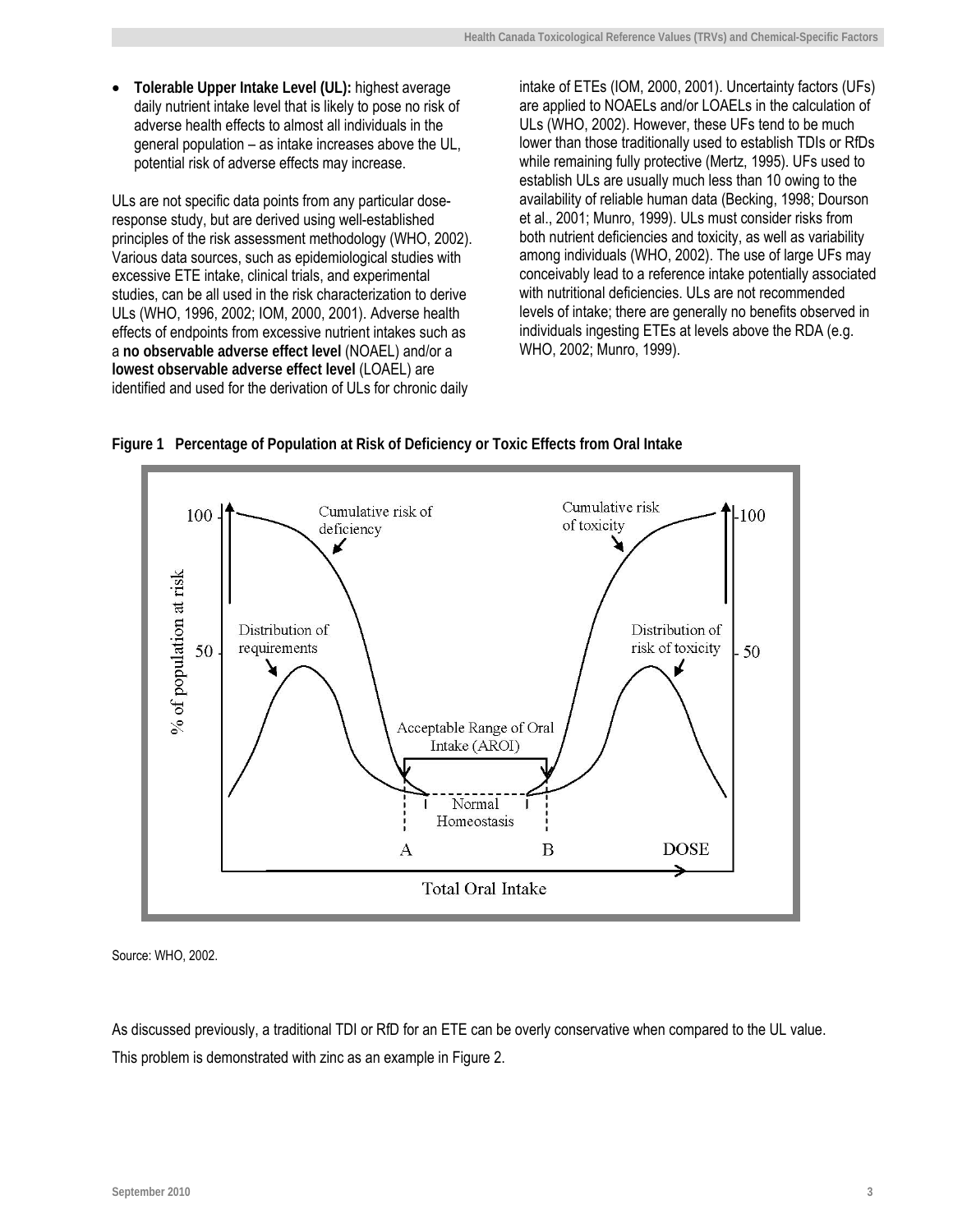**Figure 2 Comparison of the Tolerable Upper Intake Level (UL) and the Reference Dose (RfD) for Zinc** 



balance; LOAEL: 1 mg/kg bw/d, based on a 47% decrease in ESOD concentration in adult females after 10 weeks of supplementation; UF: 3, based on duration of study (moderate) and sensitive humans] (IRIS database).

Note: AROI, acceptable range of oral intake; EAR, estimated average requirement; IA, adequate intake; LOAEL, lowest observable adverse effect level; RDA, recommended dietary allowance; RfD, reference dose; UF, uncertainty factor; UL, tolerable upper intake level.

Source: after Sandstead, 1995.

#### 2.3 Toxicological Reference Values for Pesticides

In Canada, the Pest Management Regulatory Agency (PMRA) is responsible for the evaluation and approval of pesticides used in Canada. To that end, evaluations are routinely completed on new and existing pesticides. TRVs are established by that agency, or are endorsed and adopted from other agencies with which PMRA has harmonized their pesticide evaluation process.

Table 2 presents ADIs or other TRVs (as appropriate) for pesticides or former pesticides that may no longer be used or approved for use in Canada. Those derived by or endorsed by PMRA are indicated; TRVs for former pesticides are drawn from other sources (as indicated in Table 2) because they are no longer evaluated by PMRA.

### 3.0 RELATIVE ABSORPTION FACTORS (RAF<sub>ORAL</sub>, RAF<sub>INH</sub>, RAF<sub>DERM</sub>)

A relative absorption factor (RAF) may be used to account for differences in the efficiency of chemical absorption from different exposure media (food, soil, or water) and exposure routes (ingestion, skin contact, and inhalation) in a human exposure scenario as compared to the toxicity study used to derive the TRV. A RAF of 1 (i.e. 100%) does not therefore indicate absorption is complete, but rather absorption from environmental exposure is considered equivalent to absorption in the principal study upon which the TRV is based. RAFs depend on the unique physical–chemical properties of each contaminant and the exposure scenario; therefore, they are contaminant specific, exposure pathway specific, and chemical species specific.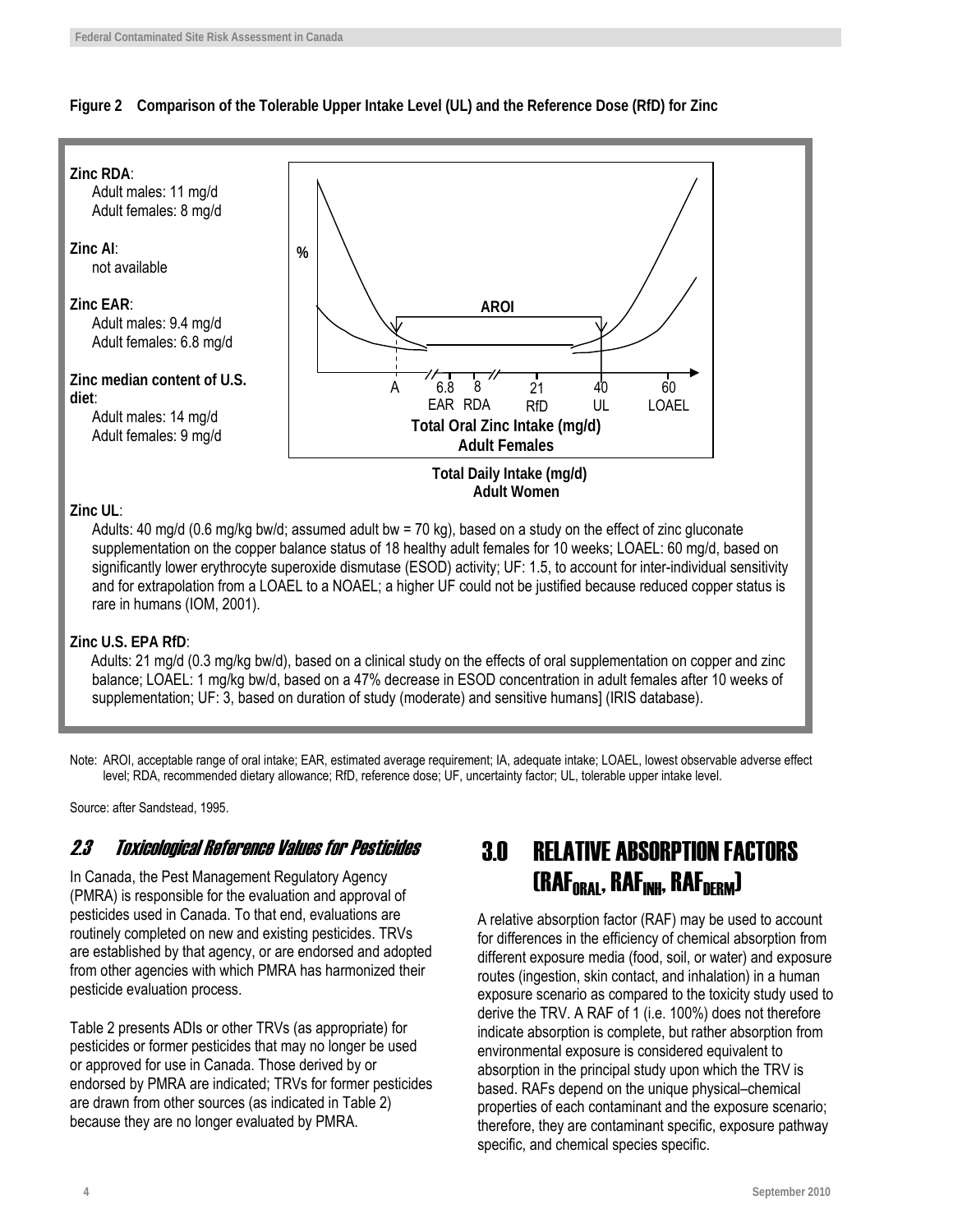Where route-specific TRVs are available, the fraction of soilborne, foodborne, or drinking waterborne chemical absorbed will generally be assumed to be equivalent to the fraction absorbed in the principal toxicological study upon which the TRV for that route was based (i.e. relative absorption is assumed to be 1). Adjustments may be applied for dermal exposure (see section 3.3) or where site-specific bioavailability and/or bioaccessibility data are available (see *Federal Contaminated Site Risk Assessment in Canada, Part V: Guidance on Human Health Detailed Quantitative Risk Assessment for Chemicals (DQRAChem)*(HC, 2010b).

#### 3.1 Oral Exposures

Unless site-specific data have been collected, oral exposures should be assumed to have a relative absorption factor of 1 for comparison with an oral TRV:

 $RAF<sub>Oral</sub>$  = fraction of chemical absorbed orally fraction absorbed in principal study = 1

Similarly, where oral exposures are characterized with inhalation TRVs, a RAF $<sub>Oral</sub> = 1$  will generally be assumed</sub> unless there is evidence (with references provided) that oral absorption is significantly greater ( $RAF<sub>Oral</sub> > 1$ ) or less (RAF<sub>Oral</sub> < 1) than that for inhalation exposure in the TRV principal study.

#### 3.2 Inhalation Exposures

A comprehensive set of RAF values for inhalation exposures is not currently available. The inhalation RAF ( $RAF_{Inh}$ ) will therefore default to 1 in all cases when inhalation exposures are being compared to an inhalation-specific TRV:

 $RAF_{Inh}$  = fraction of chemical absorbed by inhalation fraction absorbed in principal study = 1

Where inhalation exposures are being summed with oral exposures for risk characterization using an oral-specific TRV, the inhalation RAF (RAF<sub>Inh</sub>) will generally default to 1 unless there is evidence (with references provided) that respiratory absorption is significantly greater (RAF<sub>Inh</sub> > 1) or less (RAF<sub>Inh</sub> < 1) than for oral exposure in the TRV principal study.

#### 3.3 Dermal Exposures

At the present time, a route-specific TRV for dermal exposure is only available for benzo[*a*]pyrene. The dermal TRV (see Table 1) should be used to characterize health risk from dermal exposure to benzo[*a*]pyrene in soil. The dermal relative absorption factor (RAF<sub>Derm</sub>) for benzo[a]pyrene (see Table 3) accounts for the difference in absorption efficiency in humans from soil and in animals in the principal study used to derive the dermal TRV, and should be applied in the exposure estimation.

The dermal relative absorption factor  $(RAF_{\text{Dem}})$  is calculated as follows:

\n
$$
\text{RAF}_{\text{Derm}} = \frac{\text{fraction of chemical absorbed through the skin}}{\text{fraction absorbed in principal study}} = 1
$$
\n

For chemicals with no dermal TRV, it is a common practice to characterize health risk from dermal exposure to soil by estimating the systemically absorbed dose and combining this with ingestion exposure for comparison to an oral TRV. The dermal absorption of many contaminants is typically 10% or less, whereas absorption following ingestion of the same contaminants may be at or near 100%. As a result, adjustments leading to  $RAF<sub>Der</sub>$  of < 1 will normally be applied to account for the differences in absorption between dermal exposure to soil and the principal toxicity study used to derive the oral TRV.

The  $RAF<sub>Derm</sub>$  can be calculated using the same equation. Note that for these chemicals, the denominator represents the chemical absorption efficiency in the principal study used to derive the oral TRV. For example, if dermal absorption was 10% and oral absorption in the principal study was 100%, the RAF<sub>Derm</sub> would be 10%  $\div$  100% = 10%. However, if oral absorption in the principal study was only 50%, then the RAF<sub>Derm</sub> would be  $10\% \div 50\% = 20\%$ .

After adjusting for absorption efficiency relative to the TRV principal study, the dermal exposure doses are generally summed with oral exposure doses, and the resulting combined value is compared to the oral TRV for risk characterization.

Recommended  $RAF<sub>Dem</sub>$  values (dermal absorption of chemical from soil relative to oral absorption in the principal study used to derive oral TRV) are provided in Table 3. Unless otherwise indicated, the  $RAF<sub>Dem</sub>$  values were obtained from the Ontario Ministry of the Environment (OMOE) (OMOE, 2009); RAF<sub>Derm</sub> values for the petroleum hydrocarbon fractions were obtained from the Canadian Council of Ministers of the Environment (CCME, 2008). The OMOE (2009) identified estimates of absorption for the animal species and the dosing medium used in the TRV principal study, and compared these values to dermal absorption data for soil. Reviews from agencies and/or organizations such as the U.S. EPA, in particular *Risk Assessment Guidance for Superfund (RAGS), Volume I: Human Health Evaluation Manual* (Part E, Supplemental Guidance for Dermal Risk Assessment) (U.S. EPA, 2004), National Environmental Policy Institute (NEPI, 2000a, 2000b), the California Environmental Protection Agency (Cal EPA, 2000), the Massachusetts Department of Environmental Protection (MassDEP, 1992), and the ATSDR Toxicological Profiles database

(http://www.atsdr.cdc.gov/toxprofiles/index.asp)) were used to obtain literature-derived advice and estimates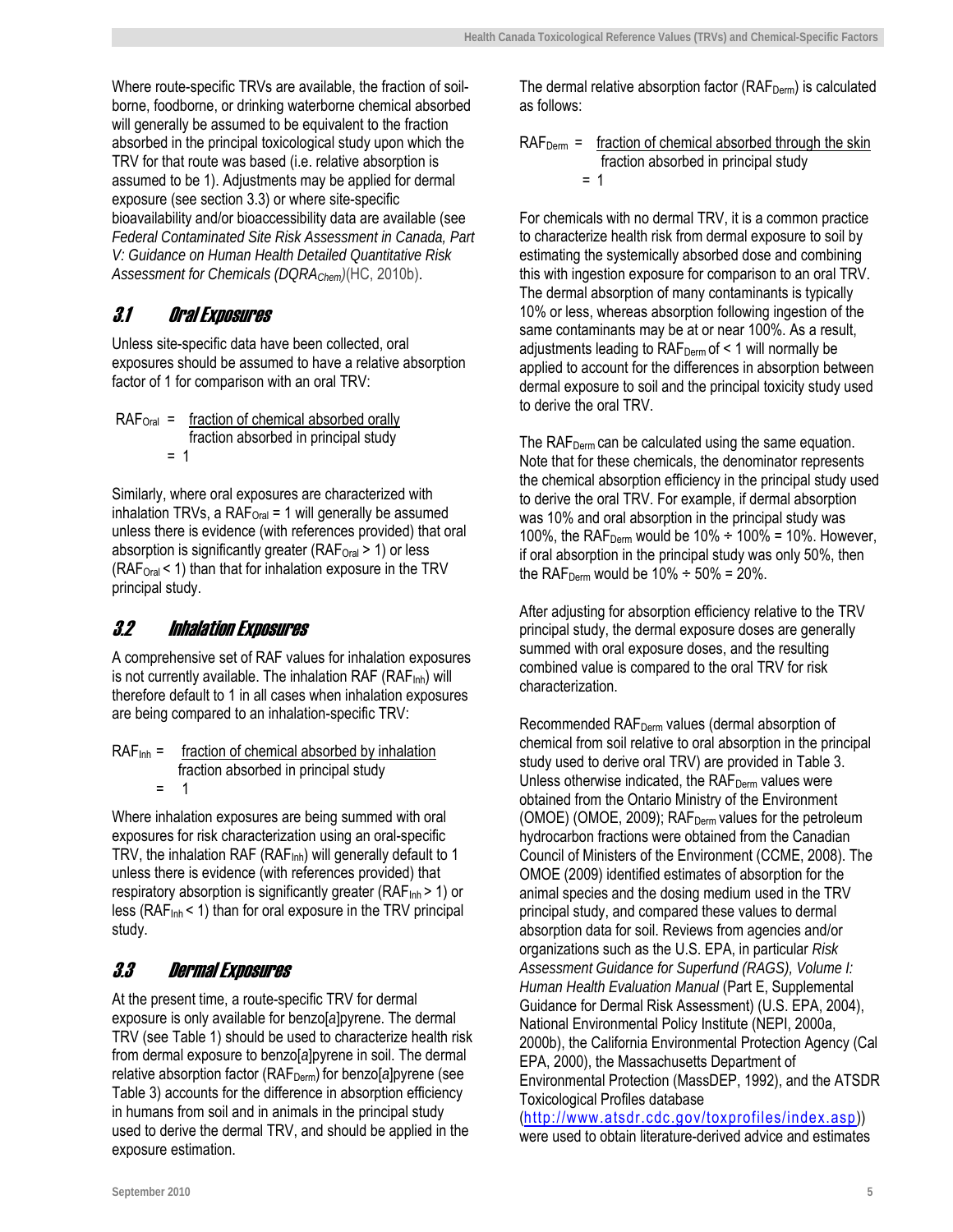of absorption. If absorption estimates were not sufficient or available from reviews, primary literature was consulted.

The OMOE (2009) calculated  $RAF<sub>Der</sub>$  values using the preceding RAF<sub>Derm</sub> equation, with the following modifications applied as necessary:

- A default of 100% oral absorption in the TRV principal study was applied to all organic compounds not reviewed by the major agencies.
- Oral absorption in the principal study was assumed to be complete (100%) for any contaminant if estimated to be near complete (>50%) in the literature.
- The default of 10% dermal absorption for semi-volatile organic compounds was based upon representative experimental values for this chemical class, as obtained from the U.S. EPA (2004, Exhibit 3-4).
- The default value of 3% dermal absorption from soil was used for all volatile organic compounds (VOCs), based on the analysis of the U.S. EPA (1995). Oral absorption in the principal study (upon which the TRV is based) was estimated to be 100% for most VOCs.
- For several inorganics, the quantitative data were considered insufficient to estimate chemical-specific dermal absorption fractions. The value of 1% was assigned to these inorganics, based on an analysis of other inorganics deemed to have sufficient data. The assigned value is equal to the geometric mean of the midpoints of the range of dermal absorption values that the U.S. EPA (2004), the California Environmental Protection Agency (Cal EPA, 2000), New York State (NYS, 2006), and the Massachusetts Department of Environmental Protection (MassDEP, 1992) have estimated for dermal absorption for arsenic, cadmium, chromium, mercury, nickel, and silver from chemicalspecific data.
- An order-of-magnitude approach was sometimes used to determine a dermal RAF of 1%, 10%, or 100% where:
	- $\circ$  the dermal absorption of a contaminant could be significant but is not quantified;
	- $\circ$  the dermal absorption is not quantified, but is qualified relative to oral absorption;
	- o the range of reported absorption factors is considerably wide; or

o a dermal absorption rate has been determined by default and is approximately an order of magnitude lower than the estimated oral absorption.

The OMOE (2009) has not provided a value for *n*-hexane. However, applying the OMOE process to determine RAF<sub>Derm</sub> for VOCs results in an estimated value of 3% for *n*-hexane.

For polycyclic aromatic hydrocarbons (PAHs), the OMOE (2009) adopted the recommendation of the U.S. EPA (2004, Exhibit 3-4) for a dermal absorption of 13%, based on Wester et al. (1990). However, research has been conducted by Health Canada (Moody et al., 2007), specifically on the dermal absorption of benzo[*a*]pyrene from soil by viable human skin. The value of total absorption (receiver + skin depot) of 14.8% determined by Moody et al. (2007) is recommended herein for the dermal absorption of soil-borne benzo[*a*]pyrene. Consistent with the approach applied to other PAHs by the OMOE (2009), the default  $RAF<sub>Derm</sub>$  for all PAHs was set to the same value as for benzo[*a*]pyrene .

For nickel (Ni) and mercury (Hg), research has been conducted by Health Canada (Moody et al., 2009), specifically on the dermal absorption of these elements from soil by viable human skin. Values of total absorption (receiver + skin depot) of 1.0% for Ni and 46.6% for Hg were determined. For Ni, a recommended  $RAF<sub>Der</sub>$  value of 0.091 was calculated by dividing 1% (absolute dermal absorption value: Moody et al., 2009) by 11% (oral bioavailability: Ishimatsu et al., 1995). For Hg, a RAF<sub>Derm</sub> of 1 was recommended; this value was based on the absolute dermal absorption (46.6%) determined in the Moody et al. (2009) study on viable human skin—a value similar to the range of oral absorption of  $HgCl<sub>2</sub>$  in water (30%–40%) in male rats (Morcillo and Santamaria, 1995).

Additional RAF<sub>Derm</sub> values for substances that are not listed in Table 3 may be obtained from the sources listed at the beginning of this section, as well as the Risk Assessment Information System (RAIS; http://rais.ornl.gov) or other authoritative sources. Where alternate data sources are used, they must be clearly cited and fully referenced.

Dermal absorption of contaminants from contact with water during activities such as bathing, swimming, and showering should be derived employing dermal permeability constants  $(P_{\text{Derm}})$  and methods described by the U.S. EPA (1992). Values for P<sub>Derm</sub> can be found in U.S. EPA (2004).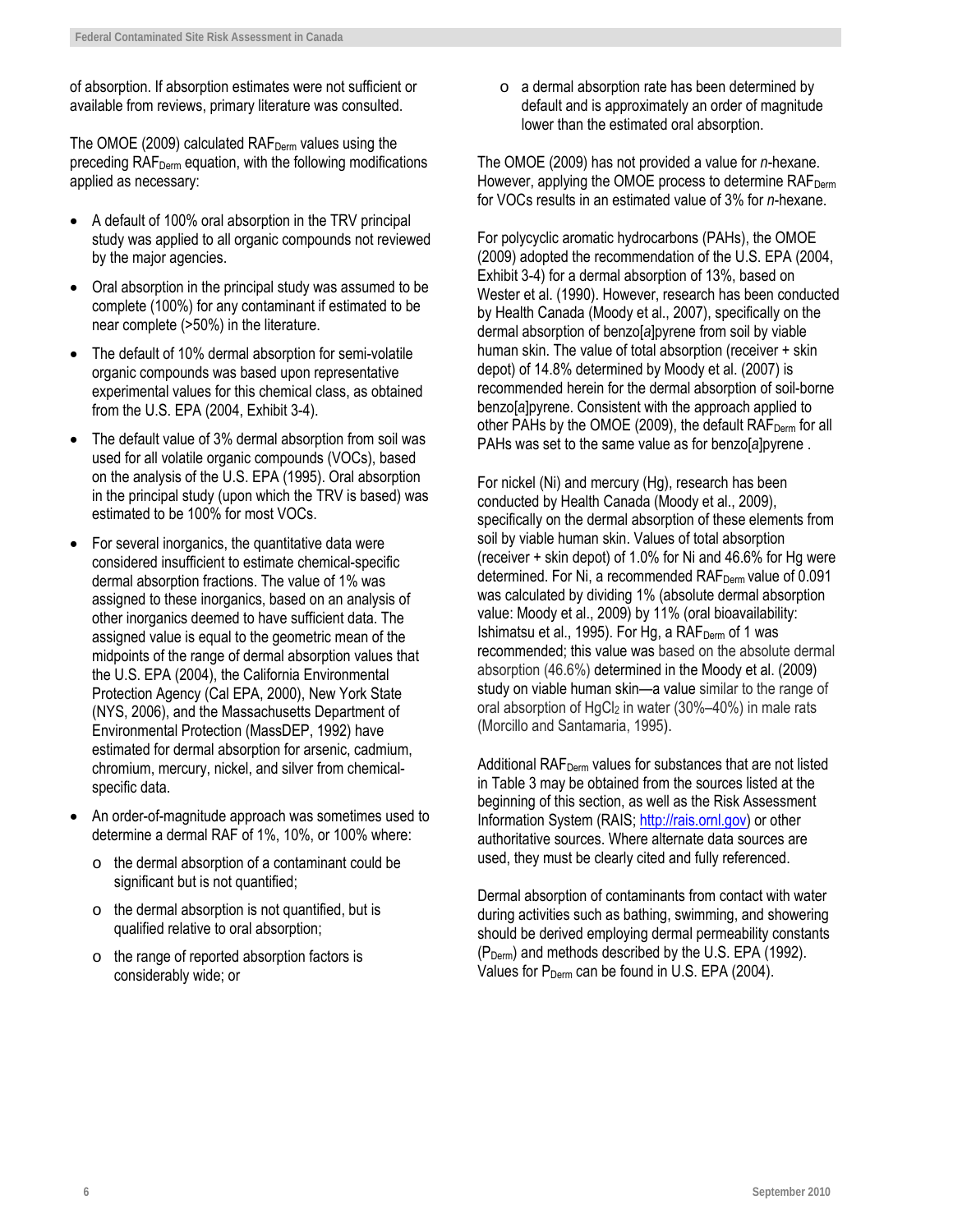### 4.0 PHYSICAL–CHEMICAL PROPERTIES OF CONTAMINANTS

Environmental fate models, or other predictive models, are often employed within preliminary quantitative risk assessments (PQRAs) and detailed quantitative risk assessments (DQRAs) to predict contaminant concentrations in various media down-gradient of the site or in the future. Likewise, models may be employed to predict the concentration of a contaminant in one environmental medium based on the measured concentration in soil or groundwater, when direct measurements for the medium of interest (such as plants, indoor air, etc.) have not been made. Other uses of models include:

- to predict the environmental fate of contaminants;
- to predict the concentration of a contaminant in groundwater as a result of leaching from contaminated soil;
- to predict the concentration of a contaminant in indoor air as a result of vapour migration from contaminated soil and/or groundwater;
- to predict the concentration of a contaminant in vegetation and/or terrestrial animals resulting from contaminated soil; and
- to predict the concentration of a contaminant in fish or other aquatic organism resulting from contaminated surface water and/or contaminated sediment.

Such modelling employs the physical–chemical properties of the contaminant as input variables to an equation. A variety of published and on-line sources of physical–chemical properties of contaminants are available. Physical–chemical property values routinely employed by the Contaminated Sites Division of Health Canada for selected chemical substances are presented in the PQRA Spreadsheet Tool for Human Health Preliminary Quantitative Risk Assessment (HC, unpublished). If a chemical of interest is not listed in the PQRA Spreadsheet Tool for Human Health Preliminary Quantitative Risk Assessment, sources of additional information on physical–chemical properties are presented in Table 4.

### 5.0 SUMMARIES OF TOXICOLOGICAL REFERENCE VALUE STUDIES

A brief summary of the key health concern(s) associated with exposure to each contaminant should be provided within the PQRA or DQRA report. The summary should discuss both cancer and non-cancer endpoints, and differentiate effects

by exposure route (oral, dermal, inhalation), as appropriate.

To facilitate preparation of text summarizing the toxicology of each contaminant of potential concern and the basis for each TRV, a summary of the key toxicological endpoint(s) for Health Canada's TRVs and the general toxicology of each of these substances are available in Appendix A. This information may be used (and combined with information from other Health Canada sources and the original principal studies) when preparing toxicological summaries for risk assessment reports of contaminated sites being submitted to Health Canada.

### 6.0 REFERENCES

Abernathy, C. 1999. *Risk Assessment of Essential Trace Elements – An International Approach.* Proceedings of the Annual Summer Meeting of the Toxicology Forum, July 12– 16, Aspen, CO.

Becking, G.C. 1998. The effect of essentiality on risk assessment. *Biol. Trace Elem. Res.* 66(1–3): 423–438.

California Environmental Protection Agency (Cal EPA). 2000. *Air Toxics Hot Spots Program Risk Assessment Guidelines. Part IV. Technical Support Document for Exposure Assessment and Stochastic Analysis*. Appendix F: Dermal Absorption Factors. Cal EPA, Office of Environmental Health Hazard Assessment.

Canadian Council of Ministers of the Environment (CCME). 2008. *Canada-Wide Standards for Petroleum Hydrocarbons (PHCs) in Soil: Scientific Rationale* (Supporting Technical Document). CCME, Winnipeg.

 CRC. 2009. *CRC Handbook of Chemistry and Physics*. CRC Press, Boca Raton, FL.

Dourson, M.L., M.E. Andersen, L.S. Erdreich, and J.A. MacGregor. 2001. Using human data to protect the public's health. *Reg. Toxicol. Pharmacol.* 33(2): 234–256.

Food and Agriculture Organization and World Health Organization (FAO/WHO). 1988. *Requirements of Vitamin A, Iron, Folate and Vitamin B12.* Report of the Joint FAO/WHO Expert Consultation, Rome. Food and Agriculture Organization of the United Nations. FAO Food and Nutrition Series, No. 23.

Goldhaber, S.B. 2003. Trace element risk assessment: Essentiality vs. toxicity. *Reg. Toxicol. Pharmacol*. 38(2): 232– 242.

Health Canada (HC). 1994. *Human Health Risk Assessment for Priority Substances.* Priority Substances List Assessment Report. Health Canada, Ottawa.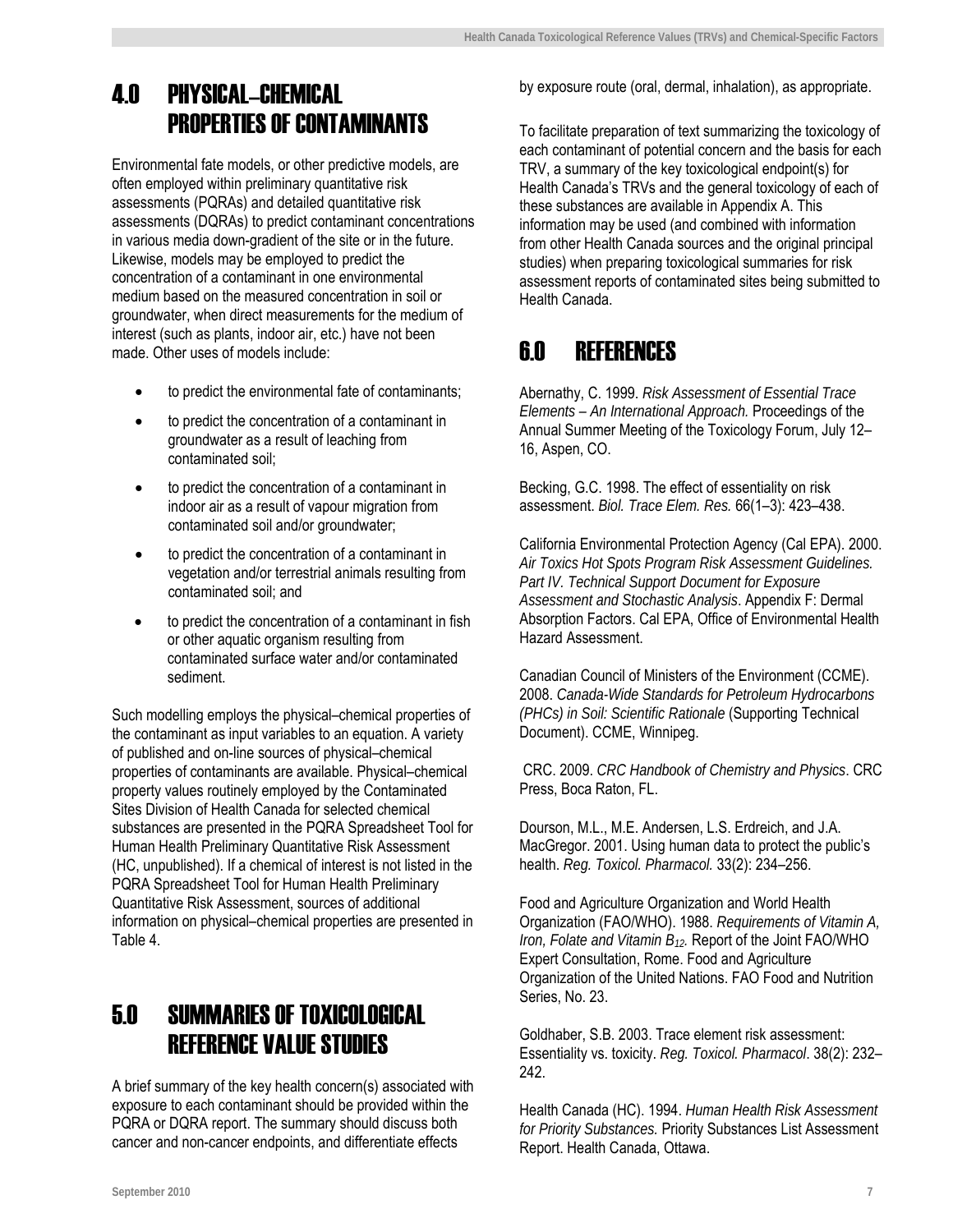HC. 1995. Part I: Approach to the derivation of drinking water guidelines*.* In: *Guidelines for Canadian Drinking Water Quality – Supporting Documentation*. Health Canada, Ottawa.

HC. 1996. *Health-Based Tolerable Daily Intakes/Concentrations and Tumorigenic Doses/Concentrations for Priority Substances*. Report no. 96-EHD-194. Ottawa.

HC. 2002 (and later revisions). *Guidelines for Canadian Drinking Water Quality, Supporting Documentation.* Ottawa. Available in two sections. Accessed December 10, 2009, from http://www.hc-sc.gc.ca/ewh-semt/water-eau/drinkpotab/guide/index-eng.php and http://www.hc-sc.gc.ca/ewhsemt/pubs/water-eau/index-eng.php#tech\_doc.

HC. unpublished. *Spreadsheet Tool for Human Health PreliminaryQuantitative Risk Assessment*. Version dated October 31st, 2008. Contaminated Sites Division, Safe Environments Directorate, Health Canada, Ottawa.

HC. 2010a. *Federal Contaminated Site Risk Assessment in Canada, Part I: Guidance on Human Health Preliminary Quantitative Risk Assessment (PQRA), Version 2.0.*  Contaminated Sites Division, Safe Environments Directorate, Health Canada, Ottawa, Ontario.

HC. 2010b. *Federal Contaminated Site Risk Assessment in Canada, Part V: Guidance on Human Health Detailed Quantitative Risk Assessment for Chemicals(DQRAchem).* Contaminated Sites Division, Safe Environments Directorate, Health Canada, Ottawa, Ontario.

Institute of Medicine of the National Academies (IOM). 2000. *Dietary Reference Intakes for Vitamin C, Vitamin E, Selenium and Carotenoids.* Panel on Dietary Antioxidants and Related Compounds, Subcommittees on Upper Reference Levels of Nutrients and Interpretation and Uses of DRIs, Standing Committee on the Scientific Evaluation of Dietary Reference Intakes. Food and Nutrition Board of the Institute of Medicine of the National Academies. National Academy Press, Washington, DC.

IOM. 2001. *Dietary Reference Intakes for Vitamin A, Vitamin K, Arsenic, Boron, Chromium, Copper, Iodine, Iron, Manganese, Molybdenum, Nickel, Silicon, Vanadium, and Zinc.* A Report of the Panel on Micronutrients, Subcommittees on Upper Reference Levels of Nutrients and of the Interpretation and Uses of Dietary Intakes, and the Standing Committee on the Scientific Evaluation of Dietary Reference Intakes. Food and Nutrition Board of the Institute of Medicine of the National Academies. National Academy Press, Washington, DC.

Ishimatsu, S., T. Kawamoto, K. Matsuno, and Y. Kodama. 1995. Distribution of various nickel compounds in rat organs after oral administration. *Biol. Trace Element Res.* 49: 43–52.

Knafla, A., S. Petrovic, M. Richardson, J. Carey, and C. Rowat. In press*. Development and Application of a Skin Cancer Slope Factor for Exposures to benzo[a]pyrene in Soil*. Regulatory Toxicology and Pharmacology (2010). doi: http://dx.doi.org/10.1016/j.yrtph.2010.09.011

MacKay, D., W.Y. Shiu, K.-C. Ma, and S.C. Lee. 2006. *Physical Chemical Properties and Environmental Fate for Organic Chemicals, 2nd ed*. CRC Press: Boca Raton, FL.

Massachusetts Department of Environmental Protection (MassDEP). 1992. *Documentation for the Risk Assessment Shortform Residential Scenario,Version 1.6 a and b*. Appendix C: Relative Absorption Factors. MassDEP, Office of Research and Standards and the Bureau of Waste Site Cleanup. Policy WSC/ORS-142-92.

Mertz, W. 1980. Mineral elements: New perspectives. *J. Am. Diet. Assoc*. 77(3): 258–263.

Mertz, W. 1995. Risk assessment of essential trace elements: New approaches to setting recommended dietary allowances and safety limits. *Nutr. Rev*. 53(7): 179–185.

Mertz, W. 1998. A perspective on mineral standards. *J. Nutr.* 128(2 Suppl): 375S–378S.

Montgomery, J.H. 2000. *Groundwater Chemicals Desk Reference, 3rd ed.* CRC Press: Boca Raton, FL.

Moody, R.P., J. Joncas, M. Richardson, and I. Chu. (2007). Contaminated soils (I): *In vitro* dermal absorption of benzo[*a*]pyrene in human skin. *J. Toxicol. Environ. Health. Part A.* 70(21) 1858–1865.

Moody, R.P., J. Joncas, M. Richardson, S. Petrovic, and I. Chu. (2009). Contaminated soils (II): *In vitro* dermal absorption of nickel (Ni-63) and mercury (Hg-203) in human skin. *J. Toxicol. Environ. Health. Part A*. 72(8): 551–559.

Morcillo, M.A., and J. Santamaria. 1995. Whole-body retention, and urinary and fecal excretion of mercury after subchronic oral exposure to mercuric chloride in rats. *Biometals* 8(4): 301–308.

Munro, I. 1999. *Perspective of the Food and Nutrition Board Subcommittee on Upper Reference Levels of Nutrients*. Proceedings of the Annual Summer Meeting of the Toxicology Forum, July 12–16, Aspen, CO.

National Institute of Standards and Technology (NIST). 2005. *NIST Chemistry WebBook, Standard Reference*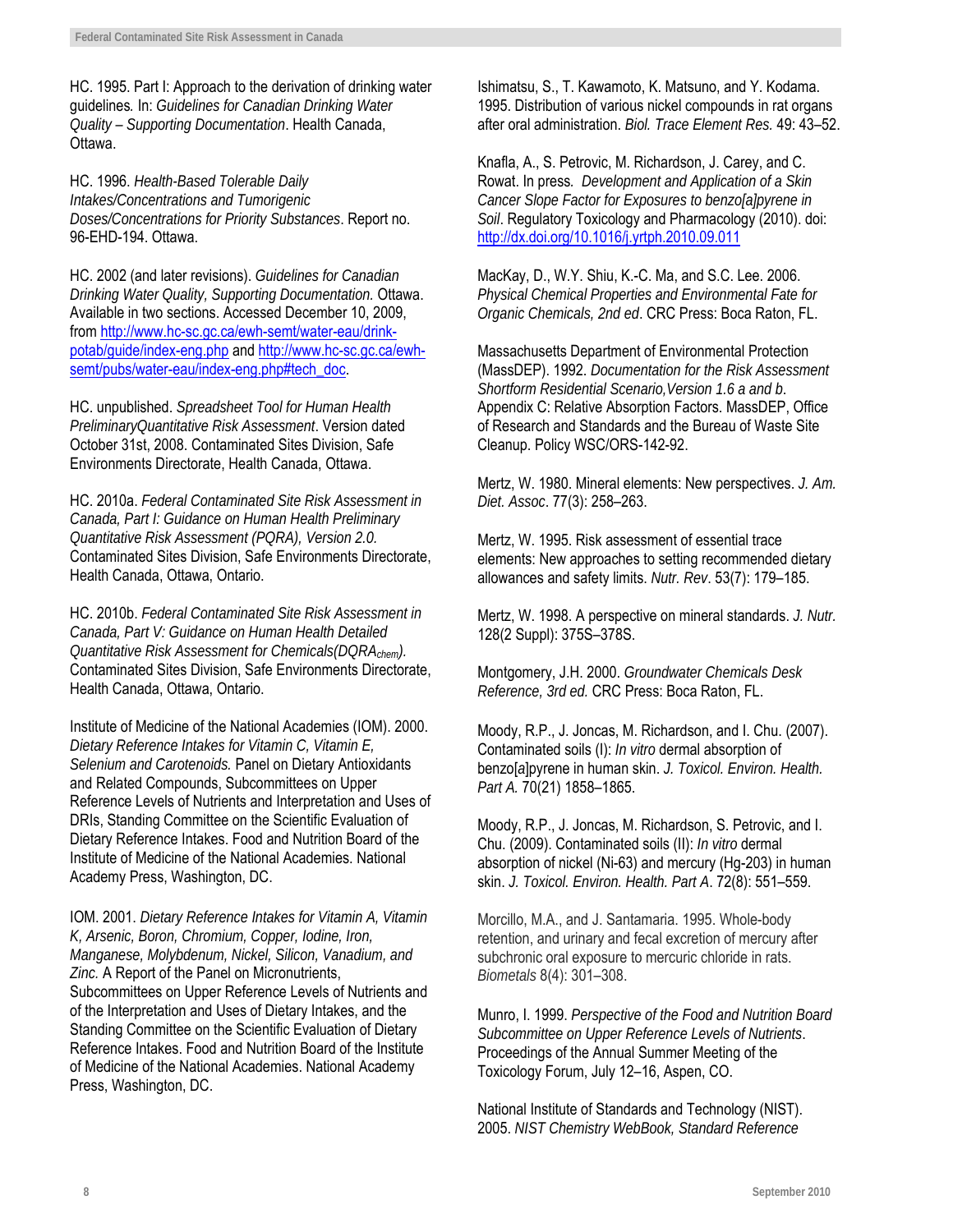*Database Number 69, June 2005 Release.* Accessed December 9, 2009, from http://webbook.nist.gov/chemistry/.

National Environmental Policy Institute (NEPI). 2000a. *Assessing the Bioavailability of Metals in Soil for Use in Human Health Risk Assessments*. Bioavailability Policy Project Phase II, Metals Task Force Report. NEPI.

NEPI. 2000b. *Assessing the Bioavailability of Organic Chemicals in Soil for Use in Human Health Risk Assessments*. Bioavailability Policy Project Phase II, Organics Task Force Report. NEPI.

New York State (NYS). 2006. *New York State Brownfield Cleanup Program. Development of Soil Cleanup Objectives*. Technical Support Document. New York State Department of Health and New York State Department of Environmental Conservation. Accessed December 9, 2009, from http://www.dec.ny.gov/docs/remediation\_hudson\_pdf/techsu ppdoc.pdf.

Ontario Ministry of Environment (OMOE). 2009. *Rationale for the Development of Soil and Groundwater Standards for Use at Contaminated Sites in Ontario*. Standards Development Branch, OMOE, Toronto. Accessed January 18, 2010, from http://www.ene.gov.on.ca/environment/en/resources/STDPR OD\_081485.html .

Sandstead, H.H. 1995. Requirements and toxicity of essential trace elements, illustrated by zinc and copper. *Am. J. Clin. Nutr.* 61(3 Suppl): 621S–624S.

United States Department of Energy (U.S. DOE). Risk Assessment Information System (RAIS). *Chemical-Specific Factors*. Oak Ridge Operations Office (ORO). Accessed December 9, 2009, from http://rais.ornl.gov/cgibin/tools/TOX\_search?select=chem\_spef.

 U.S. EPA. 1992. *Dermal Exposure Assessment: Principles and Applications.* Interim Report (DEA). Accessed December 9, 2009, from http://cfpub.epa.gov/ncea/cfm/recordisplay.cfm?deid=12188.

U.S. EPA. 1994. Region 9 *Regional Screening Levels (RSL) for Chemical Contaminants at Superfund Sites*. Chemical Specific Parameters. Accessed December 9, 2009, from http://www.epa.gov/region09/superfund/prg/.

U.S. EPA. 1995. *Region 3 Technical Guidance Manual, Risk Assessment: Assessing Dermal Exposure from Soil.* U.S Environmental Protection Agency Region III, Hazardous Waste Management Division. EPA/903-K-95-003.

U.S. EPA. 2004. *Risk Assessment Guidance for Superfund (RAGS), Volume 1: Human Health Evaluation Manual.* Part E, Supplemental Guidance for Dermal Risk Assessment.

United States Environmental Protection Agency (U.S. EPA). 2005.Johnson & Ettinger (1991) Model for Subsurface Vapour Intrusion into Buildings. Accessed December 9, 2009, from

http://www.epa.gov/oswer/riskassessment/airmodel/johnson\_ ettinger.htm.

U.S. EPA. 2009a. *Office of Pollution Prevention and Toxics, Syracuse Research Corporation. Estimations Programs Interface (EPI) Suite*™.version 4.0. Accessed December 9, 2009, from

http://www.epa.gov/opptintr/exposure/pubs/episuitedl.htm.

U.S. EPA. 2009b *EPA On-line Tools for Site Assessment Calculation.On-Site:the On-line Site Assessment Tool.*  Diffusion Coefficient Estimation – Extended Input Range. Office of Research and Development. Accessed December 9, 2009, from http://www.epa.gov/athens/learn2model/parttwo/onsite/estdiffusion-ext.htm.

Wester, R.C., H.I. Maibach, D.A.W. Bucks, L. Sedik, J. Melendres, C.L. Laio, and S. DeZio. 1990. Percutaneous absorption of [14C]DDT and [14C]benzo(*a*)pyrene from soil. *Fund. Appl. Toxicol.* 15: 510–516.

World Health Organization (WHO). 1996. *Trace Elements in Human Nutrition and Human Health.* Prepared in collaboration with the Food and Agriculture Organization of the United Nations and the International Atomic Energy. Geneva.

WHO. 2002. *Principles and Methods for the Assessment of Risk from Essential Trace Elements.* International Programme on Chemical Safety. Environmental Health Criteria 228. Geneva.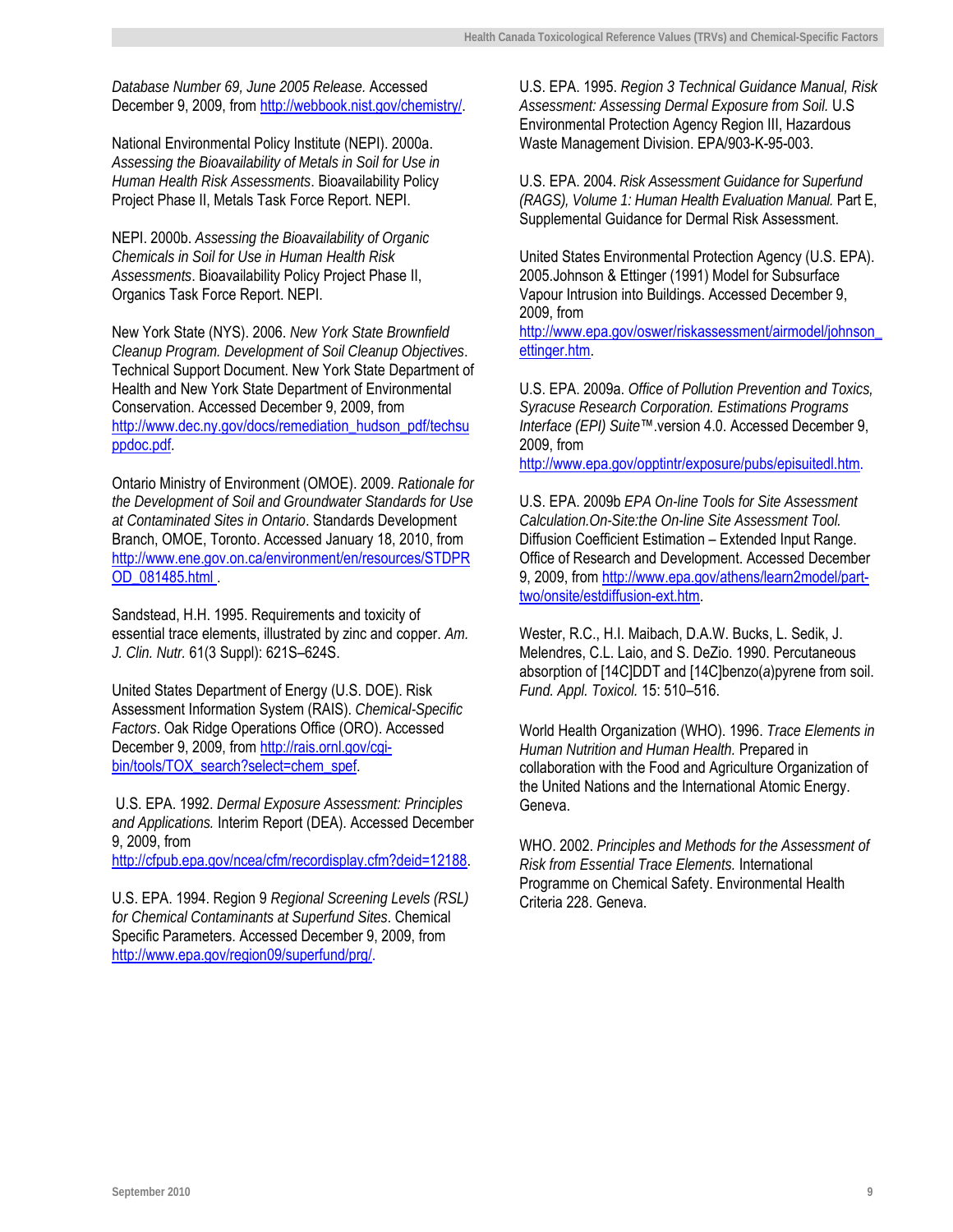**Table 1 Toxicological Reference Values (TRVs) Recommended for Use in Human Health Risk Assessments of Federal Contaminated Sites** 

|                                      |                                                                                   | Non-Carcinogenic TRVs*                                                             | Carcinogenic TRVs*                          |                                                   |                                          |  |
|--------------------------------------|-----------------------------------------------------------------------------------|------------------------------------------------------------------------------------|---------------------------------------------|---------------------------------------------------|------------------------------------------|--|
| Name                                 | <b>Health Canada</b><br><b>Tolerable daily</b><br>intake<br>(TDI)<br>(mg/kg bw/d) | <b>Health Canada</b><br>Tolerable<br>concentration<br>(TC)<br>(mg/m <sup>3</sup> ) | Oral slope<br>factor<br>$(mq/kg$ bw-d) $-1$ | Inhalation slope<br>factor<br>$(mg/kg$ bw-d) $-1$ | Inhalation<br>unit risk<br>$(mg/m^3)$ -1 |  |
| Aniline                              | 0.0072                                                                            |                                                                                    |                                             |                                                   |                                          |  |
| Arsenic                              |                                                                                   |                                                                                    | 1.80                                        | 27                                                | 6.4                                      |  |
| Barium                               | 0.2                                                                               |                                                                                    |                                             |                                                   |                                          |  |
| Benzene                              |                                                                                   |                                                                                    | 0.0834                                      | 0.0145                                            | 0.0033                                   |  |
| Benzo[a]pyrene <sup>†</sup>          |                                                                                   |                                                                                    | 2.3                                         | 0.13                                              | 0.031                                    |  |
| Bis(2-ethyl-hexyl) phthalate         | 0.044                                                                             |                                                                                    |                                             |                                                   |                                          |  |
| Bis(chloro-methyl) ether             |                                                                                   |                                                                                    |                                             | 40                                                | 9.4                                      |  |
| Boron                                | 0.0175                                                                            |                                                                                    |                                             |                                                   |                                          |  |
| Cadmium                              | $0.001*$                                                                          |                                                                                    |                                             | 42                                                | 9.8                                      |  |
| Carbon tetrachloride                 | 0.00071                                                                           |                                                                                    |                                             |                                                   |                                          |  |
| Chlorobenzene                        | 0.43                                                                              | 0.01                                                                               |                                             |                                                   |                                          |  |
| Chromium, hexavalent                 |                                                                                   |                                                                                    |                                             | 320                                               | 76                                       |  |
| Chromium, total                      | 0.001                                                                             |                                                                                    |                                             | 46                                                | 11                                       |  |
| Copper <sup>§</sup><br>$0-0.5$ years | 0.091                                                                             |                                                                                    |                                             |                                                   |                                          |  |
| $0.6 - 4$ years                      | 0.091                                                                             |                                                                                    |                                             |                                                   |                                          |  |
| 5-11 years                           | 0.11                                                                              |                                                                                    |                                             |                                                   |                                          |  |
| 12-19 years                          | 0.126                                                                             |                                                                                    |                                             |                                                   |                                          |  |
| $20+$ years                          | 0.141                                                                             |                                                                                    |                                             |                                                   |                                          |  |
| Cyanide, free                        | 0.02                                                                              |                                                                                    |                                             |                                                   |                                          |  |
| Dibromoethane, 1,2-                  | 0.009                                                                             | 0.0093                                                                             | $\overline{c}$                              |                                                   | 0.6                                      |  |
| Dibutyl phthalate                    | 0.063                                                                             |                                                                                    |                                             |                                                   |                                          |  |
| Dichlorobenzene, 1,2-                | 0.43                                                                              |                                                                                    |                                             |                                                   |                                          |  |
| Dichlorobenzene, 1,4-                | 0.11                                                                              | 0.095                                                                              |                                             |                                                   |                                          |  |
| Dichlorobenzidine, 3,3'-             |                                                                                   |                                                                                    | 0.068                                       |                                                   |                                          |  |
| Dichloroethane, 1,2-                 |                                                                                   |                                                                                    | 0.0081                                      |                                                   |                                          |  |
| Dichloroethylene, 1,1                | 0.003                                                                             |                                                                                    |                                             |                                                   |                                          |  |
| Dichloromethane                      | 0.05                                                                              |                                                                                    | 0.000079                                    | 0.000097                                          | 0.000023                                 |  |
| Dichlorophenol, 2,4-                 | 0.1                                                                               |                                                                                    |                                             |                                                   |                                          |  |
| Ethylbenzene                         | 0.100                                                                             | $\mathbf 1$                                                                        |                                             |                                                   |                                          |  |
| Fluoride, inorganic                  | 0.105                                                                             |                                                                                    |                                             |                                                   |                                          |  |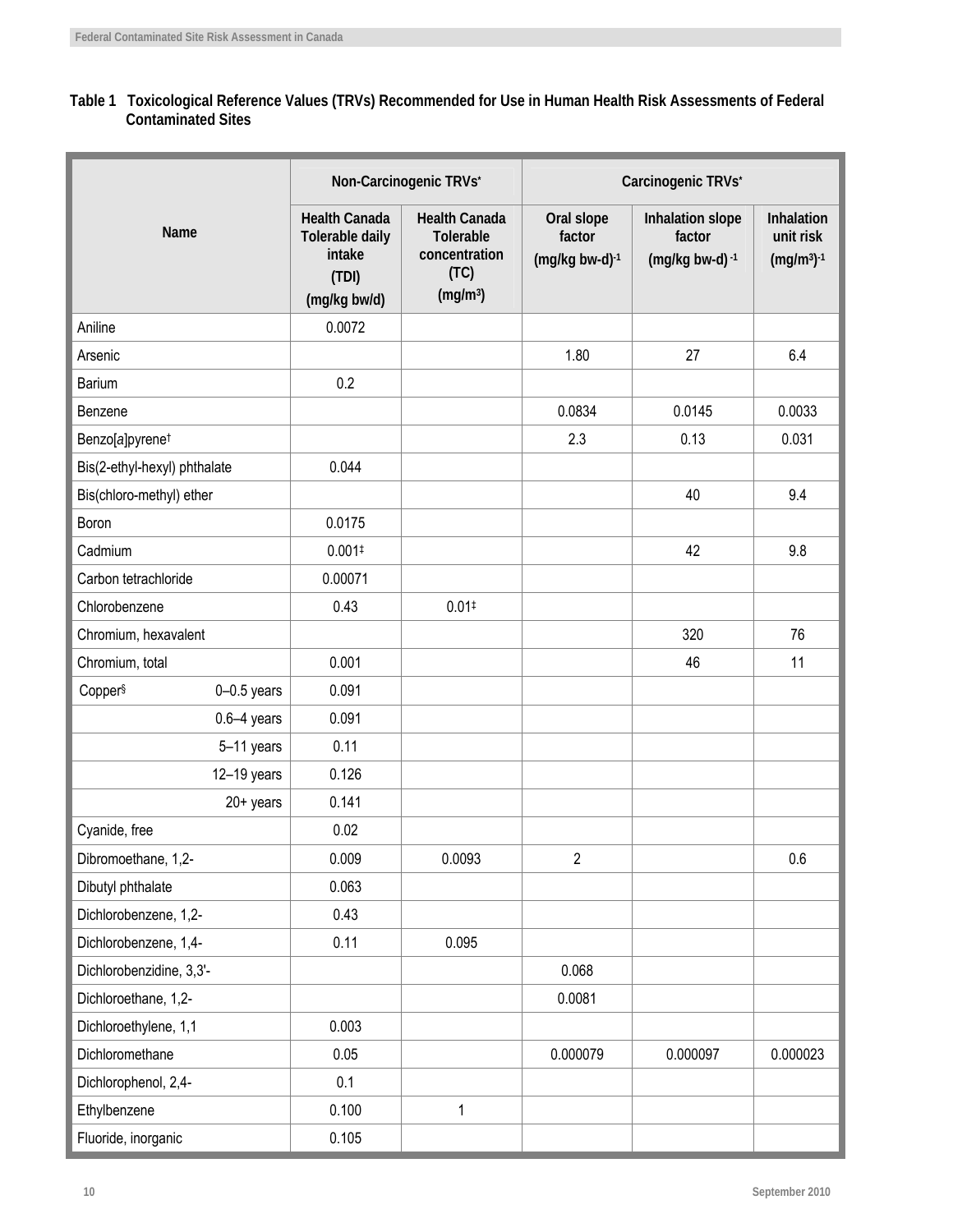|                                                        |                                                                                   | Non-Carcinogenic TRVs*                                                             | Carcinogenic TRVs*                          |                                                                                                                                                                                                                                                          |                                                     |  |
|--------------------------------------------------------|-----------------------------------------------------------------------------------|------------------------------------------------------------------------------------|---------------------------------------------|----------------------------------------------------------------------------------------------------------------------------------------------------------------------------------------------------------------------------------------------------------|-----------------------------------------------------|--|
| Name                                                   | <b>Health Canada</b><br><b>Tolerable daily</b><br>intake<br>(TDI)<br>(mg/kg bw/d) | <b>Health Canada</b><br>Tolerable<br>concentration<br>(TC)<br>(mg/m <sup>3</sup> ) | Oral slope<br>factor<br>$(mg/kg$ bw-d) $-1$ | <b>Inhalation slope</b><br>factor<br>(mg/kg bw-d) $-1$                                                                                                                                                                                                   | Inhalation<br>unit risk<br>$(mg/m^3)$ <sup>-1</sup> |  |
| $n$ -Hexane                                            | 0.11                                                                              | 0.7 <sup>‡</sup>                                                                   |                                             |                                                                                                                                                                                                                                                          |                                                     |  |
| Isopropylbenzene                                       | 0.10                                                                              | 0.4                                                                                |                                             |                                                                                                                                                                                                                                                          |                                                     |  |
| Lead                                                   | Under review                                                                      |                                                                                    |                                             |                                                                                                                                                                                                                                                          |                                                     |  |
| Manganese <sup>§</sup><br>$0-0.5$ years                | 0.136                                                                             |                                                                                    |                                             |                                                                                                                                                                                                                                                          |                                                     |  |
| $0.6 - 4$ years                                        | 0.136                                                                             |                                                                                    |                                             |                                                                                                                                                                                                                                                          |                                                     |  |
| 5-11 years                                             | 0.122                                                                             |                                                                                    |                                             |                                                                                                                                                                                                                                                          |                                                     |  |
| 12-19 years                                            | 0.142                                                                             |                                                                                    |                                             |                                                                                                                                                                                                                                                          |                                                     |  |
| $20+$ years                                            | 0.156                                                                             |                                                                                    |                                             |                                                                                                                                                                                                                                                          |                                                     |  |
| Mercury, inorganic                                     | 0.0003                                                                            |                                                                                    |                                             |                                                                                                                                                                                                                                                          |                                                     |  |
| Methylmercury<br>general adult population              | 0.00047                                                                           |                                                                                    |                                             |                                                                                                                                                                                                                                                          |                                                     |  |
| women of child-bearing age, and<br>children < 12 years | 0.0002                                                                            |                                                                                    |                                             |                                                                                                                                                                                                                                                          |                                                     |  |
| Methylnaphthalene, 2-                                  | 0.004                                                                             |                                                                                    |                                             |                                                                                                                                                                                                                                                          |                                                     |  |
| Methyl tertiary-butyl ether (MTBE)                     | 0.01                                                                              | 0.037                                                                              |                                             |                                                                                                                                                                                                                                                          |                                                     |  |
| Molybdenum <sup>§</sup><br>$0-0.5$ years               | 23                                                                                |                                                                                    |                                             |                                                                                                                                                                                                                                                          |                                                     |  |
| $0.6 - 4$ years                                        | 23                                                                                |                                                                                    |                                             |                                                                                                                                                                                                                                                          |                                                     |  |
| 5-11 years                                             | 23                                                                                |                                                                                    |                                             |                                                                                                                                                                                                                                                          |                                                     |  |
| $12-19$ years                                          | 27                                                                                |                                                                                    |                                             |                                                                                                                                                                                                                                                          |                                                     |  |
| $20+$ years                                            | 28                                                                                |                                                                                    |                                             |                                                                                                                                                                                                                                                          |                                                     |  |
| Naphthalene                                            | 0.02                                                                              | Under review                                                                       |                                             |                                                                                                                                                                                                                                                          |                                                     |  |
| Nickel chloride                                        | 0.0011                                                                            |                                                                                    |                                             |                                                                                                                                                                                                                                                          |                                                     |  |
| Nickel oxide                                           |                                                                                   | 0.00002                                                                            |                                             |                                                                                                                                                                                                                                                          |                                                     |  |
| Nickel subsulphide                                     |                                                                                   | 0.000018                                                                           |                                             |                                                                                                                                                                                                                                                          |                                                     |  |
| Nickel sulfate                                         | 0.011                                                                             | 0.0000035                                                                          |                                             |                                                                                                                                                                                                                                                          |                                                     |  |
| Nickel, metallic                                       |                                                                                   | 0.000018                                                                           |                                             |                                                                                                                                                                                                                                                          |                                                     |  |
| Nickel, oxidic#, sulphidic**, soluble                  |                                                                                   | 0.00002                                                                            |                                             | 5.3                                                                                                                                                                                                                                                      | 1.3                                                 |  |
| Nickel, soluble <sup>tt</sup>                          | 0.011                                                                             |                                                                                    |                                             | 3.0                                                                                                                                                                                                                                                      | 0.71                                                |  |
| Nitrilotriacetic acid (NTA)                            | 0.01                                                                              |                                                                                    |                                             |                                                                                                                                                                                                                                                          |                                                     |  |
| Pentachlorobenzene                                     | 0.001                                                                             |                                                                                    |                                             |                                                                                                                                                                                                                                                          |                                                     |  |
| Phenol                                                 | 0.06                                                                              |                                                                                    |                                             |                                                                                                                                                                                                                                                          |                                                     |  |
| Polychlorinated biphenyls (PCBs),<br>dioxin-like       |                                                                                   |                                                                                    |                                             | To be evaluated with dioxins, using appropriate toxic equivalence factors (TEFs) (see Federal<br>Contaminated Site Risk Assessment in Canada, Part I: Guidance on Human Health<br>Preliminary Quantitative Risk Assessment (PQRA), Version 2.0, Table 8) |                                                     |  |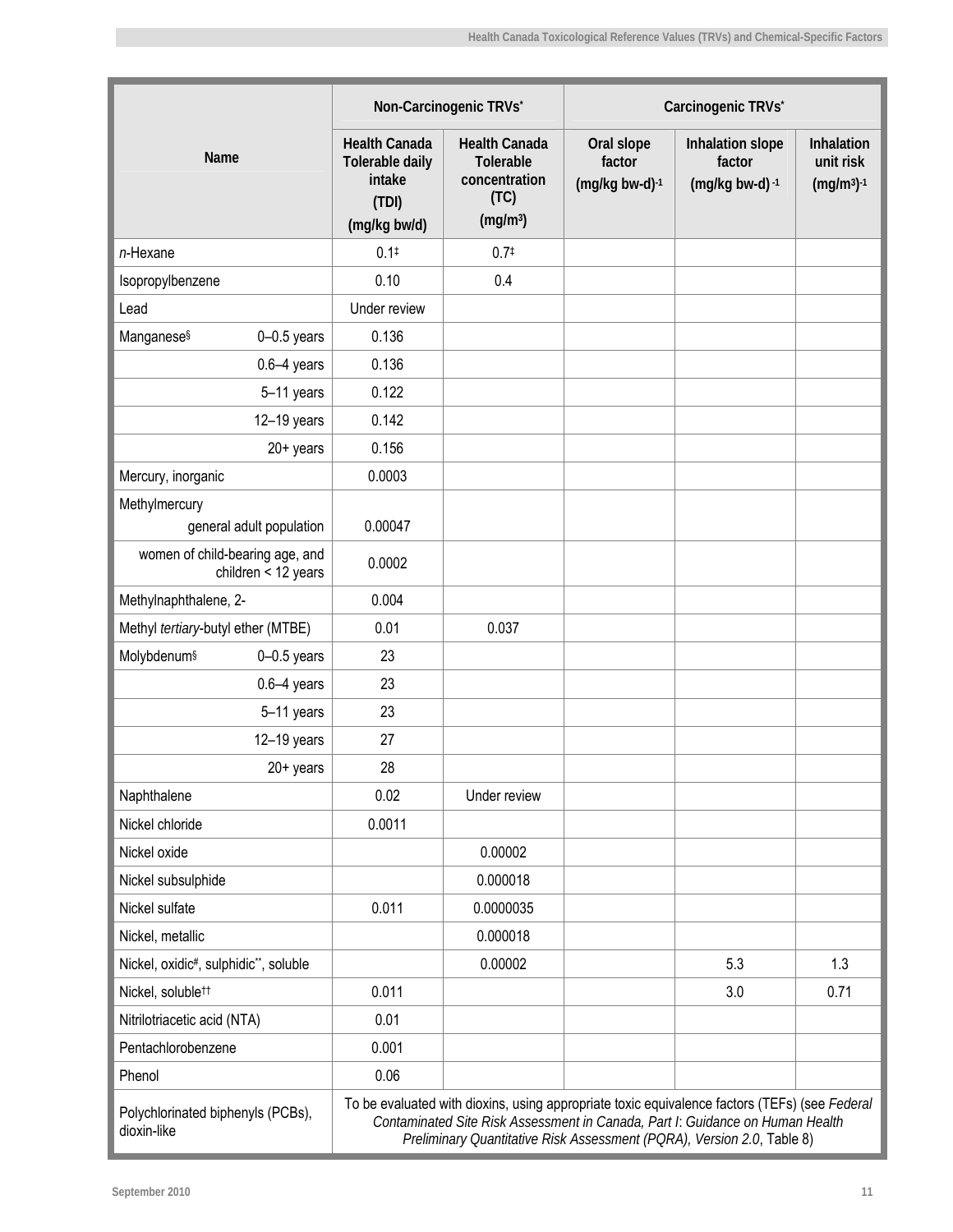|                                                                                      |                                                                                   | Non-Carcinogenic TRVs*                                                                    | Carcinogenic TRVs*                          |                                                 |                                                     |  |
|--------------------------------------------------------------------------------------|-----------------------------------------------------------------------------------|-------------------------------------------------------------------------------------------|---------------------------------------------|-------------------------------------------------|-----------------------------------------------------|--|
| Name                                                                                 | <b>Health Canada</b><br><b>Tolerable daily</b><br>intake<br>(TDI)<br>(mg/kg bw/d) | <b>Health Canada</b><br><b>Tolerable</b><br>concentration<br>(TC)<br>(mg/m <sup>3</sup> ) | Oral slope<br>factor<br>$(mg/kg$ bw-d) $-1$ | Inhalation slope<br>factor<br>(mg/kg bw-d) $-1$ | Inhalation<br>unit risk<br>$(mq/m^3)$ <sup>-1</sup> |  |
| PCBs (total of non-coplanar)                                                         | 0.00013                                                                           |                                                                                           |                                             |                                                 |                                                     |  |
| Polychlorinated dibenzo-p-dioxins/<br>Polychlorinated dibenzofurans<br>(PCDDs/PCDFs) | 2.3E-09                                                                           |                                                                                           |                                             |                                                 |                                                     |  |
| Pyrene                                                                               | 0.03                                                                              |                                                                                           |                                             |                                                 |                                                     |  |
| Selenium <sup>§</sup><br>$0-0.5$ years                                               | 5.5                                                                               |                                                                                           |                                             |                                                 |                                                     |  |
| $0.6 - 4$ years                                                                      | 6.2                                                                               |                                                                                           |                                             |                                                 |                                                     |  |
| 5-11 years                                                                           | 6.3                                                                               |                                                                                           |                                             |                                                 |                                                     |  |
| $12-19$ years                                                                        | 6.2                                                                               |                                                                                           |                                             |                                                 |                                                     |  |
| $20+$ years                                                                          | 5.7                                                                               |                                                                                           |                                             |                                                 |                                                     |  |
| Styrene                                                                              | 0.12                                                                              | 0.092                                                                                     |                                             |                                                 |                                                     |  |
| Tetrachlorobenzene, 1,2,3,4-                                                         | 0.0034                                                                            |                                                                                           |                                             |                                                 |                                                     |  |
| Tetrachlorobenzene, 1,2,3,5-                                                         | 0.00041                                                                           |                                                                                           |                                             |                                                 |                                                     |  |
| Tetrachlorobenzene, 1,2,4,5-                                                         | 0.00021                                                                           |                                                                                           |                                             |                                                 |                                                     |  |
| Tetrachloroethylene                                                                  | 0.014                                                                             | 0.36                                                                                      |                                             |                                                 |                                                     |  |
| Tetrachlorophenol, 2,3,4,6-                                                          | 0.01                                                                              |                                                                                           |                                             |                                                 |                                                     |  |
| Toluene                                                                              | 0.22                                                                              | 3.75                                                                                      |                                             |                                                 |                                                     |  |
| Tributyltin oxide (TBTO)                                                             | 0.00025                                                                           |                                                                                           |                                             |                                                 |                                                     |  |
| Trichlorobenzene, 1,2,3-                                                             | 0.0015                                                                            |                                                                                           |                                             |                                                 |                                                     |  |
| Trichlorobenzene, 1,2,4-                                                             | 0.0016                                                                            | 0.007                                                                                     |                                             |                                                 |                                                     |  |
| Trichlorobenzene, 1,3,5-                                                             | 0.0015                                                                            | 0.0036                                                                                    |                                             |                                                 |                                                     |  |
| Trichloroethylene (TCE)##                                                            | 0.00146                                                                           |                                                                                           | 0.000811                                    | 0.0026                                          | 0.00061                                             |  |
| Trichlorophenol, 2,4,6-                                                              |                                                                                   |                                                                                           | 0.020                                       |                                                 |                                                     |  |
| Trichloropropane, 1,2,3-                                                             | 0.006                                                                             |                                                                                           |                                             |                                                 |                                                     |  |
| Uranium (non-radiological)                                                           | 0.0006                                                                            |                                                                                           |                                             |                                                 |                                                     |  |
| Vinyl chloride                                                                       |                                                                                   |                                                                                           | 0.26                                        |                                                 |                                                     |  |
| Xylene, mixed isomers                                                                | 1.5                                                                               | $0.18^{+}$                                                                                |                                             |                                                 |                                                     |  |
| Zinc§<br>0-0.5years                                                                  | 0.49                                                                              |                                                                                           |                                             |                                                 |                                                     |  |
| $0.6 - 4$ years                                                                      | 0.48                                                                              |                                                                                           |                                             |                                                 |                                                     |  |
| 5-11 years                                                                           | 0.48                                                                              |                                                                                           |                                             |                                                 |                                                     |  |
| 12-19 years                                                                          | 0.54                                                                              |                                                                                           |                                             |                                                 |                                                     |  |
| $20+$ years                                                                          | 0.57                                                                              |                                                                                           |                                             |                                                 |                                                     |  |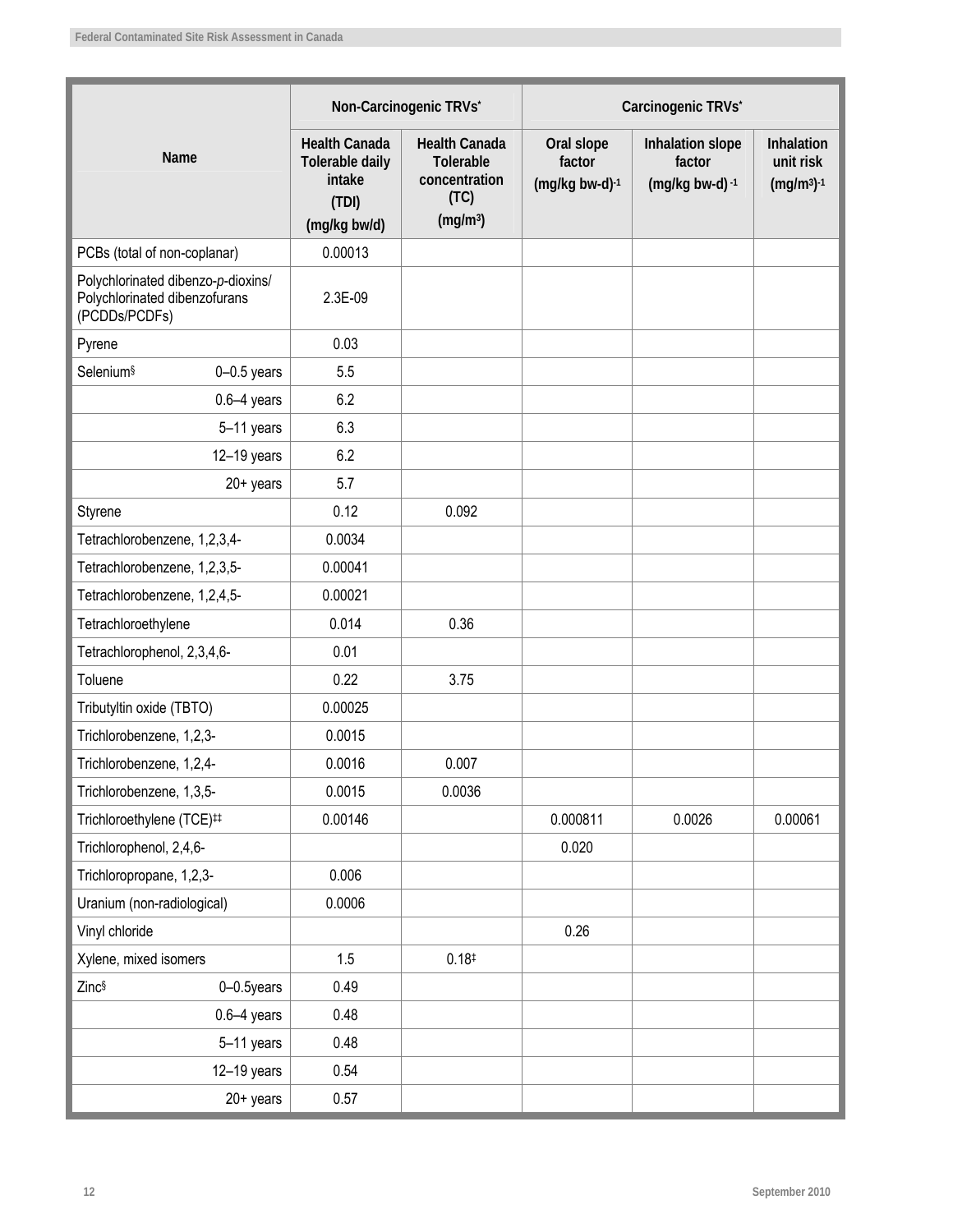- \* Extracted from a variety of sources, including HC (1996) and HC (2002). A summary of key information used in the derivation of the TRVs is provided in Appendix A.
- † A dermal slope factor of 3.5 (µg/cm2-d)-1 has also been derived for benzo[*a*]pyrene (Knafla et al*.,* in preparation).

‡ Provisional.

- § For these essential trace elements, TDIs are defined on an age-group specific basis.
- # Oxidic Ni includes nickel oxide, nickel–copper oxide, nickel silicate oxides, and complex oxides.
- Sulphidic Ni includes nickel subsulphide
- †† Soluble Ni includes water-soluble forms of nickel (primarily nickel sulphate and nickel chloride) as well as other more stable forms (e.g. nickel-bearing sulphide minerals and nickel oxide) that can dissolve under certain conditions of pH (e.g. acidic mine tailings) or redox potential (e.g. buried reducing sediment) in the environment.
- ‡‡ Exposure to TCE via oral, inhalation, and dermal routes may lead to developmental effects, the most sensitive endpoint for TCE toxicity. The doses from all exposure routes should be summed and compared to the oral TDI to evaluate non-cancer effects. The inhalation and oral doses should also be evaluated separately, in relation to the respective cancer slope factors.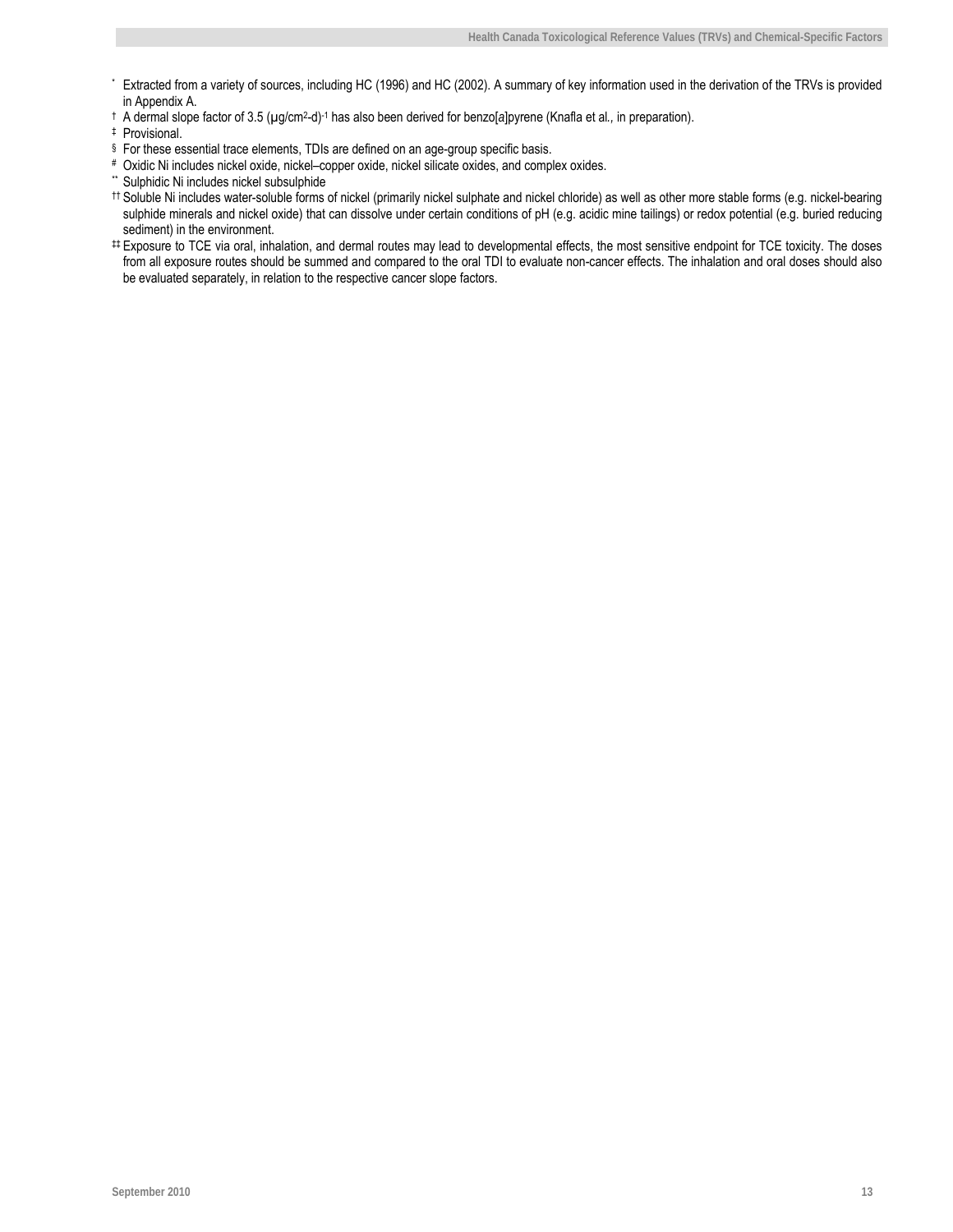#### **Table 2 Toxicological Reference Values (TRVs) for Pesticides Recommended for Use in Human Health Risk Assessments of Federal Contaminated Sites**

| Pesticide         | <b>Acceptable Daily Intake (ADI)</b><br>(mg/kg bw/d) | Source |
|-------------------|------------------------------------------------------|--------|
| Aldicarb          | 0.001                                                | a      |
| Aldrin + dieldrin | 0.0001                                               | a      |
| Cyanazine         | 0.0013                                               | a      |
| <b>DDT</b>        | 0.01                                                 | b      |
| Dinoseb           | 0.001                                                | а      |
| Methoxychlor      | 0.1                                                  | a      |
| Parathion         | 0.005                                                | a      |

Sources: a From *Canadian Guidelines for Drinking Water Quality, Supporting Documentation* (Health Canada, 2002, and as updated from time to time), unless otherwise noted.

 b From Food and Agriculture Organization and World Health Organization Joint Meetings on Food Contaminants and Pesticide Residues.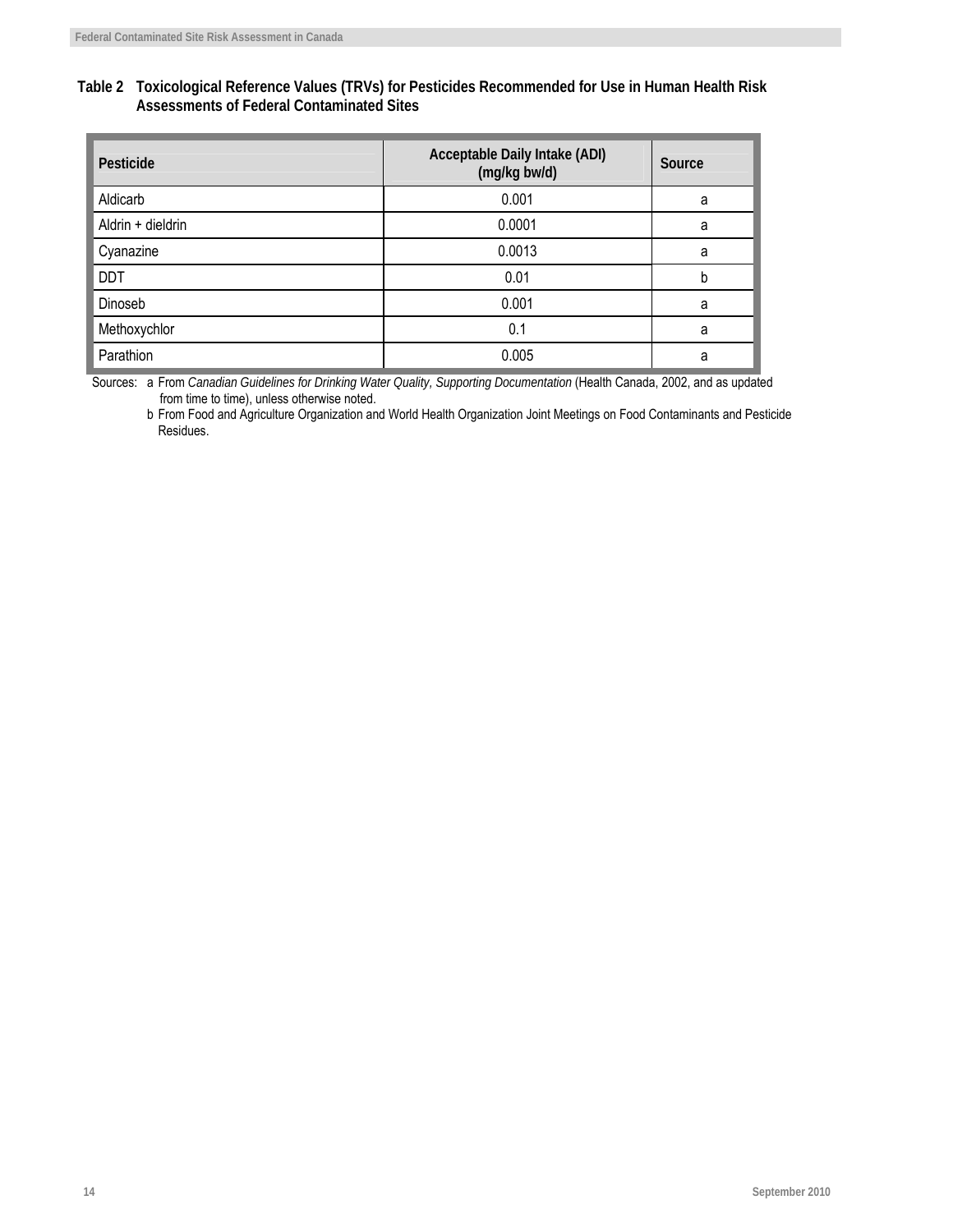| <b>Chemical Name</b>                     | <b>RAF</b> Derm    | <b>Chemical Name</b>                 | <b>RAF</b> Derm      |
|------------------------------------------|--------------------|--------------------------------------|----------------------|
| Arsenic                                  | 0.03               | Methyl tert-butyl ether (MTBE)       | 0.03                 |
| Barium                                   | 0.1                | Methylene chloride (dichloromethane) | 0.03                 |
| Benzene                                  | 0.03               | Methylnaphthalene, 2-                | $0.148$ <sup>t</sup> |
| Benzo[a]pyrene                           | 0.148 <sup>†</sup> | Molybdenum                           | 0.01                 |
| Bis(2-ethyl-hexyl)phthalate              | 0.1                | Naphthalene                          | $0.148$ <sup>t</sup> |
| Boron                                    | 0.01               | Nickel                               | $0.091**$            |
| Cadmium                                  | 0.01               | <b>PCBs</b>                          | 0.14                 |
| Carbon tetrachloride                     | 0.03               | PCDDs/PCDFs                          | 0.03                 |
| Chromium (total)                         | 0.1                | Petroleum hydrocarbons (PHCs)        | $0.2$ <sup>tt</sup>  |
| Chromium (VI)                            | 0.1                | Phenol                               | 0.13                 |
| Copper                                   | 0.06               | Pyrene                               | $0.148$ t            |
| Cyanide                                  | 0.1                | Selenium                             | 0.01                 |
| Dichlorobenzene, 1,2- (o-DCB)            | 0.03               | Styrene                              | 0.03                 |
| Dichlorobenzene, 1,4- (p-DCB)            | 0.03               | Tetrachloroethylene                  | 0.03                 |
| Dichlorobenzidine, 3,3'-                 | 0.1                | Toluene                              | 0.03                 |
| Dichloroethane, 1,2-                     | 0.03               | Trichlorobenzene, 1,2,4-             | 0.03                 |
| Dichloroethylene, 1,1-                   | 0.03               | Trichloroethylene                    | 0.03                 |
| Dichlorophenol, 2,4-                     | 0.03               | Trichlorophenol, 2,4,6-              | 0.1                  |
| Ethylbenzene                             | 0.03               | Uranium                              | 0.1                  |
| Ethylene dibromide (dibromoethane, 1,2-) | 0.03               | Vinyl chloride (chloroethylene)      | 0.03                 |
| $n$ -hexane                              | 0.03 <sup>‡</sup>  | Xylenes (mixed isomers)              | 0.03                 |
| Mercury                                  | 1#                 | Zinc                                 | 0.1                  |
| Methyl mercury                           | 0.06               |                                      |                      |

#### Table 3 Dermal Relative Absorption Factors (RAF<sub>Derm</sub>) of Selected Substances<sup>\*</sup>

Note: PCBs, polychlorinated biphenyls; PCDDs polychlorinated dibenzo-*p*-dioxins; PCDFs polychlorinated dibenzofurans.

**\*** RAFDerm based on Ontario Ministry of the Environment (OMOE, 2009), unless otherwise noted.

<sup>†</sup> After Moody et al. (2007).<br><sup>‡</sup> Assigned the default value of 3% for VOCs as per OMOE (2009) process used to determine RAFs.

# RAF<sub>Derm</sub> for mercury is based on the absolute dermal absorption (46.6%) determined in the Moody et al. (2009) study on viable human skin, a value similar to the range of oral absorption of HgCl<sub>2</sub> in water (30%–40%) in male rats (Morcillo and Santamaria, 1995).<br>EAE<sub>C</sub> for Ni was determined by dividing 1.0% (obsolute dermal absorption value from Moody a

RAF<sub>Derm</sub> for Ni was determined by dividing 1.0% (absolute dermal absorption value from Moody et al., 2009) by 11% (oral bioavailability from Ishimatsu et al., 1995)

†† From CCME (2008).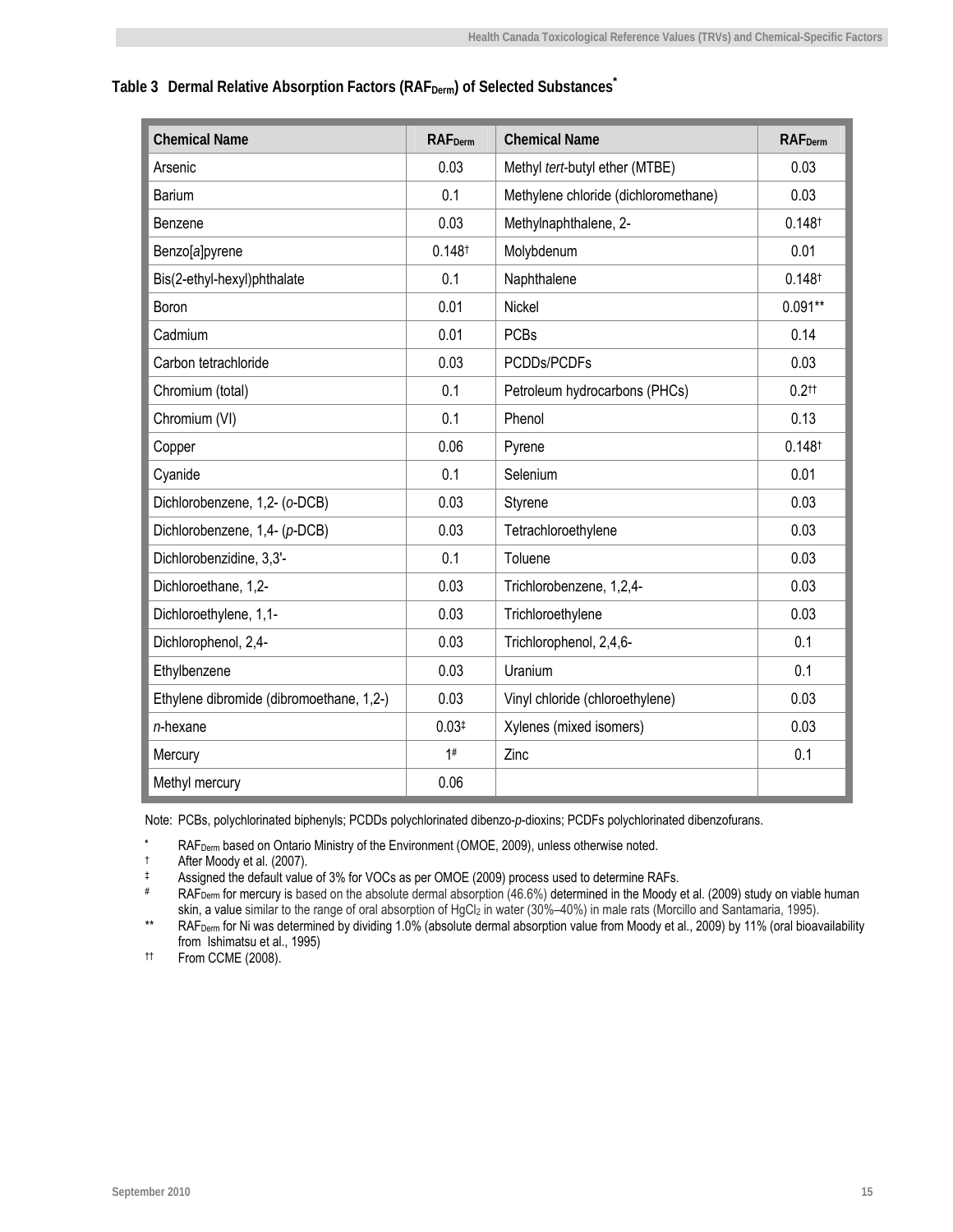#### **Table 4 Sources of Physical–Chemical Property Data in the Health Canada PQRA Spreadsheet tool\***

| Data Sources                                          | Octanol/Water Partition<br>Coefficient (Kow) | Henry's Law Constant (H) | Water Solubility (S) | Molecular Weight (MW) | Diffusivity in Air (Di) | Diffusivity in Water (Dw) | Vapour Pressure (V) | Melting Point (MP) | Boiling Point (BP) | Critical Temperature (TC) | Enthalpy of Vapourization |
|-------------------------------------------------------|----------------------------------------------|--------------------------|----------------------|-----------------------|-------------------------|---------------------------|---------------------|--------------------|--------------------|---------------------------|---------------------------|
| 1. Mackay et al., 2006                                | $\checkmark$                                 | $\checkmark$             | $\checkmark$         | $\checkmark$          | ✓                       |                           | $\checkmark$        | $\checkmark$       | $\checkmark$       |                           |                           |
| 2. U.S. EPA, 2005<br>(Johnson & Ettinger<br>model)    |                                              | $\checkmark$             | $\checkmark$         |                       | ✓                       | ✓                         | ✓                   | ✓                  | ✓                  | ✓                         | ✓                         |
| 3. U.S. EPA, 1994<br>(RSL)                            |                                              | $\checkmark$             | $\checkmark$         | ✓                     | $\checkmark$            | $\checkmark$              |                     |                    |                    |                           |                           |
| 4. U.S. DOE (RAIS)                                    | $\checkmark$                                 | $\checkmark$             | $\checkmark$         | $\checkmark$          | $\checkmark$            | $\checkmark$              | $\checkmark$        | $\checkmark$       | $\checkmark$       |                           |                           |
| 5. NIST, 2005                                         |                                              | $\checkmark$             |                      |                       |                         |                           |                     |                    |                    | $\checkmark$              | $\checkmark$              |
| 6. Montgomery, 2000                                   | $\checkmark$                                 | $\checkmark$             |                      | $\checkmark$          |                         |                           | $\checkmark$        | $\checkmark$       | $\checkmark$       |                           |                           |
| 7. CRC, 2009                                          | $\checkmark$                                 | ✓                        | $\checkmark$         | $\checkmark$          |                         |                           |                     |                    | ✓                  |                           |                           |
| 8. U.S. EPA, 2009a<br>(EPI Suite™)                    | $\checkmark$                                 | $\checkmark$             | $\checkmark$         |                       |                         |                           | $\checkmark$        |                    |                    |                           |                           |
| 9. U.S. EPA, 2009b<br>(diffusion coefficient<br>tool) |                                              |                          |                      |                       | ✓                       | $\checkmark$              |                     |                    |                    |                           |                           |
| Recommended                                           |                                              | 1                        | 1                    | 1                     | $\overline{2}$          | $\overline{2}$            | 1                   | 1                  | $\mathbf{1}$       |                           |                           |
| <b>Order of Preference</b>                            | 1<br>$6\phantom{1}6$                         | $\overline{2}$           | $\overline{2}$       | 3                     | 3                       | 3                         | $\overline{2}$      | 4                  | 4                  | 2                         | $\overline{2}$            |
|                                                       | 8                                            | 3                        | 3                    | 4                     | 4                       | 4                         | 4                   | 6                  | 6                  | 5                         | 5                         |
|                                                       |                                              | 4                        | 4                    | 6                     | 8                       | 8                         | 6                   | 7                  | 7                  | 8                         | 8                         |
|                                                       |                                              | 8                        | 8                    | 8                     | 9                       | 9                         | 8                   | 8                  | 8                  |                           |                           |

**\*** Physical–chemical property values routinely employed by the Contaminated Sites Division of Health Canada for selected chemical substances are presented in the PQRA Spreadsheet Tool for Human Health Preliminary Quantitative Risk Assessment (HC, unpublished).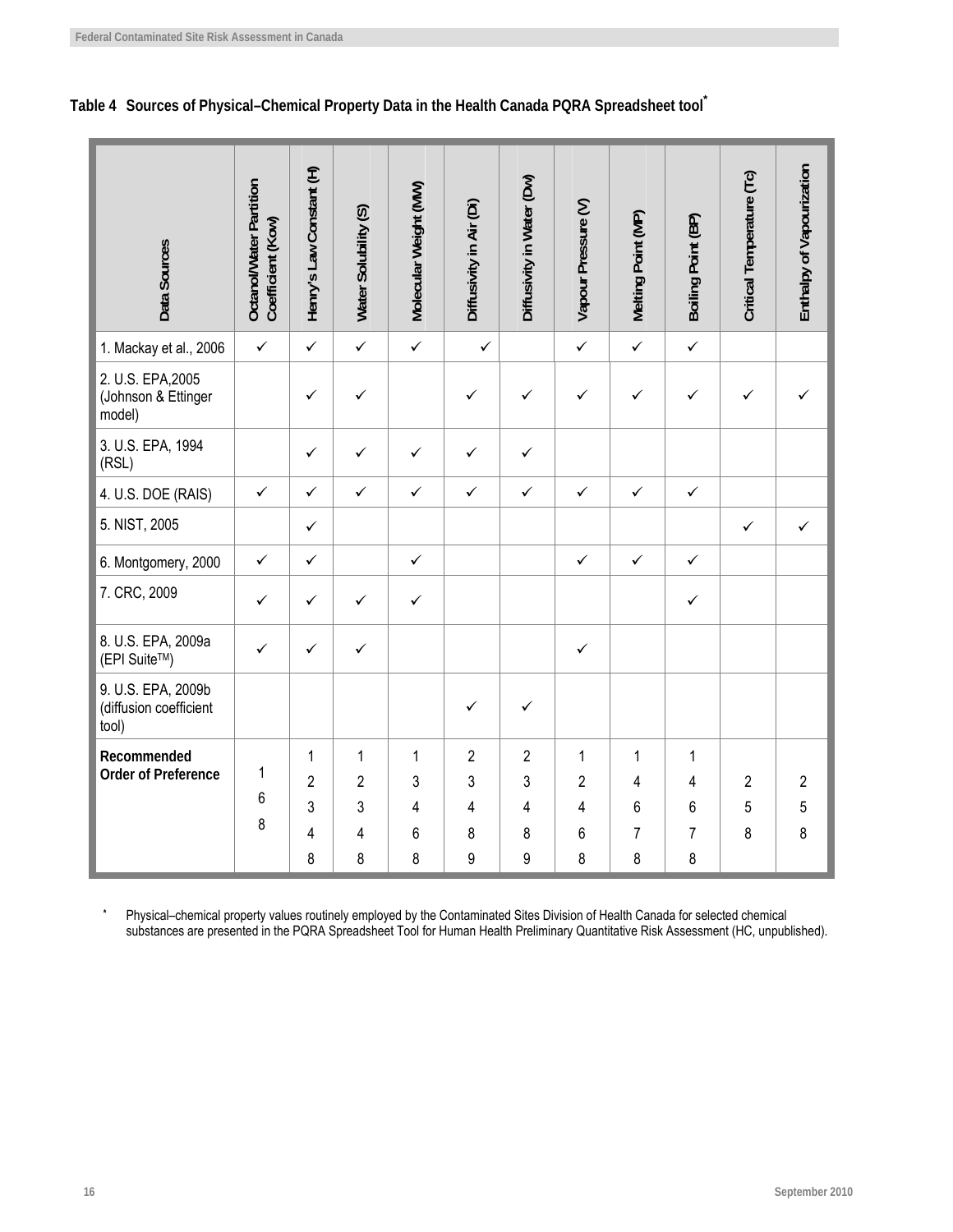| Substance | Type of TRV                    | <b>TRV</b> value                                                                                                                                                                                                                                                                    | Study details                                                                                                                                                                                                                                                                                           | Threshold/<br>non-threshold<br>endpoint                                                                                   | <b>TRV</b> derivation                                                                                                                                                       | <b>Critical health</b><br>effect                                                                                                   | Carcinogenicity<br>classification                          | <b>TRV source</b>                                                                                    |
|-----------|--------------------------------|-------------------------------------------------------------------------------------------------------------------------------------------------------------------------------------------------------------------------------------------------------------------------------------|---------------------------------------------------------------------------------------------------------------------------------------------------------------------------------------------------------------------------------------------------------------------------------------------------------|---------------------------------------------------------------------------------------------------------------------------|-----------------------------------------------------------------------------------------------------------------------------------------------------------------------------|------------------------------------------------------------------------------------------------------------------------------------|------------------------------------------------------------|------------------------------------------------------------------------------------------------------|
| aniline   | oral TDI                       | 7.2E-03<br>Study Type: chronic<br>mg/kg-d<br>Species: rats<br>Mode of administration: diet<br>Dosing Regime: 0, 10, 30, or 100 mg/kg-d<br>Duration: 104 weeks<br>Uncertainty Factors: 1000 (10x each for intra-<br>and interspecies variability, 10x for use of<br>LOAEL vs. NOAEL) |                                                                                                                                                                                                                                                                                                         | $LOAEL = 7.2$<br>mg/kg-d<br>(LOAEL of 10<br>mg/kg-d is<br>equivalent to<br>7.2 mg/kg-d free<br>base.)                     | $TDI =$<br>NOAEL/UF                                                                                                                                                         | $LOAEL =$<br>increased splenic<br>hemosiderin<br>deposition,<br>extramedullary<br>hematopoiesis,<br>and congestion in<br>male rats | Group III: CEPA<br>(possibly<br>carcinogenic to<br>humans) | PSL1: HC,<br>1996a (based<br>on CIIT, 1982)                                                          |
|           |                                |                                                                                                                                                                                                                                                                                     |                                                                                                                                                                                                                                                                                                         |                                                                                                                           |                                                                                                                                                                             | $NOAFI =$<br>methemoglobin in<br>female rats                                                                                       |                                                            |                                                                                                      |
| arsenic   | oral SF                        | 1.80<br>$(mg/kg-d)^{-1}$                                                                                                                                                                                                                                                            | Morales et al., 2000<br>Study Type: epidemiological (natural exposure)<br>Species: human<br>Exposure: oral, drinking water<br>[As] in drinking water: 10 to > 600 µg/L, mean<br>300-590 µg/L (natural groundwater As<br>concentrations)<br>Duration: $\leq 60$ years<br><b>Uncertainty Factors: N/A</b> | $MAC = 0.01$ mg/L<br>$UR(1\%) = 3.06E -$<br>06 to<br>$3.85E-05$ (µg/L)-1<br>(95% upper bound<br>6.49E-06 to 4.64E-<br>05) | Poisson model<br>by U.S. EPA,<br>2001, fit by<br>Morales et al.,<br>2000; neither<br>linear nor non-<br>linear; TRV<br>based on upper<br>end of range of<br>mean unit risks | carcinogenic:<br>bladder, lung, liver                                                                                              | Group I: CEPA<br>(carcinogenic to<br>humans)               | GCDWQ: HC,<br>2006 (based<br>on Morales et<br>al., 2000; Chen  <br>et al., 1985; Wu<br>et al., 1989) |
|           | inhalation SF<br>inhalation UR | $\overline{27}$<br>$(mg/kg-d)^{-1}$<br>6.4<br>$(mg/m^3)^{-1}$                                                                                                                                                                                                                       | Study Type: epidemiological (occupationally<br>exposed cohort)<br>Species: human<br>Exposure: inhalation<br>Dosing Regime: N/A<br>Duration: N/A<br><b>Uncertainty Factors: N/A</b>                                                                                                                      | $TC_{05} = 7.83 \mu g/m^3$                                                                                                | relative risk<br>model                                                                                                                                                      | lung cancer                                                                                                                        | Group I: CEPA<br>(carcinogenic to<br>humans)               | PSL1: HC/EC,<br>1993a (based<br>on Higgins et<br>al., 1986)                                          |
| barium    | oral TDI                       | $2E-01$                                                                                                                                                                                                                                                                             | Study Type: chronic<br>Species: rats and mice                                                                                                                                                                                                                                                           | $BMDL_{05} = 63$<br>mg/kg-d                                                                                               | $TDI =$<br>BMDL <sub>05</sub> /UF                                                                                                                                           | renal lesions in<br>mice                                                                                                           | Group VA: CEPA<br>(inadequate data<br>for evaluation)      | U.S. EPA,<br>2005a                                                                                   |

#### **Appendix A Summary of the key toxicological endpoint(s) for Toxicological Reference Values (TRVs)**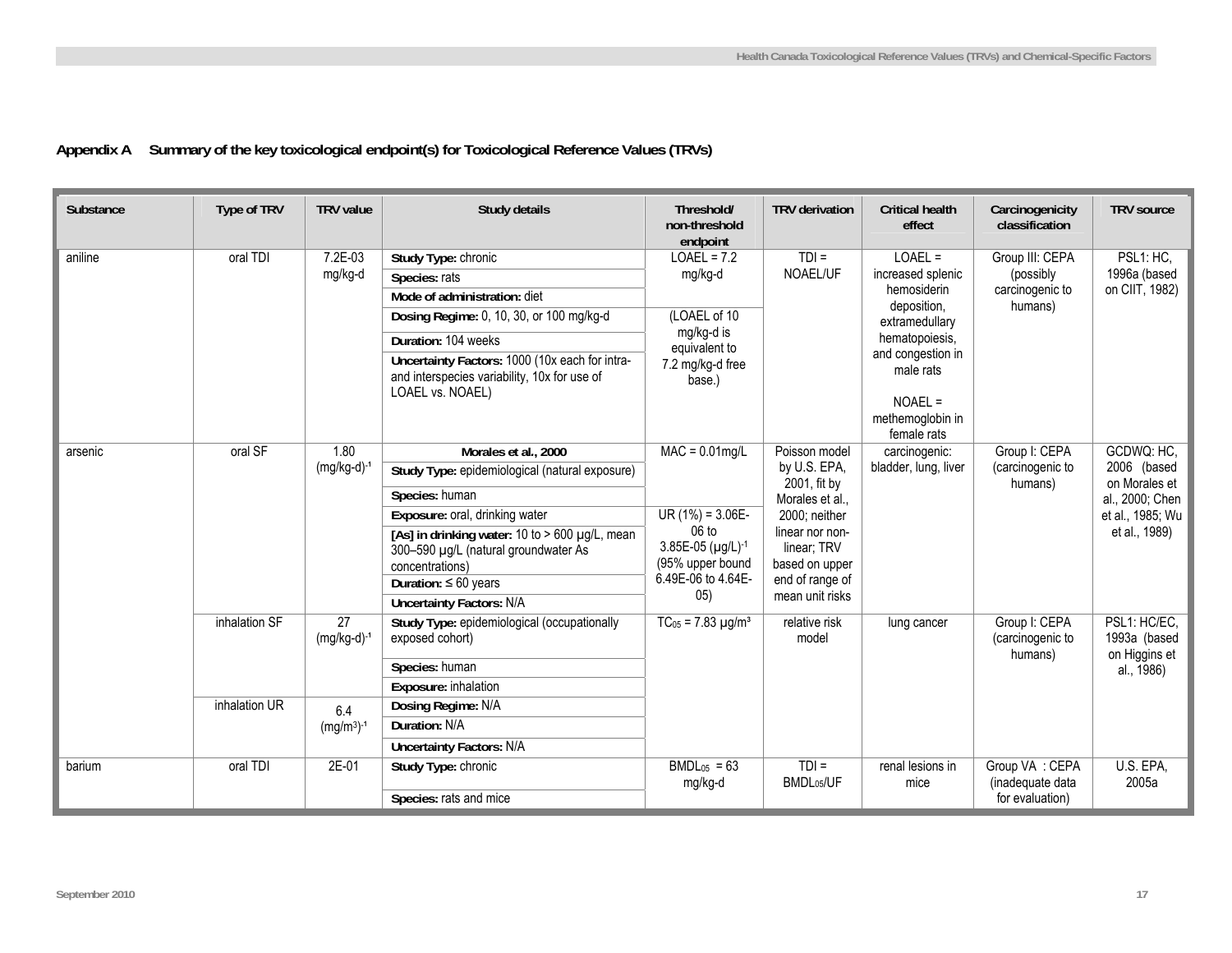| Substance       | Type of TRV   | <b>TRV</b> value               | Study details                                                                                                                            | Threshold/<br>non-threshold<br>endpoint | <b>TRV</b> derivation                                                 | <b>Critical health</b><br>effect                                                                       | Carcinogenicity<br>classification            | <b>TRV</b> source                                         |
|-----------------|---------------|--------------------------------|------------------------------------------------------------------------------------------------------------------------------------------|-----------------------------------------|-----------------------------------------------------------------------|--------------------------------------------------------------------------------------------------------|----------------------------------------------|-----------------------------------------------------------|
|                 |               | mg/kg-d                        | Exposure: oral, drinking water                                                                                                           |                                         |                                                                       |                                                                                                        |                                              |                                                           |
|                 |               |                                | [Ba] in drinking water: barium chloride<br>dehydrate in drinking water                                                                   |                                         |                                                                       |                                                                                                        |                                              |                                                           |
|                 |               |                                | <b>Duration: 2years</b>                                                                                                                  |                                         |                                                                       |                                                                                                        |                                              |                                                           |
|                 |               |                                | Uncertainty Factors: 300 (intraspecies,<br>intraspecies variation, 3x for database<br>deficiencies)                                      |                                         |                                                                       |                                                                                                        |                                              |                                                           |
| benzene         | oral SF       | 8.34E-02                       | Study Type: chronic                                                                                                                      | $MAC = 0.005$ mg/L                      | multistage                                                            | carcinogenic:                                                                                          | Group I: CEPA                                | GCDWQ: HC,                                                |
|                 |               | $(mg/kg-d)^{-1}$               | Species: rats and mice                                                                                                                   |                                         | model and an<br>allometric<br>scaling factor                          | malignant<br>lymphomas<br>(female mice);<br>bone marrow<br>hematopoietic<br>hyperplasia (male<br>mice) | (carcinogenic to<br>humans)                  | 2009 (based on                                            |
|                 |               |                                | Mode of administration: gavage                                                                                                           |                                         |                                                                       |                                                                                                        |                                              | NTP, 1986a)                                               |
|                 |               |                                | Dosing Regime: 0, 50, 100, and 200 mg/kg-bw<br>(male rats); 0, 25, 50, and 100 mg/kg-bw<br>(female rats, male and female mice), 5 d/week | Unit Lifetime Risk =                    |                                                                       |                                                                                                        |                                              |                                                           |
|                 |               |                                | Duration: 103 weeks                                                                                                                      | 2.03E-6 to 4.17E-6                      |                                                                       |                                                                                                        |                                              |                                                           |
|                 |               |                                | <b>Uncertainty Factors: N/A</b>                                                                                                          |                                         |                                                                       |                                                                                                        |                                              |                                                           |
|                 | inhalation SF | $1.45E-02$<br>$(mg/kg-d)^{-1}$ | Study Type: epidemiological (occupational,<br>cohort)                                                                                    | $TC_{05} = 14.7$ mg/m <sup>3</sup>      | linear quadratic<br>model of<br>exposure-<br>response<br>relationship | non-cancer<br>$endpoint =$<br>hematoxicity                                                             | Group I: CEPA<br>(carcinogenic to<br>humans) | PSL: HC/EC.<br>1993b (based<br>on Rinsky et al.,<br>1987) |
|                 |               |                                | Species: human                                                                                                                           |                                         |                                                                       |                                                                                                        |                                              |                                                           |
|                 |               |                                | Exposure: inhalation                                                                                                                     |                                         |                                                                       |                                                                                                        |                                              |                                                           |
|                 | inhalation UR | $3.3E-03$<br>$(mg/m^3)^{-1}$   | Dosing Regime: N/A                                                                                                                       |                                         |                                                                       |                                                                                                        |                                              |                                                           |
|                 |               |                                | Duration: 8.7 years, cases 2.6 years, controls<br>(average)                                                                              |                                         |                                                                       |                                                                                                        |                                              |                                                           |
|                 |               |                                | <b>Uncertainty Factors: N/A</b>                                                                                                          |                                         |                                                                       |                                                                                                        |                                              |                                                           |
| benzo[a]pyrene* | oral SF       | 2.3                            | Study Type: subchronic                                                                                                                   | $MAC = 0.00001$                         | linear                                                                | gastric tumours                                                                                        | Group II: CEPA                               | GCDWQ: HC,                                                |
|                 |               | $(mg/kg-d)^{-1}$               | Species: mice                                                                                                                            | mg/L                                    | extrapolation<br>and surface-                                         | (mostly squamous<br>cell papillomas,                                                                   | (probably<br>carcinogenic to                 | 1988 (based on<br>Neal and                                |
|                 |               |                                | Mode of administration: diet                                                                                                             |                                         | area correction                                                       | with a few                                                                                             | humans)                                      | Rigdon, 1967)                                             |
|                 |               |                                | Dosing Regime: 0, 0.001, 0.01, 0.02, 0.03,<br>0.04, 0.045, 0.05, 0.10, and 0.25 (mg/g food)                                              | Unit Lifetime<br>$Risk = 5E-5$          |                                                                       | carcinomas)                                                                                            |                                              |                                                           |
|                 |               |                                | Duration: 110 d                                                                                                                          |                                         |                                                                       |                                                                                                        |                                              |                                                           |
|                 |               |                                | <b>Uncertainty Factors: N/A</b>                                                                                                          |                                         |                                                                       |                                                                                                        |                                              |                                                           |
|                 | inhalation SF | $1.3E-01$                      | Study Type: subchronic-chronic                                                                                                           | $TC_{05} = 1.6$ mg/m <sup>3</sup>       | multistage                                                            | respiratory tract                                                                                      | Group II: CEPA                               | PSL1: HC,                                                 |
|                 |               |                                |                                                                                                                                          |                                         |                                                                       |                                                                                                        |                                              |                                                           |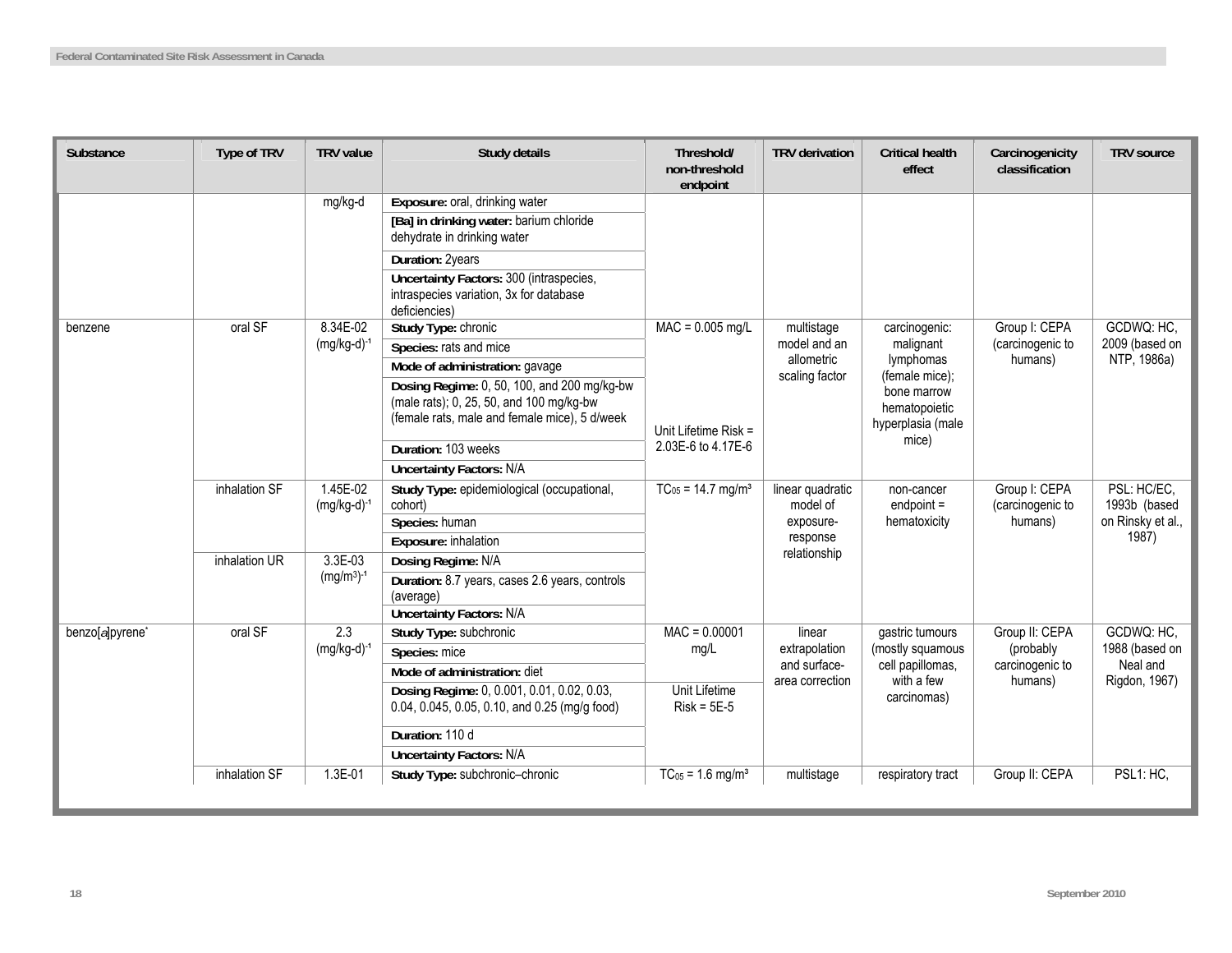| Substance                         | Type of TRV    | <b>TRV</b> value               | Study details                                                                                                                                                | Threshold/<br>non-threshold<br>endpoint  | <b>TRV</b> derivation   | <b>Critical health</b><br>effect        | Carcinogenicity<br>classification       | <b>TRV source</b>                          |
|-----------------------------------|----------------|--------------------------------|--------------------------------------------------------------------------------------------------------------------------------------------------------------|------------------------------------------|-------------------------|-----------------------------------------|-----------------------------------------|--------------------------------------------|
|                                   |                | $(mg/kg-d)^{-1}$               | Species: hamsters                                                                                                                                            |                                          | modelling               | tumours                                 |                                         | 1996a (based<br>onThysson et<br>al., 1981) |
|                                   |                |                                | Mode of administration: inhalation (nose only)                                                                                                               |                                          |                         |                                         |                                         |                                            |
|                                   | inhalation U R | 3.1E-02<br>$(mg/m^3)^{-1}$     | Dosing Regime: 0, 2.2, 9.5, and 45.6 mg/m <sup>3</sup> ,<br>4.5 h/d, 7d/week for 10 weeks; 3 h/d, 7 d/week<br>for remaining exposure period (up to 96 weeks) |                                          |                         |                                         | (probably<br>carcinogenic to<br>humans) |                                            |
|                                   |                |                                | Duration: 10-106 weeks                                                                                                                                       |                                          |                         |                                         |                                         |                                            |
|                                   |                |                                | <b>Uncertainty Factors: N/A</b>                                                                                                                              |                                          |                         |                                         |                                         |                                            |
| bis(2-ethyl-<br>hexyl)phthalate   | oral TDI       | 4.4E-02<br>mg/kg-d             | Study Type: developmental (single generation)                                                                                                                | $NOAEL =$                                | $TDI =$<br>NOAEL/UF     | developmental<br>toxicity: maternal     | Group IV: CEPA<br>(unlikely to be       | PSL1: HC/EC.<br>1994a (based               |
|                                   |                |                                | Species: mice                                                                                                                                                | 44 mg/kg-d<br>(250 ppm)                  |                         | rough fur coat and<br>lethargy,         | carcinogenic to                         | on Wolkowski-                              |
|                                   |                |                                | Mode of administration: diet                                                                                                                                 |                                          |                         |                                         | humans)                                 | Tyl et al., 1984)                          |
|                                   |                |                                | Dosing Regime: 0, 250, 500, 1000, and 1500<br>ppm                                                                                                            |                                          |                         | increased number<br>of resorptions,     |                                         |                                            |
|                                   |                |                                | Duration: gestational days 0-17                                                                                                                              |                                          |                         | malformed and<br>dead fetuses           |                                         |                                            |
|                                   |                |                                | Uncertainty Factors: 1000 (10x each for intra-<br>and interspecies variability, 10x for potential<br>teratogenicity)                                         |                                          |                         |                                         |                                         |                                            |
| bis(chloro-methyl)ether<br>(BCME) | inhalation SF  | $4.0E + 01$                    | Study Type: chronic                                                                                                                                          | $TC_{05} =$<br>$0.139$ mg/m <sup>3</sup> | multistage<br>modelling | respiratory tract<br>tumours (primarily | Group I: CEPA<br>(carcinogenic to       | PSL1: HC/EC,<br>1993c; HC,                 |
|                                   |                | $(mg/kg-d)^{-1}$               | Species: rats                                                                                                                                                | $(0.0053$ mg/m <sup>3</sup>              |                         | nasal esthesio-                         | humans)                                 | 1996a (based                               |
|                                   |                |                                | Mode of administration: inhalation                                                                                                                           | adjusted for                             |                         | neuroepitheliomas)                      |                                         | on Leong et al.,                           |
|                                   | inhalation UR  | $9.4E + 00$<br>$(mg/m^3)^{-1}$ | Dosing Regime: 1, 10, and 100 ppb (0.0047,<br>0.047, and 0.47 mg/m <sup>3</sup> ), 6 h/d, 5 d/week                                                           | continuous<br>exposure)                  |                         |                                         |                                         | 1981)                                      |
|                                   |                |                                | Duration: 6 months of exposure followed by<br>observation for duration of natural lifespan (up<br>to 28 months)<br><b>Uncertainty Factors: N/A</b>           |                                          |                         |                                         |                                         |                                            |
| boron                             | oral ADI       | 1.75E-02                       | Study Type: chronic                                                                                                                                          | $NOAEL = 8.75$                           | $TDI =$                 | testicular atrophy,                     | Group IVC: CEPA                         | GCDWQ: HC,                                 |
|                                   |                | mg/kg-d                        | Species: dogs                                                                                                                                                | mg/kg-d                                  | NOAEL/UF                | resulting in                            | (probably not                           | 1991 (based on                             |
|                                   |                |                                | Mode of administration: diet                                                                                                                                 |                                          |                         |                                         | carcinogenic to<br>humans)              | Weir and<br>Fisher, 1972)                  |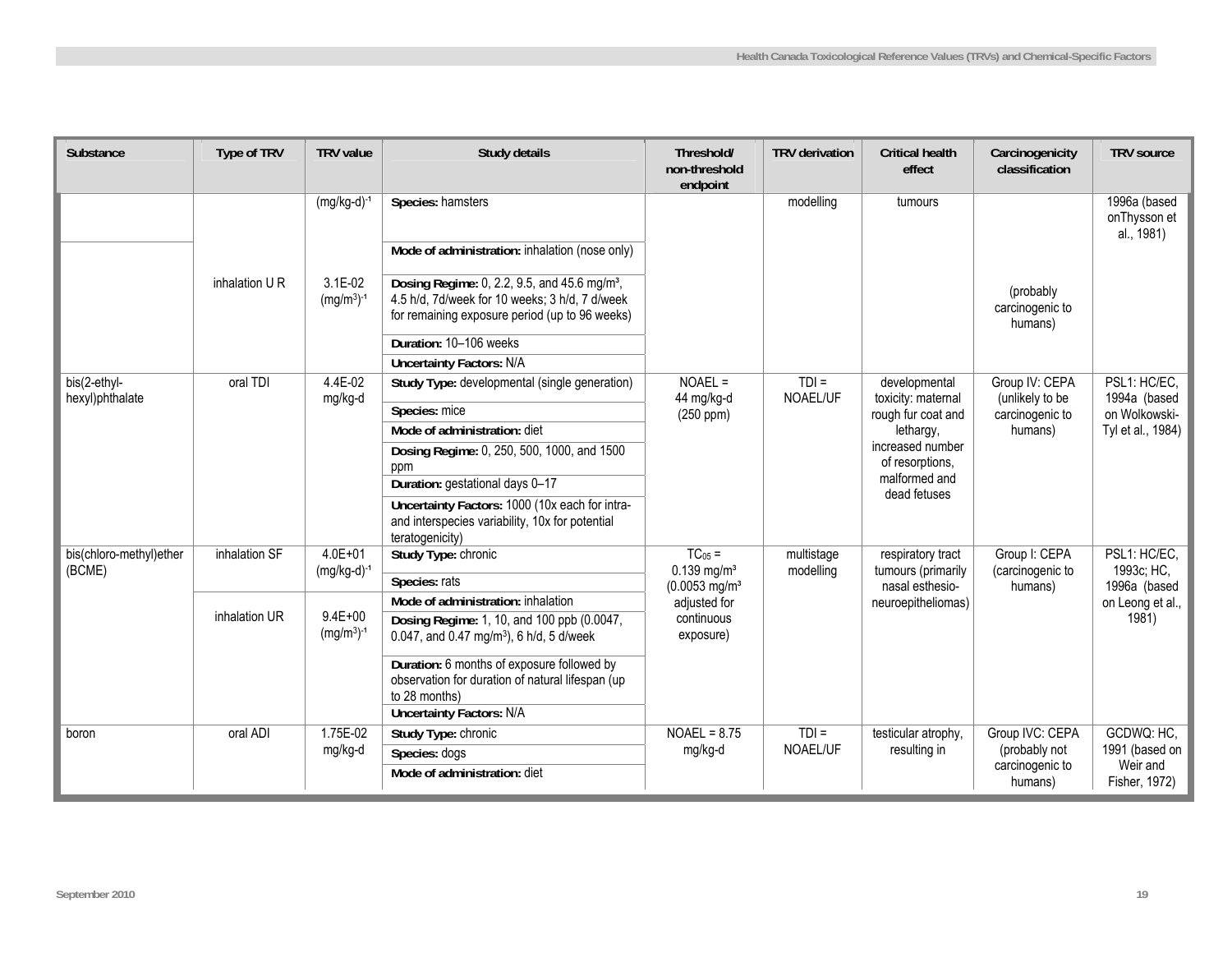| Substance            | Type of TRV               | <b>TRV</b> value                | Study details                                                                                                                                                                                          | Threshold/<br>non-threshold<br>endpoint                                                     | <b>TRV</b> derivation                                                                                           | <b>Critical health</b><br>effect                                                    | Carcinogenicity<br>classification                          | <b>TRV</b> source                                               |
|----------------------|---------------------------|---------------------------------|--------------------------------------------------------------------------------------------------------------------------------------------------------------------------------------------------------|---------------------------------------------------------------------------------------------|-----------------------------------------------------------------------------------------------------------------|-------------------------------------------------------------------------------------|------------------------------------------------------------|-----------------------------------------------------------------|
|                      |                           |                                 | Dosing Regime: 58, 117, 350 (groups 1, 2, 3),<br>and 1170 ppm (group 4)                                                                                                                                |                                                                                             |                                                                                                                 | infertility and<br>spermatogenic<br>arrest                                          |                                                            |                                                                 |
|                      |                           |                                 | Duration: 2 years (groups 1 to 3), 38 weeks<br>(group 4); all groups: 1 male and 1 female<br>necropsied 1 year after end of exposure,<br>remaining animals necropsied 2 years after end<br>of exposure | $MAC = 0.2$ mg/L<br>(health based);<br>5 mg/L (practicable<br>treatment<br>technology)      |                                                                                                                 |                                                                                     |                                                            |                                                                 |
|                      |                           |                                 | Uncertainty Factors: 500 (10x each for intra-<br>and interspecies variability, 5x for study<br>limitations)                                                                                            |                                                                                             |                                                                                                                 |                                                                                     |                                                            |                                                                 |
| cadmium              | oral TDI<br>(provisional) | $1E-03$<br>mg/kg-d              | Study Type: epidemiological (occupational<br>exposure)                                                                                                                                                 | $NOAEL = 2.5$<br>µg Cd/g creatinine<br>in urine                                             | $2.5 \mu g$ Cd/g<br>creatinine<br>associated with                                                               | renal tubular<br>dysfunction<br>(proximal tubule                                    | not classified                                             | <b>GCDWQ: HC</b><br>1986 (based on<br>WHO, 1972;                |
|                      |                           |                                 | Species: human<br>Exposure: various, primarily inhalation<br>(cadmium oxide dusts and/or fumes)<br>Dosing Regime: N/A<br>Duration: chronic<br><b>Uncertainty Factors: none</b>                         |                                                                                             | chronic oral<br>intake of 0.5-<br>$2.0 \mu g/kg-d$ ;<br>pTWI<br>maintained at 7<br>$\mu$ g/kg-w [= 1<br>µg/kg-d | epithelial cell<br>damage),<br>manifested by low<br>molecular weight<br>proteinuria |                                                            | Friberg et al.,<br>1971)                                        |
|                      | inhalation SF             | $4.2E + 01$<br>$(mg/kg-d)^{-1}$ | Study Type: chronic<br>Species: rats                                                                                                                                                                   | $TC_{05} =$<br>$0.0029$ mg/m <sup>3</sup>                                                   | multistage<br>model                                                                                             | carcinogenic: lung                                                                  | Group II: CEPA<br>(probably                                | PSL1: HC,<br>1996a; HC/EC,                                      |
|                      |                           |                                 | Dosing Regime: inhalation of cadmium<br>chloride aerosols<br>Dosing Regime: 12.5, 25, and 50 µg/m <sup>3</sup> , 23<br>h/d. 7 d/week                                                                   | $(0.0051$ mg/m <sup>3</sup><br>adjusted for<br>continuous<br>exposure, standard             |                                                                                                                 |                                                                                     | carcinogenic to<br>humans)                                 | 1994b (based<br>on Takenaka et<br>al., 1983;<br>Oldiges et al., |
|                      | inhalation UR             | 9.8<br>$(mg/m^3)^{-1}$          | Duration: 18 months; necropsied 13 months<br>after end of exposure<br><b>Uncertainty Factors: N/A</b>                                                                                                  | lifetime, and<br>difference in<br>inhalation rate and<br>body weight of rats<br>and humans) |                                                                                                                 |                                                                                     |                                                            | 1984)                                                           |
| carbon tetrachloride | oral TDI                  | $7.1E-04$<br>mg/kg-d            | Study Type: chronic<br>Species: rats<br>Mode of administration: gavage in corn oil                                                                                                                     | $NOAEL = 0.71$<br>mg/kg-d                                                                   | $TDI =$<br>NOAEL/UF                                                                                             | hepatotoxicity                                                                      | Group III: CEPA<br>(possibly<br>carcinogenic to<br>humans) | GCDWQ: HC,<br>2010a (based<br>on Bruckner et<br>al., 1986)      |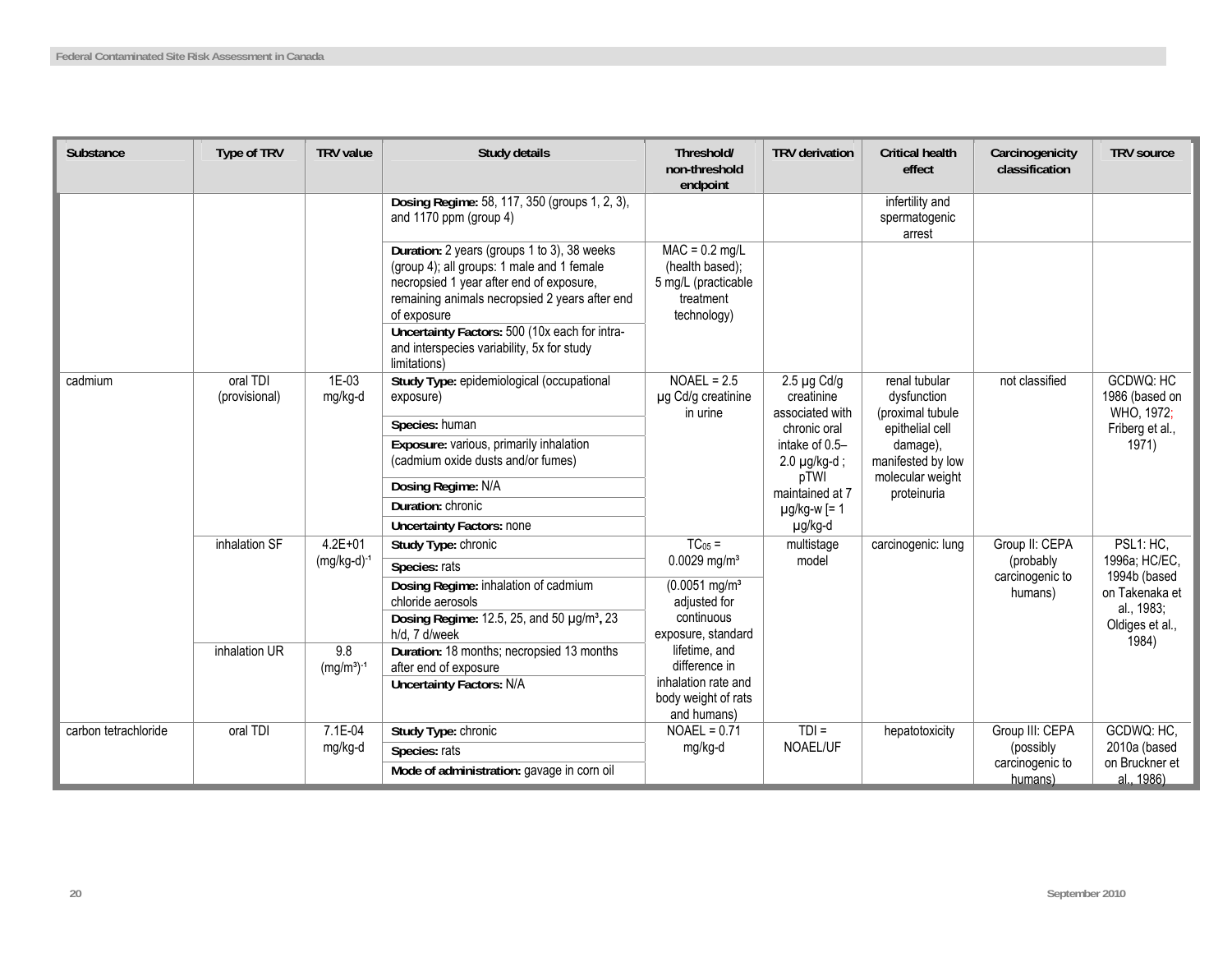| Substance                     | Type of TRV   | <b>TRV</b> value   | Study details                                                                                                                                                                                                                                                                                                                                                                                                                                                                                                                                                                                                                            | Threshold/<br>non-threshold<br>endpoint                                                                    | <b>TRV</b> derivation | <b>Critical health</b><br>effect   | Carcinogenicity<br>classification               | <b>TRV</b> source                                                                      |
|-------------------------------|---------------|--------------------|------------------------------------------------------------------------------------------------------------------------------------------------------------------------------------------------------------------------------------------------------------------------------------------------------------------------------------------------------------------------------------------------------------------------------------------------------------------------------------------------------------------------------------------------------------------------------------------------------------------------------------------|------------------------------------------------------------------------------------------------------------|-----------------------|------------------------------------|-------------------------------------------------|----------------------------------------------------------------------------------------|
|                               |               |                    | Dosing Regime: 0, 20, 40, or 80 mg/kg-bw per<br>day) for 5 consecutive days, allowed 2 days<br>without dosing, and dosed once daily for 4<br>additional days. In a second study, five rats per<br>dose level were gavaged with 0, 20, 80, or 160<br>mg/kg-bw per day according to the same dosing<br>schedule. In both studies, one group of rats at<br>each dosage level was sacrificed 1, 4, and 11<br>days after initiation of dosing.<br>Duration: 11 days<br>Uncertainty Factors: 1000 (10x each for intra-<br>and interspecies variability, 10x for major<br>database deficiencies, including lack of<br>adequate chronic studies) | $MAC = 0.002$ mg/L                                                                                         |                       |                                    |                                                 |                                                                                        |
| chlorobenzene                 | oral TDI      | 4.3E-01<br>mg/kg-d | Study Type: chronic<br>Species: rats and mice                                                                                                                                                                                                                                                                                                                                                                                                                                                                                                                                                                                            | $NOAEL = 60$<br>mg/kg-d                                                                                    | $TDI =$<br>NOAEL/UF   | neoplastic nodules<br>in the liver | Group III: CEPA<br>(possibly<br>carcinogenic to | PSL1: HC,<br>1996a; HC/EC,<br>1992a (based<br>on NTP, 1983a;<br>Kluwe et al.,<br>1985) |
|                               |               |                    | Mode of administration: gavage                                                                                                                                                                                                                                                                                                                                                                                                                                                                                                                                                                                                           |                                                                                                            |                       |                                    | humans)                                         |                                                                                        |
|                               |               |                    | Dosing Regime: 60 or 120 mg/kg-d (male and<br>female rats, and female mice); 30 or 60 mg/kg-d<br>(male mice), 5x per week                                                                                                                                                                                                                                                                                                                                                                                                                                                                                                                | $(43 \text{ mg/kg-d})$<br>adjusted for<br>continuous                                                       |                       |                                    |                                                 |                                                                                        |
|                               |               |                    | Duration: 103 weeks                                                                                                                                                                                                                                                                                                                                                                                                                                                                                                                                                                                                                      | exposure)                                                                                                  |                       |                                    |                                                 |                                                                                        |
|                               |               |                    | Uncertainty Factors: 100 (10x each for intra-<br>and interspecies variability)                                                                                                                                                                                                                                                                                                                                                                                                                                                                                                                                                           |                                                                                                            |                       |                                    |                                                 |                                                                                        |
|                               | inhalation TC | $1E-02$            | Study Type: subchronic                                                                                                                                                                                                                                                                                                                                                                                                                                                                                                                                                                                                                   | $LOAEL =$                                                                                                  | $TC =$                | nephrotoxic                        | Group III: CEPA                                 | PSL1: HC,                                                                              |
|                               | (provisional) | mg/m <sup>3</sup>  | Species: rats                                                                                                                                                                                                                                                                                                                                                                                                                                                                                                                                                                                                                            | $341$ mg/m <sup>3</sup>                                                                                    | LOAEL/UF              |                                    | (possibly                                       | 1996a; HC/EC,                                                                          |
|                               |               |                    | Mode of administration: inhalation                                                                                                                                                                                                                                                                                                                                                                                                                                                                                                                                                                                                       | $(50.2 \text{ mg/m}^3)$                                                                                    |                       |                                    | carcinogenic to<br>humans)                      | 1992a (based<br>on Dilley, 1977)                                                       |
|                               |               |                    | Dosing Regime: unspecified; 5x per week                                                                                                                                                                                                                                                                                                                                                                                                                                                                                                                                                                                                  | adjusted for                                                                                               |                       |                                    |                                                 |                                                                                        |
|                               |               |                    | Duration: 24 weeks                                                                                                                                                                                                                                                                                                                                                                                                                                                                                                                                                                                                                       | continuous                                                                                                 |                       |                                    |                                                 |                                                                                        |
|                               |               |                    | Uncertainty Factors: 5000 (10x each for intra-<br>and interspecies variability, 10x for less than<br>chronic and limited study, 5x for use of LOAEL<br>rather than NOAEL)                                                                                                                                                                                                                                                                                                                                                                                                                                                                | exposure and<br>inhalation volume<br>/body weight<br>between rats and<br>the human child (5-<br>11 years)) |                       |                                    |                                                 |                                                                                        |
| chromium <sup>†</sup> (total) | oral TDI      | 1E-03              | Study Type: weight of evidence                                                                                                                                                                                                                                                                                                                                                                                                                                                                                                                                                                                                           | $MAC = 0.05$ mg/L                                                                                          | $TDI = MAC x$         | hepatotoxicity,                    | not classified                                  | GCDWQ: HC,                                                                             |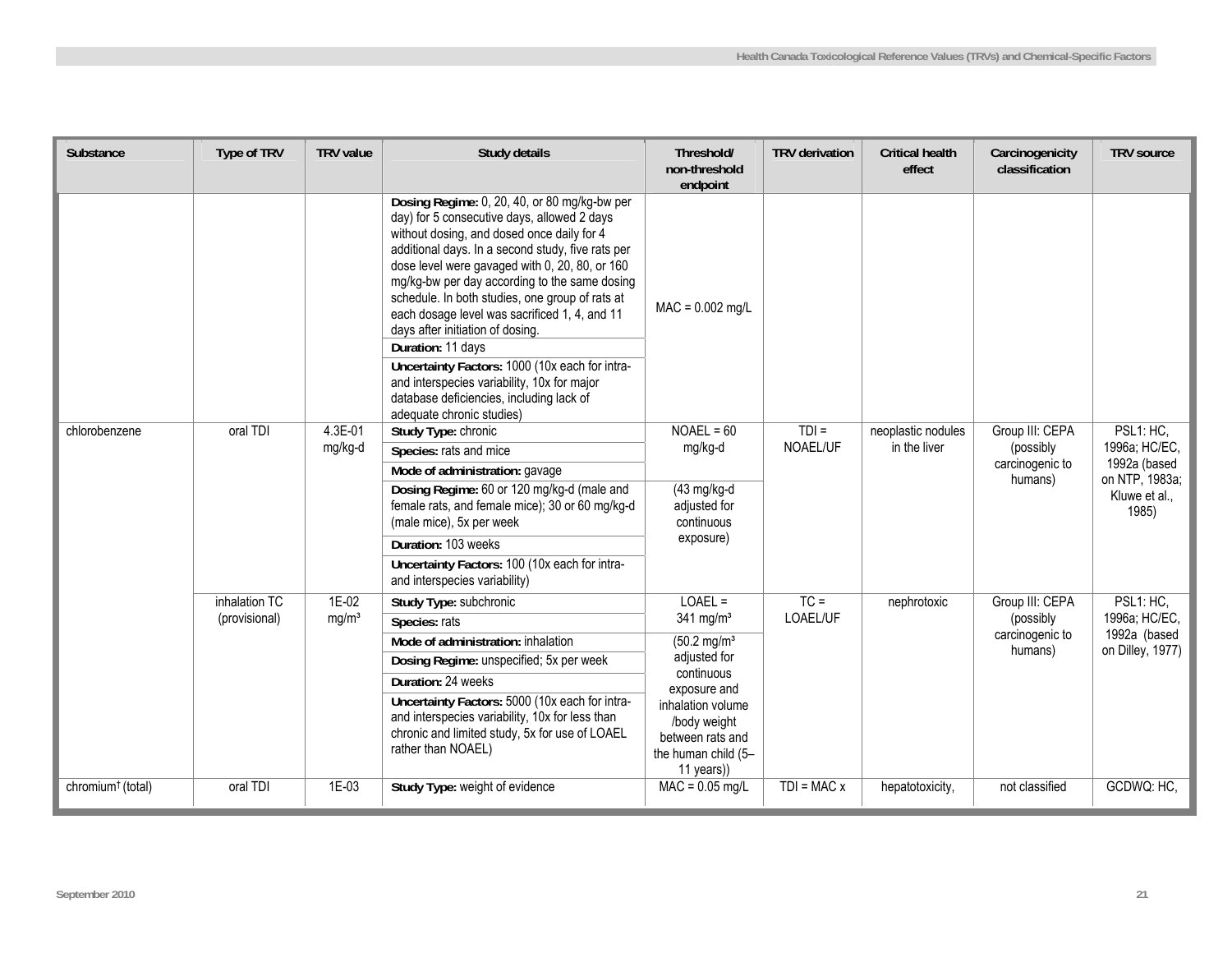| Substance             | Type of TRV     | <b>TRV</b> value                 | Study details                                                                                                                                     | Threshold/<br>non-threshold<br>endpoint | <b>TRV</b> derivation             | <b>Critical health</b><br>effect                       | Carcinogenicity<br>classification     | <b>TRV</b> source             |
|-----------------------|-----------------|----------------------------------|---------------------------------------------------------------------------------------------------------------------------------------------------|-----------------------------------------|-----------------------------------|--------------------------------------------------------|---------------------------------------|-------------------------------|
|                       |                 | mg/kg-d                          | Species: unknown<br>Mode of administration: Cr(IV) in drinking<br>water                                                                           |                                         | water<br>consumption<br>rate (1.5 | irritation, or<br>corrosion of the<br>gastrointestinal |                                       | 1979 (updated<br>1986)        |
|                       |                 |                                  | Dosing Regime: unknown                                                                                                                            |                                         | $L/d$ )/bw(70 kg)                 | mucosa,<br>encephalitis                                |                                       |                               |
|                       |                 |                                  | Duration: unknown                                                                                                                                 |                                         |                                   |                                                        |                                       |                               |
|                       |                 |                                  | <b>Uncertainty Factors: unknown</b><br>Note: Cr(III) is considered an essential element;<br>TDI for total chromium is based on Cr(IV)<br>toxicity |                                         |                                   |                                                        |                                       |                               |
|                       | inhalation SF   | $4.6E + 01$<br>$(mg/kg-d)^{-1}$  | Study Type: epidemiological(chronic,<br>occupational)                                                                                             | $TC_{05} = 4.6 \mu g/m^3$               |                                   | carcinogenic: lung                                     | Group I: CEPA<br>(carcinogenic to     | PSL1: HC,<br>1996a; HC/EC,    |
|                       |                 |                                  | Species: human                                                                                                                                    |                                         |                                   |                                                        | humans)                               | 1994c (based<br>on Mancuso,   |
|                       |                 |                                  | Exposure: inhalation                                                                                                                              |                                         |                                   |                                                        |                                       | 1975)                         |
|                       | inhalation UR   | $1.1E + 01$                      | Dosing Regime: N/A                                                                                                                                |                                         |                                   |                                                        |                                       |                               |
|                       |                 | $(mg/m^3)^{-1}$                  | Duration: at least 1 year, up to 8 years                                                                                                          |                                         |                                   |                                                        |                                       |                               |
|                       |                 |                                  | <b>Uncertainty Factors: N/A</b>                                                                                                                   |                                         |                                   |                                                        |                                       |                               |
| chromium (hexavalent) | inhalation SF   | $3.20E + 02$<br>$(mg/kg-d)^{-1}$ | Study Type: epidemiological (chronic,<br>occupational)                                                                                            | $TC_{05} = 0.66 \mu g/m3$               |                                   | carcinogenic: lung                                     | Group I: CEPA<br>(carcinogenic to     | PSL: HC.<br>1996a (based      |
|                       |                 |                                  | Species: human                                                                                                                                    |                                         |                                   |                                                        | humans)                               | on Mancuso,<br>1975)          |
|                       |                 |                                  | Exposure: inhalation                                                                                                                              |                                         |                                   |                                                        |                                       |                               |
|                       | inhalation UR   | $7.6E + 01$                      | Dosing Regime: N/A                                                                                                                                |                                         |                                   |                                                        |                                       |                               |
|                       |                 | $(mg/m^3)^{-1}$                  | Duration: at least 1 year, up to 8 years                                                                                                          |                                         |                                   |                                                        |                                       |                               |
|                       |                 |                                  | <b>Uncertainty Factors: N/A</b>                                                                                                                   |                                         |                                   |                                                        |                                       |                               |
| copper                | UL (IOM)        | $\mu$ g/d                        | Pratt et al., 1985                                                                                                                                | $NOAEL =$                               | $UL (IOM) =$                      | hepatotoxicity,                                        | IOM, 2001 ("There                     | <b>IOM, 2001</b>              |
|                       | 0-6 months      | <b>NA</b>                        | Study Type: clinical (double blind)                                                                                                               | $10$ mg/d                               | NOAEL/UF                          | gastrointestinal                                       | is little convincing                  | (based on Pratt               |
|                       | 7 months-1 year | NA                               | Species: human                                                                                                                                    |                                         | $UL(HC) = UL$                     | effects                                                | evidence indicating<br>that copper is | et al., 1985;<br>O'Donohue et |
|                       | 1-3 years       | $1E + 03$                        | Mode of administration: ingestion of copper                                                                                                       |                                         | (IOM) adjusted                    |                                                        | causally associated                   | al., 1993)                    |
|                       | 4-8 years       | $3E + 03$                        | gluconate capsules                                                                                                                                |                                         | for age group                     |                                                        | with the                              |                               |
|                       | $9-13$ years    | $5E+03$                          | Dosing Regime: 10 mg/d                                                                                                                            |                                         | and body                          |                                                        | development of                        |                               |
|                       | $14-18$ years   | 8E+03                            | Duration: 12 weeks                                                                                                                                |                                         | weight                            |                                                        | cancer in humans.")                   |                               |
|                       | $\geq$ 19 years | $1E+04$                          | <b>Uncertainty Factors: none</b>                                                                                                                  |                                         |                                   |                                                        |                                       |                               |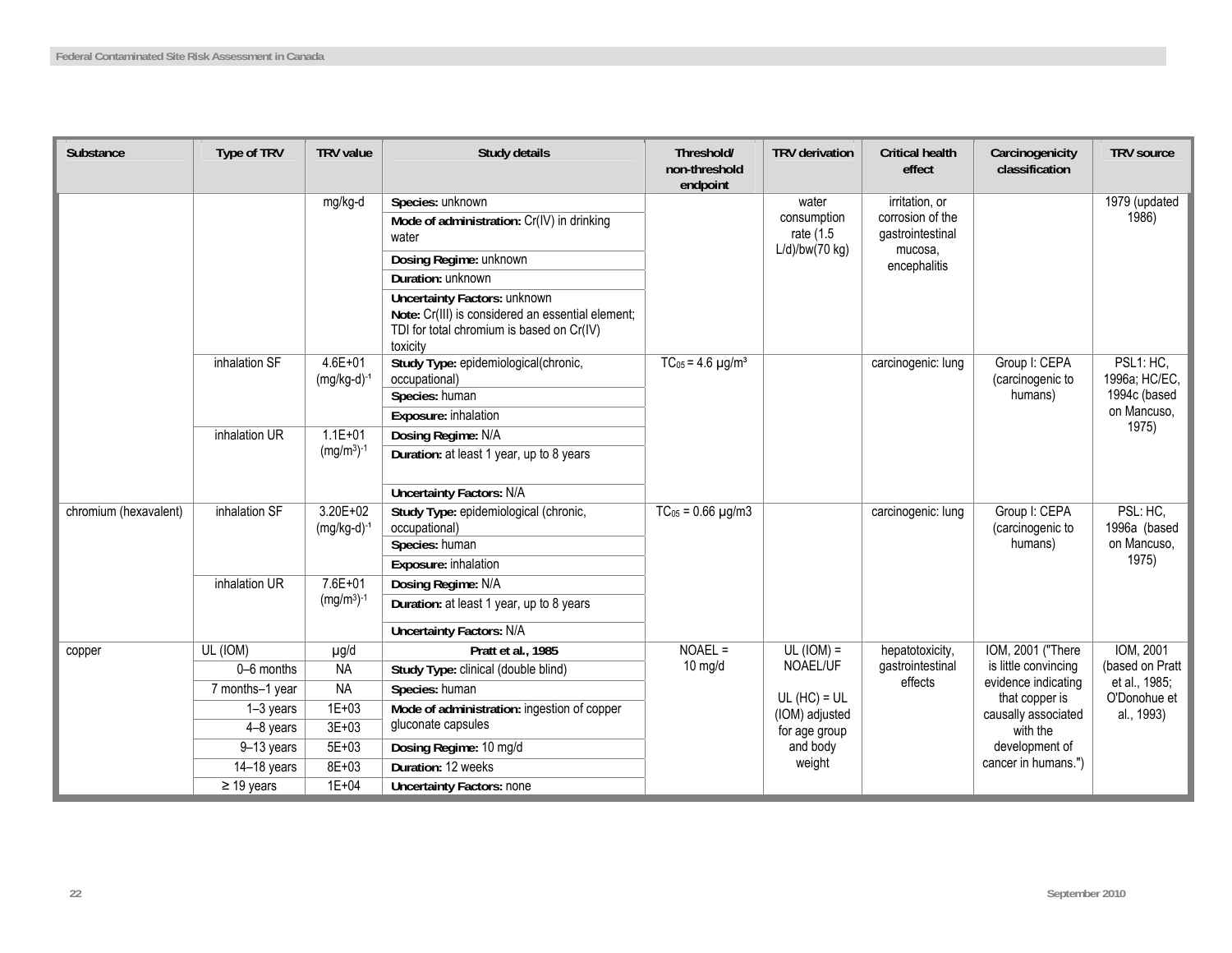| Substance            | Type of TRV                                       | <b>TRV</b> value                 | Study details                                                                                                                                                                                                                                                                                                                                      | Threshold/<br>non-threshold<br>endpoint | <b>TRV</b> derivation | <b>Critical health</b><br>effect                                                                                                                                        | Carcinogenicity<br>classification                                                     | <b>TRV source</b>                                                                                                                   |
|----------------------|---------------------------------------------------|----------------------------------|----------------------------------------------------------------------------------------------------------------------------------------------------------------------------------------------------------------------------------------------------------------------------------------------------------------------------------------------------|-----------------------------------------|-----------------------|-------------------------------------------------------------------------------------------------------------------------------------------------------------------------|---------------------------------------------------------------------------------------|-------------------------------------------------------------------------------------------------------------------------------------|
|                      | (76 kg male, 61 kg<br>female)                     |                                  | O'Donohue et al., 1993<br>Study Type: case report of chronic self-<br>intoxication<br>Species: human                                                                                                                                                                                                                                               |                                         |                       | hepatotoxicity,<br>qastrointestinal<br>effects                                                                                                                          |                                                                                       |                                                                                                                                     |
|                      | UL (HC)<br>$0-6$ months <sup><math>‡</math></sup> | µg/kg-d<br>$9.1E + 01$           | Mode of administration: ingestion of copper<br>tablets                                                                                                                                                                                                                                                                                             |                                         |                       |                                                                                                                                                                         |                                                                                       |                                                                                                                                     |
|                      | 7 months-4 years<br>5-11 years                    | $9.1E + 01$<br>$1.1E + 02$       | Dosing Regime: 30 mg/d followed by 60 mg/d                                                                                                                                                                                                                                                                                                         |                                         |                       |                                                                                                                                                                         |                                                                                       |                                                                                                                                     |
|                      | $12-19$ years<br>20+ years (70.7<br>kg)           | 1.26E+02<br>$1.41E + 02$         | Duration: 2 years, unspecified duration at<br>increased dose                                                                                                                                                                                                                                                                                       |                                         |                       |                                                                                                                                                                         |                                                                                       |                                                                                                                                     |
| cyanide (free)       | oral TDI                                          | 2E-02<br>mg/kg-d<br>(provisional | <b>Uncertainty Factors: N/A</b><br>Study Type: chronic<br>Species: rats<br>Mode of administration: diet (fumigated food)<br>Dosing Regime: 4.3 and 10.8 mg/kg<br>Duration: 2 years<br>Uncertainty Factors: 500 (10x each for intra-<br>and interspecies variability, 5x for differences in<br>cyanide tolerance depending on mode of<br>ingestion) | $NOAEL =$<br>10.8 mg/kg-d               | $TDI =$<br>NOAEL/UF   | decreased weight<br>gain, thyroxin<br>levels and myelin<br>degeneration<br>(note no<br>significant adverse<br>effects observed<br>at highest dose in<br>critical study) | Group VIB: CEPA<br>(unclassifiable with<br>respect to<br>carcinogenesis in<br>humans) | CSQG: CCME,<br>1996a,<br>(summarized in<br>CCME, 1997a);<br>RfD from U.S.<br>EPA, 1993a<br>(based on<br>Howard and<br>Hanzal, 1955) |
| dibromoethane, 1, 2- | oral TDI                                          | 9E-03<br>mg/kg-d                 | Study Type: chronic<br>Species: rats<br>Mode of administration: gavage                                                                                                                                                                                                                                                                             | $LOAEL = 38$ mg/kg-<br>h                | $TDI =$<br>LOAEL/UF   | testicular atrophy,<br>liver peliosis.<br>adrenal cortical<br>degeneration                                                                                              | <b>IRIS</b><br>(likely to be<br>carcinogenic to<br>humans)                            | IRIS: U.S. EPA,<br>2004 (based on $ $<br>NCI, 1978a)                                                                                |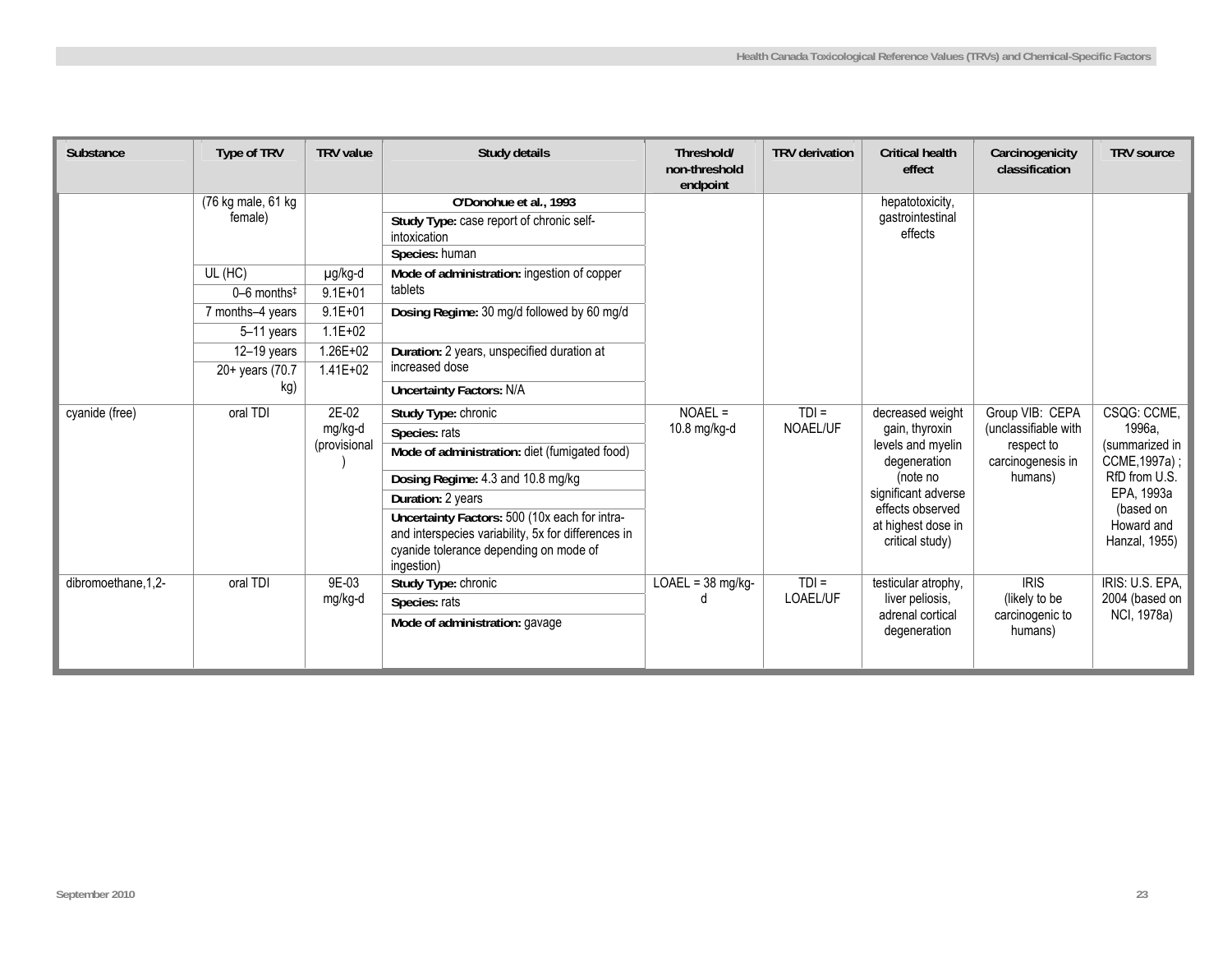| Substance | Type of TRV   | <b>TRV</b> value              | Study details                                                                                                                                                                                                                                                                                                                                                                        | Threshold/<br>non-threshold<br>endpoint                                                                                                                                         | <b>TRV</b> derivation                     | <b>Critical health</b><br>effect                                                                                                                         | Carcinogenicity<br>classification | <b>TRV source</b>                               |
|-----------|---------------|-------------------------------|--------------------------------------------------------------------------------------------------------------------------------------------------------------------------------------------------------------------------------------------------------------------------------------------------------------------------------------------------------------------------------------|---------------------------------------------------------------------------------------------------------------------------------------------------------------------------------|-------------------------------------------|----------------------------------------------------------------------------------------------------------------------------------------------------------|-----------------------------------|-------------------------------------------------|
|           |               |                               | Dosing Regime: 40 and 80 mg/kg-d, 5 d/week;<br>TWA low- and high-doses were 38 and 41<br>mg/kg-d (male rats), and 37 and 39 mg/kg-d<br>(female rats); note intubation of high-dose group<br>suspended at week 16 and resumed at low<br>dose at week 30 because of high mortality                                                                                                     | (27 mg/kg-d<br>adjusted for<br>continuous<br>exposure)                                                                                                                          |                                           |                                                                                                                                                          |                                   |                                                 |
|           |               |                               | Duration: 49 weeks (male) and 61 weeks<br>(female)<br>Uncertainty Factors: 3000 (10x each for intra-<br>and interspecies variability, 10x for LOAEL, and<br>10x for the extent and quality of the database)                                                                                                                                                                          |                                                                                                                                                                                 |                                           |                                                                                                                                                          |                                   |                                                 |
|           | inhalation TC | $9.3E-3$<br>mg/m <sup>3</sup> | Study Type: chronic<br>Species: mice<br>Mode of administration: inhalation<br>Dosing Regime: 0, 77, or 307 mg/m <sup>3</sup> , 6 h/d, 5<br>d/week<br>Duration: low dose: 104-106 weeks, high<br>dose: 78 and 91 weeks (because of high<br>mortality rate)<br>Uncertainty Factors: 300 (3x for interspecies<br>and 10x for intraspecies variability, 10x for<br>database uncertainty) | $LOAEL =$<br>76.8 mg/m $3$<br>$BMDL_{10}(HEC) = 2.8$<br>mg/m <sup>3</sup><br>(BMDL of 80.1<br>mg/m <sup>3</sup> adjusted for<br>continuous<br>exposure and<br>human equivalent) | $TC =$<br>BMDL <sub>10</sub> (HEC)/<br>UF | nasal<br>inflammation,<br>hepatic necrosis,<br>testicular and<br>retinal atrophy,<br>adrenal cortical<br>degeneration,<br>splenic<br>hematopoiesis       |                                   | IRIS: U.S. EPA,<br>2004 (based on<br>NTP, 1982) |
|           | oral SF       | $2E + 00$<br>$(mg/kg-d)^{-1}$ | Study Type: chronic<br>Species: rats<br>Mode of administration: gavage<br>Dosing Regime: 40 and 80 mg/kg-d, 5 d/week;<br>TWA low- and high-doses were 38 and 41<br>mg/kg-d (male rats), and 37 and 39 mg/kg-d<br>(female rats); note intubation of high-dose group<br>suspended at week 16 and resumed at low<br>dose at week 30 because of high mortality                           | $6.E-05$<br>$(\mu g/L)^{-1}$<br>drinking water UR                                                                                                                               |                                           | fore-stomach<br>squamous cell<br>carcinoma,<br>hemangiosarcoma<br>, thyroid follicular<br>cell adenoma,<br>hepatocellular<br>carcinoma, lung<br>adenomas |                                   | IRIS: U.S. EPA<br>2004 (based on<br>NCI, 1978a) |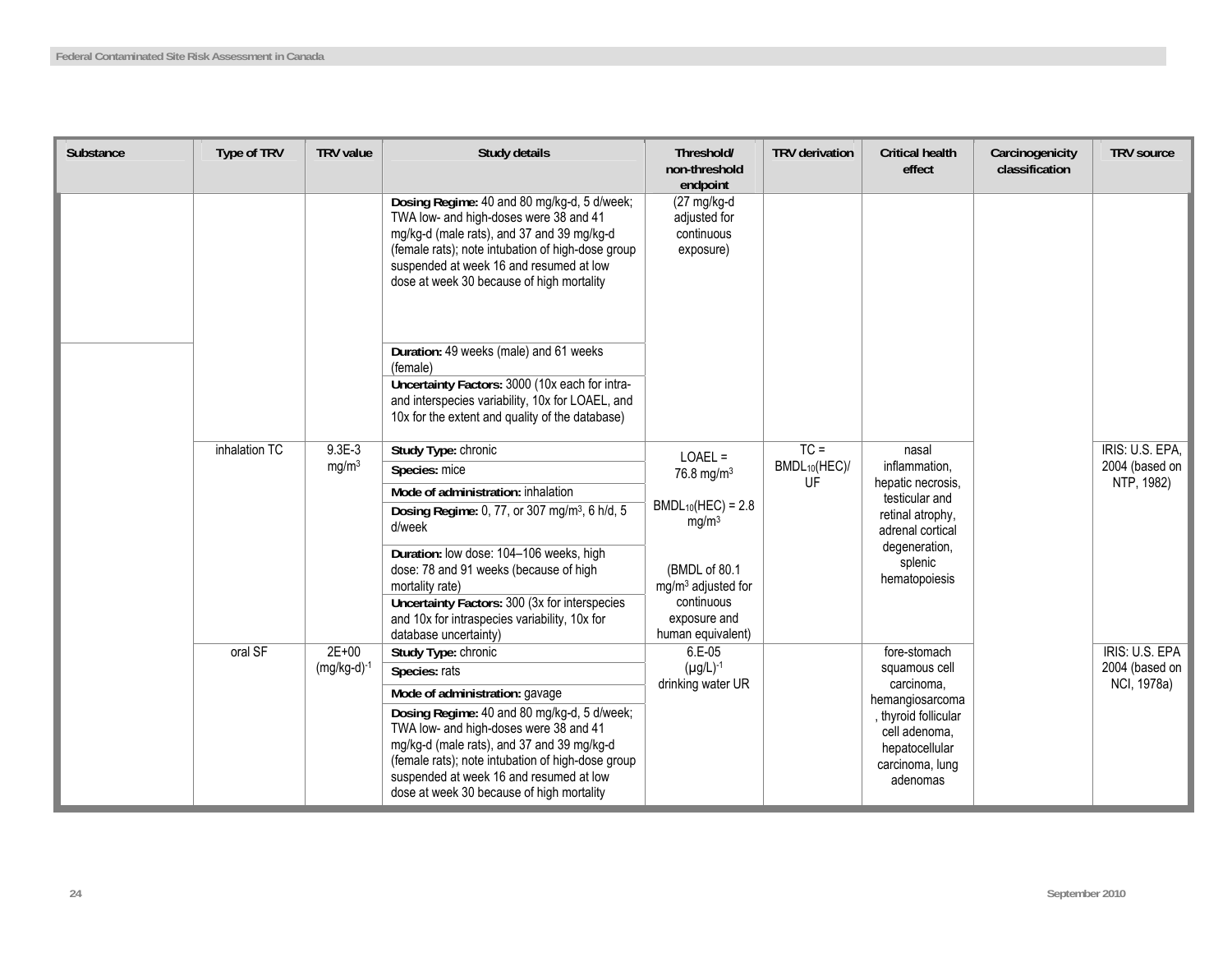| Substance             | Type of TRV   | <b>TRV</b> value         | Study details                                                                                                                                         | Threshold/<br>non-threshold<br>endpoint              | <b>TRV</b> derivation                                          | <b>Critical health</b><br>effect                                | Carcinogenicity<br>classification      | <b>TRV</b> source                              |
|-----------------------|---------------|--------------------------|-------------------------------------------------------------------------------------------------------------------------------------------------------|------------------------------------------------------|----------------------------------------------------------------|-----------------------------------------------------------------|----------------------------------------|------------------------------------------------|
|                       |               |                          | Duration: 49 weeks (male) and 61 weeks<br>(female)<br><b>Uncertainty Factors: N/A</b>                                                                 |                                                      |                                                                |                                                                 |                                        |                                                |
|                       | inhalation UR | 6E-01<br>$(mg/m^3)^{-1}$ | Study Type: chronic<br>Species: rats (male)<br>Mode of administration: inhalation<br>Dosing Regime: 0, 77, or 307 mg/m <sup>3</sup> , 6 h/d, 5        |                                                      | multistage<br>model<br>amortized for<br>continuous<br>exposure | nasal cavity<br>tumours,<br>hemangiosarcoma<br>s. mesotheliomas |                                        | IRIS: U.S. EPA<br>2004 (based on<br>NTP, 1982) |
|                       |               |                          | d/week<br>Duration: low dose: 104-106 weeks, high<br>dose: 78 and 91 weeks (because of high<br>mortality rate)<br><b>Uncertainty Factors: N/A</b>     |                                                      |                                                                |                                                                 |                                        |                                                |
| dibutyl phthalate     | oral TDI      | $6.3E-02$<br>mg/kg-d     | Study Type: developmental (single generation)<br>Species: rats                                                                                        | $NOAEL = 62.5$<br>mg/kg-d                            | $TDI =$<br>NOAEL/UF                                            | fetotoxic and<br>possible                                       | Group VI: CEPA<br>(unclassifiable with | PSL: HC/EC,<br>1994d (based                    |
|                       |               |                          | Mode of administration: diet                                                                                                                          |                                                      |                                                                | teratogenic:<br>decreased                                       |                                        | on Hamano et<br>al., 1977)                     |
|                       |               |                          | Dosing Regime: 6.25, 62.5, or 625 mg/kg-d                                                                                                             |                                                      |                                                                | number of live                                                  | respect to its<br>carcinogenicity to   |                                                |
|                       |               |                          | Duration: throughout 18 d of gestation                                                                                                                |                                                      |                                                                | offspring,<br>increased                                         | humans)                                |                                                |
|                       |               |                          | Uncertainty Factors: 1000 (10x each for intra-<br>and interspecies variability, 10x for severity of<br>the effect at the LOAEL in the critical study) |                                                      |                                                                | incidence of<br>external defects<br>and skeletal<br>anomalies   |                                        |                                                |
| dichlorobenzene, 1,2- | oral TDI      | 4.3E-01                  | Study Type: chronic                                                                                                                                   | $NOAEL = 60$                                         | $TDI =$                                                        | increase in tubular                                             | Group V: CEPA                          | PSL: HC,                                       |
|                       |               | mg/kg-d                  | Species: rats and mice                                                                                                                                | mg/kg-d                                              | NOAEL/UF                                                       | regeneration in                                                 | (probably not                          | 1996a (based<br>on NTP, 1983b)                 |
|                       |               |                          | Mode of administration: gavage                                                                                                                        |                                                      |                                                                | the kidney                                                      | carcinogenic to<br>humans)             |                                                |
|                       |               |                          | Dosing Regime: 60 and 120 mg/kg (male and<br>female rats, female mice), 30 and 60 mg/kg<br>(male mice) 5x per week                                    | $(43 \text{ mg/kg-d})$<br>adjusted for<br>continuous |                                                                |                                                                 |                                        |                                                |
|                       |               |                          | Duration: 103 weeks                                                                                                                                   | exposure)                                            |                                                                |                                                                 |                                        |                                                |
|                       |               |                          | Uncertainty Factors: 100 (each for intra- and<br>interspecies variability)                                                                            |                                                      |                                                                |                                                                 |                                        |                                                |
| dichlorobenzene, 1,4- | oral TDI      | $1.1E-01$                | Study Type: chronic                                                                                                                                   | $LOAEL =$                                            | $TDI =$                                                        | nephrotoxic,                                                    | Group III: CEPA                        | PSL: HC,                                       |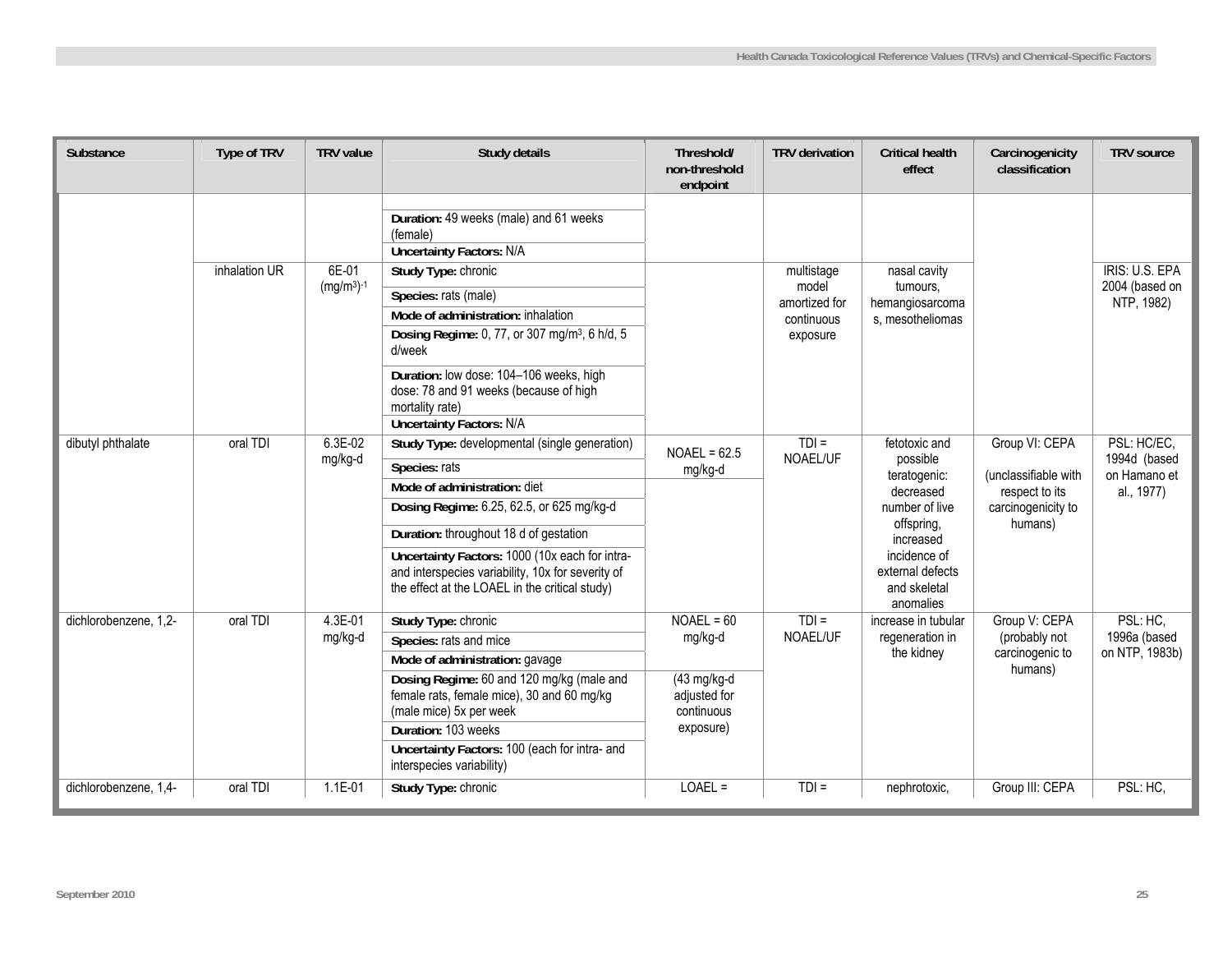| Substance                | <b>Type of TRV</b> | <b>TRV</b> value  | Study details                                                                                                                       | Threshold/<br>non-threshold<br>endpoint                                        | <b>TRV</b> derivation                | <b>Critical health</b><br>effect       | Carcinogenicity<br>classification                 | <b>TRV source</b>               |  |  |  |  |
|--------------------------|--------------------|-------------------|-------------------------------------------------------------------------------------------------------------------------------------|--------------------------------------------------------------------------------|--------------------------------------|----------------------------------------|---------------------------------------------------|---------------------------------|--|--|--|--|
|                          |                    | mg/kg-d           | Species: rats and mice                                                                                                              | 150 mg/kg-d                                                                    | NOAEL/UF                             | nephropathy,                           | (possibly                                         | 1996a (based                    |  |  |  |  |
|                          |                    |                   | Mode of administration: gavage                                                                                                      |                                                                                |                                      | parathyroid                            | carcinogenic to                                   | on NTP, 1987)                   |  |  |  |  |
|                          |                    |                   | Dosing Regime: 0,150, 300 mg/kg bw/d (male<br>rats), and 0, 300 and 600 mg/kg bw/d (female<br>rats, male and female mice), 5 d/week | $(107 \text{ mg/kg-d})$<br>adjusted for<br>continuous<br>exposure)             |                                      | hyperplasia                            | humans)                                           |                                 |  |  |  |  |
|                          |                    |                   | Duration: 103 weeks                                                                                                                 |                                                                                |                                      |                                        |                                                   |                                 |  |  |  |  |
|                          |                    |                   | Uncertainty Factors: 1000 (10x each for intra-<br>and interspecies variability, 10x for use of<br>LOAEL vrs. NOAEL).                |                                                                                |                                      |                                        |                                                   |                                 |  |  |  |  |
|                          | inhalation TC      | 9.5E-02           | Study Type: chronic                                                                                                                 | $NOAEL = 75$ ppm                                                               | $TC =$                               | increases in liver                     | Group III: CEPA                                   | PSL: HC, 1993                   |  |  |  |  |
|                          |                    | mg/m <sup>3</sup> | Species: rats and mice                                                                                                              | or 450 mg/m <sup>3</sup>                                                       | NOAEL/UF                             | and kidney                             | (possibly)                                        | (based on                       |  |  |  |  |
|                          |                    |                   | Mode of administration: inhalation                                                                                                  | $\sqrt{(47.35 \text{ mg/m}^3)}$                                                |                                      | weights, urinary<br>protein, and       | carcinogenic to<br>humans)                        | Loeser and<br>Litchfield, 1983) |  |  |  |  |
|                          |                    |                   | Dosing Regime: 75 and 500 ppm 5 h/d, 5<br>d/week                                                                                    | adjusted for<br>continuous                                                     |                                      | coproporphyrin                         |                                                   |                                 |  |  |  |  |
|                          |                    |                   |                                                                                                                                     |                                                                                |                                      |                                        | Duration: 76 weeks, 36 weeks before<br>necropsied | exposure and<br>difference in   |  |  |  |  |
|                          |                    |                   | Uncertainty Factors: 500 (10x each for intra-<br>and interspecies variability, 5x for less than<br>lifetime exposure)               | inhalation and body<br>weights of rats and<br>the human child: 5-<br>11 years) |                                      |                                        |                                                   |                                 |  |  |  |  |
| dichlorobenzidine, 3,3'- | oral SF            | 6.8E-02           | Study Type: chronic                                                                                                                 | TD <sub>05</sub> range: 0.74                                                   | linear                               | mammary                                | Group II: CEPA                                    | PSL1: HC/EC,                    |  |  |  |  |
|                          |                    | $(mg/kg-d)^{-1}$  | Species: rats                                                                                                                       | (mammary                                                                       | interpolation,                       | tumours                                | (probably                                         | 1993d (based                    |  |  |  |  |
|                          |                    |                   | Mode of administration: diet                                                                                                        | tumours, females)<br>to 1.4 mg/kg-d                                            | with corrections<br>for body weight, | (fibroadenomas<br>and                  | carcinogenic to<br>humans)                        | on Stula et al.,<br>1975)       |  |  |  |  |
|                          |                    |                   | Dosing Regime: 0 and 1000 ppm (0.1 % w/w)                                                                                           | (granulocytic                                                                  | surface area.                        | adenocarcinomas)                       |                                                   |                                 |  |  |  |  |
|                          |                    |                   | Duration: 2 years (up to 488 d)                                                                                                     | leukemias, males)                                                              | and duration of                      | , granulocytic                         |                                                   |                                 |  |  |  |  |
|                          |                    |                   | <b>Uncertainty Factors: N/A</b>                                                                                                     |                                                                                | exposure                             | leukemia, Zymbal<br>gland carcinomas   |                                                   |                                 |  |  |  |  |
| dichloroethane, 1, 2-    | oral SF            | 8.1E-03           | Study Type: chronic                                                                                                                 | $TD_{05}$ range: 6.2 to                                                        | multistage                           | tumours in fore                        | Group II: CEPA                                    | PSL: HC/EC,                     |  |  |  |  |
|                          |                    | $(mg/kg-d)^{-1}$  | Species: rats and mice                                                                                                              | 34 mg/kg-d                                                                     | model<br>amortized for<br>continuous | stomach.<br>hemangio<br>sarcoma of the | (probably)                                        | 1994e (based                    |  |  |  |  |
|                          |                    |                   | Mode of administration: gavage                                                                                                      |                                                                                |                                      |                                        | carcinogenic to<br>humans)                        | on NCI, 1978b)                  |  |  |  |  |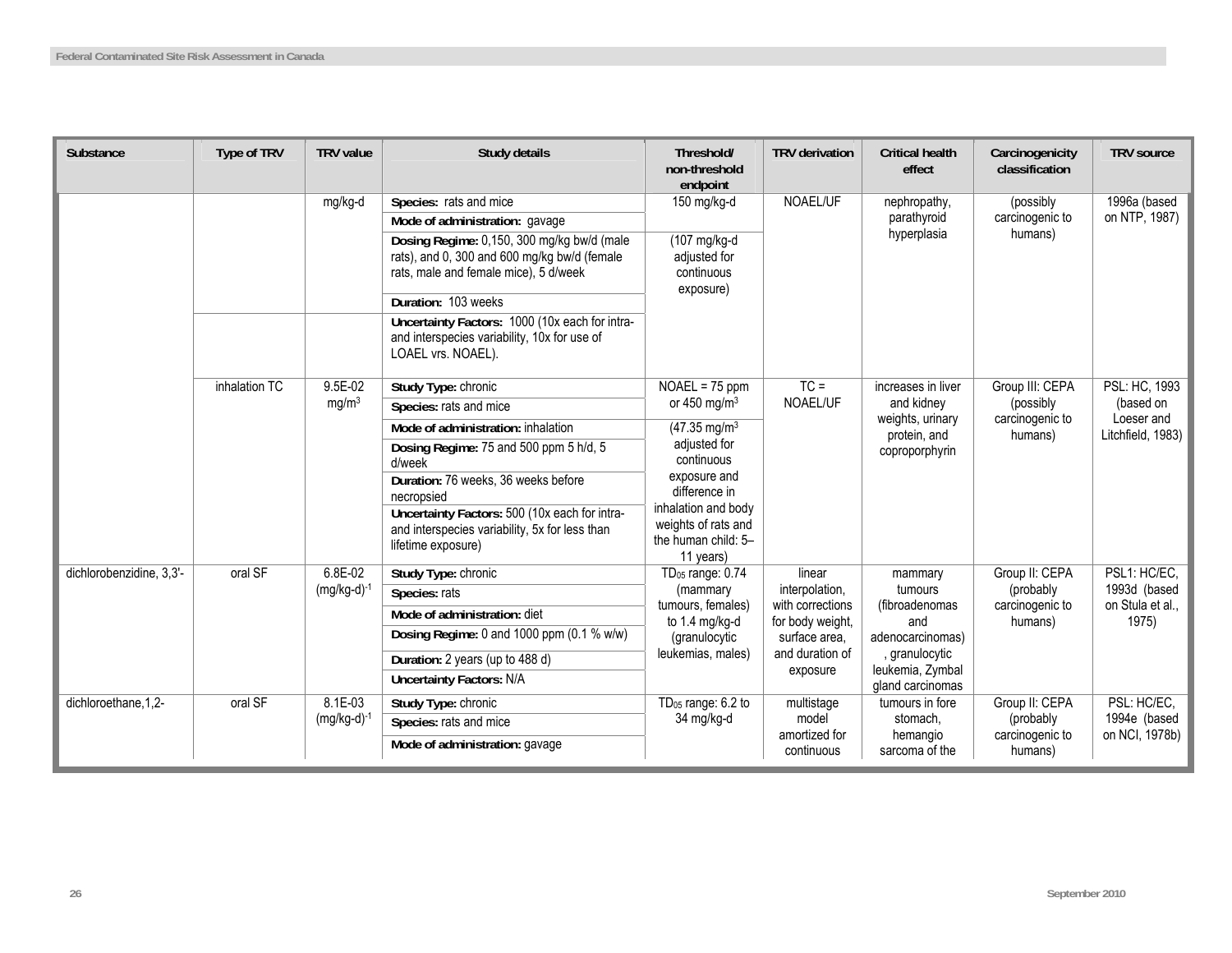| Substance             | Type of TRV   | <b>TRV</b> value            | Study details                                                                                                                                     | Threshold/<br>non-threshold<br>endpoint | <b>TRV</b> derivation                  | <b>Critical health</b><br>effect                    | Carcinogenicity<br>classification               | <b>TRV source</b>                         |
|-----------------------|---------------|-----------------------------|---------------------------------------------------------------------------------------------------------------------------------------------------|-----------------------------------------|----------------------------------------|-----------------------------------------------------|-------------------------------------------------|-------------------------------------------|
|                       |               |                             | Dosing Regime: 47 and 95 mg/kg-d male and<br>female rats; 97 and 195 mg/kg-d for male mice,<br>and 149 and 299 mg/kg-d for female mice            |                                         | exposure                               | circulatory system,<br>others                       |                                                 |                                           |
|                       |               |                             | Duration: 78 weeks (necropsied after 104<br>weeks)                                                                                                |                                         |                                        |                                                     |                                                 |                                           |
|                       |               |                             | <b>Uncertainty Factors: N/A</b>                                                                                                                   |                                         |                                        |                                                     |                                                 |                                           |
| dichloroethylene, 1,1 | oral ADI      | 3E-03                       | Study Type: chronic                                                                                                                               | $LOEAL =$                               | $ADI =$                                | hepatocellular                                      | Group IIIB                                      | GCDWQ: HC,                                |
|                       |               | mg/kg-d                     | Species: rats                                                                                                                                     | 9 mg/kg-d                               | LOAEL/UF                               | swelling with mid-                                  | (possibly<br>carcinogenic to                    | 1984 (based on<br>Quast et al.,           |
|                       |               |                             | Mode of administration: drinking water                                                                                                            |                                         |                                        | zonal fatty<br>changes                              | humans, limited<br>evidence of                  | 1983)                                     |
|                       |               |                             | Dosing Regime: TWA daily doses: 0, 7, 10,<br>and 20 mg/kg-bw (males); 0, 9, 14, and 30<br>mg/kg-bw (females)                                      |                                         |                                        |                                                     | carcinogenicity)                                |                                           |
|                       |               |                             | Duration: 2 years                                                                                                                                 |                                         |                                        |                                                     |                                                 |                                           |
|                       |               |                             | Uncertainty Factors: 3000 (10x each for intra-<br>and interspecies variability, 10x for LOAEL, and<br>3x for limited evidence of carcinogenicity) |                                         |                                        |                                                     |                                                 |                                           |
| dichloromethane       | oral TDI      | $5E-02$                     | Study Type: chronic                                                                                                                               | $NOAEL =$                               | $TDI =$                                | increased                                           | Group II: CEPA                                  | PSL1: HC.                                 |
| (methylene chloride)  |               | mg/kg-d                     | Species: rats                                                                                                                                     | 5 mg/kg-d                               | NOAEL/UF                               | incidences of                                       | (probably                                       | 1996a; EC/HC,                             |
|                       |               |                             | Mode of administration: drinking water                                                                                                            |                                         |                                        | foci/areas of<br>cellular alterations               | carcinogenic to<br>humans)                      | 1993e (based<br>on Serota et al.,         |
|                       |               |                             | Dosing Regime: 0, 5, 50, 125, and 250 mg/kg-<br>d; and 250 mg/kg-d (additional group)                                                             |                                         |                                        | and fatty change<br>in liver                        |                                                 | 1986)                                     |
|                       |               |                             | Duration: 2 years and 78 weeks (additional<br>group) + 26 weeks recovery period                                                                   |                                         |                                        |                                                     |                                                 |                                           |
|                       |               |                             | Uncertainty Factors: 100 (10x each for intra-<br>and interspecies variability)                                                                    |                                         |                                        |                                                     |                                                 |                                           |
|                       |               |                             |                                                                                                                                                   |                                         |                                        |                                                     |                                                 |                                           |
|                       | inhalation SF | 9.7E-05<br>$(mg/kg-d)^{-1}$ | Study Type: chronic                                                                                                                               | $TC_{05} = 2200$ mg/m <sup>3</sup>      | <b>PBPK</b><br>multistage<br>modelling | pulmonary and<br>hepatic adenomas<br>and carcinomas | Group II: CEPA<br>(probably)<br>carcinogenic to | PSL: HC,<br>1996a; HC/EC,<br>1993e (based |
|                       |               |                             | Species: rats and mice                                                                                                                            |                                         |                                        |                                                     | humans)                                         | on NTP, 1986b)                            |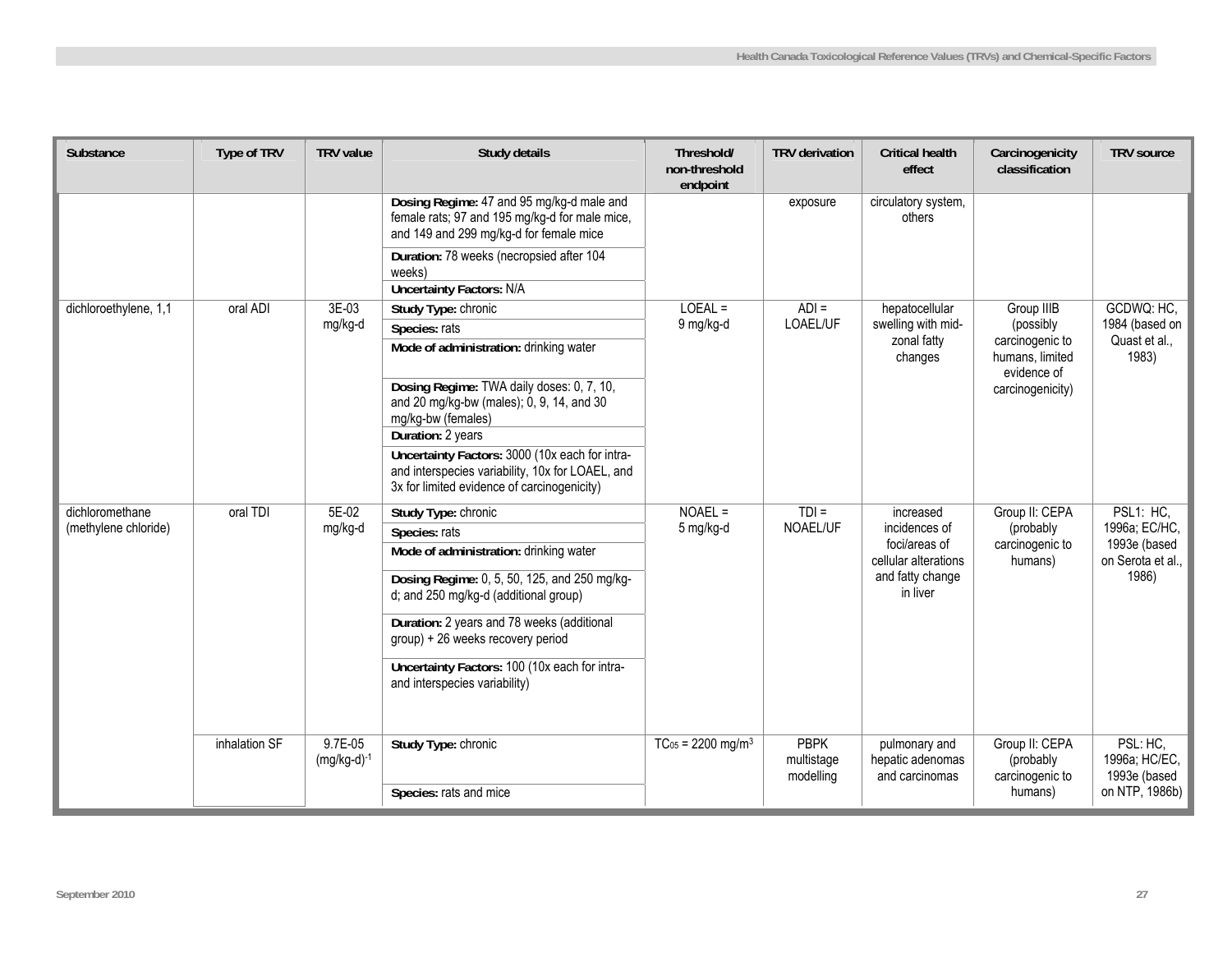| Substance            | Type of TRV   | <b>TRV</b> value            | Study details                                                                                                                                                | Threshold/<br>non-threshold<br>endpoint | <b>TRV</b> derivation                    | <b>Critical health</b><br>effect               | Carcinogenicity<br>classification              | <b>TRV</b> source                            |
|----------------------|---------------|-----------------------------|--------------------------------------------------------------------------------------------------------------------------------------------------------------|-----------------------------------------|------------------------------------------|------------------------------------------------|------------------------------------------------|----------------------------------------------|
|                      |               |                             | Mode of administration: inhalation                                                                                                                           |                                         |                                          |                                                |                                                |                                              |
|                      | inhalation UR | 2.3E-05                     | Dosing Regime: 0, 3600, 7200, and 14400<br>mg/m <sup>3</sup> , 6 h/d, 5 d/week (rats); 0, 7200, and<br>14400 mg/m <sup>3</sup> , 6 h/d, 5 d/week (mice)      |                                         |                                          |                                                |                                                |                                              |
|                      |               | $(mg/m3)-1$                 | Duration: 102 weeks                                                                                                                                          |                                         |                                          |                                                |                                                |                                              |
|                      |               |                             | <b>Uncertainty Factors: N/A</b>                                                                                                                              |                                         |                                          |                                                |                                                |                                              |
|                      | oral SF       | 7.9E-05<br>$(mg/kg-d)^{-1}$ | Study Type: chronic                                                                                                                                          | $MAC = 0.05$<br>mg/L                    | linear<br>extrapolation of<br>PBPK model | carcinogenic:<br>hepatocellular<br>adenoma and | Group II: CEPA<br>(probably<br>carcinogenic to | GCDWQ: HC,<br>1987a (based<br>on NTP, 1986b) |
|                      |               |                             | Species: rats and mice                                                                                                                                       |                                         |                                          | carcinoma                                      | humans)                                        |                                              |
|                      |               |                             | Mode of administration: inhalation                                                                                                                           |                                         |                                          |                                                |                                                |                                              |
|                      |               |                             | Dosing Regime: 0, 3600, 7200, and 14400<br>mg/m <sup>3</sup> ; 6 h/d, 5 d/week (rats); 0, 7200, and<br>14400 mg/m <sup>3</sup> ; 6 h/day, 5 d/week (mice)    | $UR =$<br>1.7E-09                       |                                          |                                                |                                                |                                              |
|                      |               |                             | Duration: 102 weeks                                                                                                                                          |                                         |                                          |                                                |                                                |                                              |
|                      |               |                             | <b>Uncertainty Factors: N/A</b>                                                                                                                              |                                         |                                          |                                                |                                                |                                              |
| dichlorophenol, 2,4- | oral ADI      | 1E-01                       | Study Type: subchronic                                                                                                                                       | $NOAEL =$                               | $TDI =$                                  | hepatic cellular                               | Group VA                                       | GCDWQ: HC,                                   |
|                      |               | mg/kg-d                     | Species: mice                                                                                                                                                | 100 mg/kg-d                             | NOAEL/UF                                 | hyperplasia                                    | (inadequate data                               | 1987b (based                                 |
|                      |               |                             | Mode of administration: diet                                                                                                                                 |                                         |                                          |                                                | for evaluation)                                | on Kobayashi<br>et al., 1972)                |
|                      |               |                             | Dosing Regime: 0, 45, 100, or 230 mg/kg-d                                                                                                                    |                                         |                                          |                                                |                                                |                                              |
|                      |               |                             | Duration: 6 months                                                                                                                                           |                                         |                                          |                                                |                                                |                                              |
|                      |               |                             | Uncertainty Factors: 1000 (10x each for intra-<br>and interspecies variability, 10x for less-than-<br>lifetime study and limitations of the study<br>design) |                                         |                                          |                                                |                                                |                                              |
| ethylbenzene         | oral TDI      | 1.00E-01                    | Study Type: subchronic                                                                                                                                       | $NOAEL =$                               | $TDI =$                                  | histopathologic                                | Group D: IRIS (not                             | CSQG: CCME,                                  |
|                      |               | mg/kg-d                     | Species: rats (female)                                                                                                                                       | 136 mg/kg-d                             | NOAEL/UF                                 | changes in liver                               | classifiable as to                             | 1996b                                        |
|                      |               |                             | Mode of administration: gavage                                                                                                                               | (97.1 mg/kg-d                           |                                          | and kidney                                     | human<br>carcinogenicity)                      | (summarized in<br>CCME, 2004)                |
|                      |               |                             | Dosing Regime: 13.6, 136, 408, or 680 mg/kg-<br>d, 5 d/week<br>Duration: 182 d                                                                               | adjusted for<br>continuous              |                                          |                                                |                                                | from U.S. EPA<br>(IRIS), 1991                |
|                      |               |                             |                                                                                                                                                              |                                         |                                          |                                                | Group 2B: IARC                                 |                                              |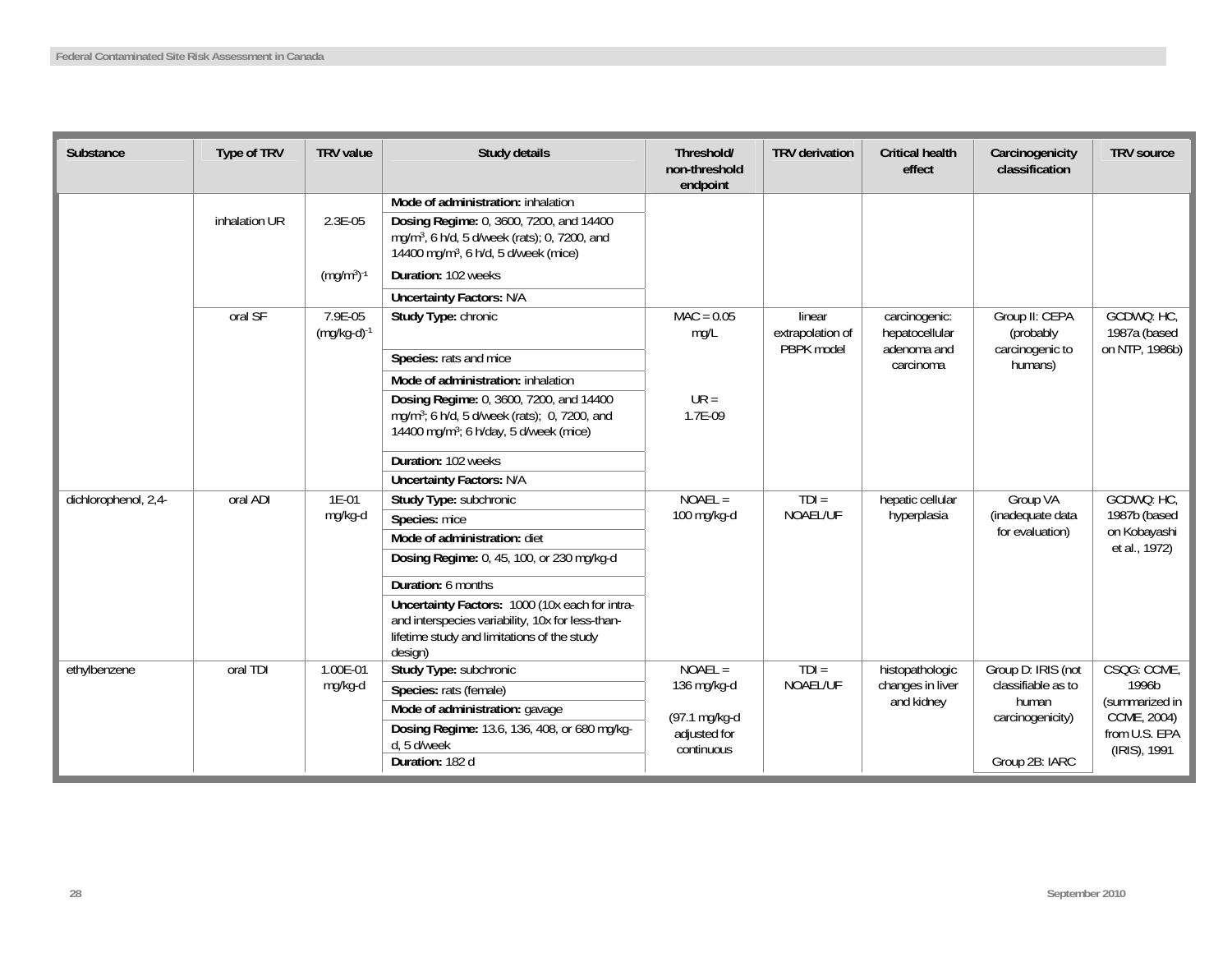| Substance                        | Type of TRV                    | <b>TRV</b> value             | Study details                                                                                                                                                                                                                                                                                                                                                                                                          | Threshold/<br>non-threshold<br>endpoint                                   | <b>TRV</b> derivation       | <b>Critical health</b><br>effect                                                                                      | Carcinogenicity<br>classification                                                                                                                  | <b>TRV</b> source                                                                                                                                       |
|----------------------------------|--------------------------------|------------------------------|------------------------------------------------------------------------------------------------------------------------------------------------------------------------------------------------------------------------------------------------------------------------------------------------------------------------------------------------------------------------------------------------------------------------|---------------------------------------------------------------------------|-----------------------------|-----------------------------------------------------------------------------------------------------------------------|----------------------------------------------------------------------------------------------------------------------------------------------------|---------------------------------------------------------------------------------------------------------------------------------------------------------|
|                                  |                                |                              | Uncertainty Factors: 1000 (10x each for intra-<br>and interspecies variability, 10x for less than<br>chronic)                                                                                                                                                                                                                                                                                                          | exposure)                                                                 |                             |                                                                                                                       | (possibly<br>carcinogenic to<br>humans)                                                                                                            | (based on Wolf<br>et al., 1956)<br>GCDWQ: HC,<br>1986<br>(reaffirmed<br>2005)                                                                           |
|                                  | inhalation TC                  | 1 mg/m $3$                   | Study Type: subchronic, developmental<br>Species: rabbits and rats<br>Mode of administration: inhalation<br>Dosing Regime: 0, 100, and 1000 ppm (0, 434,<br>and 4342 mg/m <sup>3</sup> ), 7 h/d<br>Duration: days 1-24 (rabbits) and 1-19 (rats)<br>of gestational period<br>Uncertainty Factors: 300 (10x for intraspecies<br>and 3x for interspecies variation, 10x for<br>absence of multigenerational reproductive | $NOAEL =$<br>434 mg/m $3$<br>(not adjusted for<br>continuous<br>exposure) | $TC =$<br>NOAEL/UF          | reduced litter size:<br>increased relative<br>liver, kidney, and<br>spleen weights of<br>dams; skeletal<br>variations | Group D: IRIS (not<br>classifiable as to<br>human<br>carcinogenicity)<br>Group 2B: IARC<br>(possibly<br>carcinogenic to<br>humans)                 | CSQG: CCME,<br>1996b<br>(summarized in<br>CCME, 2004),<br>from U.S. EPA<br>(IRIS), 1991<br>(based on<br>Andrew et al.,<br>1981; Hardin et<br>al., 1981) |
| fluoride                         | oral TDI                       | 1.05E-01<br>mg/kg-d          | studies)<br>Study Type: Epidemiological studies<br>Species: human (children)<br>Mode of administration: drinking water, soil,<br>food, air<br>Dosing Regime: N/A<br>Duration: N/A<br><b>Uncertainty Factors: N/A</b>                                                                                                                                                                                                   | $MAC = 1.5$<br>mg/L<br>$NOAEL =$<br>0.105 mg/kg-d                         | $TDI =$<br>NOAEL/UF         | moderate dental<br>fluorosis                                                                                          | <b>CEPA</b><br>(Although there is<br>some evidence for<br>the carcinogenicity<br>of inorganic<br>fluoride, available<br>data are<br>inconclusive.) | GCDWQ: HC,<br>2010 <sub>c</sub>                                                                                                                         |
| $n$ -hexane<br>(synonym: cumene) | inhalation TC<br>(provisional) | $7E-01$<br>mg/m <sup>3</sup> | Study Type: subchronic<br>Species: rats<br>Mode of administration: inhalation<br>Dosing Regime: 0, 500, 1200, or 3000 ppm (0,<br>1762, 4230, 10,574 mg/m <sup>3</sup> )                                                                                                                                                                                                                                                | $NOAEL =$<br>1762 mg/m $3$<br>$(BMCL_{HEC} = 215$<br>$mg/m3$ )            | $TC =$<br><b>BMCLHEC/UF</b> | peripheral<br>neuropathy                                                                                              | U.S. EPA<br>(inadequate<br>information to<br>assess the<br>carcinogenic<br>potential)                                                              | IRIS: U.S. EPA,<br>2005b (based<br>on Huang et al.,<br>1989)                                                                                            |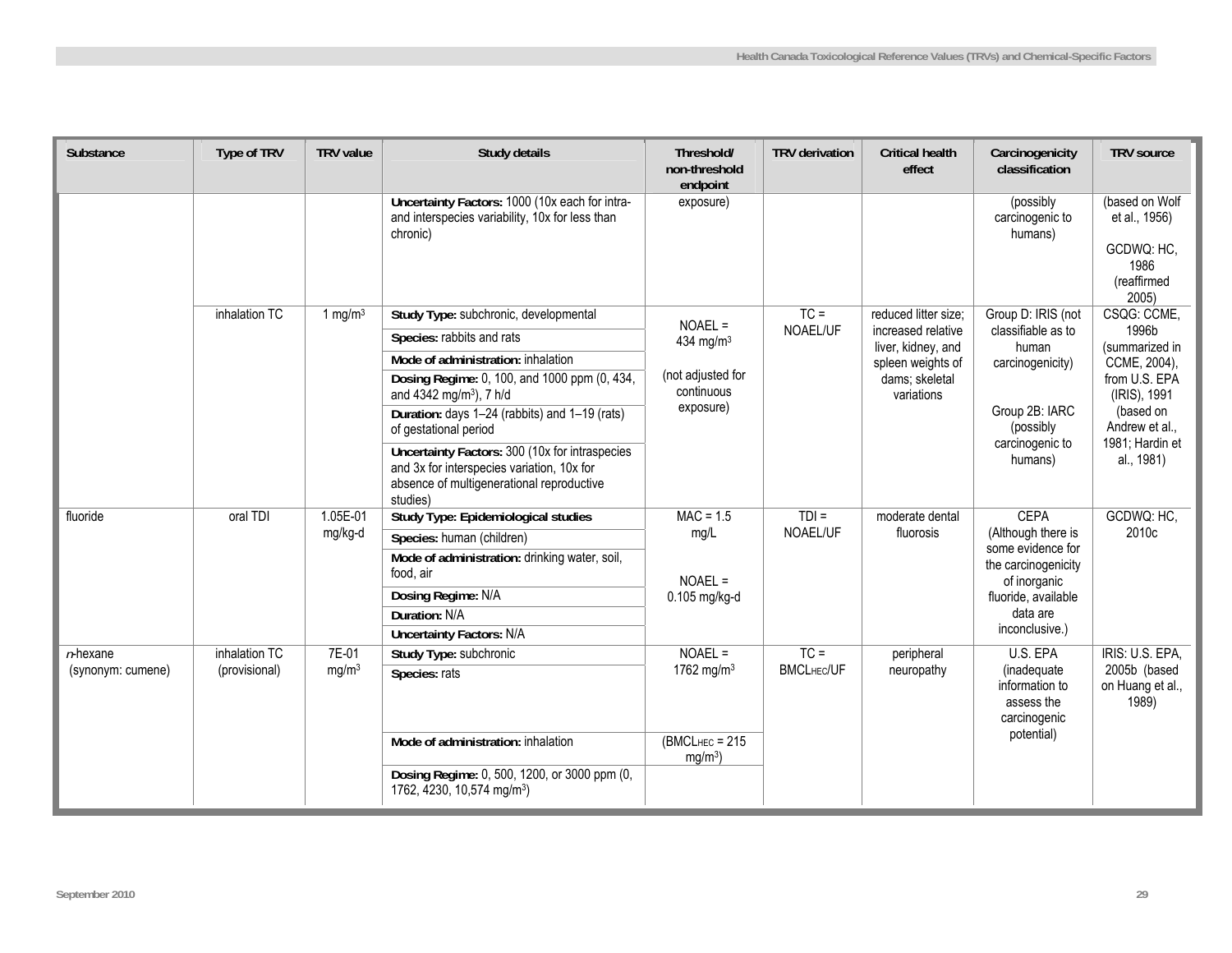| Substance         | Type of TRV   | <b>TRV value</b>       | Study details                                                                                                                                                                                                 | Threshold/<br>non-threshold<br>endpoint                         | <b>TRV</b> derivation | <b>Critical health</b><br>effect      | Carcinogenicity<br>classification        | <b>TRV source</b>                                  |
|-------------------|---------------|------------------------|---------------------------------------------------------------------------------------------------------------------------------------------------------------------------------------------------------------|-----------------------------------------------------------------|-----------------------|---------------------------------------|------------------------------------------|----------------------------------------------------|
|                   |               |                        | Duration: 12 h/d, 7 d/week for 16 weeks                                                                                                                                                                       |                                                                 |                       |                                       |                                          |                                                    |
|                   |               |                        | Uncertainty Factors: 300 (10x for intraspecies<br>variation, 3x for interspecies variation, 3x for<br>use of a subchronic study, 3x database<br>deficiencies)                                                 |                                                                 |                       |                                       |                                          |                                                    |
|                   | oral TDI      | $1E-01$                | Study Type: subchronic                                                                                                                                                                                        | $POD =$                                                         | TDI= POD/UF           | motor nerve                           | <b>IARC</b>                              | Environmental                                      |
|                   | (provisional) | mg/kg-d                | Species: rats                                                                                                                                                                                                 | 8 mg/kg-d                                                       |                       | conduction                            | (has not classified                      | Equilibrium Inc.,<br>2008 (based on<br>Ono et al., |
|                   |               |                        | Mode of administration: gavage                                                                                                                                                                                |                                                                 |                       | velocity, mixed<br>nerve conduction   | regarding<br>carcinogenic                |                                                    |
|                   |               |                        | Dosing Regime: 66, 132, or 264 mg/d                                                                                                                                                                           |                                                                 |                       | velocity                              | potential)                               | 1979, 1982)                                        |
|                   |               |                        | Duration: 7 d/wk for 4 weeks                                                                                                                                                                                  |                                                                 |                       |                                       |                                          |                                                    |
|                   |               |                        | Uncertainty Factors: 90 (10x for sensitive<br>individuals, 3x for toxicokinetic difference, 3x for<br>deficiencies in the database)                                                                           |                                                                 |                       |                                       |                                          |                                                    |
| isopropyl benzene | oral TDI      | $1.0E - 01$<br>mg/kg-d | Study Type: chronic                                                                                                                                                                                           | $NOAEL =$<br>154 mg/kg-d                                        | $TDI =$<br>NOAEL/UF   | increased average<br>kidney weight in | Group D: IRIS (not<br>classifiable as to | IRIS: U.S. EPA,<br>1997 (based on                  |
|                   |               |                        | Species: rats                                                                                                                                                                                                 |                                                                 |                       | female rats                           | human                                    | Wolf et al.,                                       |
|                   |               |                        | Mode of administration: gavage                                                                                                                                                                                | $(110 \text{ mg/kg-d})$                                         |                       |                                       | carcinogenicity)                         | 1956)                                              |
|                   |               |                        | Dosing Regime: 139 doses at 154, 462, or 769<br>mg/kg-d                                                                                                                                                       | adjusted for daily<br>exposure)                                 |                       |                                       |                                          |                                                    |
|                   |               |                        | Duration: 194 d                                                                                                                                                                                               |                                                                 |                       |                                       |                                          |                                                    |
|                   |               |                        | Uncertainty Factors: 1000 (rounded: 10x each<br>for intra- and interspecies variability, 3x for less<br>than chronic, and 3x for deficiencies in the<br>database)                                             |                                                                 |                       |                                       |                                          |                                                    |
|                   | inhalation TC | $4E-01$                | Study Type: subchronic                                                                                                                                                                                        | $NOAEL =$                                                       | $TC =$                | increased kidney                      | Group D: IRIS (not                       | IRIS: U.S. EPA,                                    |
|                   |               | mg/m <sup>3</sup>      | Species: rats                                                                                                                                                                                                 | 2438 mg/m <sup>3</sup>                                          | NOAEL/UF              | weights in female                     | classifiable as to                       | 1997 (based on                                     |
|                   |               |                        | Mode of administration: gavage                                                                                                                                                                                | $(435 \text{ mg/m}^3)$                                          |                       | rats and adrenal<br>weights in male   | human<br>carcinogenicity)                | Cushman et al.,<br>1995)                           |
|                   |               |                        | Dosing Regime: group 1: 0, 492, 2438, or 5909<br>mg/m <sup>3</sup> , 6 h/d, 5 d/week; group 2: 0, 44, 492,<br>2438, or 5909 mg/m <sup>3</sup> , 6 h/d, 5 d/week<br>Duration: 13 weeks (group 1), 13 weeks + 4 | adjusted for<br>continuous<br>exposure and<br>human equivalent) |                       | and female rats                       |                                          |                                                    |
|                   |               |                        | week post-exposure recovery period (group 2)                                                                                                                                                                  |                                                                 |                       |                                       |                                          |                                                    |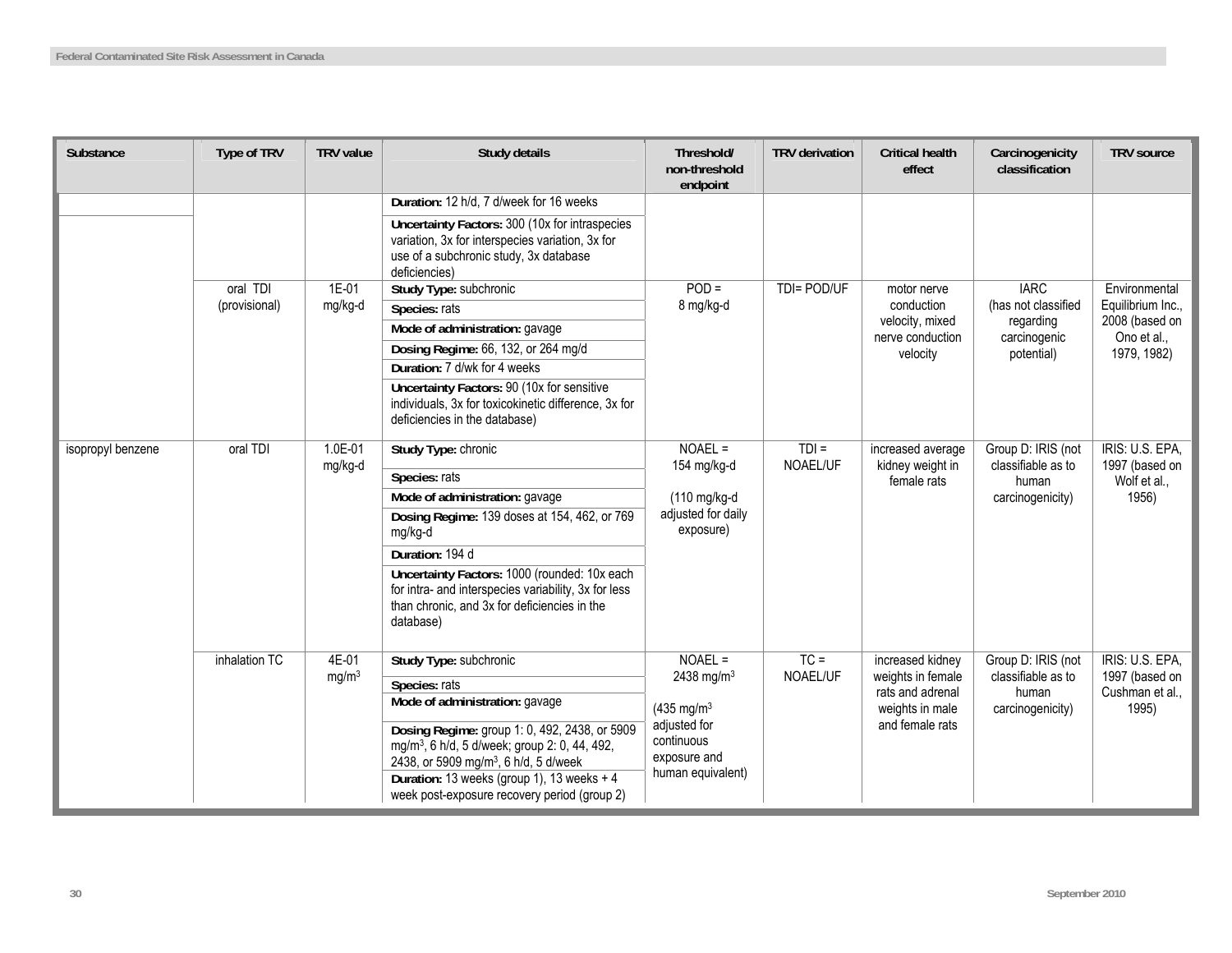| Substance           | Type of TRV                                      | <b>TRV</b> value | Study details                                                                                                                                                                 | Threshold/<br>non-threshold<br>endpoint | <b>TRV</b> derivation            | <b>Critical health</b><br>effect   | Carcinogenicity<br>classification | <b>TRV source</b>                  |
|---------------------|--------------------------------------------------|------------------|-------------------------------------------------------------------------------------------------------------------------------------------------------------------------------|-----------------------------------------|----------------------------------|------------------------------------|-----------------------------------|------------------------------------|
|                     |                                                  |                  | Uncertainty Factors: 1000 (10x for<br>intraspecies variability, 10x for less than<br>chronic, and 3x each for interspecies<br>extrapolation and deficiencies in the database) |                                         |                                  |                                    |                                   |                                    |
| manganese           | UL (IOM)                                         | mg/d             | Study Type: weight of evidence from<br>epidemiological and experimental studies                                                                                               | $NOAEL (food) =$<br>11 mg/kg-d          | $UL (IOM) =$<br>NOAEL/UF         | Parkinsonian-like<br>neurotoxicity | IOM does not<br>consider          | <b>IOM, 2001</b><br>(based on      |
|                     | 0-6 months                                       | N/A              |                                                                                                                                                                               |                                         |                                  |                                    | manganese                         | Greger, 1999)                      |
|                     | 7 months-1 year                                  | N/A              | Species: human epidemiological studies                                                                                                                                        |                                         | $UL$ (HC) = $UL$                 |                                    | carcinogenic to<br>humans.        |                                    |
|                     | 1-3 years                                        | $2.E+00$         | Expsoure/Mode of administration: food and<br>water                                                                                                                            |                                         | (IOM) adjusted<br>for life stage |                                    |                                   |                                    |
|                     | 4-8 years                                        | $3.E+00$         |                                                                                                                                                                               |                                         | and body                         |                                    |                                   |                                    |
|                     | 9-13 years                                       | $6.E+00$         | Dosing Regime: not specified                                                                                                                                                  |                                         | weight                           |                                    |                                   |                                    |
|                     | $14-18$ years                                    | $9.E+00$         | Duration: N/A                                                                                                                                                                 |                                         |                                  |                                    |                                   |                                    |
|                     | $\geq 19$ years<br>(76 kg male, 61 kg<br>female) | $1.1E + 01$      | <b>Uncertainty Factors: deemed unnecessary</b>                                                                                                                                |                                         |                                  |                                    |                                   |                                    |
|                     | UL (HC)                                          | mg/kg-d          |                                                                                                                                                                               |                                         |                                  |                                    |                                   |                                    |
|                     | $0 - 6$ months <sup>‡</sup>                      | 1.36E-01         |                                                                                                                                                                               |                                         |                                  |                                    |                                   |                                    |
|                     | 7 months-4 years                                 | 1.36E-01         |                                                                                                                                                                               |                                         |                                  |                                    |                                   |                                    |
|                     | 5-11 years                                       | $1.22E-01$       |                                                                                                                                                                               |                                         |                                  |                                    |                                   |                                    |
|                     | 12-19 years                                      | $1.42E - 01$     |                                                                                                                                                                               |                                         |                                  |                                    |                                   |                                    |
|                     | 20+ years (70.7                                  | 1.56E-01         |                                                                                                                                                                               |                                         |                                  |                                    |                                   |                                    |
| mercury (inorganic) | kg)<br>oral TDI                                  | 3E-04            | Druet et al., 1978                                                                                                                                                            | $LOAEL = 0.226$                         | TDI = LOAEL                      | nephrotoxicity                     | Group 3 : IARC (not               | CSQG: CCME,                        |
|                     |                                                  | mg/kg-d          | Study Type: subchronic                                                                                                                                                        | mg/kg-d                                 | $(0.3 \text{ mg/kg}$             |                                    | classifiable as to its            | 1999a,b; RfD                       |
|                     |                                                  |                  | Species: rats                                                                                                                                                                 |                                         | d)/UF                            |                                    | carcinogenicity to                | from U.S. EPA,                     |
|                     |                                                  |                  | Mode of administration: sub-cutaneous<br>injection                                                                                                                            | (converted from<br>subcutaneous to      |                                  |                                    | humans)                           | 1995 (based on<br>several studies, |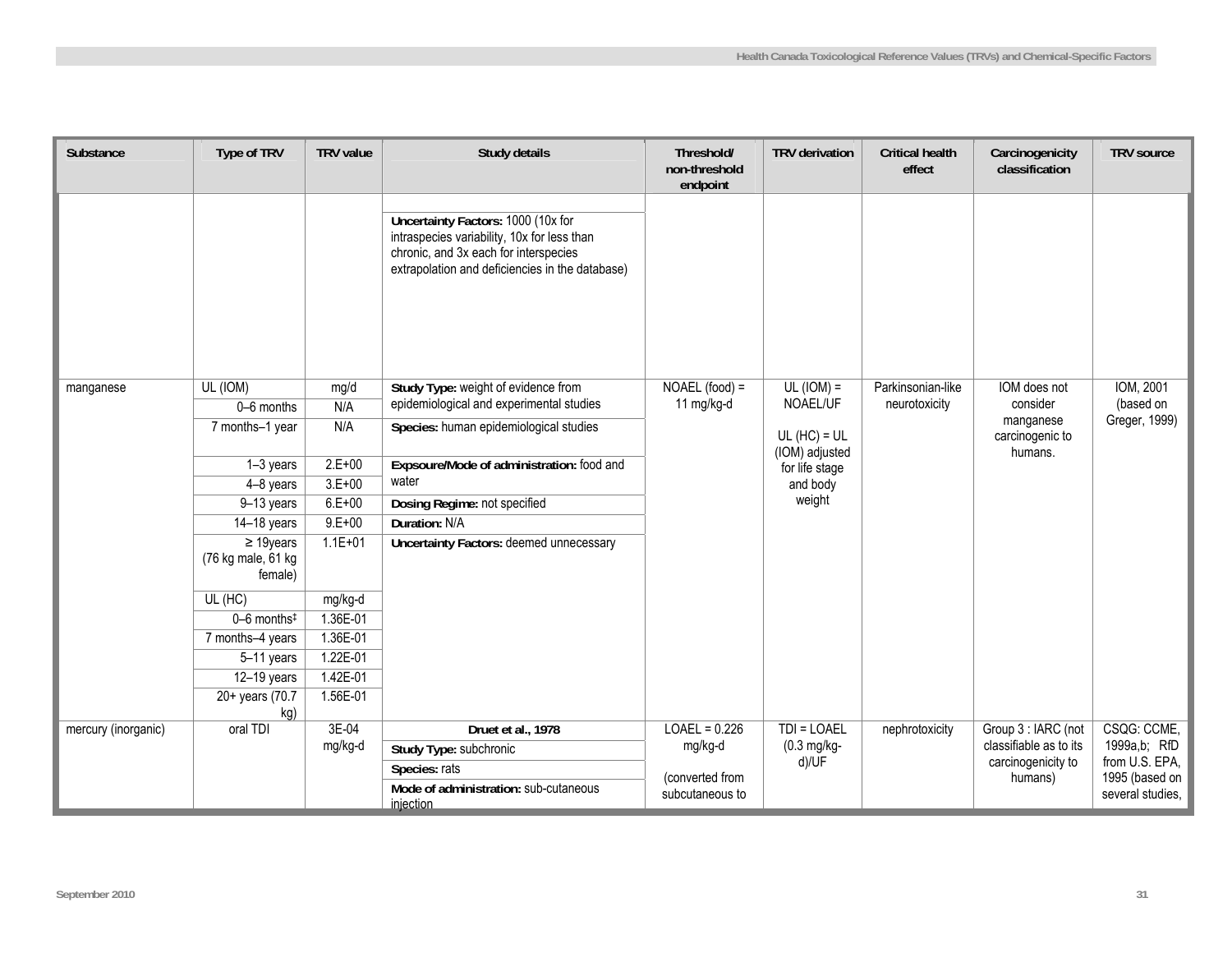| Substance                  | Type of TRV | <b>TRV</b> value                                        | Study details                                                                                                                                              | Threshold/<br>non-threshold<br>endpoint             | <b>TRV</b> derivation      | <b>Critical health</b><br>effect | Carcinogenicity<br>classification                          | <b>TRV</b> source                                              |
|----------------------------|-------------|---------------------------------------------------------|------------------------------------------------------------------------------------------------------------------------------------------------------------|-----------------------------------------------------|----------------------------|----------------------------------|------------------------------------------------------------|----------------------------------------------------------------|
|                            |             |                                                         | Dosing Regime: 0, 5, 10, 25, 50, 100, and<br>200 µg/100 g-bw; 1, 2 or 3 injections/week<br>(various groups)<br>Duration: 1, 2, 6, 8 weeks (various groups) | oral route)                                         |                            |                                  | Group C: IRIS<br>(possible human<br>carcinogen)            | including Druet<br>et al., 1978;<br>Bernaudin et<br>al., 1981; |
|                            |             |                                                         | Bernaudin et al., 1981                                                                                                                                     | $LOAEL =$                                           |                            |                                  |                                                            | Andres, 1984)                                                  |
|                            |             |                                                         | Study Type: subchronic                                                                                                                                     | 0.317 mg/kg-d                                       |                            |                                  |                                                            |                                                                |
|                            |             |                                                         | Species: rats                                                                                                                                              |                                                     |                            |                                  |                                                            |                                                                |
|                            |             |                                                         | Mode of administration: gavage                                                                                                                             |                                                     |                            |                                  |                                                            |                                                                |
|                            |             |                                                         | Dosing Regime: 3 mg HgCl2 (equivalent to<br>2.22 mg Hg)/kg-bw per week                                                                                     |                                                     |                            |                                  |                                                            |                                                                |
|                            |             |                                                         | Duration: 2 months                                                                                                                                         |                                                     |                            |                                  |                                                            |                                                                |
|                            |             |                                                         | Andres, 1984                                                                                                                                               | $LOAEL =$                                           |                            |                                  |                                                            |                                                                |
|                            |             |                                                         | Study Type: subchronic                                                                                                                                     | 0.633 mg/kg-d                                       |                            |                                  |                                                            |                                                                |
|                            |             |                                                         | Species: rats                                                                                                                                              |                                                     |                            |                                  |                                                            |                                                                |
|                            |             |                                                         | Mode of administration: gavage                                                                                                                             |                                                     |                            |                                  |                                                            |                                                                |
|                            |             |                                                         | Dosing Regime: 3 mg HgCl2 (equivalent to<br>2.22 mg Hg)/kg body weight, 2x per week                                                                        |                                                     |                            |                                  |                                                            |                                                                |
|                            |             |                                                         | Duration: 2 months                                                                                                                                         |                                                     |                            |                                  |                                                            |                                                                |
|                            |             |                                                         | Uncertainty Factors: 1000 (10x for use of<br>subchronic studies, 10x for interspecies<br>varibility, 10x for LOAEL)                                        | drinking water<br>equivalent level =<br>$0.01$ mg/L |                            |                                  |                                                            |                                                                |
| mercury<br>(methylmercury) | oral TDI    | $4.7E-4$<br>mg/kg-d<br>(general<br>adult<br>population) | Study Type: epidemiological (epidemic<br>accidental poisoning and chronic low-level<br>exposure in populations with high consumption<br>of fish)           |                                                     | see Health<br>Canada, 2007 | neurotoxicity                    | Group 2B: IARC<br>(possibly)<br>carcinogenic to<br>humans) | <b>HC Food</b><br>Directorate,<br>2007                         |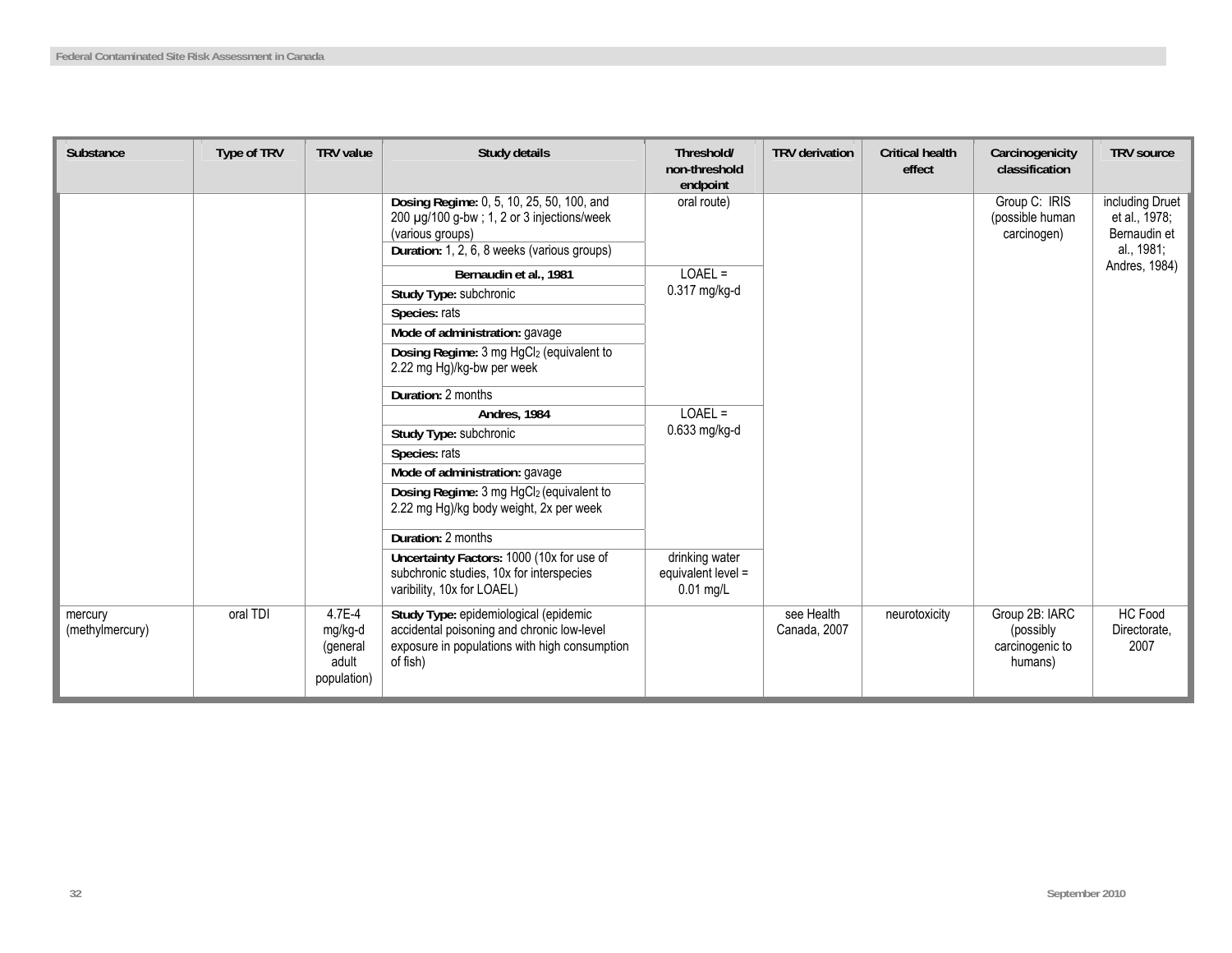| Substance             | <b>Type of TRV</b> | <b>TRV</b> value                                                                       | Study details                                                                                                                                                                                        | Threshold/<br>non-threshold<br>endpoint                                                      | <b>TRV</b> derivation               | <b>Critical health</b><br>effect    | Carcinogenicity<br>classification   | <b>TRV</b> source                |
|-----------------------|--------------------|----------------------------------------------------------------------------------------|------------------------------------------------------------------------------------------------------------------------------------------------------------------------------------------------------|----------------------------------------------------------------------------------------------|-------------------------------------|-------------------------------------|-------------------------------------|----------------------------------|
|                       |                    | $2E-4$<br>mg/kg-d<br>(women of<br>child-<br>bearing<br>age,<br>children<br>< 12 years) | Study Type: epidemiological prospective<br>studies of neurodevelopmental effects<br>Uncertainty Factors: 5 (see Health Canada,<br>2007, for details)                                                 | (approximate<br>threshold of 10 ppm<br>in maternal hair<br>equivalent to<br>$0.001$ mg/kg-d) | approximate<br>threshold<br>dose/UF | neurodevelopment<br>al toxicity     |                                     |                                  |
|                       |                    |                                                                                        | Note: Exposure to mercury through<br>consumption of fish, seafood, and marine<br>mammals should be compared to the TRV for<br>methylmercury, the predominant form of<br>mercury in these foods.      |                                                                                              |                                     |                                     |                                     |                                  |
| methylnaphthalene, 2- | oral TDI           | 4E-03                                                                                  | Study Type: chronic                                                                                                                                                                                  | BMDL <sub>05</sub> 3.5 mg/kg-<br>d                                                           | $TDI =$                             | pulmonary                           | <b>IRIS</b>                         | IRIS: U.S. EPA,                  |
|                       |                    | mg/kg-d                                                                                | Species: mice                                                                                                                                                                                        |                                                                                              | BMDL <sub>05</sub> /UF              | alveolar<br>proteinosis             | (inadequate data to<br>assess human | 2003 (based on<br>Murata et al., |
|                       |                    |                                                                                        | Mode of administration: diet                                                                                                                                                                         |                                                                                              |                                     |                                     | carcinogenic                        | 1997)                            |
|                       |                    |                                                                                        | Dosing Regime: 0, 54.3 or 113.8 mg/kg-d<br>(males); 0, 50.3, or 107.6 mg/kg-d (females)                                                                                                              |                                                                                              |                                     |                                     | potential)                          |                                  |
|                       |                    |                                                                                        | Duration: 81 weeks                                                                                                                                                                                   |                                                                                              |                                     |                                     |                                     |                                  |
|                       |                    |                                                                                        | Uncertainty Factors: 1000 (10x each for intra-<br>and interspecies variability, 10x for deficiencies<br>in the database)                                                                             |                                                                                              |                                     |                                     |                                     |                                  |
| methyl tertiary-butyl | oral TDI           | $1E-02$                                                                                | Study Type: subchronic                                                                                                                                                                               | $NOAEL = 100$                                                                                | $TDI =$                             | increase in                         | Group VIA: CEPA                     | PSL:                             |
| ether (MTBE)          |                    | mg/kg-d                                                                                | Species: rats                                                                                                                                                                                        | mg/kg-d                                                                                      | NOAEL/UF                            | relative kidney<br>weight; decrease | (unclassifiable with<br>respect to  | <b>HC/EC1992b</b><br>(based on   |
|                       |                    |                                                                                        | Mode of administration: gavage                                                                                                                                                                       |                                                                                              |                                     | in blood urea                       | carcinogenicity to                  | Robinson et al.,                 |
|                       |                    |                                                                                        | Dosing Regime: 100, 300, 900, and 1200                                                                                                                                                               |                                                                                              |                                     | nitrogen, serum                     | humans)                             | 1990)                            |
|                       |                    |                                                                                        | mg/kg-d<br>Duration: 90 d                                                                                                                                                                            |                                                                                              |                                     | calcium and                         |                                     |                                  |
|                       |                    |                                                                                        | Uncertainty Factors: 10,000 (10x each for<br>intra- and interspecies variability, 100x for less<br>than chronic study, lack of data on<br>carcinogenicity, minimal effects observed at the<br>NOAEL) |                                                                                              |                                     | glucose                             |                                     |                                  |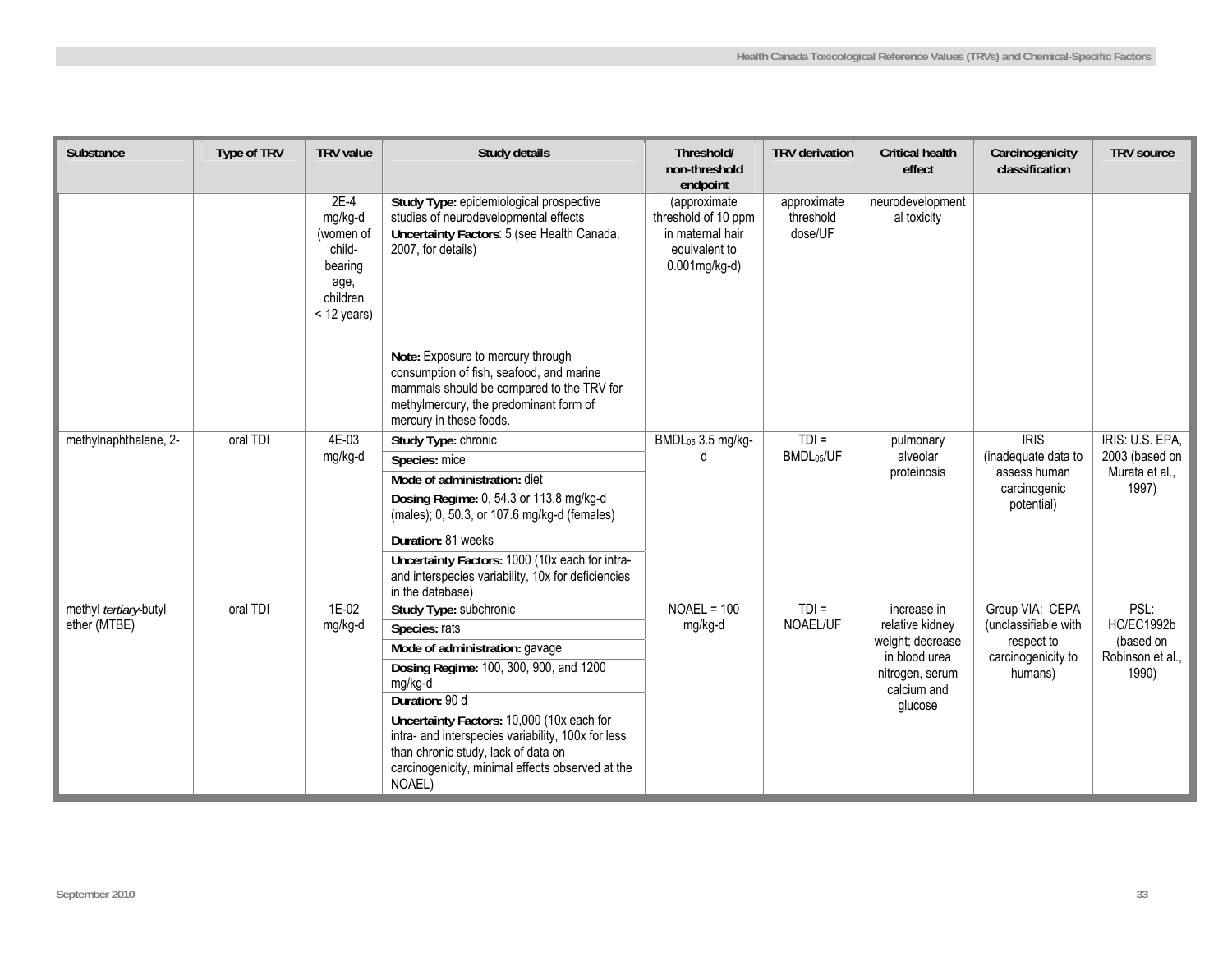| Substance   | Type of TRV                                                                                                                                                                                                | <b>TRV</b> value                                                                                                                                 | Study details                                                                                                                                                                                                                                                                                                                                                                                                           | Threshold/<br>non-threshold<br>endpoint                                                                                                            | <b>TRV</b> derivation                                                                                                                                                     | <b>Critical health</b><br>effect                   | Carcinogenicity<br>classification                                                     | <b>TRV source</b>                                                            |
|-------------|------------------------------------------------------------------------------------------------------------------------------------------------------------------------------------------------------------|--------------------------------------------------------------------------------------------------------------------------------------------------|-------------------------------------------------------------------------------------------------------------------------------------------------------------------------------------------------------------------------------------------------------------------------------------------------------------------------------------------------------------------------------------------------------------------------|----------------------------------------------------------------------------------------------------------------------------------------------------|---------------------------------------------------------------------------------------------------------------------------------------------------------------------------|----------------------------------------------------|---------------------------------------------------------------------------------------|------------------------------------------------------------------------------|
|             | inhalation TC                                                                                                                                                                                              | $3.7E-02$<br>mg/m <sup>3</sup>                                                                                                                   | Study Type: subchronic<br>Species: rats<br>Mode of administration: inhalation<br>Dosing Regime: 0, 800, 4000, and 8000 ppm,<br>6 h/d, 5 d/week<br>Duration: 13 weeks<br>Uncertainty Factors: 10,000 (10x each for<br>intra- and interspecies variability, 100x for less<br>than chronic study, lack of data on<br>carcinogenicity, minimal effects observed at the                                                      | $NOAEL =$<br>2915 mg/m <sup>3</sup><br>$(368 \text{ mg/m}^3)$<br>adjusted for<br>continuous<br>exposure, and<br>human equivalent;<br>$5-11$ years) | $TC =$<br>NOAEL/UF<br>increased<br>relative weights<br>of kidney and<br>liver at this<br>dose indicate it<br>may be more<br>appropriate to<br>consider this<br>NOAEL as a | neurobehavioral<br>effects, kidney<br>lesions      | Group VI: CEPA<br>(unclassifiable with<br>respect to<br>carcinogenicity to<br>humans) | PSL1: HC/EC,<br>1992b; HC,<br>1996a [(based<br>on Dodd and<br>Kintigh, 1989) |
| molybdenum  | UL (IOM)<br>0-6 months<br>7 months-1 year<br>1-3 years<br>4-8 years<br>9-13 years<br>14-18 years<br>$\geq$ 19 years<br>UL (HC)<br>$0-6$ months <sup><math>‡</math></sup><br>7 months-4 years<br>5-11 years | $\mu$ g/d<br>N/A<br>N/A<br>$3E + 02$<br>6E+02<br>$1.1E + 03$<br>$1.7E + 03$<br>$2E + 03$<br>µg/kg-d<br>$2.3E + 01$<br>$2.3E + 01$<br>$2.3E + 01$ | NOAEL)<br>Study Type: subchronic,<br>developmental/reproductive<br>Species: rats<br>Mode of administration: drinking water<br>Dosing Regime: 0, 5, 10, 50, and 100 mg/L +<br>0.025mg/kg in diet (equivalent to 0, 0.91, 1.6,<br>8.3, and 16.7 mg Mo/kg-bw-d)<br>Duration: 9 weeks (including 3 weeks of<br>gestation)<br>Uncertainty Factors: 30 (10x for interspecies<br>variability, 3x for intraspecies variability) | $NOAEL =$<br>$0.9$ mg/kg-d<br>$LOAEL =$<br>$1.6$ mg/kg-d                                                                                           | <b>LOAEL</b><br>$UL (IOM) =$<br>NOAEL/UF x<br>bw (adult<br>female, 61 kg)<br>$UL(HC) = UL$<br>(IOM) adjusted<br>for age group<br>and body<br>weight                       | reproductive<br>effects                            | IOM does not<br>consider<br>molybdenum<br>carcinogenic to<br>humans.                  | <b>IOM, 2001</b><br>(based on<br>Fungwe et al.,<br>1990)                     |
|             | 12-19 years<br>$20+$ years                                                                                                                                                                                 | $2.7E + 01$<br>$2.8E + 01$                                                                                                                       |                                                                                                                                                                                                                                                                                                                                                                                                                         |                                                                                                                                                    |                                                                                                                                                                           |                                                    |                                                                                       |                                                                              |
| naphthalene | oral TDI                                                                                                                                                                                                   | 2E-02<br>mg/kg-d                                                                                                                                 | Study Type: subchronic<br>Species: rats<br>Mode of administration: gavage                                                                                                                                                                                                                                                                                                                                               | $NOAEL = 100$<br>mg/kg-d                                                                                                                           | $TDI =$<br>NOAEL/UF                                                                                                                                                       | decreased mean<br>terminal body<br>weight in males | Group C: IRIS (a<br>possible human<br>carcinogen)                                     | IRIS: U.S. EPA,<br>1998 (based on<br>BCL, 1980)                              |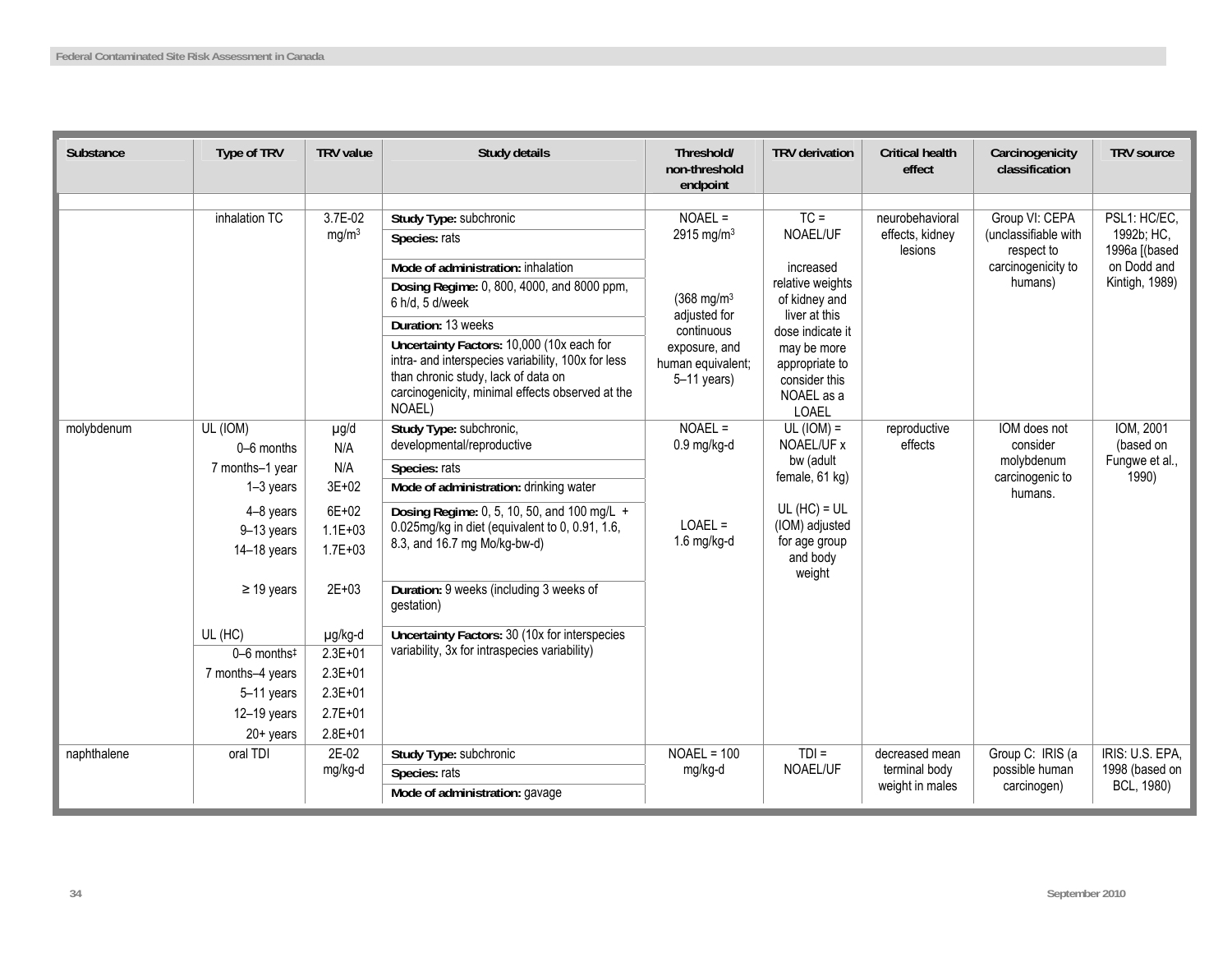| Substance                                                               | Type of TRV                    | <b>TRV</b> value                                   | Study details                                                                                                                                                                                                                                                                                                                                                                                                                         | Threshold/<br>non-threshold<br>endpoint                           | <b>TRV</b> derivation | <b>Critical health</b><br>effect                                                               | Carcinogenicity<br>classification            | <b>TRV source</b>                                             |
|-------------------------------------------------------------------------|--------------------------------|----------------------------------------------------|---------------------------------------------------------------------------------------------------------------------------------------------------------------------------------------------------------------------------------------------------------------------------------------------------------------------------------------------------------------------------------------------------------------------------------------|-------------------------------------------------------------------|-----------------------|------------------------------------------------------------------------------------------------|----------------------------------------------|---------------------------------------------------------------|
|                                                                         |                                |                                                    | Dosing Regime: 0, 25, 50, 100, 200, or 400<br>mg/kg, 5 d/week<br>Duration: 13 weeks<br>Uncertainty Factors: 3000 (10x each for intra-<br>and interspecies variability, 10x for less than<br>chronic, 3x for database deficiencies including<br>lack of chronic oral exposure and reproductive<br>toxicity studies)                                                                                                                    | $(71 \text{ mg/kg-d})$<br>adjusted for<br>continuous<br>exposure) |                       |                                                                                                |                                              |                                                               |
| nickel soluble (nickel<br>chloride and nickel<br>sulphate)              | oral TDI                       | $1.10E-02$<br>mg/kg-d                              | Study Type: two-generation reproductive<br>toxicity<br>Species: rats<br>Mode of administration: drinking water<br>Dosing Regime: 0, 0.22, 0.55, 1.1, and 2.2<br>mg/kg-d<br>Duration: F0: prior to and during mating (males<br>and females) and throughout gestation<br>lactation; F1: from weaning through<br>reproduction until weaning of F2 pups<br>Uncertainty Factors: 100 (10x each for intra-<br>and interspecies variability) | $NOAEL =$<br>$1.1$ mg/kg-d                                        | $TDI =$<br>NOAEL/UF   | post-implantation<br>perinatal lethality                                                       | Group I: CEPA<br>(carcinogenic to<br>humans) | <b>WHO, 2005</b><br>(based on SLI,<br>2000)                   |
| nickel soluble<br>(primarily nickel<br>chloride and nickel<br>sulphate) | inhalation SF<br>inhalation UR | 3.0<br>$(mg/kg-d)^{-1}$<br>0.71<br>$(mg/m^3)^{-1}$ | Study Type: epidemiological (chronic<br>occupational expsoure, cohort)<br>Species: human<br>Exposure: inhalation<br>Dosing Regime: N/A<br>Duration: $\geq 12$ months occupational exposure<br><b>Uncertainty Factors: N/A</b>                                                                                                                                                                                                         | $TC_{05} = 0.07$ mg/m <sup>3</sup>                                |                       | carcinogenic:<br>lung and nasal<br>cancer; kidney,<br>prostate, and<br>mouth cavity<br>cancers | Group I: CEPA<br>(carcinogenic to<br>humans) | HC/EC, 1994f;<br>HC, 1996a<br>(based on Doll<br>et al., 1990) |
| nickel (combined<br>oxidic, sulphidic and<br>soluble nickel)            | Inhalation SF                  | $\overline{5.3}$<br>$(mg/m3)-1$                    | Study Type: epidemiological (chornic<br>occupational exposure, cohort)<br>Species: human                                                                                                                                                                                                                                                                                                                                              | $TC_{05} = 0.04$ mg/m <sup>3</sup>                                |                       | carcinogenic: lung<br>and nasal cancer,<br>also kidney,                                        | Group I: CEPA<br>(carcinogenic to<br>humans) | PSL: HC/EC,<br>1994, HC<br>1996a (based                       |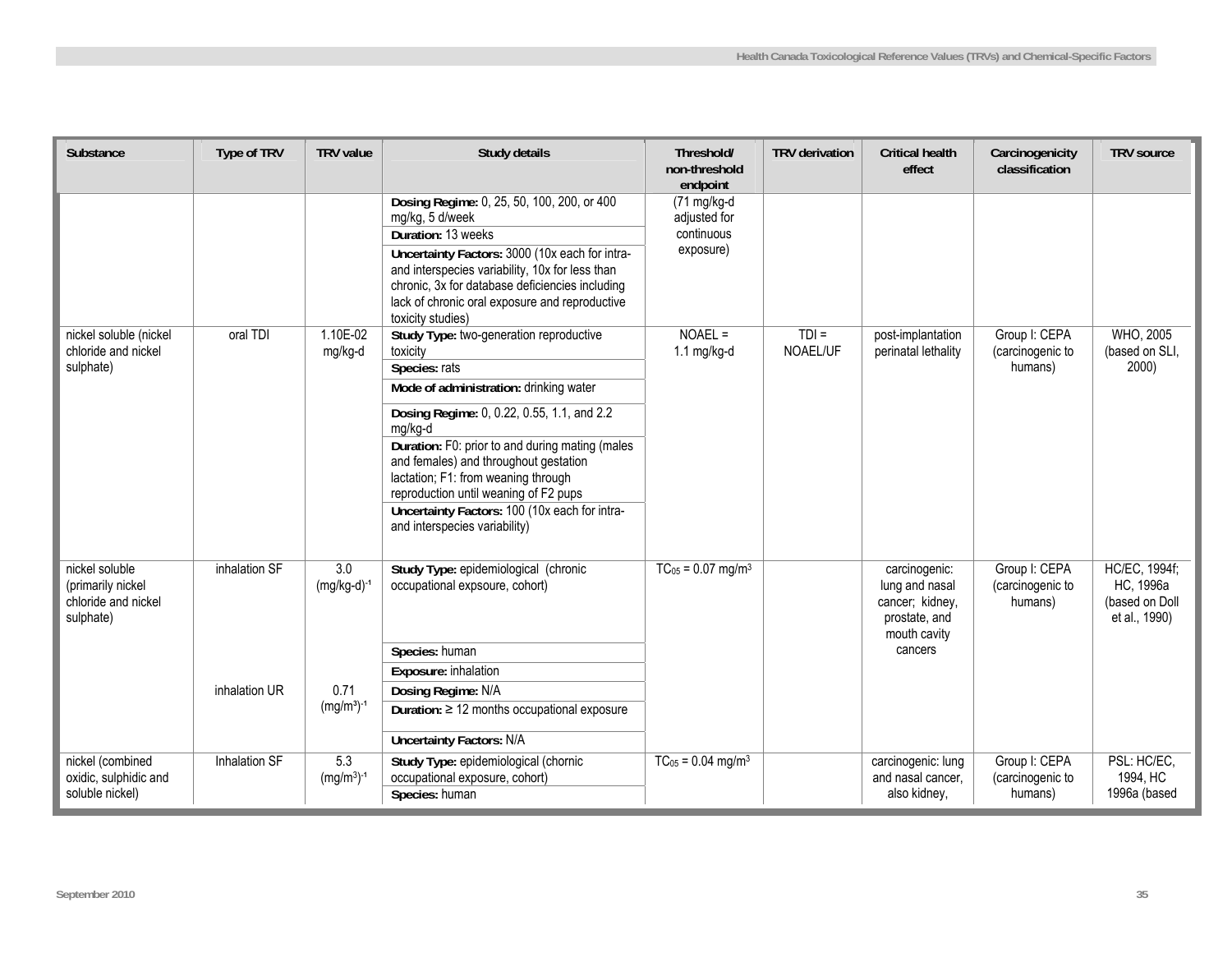| Substance          | Type of TRV   | <b>TRV</b> value  | Study details                                                                                                                     | Threshold/<br>non-threshold<br>endpoint     | <b>TRV</b> derivation | <b>Critical health</b><br>effect    | Carcinogenicity<br>classification | <b>TRV</b> source              |
|--------------------|---------------|-------------------|-----------------------------------------------------------------------------------------------------------------------------------|---------------------------------------------|-----------------------|-------------------------------------|-----------------------------------|--------------------------------|
|                    | inhalation UR | 1.3               | Mode of administration: inhalation                                                                                                |                                             |                       | prostrate, bucal<br>cavity cancers  |                                   | on Doll et al.<br>1990)        |
|                    |               | $(mg/m^3)^{-1}$   | Dosing Regime: N/A                                                                                                                |                                             |                       |                                     |                                   |                                |
|                    |               |                   | Duration: > 6 months occupational exposure                                                                                        |                                             |                       |                                     |                                   |                                |
|                    |               |                   | <b>Uncertainty Factors: N/A</b>                                                                                                   |                                             |                       |                                     |                                   |                                |
| nickel oxide       | inhalation TC | 2.0E-05           | Study Type: subchronic                                                                                                            | $LOEL =$                                    | TC=LOEL/UF            | increases in lung                   | Group I: CEPA                     | HC, 1996a                      |
|                    |               | mg/m <sup>3</sup> | Species: rats                                                                                                                     | $0.025$ mg/m <sup>3</sup>                   |                       | granulocytes and<br>multi-nucleated | (carcinogenic to<br>humans)       | (based on<br>Spiegelberg et    |
|                    |               |                   | Mode of administration: inhalation                                                                                                |                                             |                       | counts                              |                                   | al., 1984)                     |
|                    |               |                   | Dosing Regime: 0.025 and 0.150 mg/m <sup>3</sup> , 24<br>h/d, 7 d/week                                                            |                                             |                       |                                     |                                   |                                |
|                    |               |                   | Duration: 4 months                                                                                                                |                                             |                       |                                     |                                   |                                |
|                    |               |                   | Uncertainty Factors: 1000 (10x for<br>intraspecies variability, 10x for interspecies<br>variation, and 10x for less than chronic) |                                             |                       |                                     |                                   |                                |
| nickel subsulphide | inhalation TC | 1.8E-05           | Study Type: subchronic                                                                                                            | NOAEL (mice),                               | $TC =$                | respiratory track                   | Group I: CEPA                     | HC/EC, 1994f;                  |
| (sulphidic nickel) |               | mg/m <sup>3</sup> | Species: rats and mice                                                                                                            | $LOAEL$ (rats) = $0.1$<br>mg/m <sup>3</sup> | LOAEL/UF              | effects: alveolar                   | (carcinogenic to<br>humans)       | HC, 1996a<br>(based on         |
|                    |               |                   | Mode of administration: inhalation                                                                                                |                                             |                       | macrophages,<br>hyperplasia         |                                   | Benson et al                   |
|                    |               |                   | Dosing Regime: 0, 0.11, 0.2, 0.4, 0.9, and 1.8<br>mg/m <sup>3</sup> , 6 h/d, 5 d/week                                             |                                             |                       |                                     |                                   | 1990; Dunnick<br>et al., 1989) |
|                    |               |                   | Duration: 13 weeks                                                                                                                |                                             |                       |                                     |                                   |                                |
|                    |               |                   | Uncertainty Factors: 1000 (10x for<br>intraspecies and 10x for interspecies variation,<br>10x for less than chronic)              |                                             |                       |                                     |                                   |                                |
| nickel sulphate    | oral TDI      | 1.10E-02          | Study Type: two-generation reproductive                                                                                           | $NOAEL =$                                   | $TDI =$               | post-implantation                   | Group I: CEPA                     | <b>WHO, 2005</b>               |
|                    |               | mg/kg-d           | toxicity<br>Species: rats                                                                                                         | $1.1$ mg/kg-d                               | NOAEL/UF              | perinatal lethality                 | (carcinogenic to<br>humans)       | (based on SLI,<br>2000)        |
|                    |               |                   | Mode of administration: drinking water                                                                                            |                                             |                       |                                     |                                   |                                |
|                    |               |                   |                                                                                                                                   |                                             |                       |                                     |                                   |                                |
|                    |               |                   | Dosing Regime: 0, 0.22, 0.55, 1.1, and 2.2<br>mg/kg-d                                                                             |                                             |                       |                                     |                                   |                                |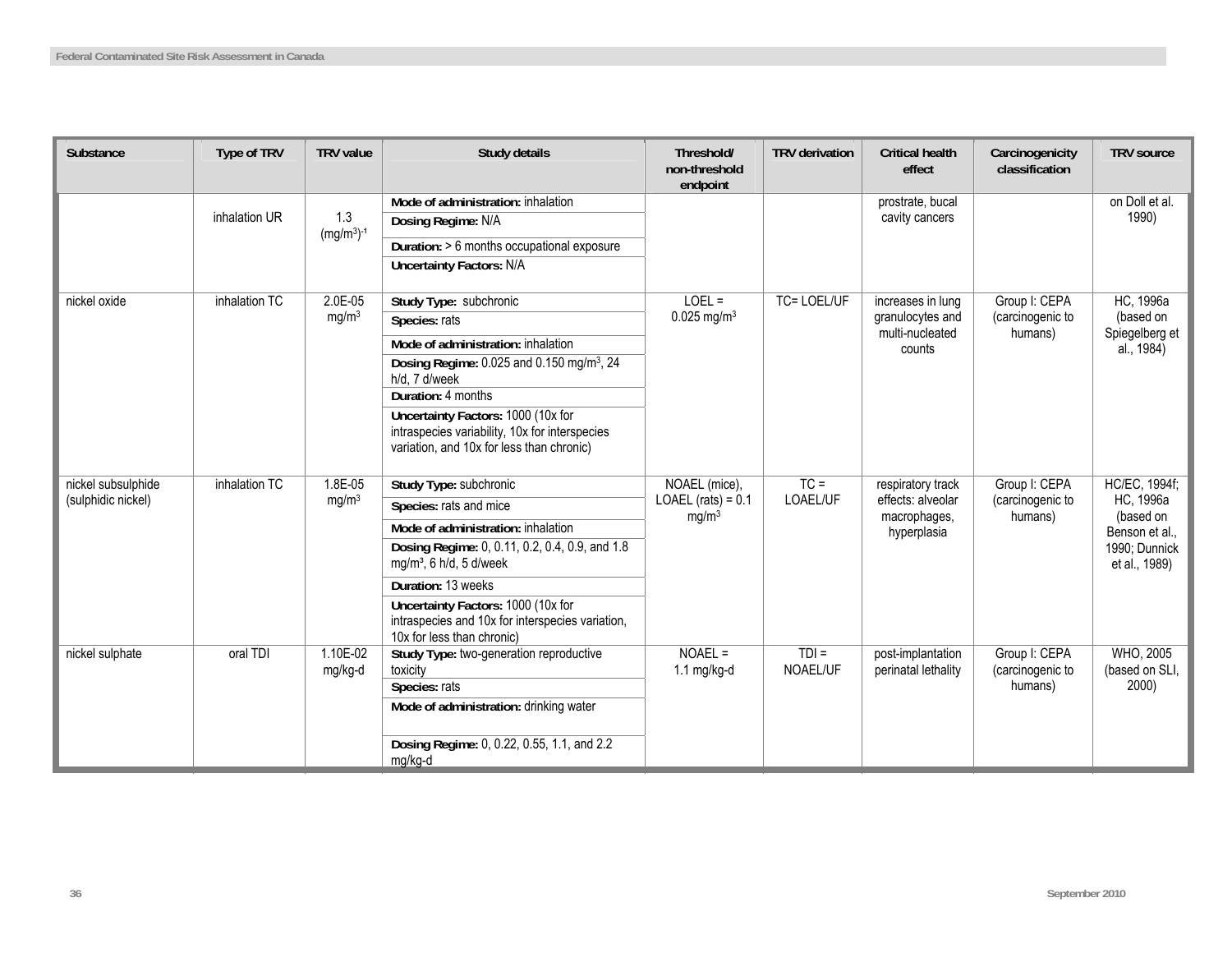| Substance                      | Type of TRV   | <b>TRV</b> value             | Study details                                                                                                                                                                                                                                                                                                                                | Threshold/<br>non-threshold<br>endpoint                                                                    | <b>TRV</b> derivation | <b>Critical health</b><br>effect                                        | Carcinogenicity<br>classification                                                     | <b>TRV</b> source                                                                                     |
|--------------------------------|---------------|------------------------------|----------------------------------------------------------------------------------------------------------------------------------------------------------------------------------------------------------------------------------------------------------------------------------------------------------------------------------------------|------------------------------------------------------------------------------------------------------------|-----------------------|-------------------------------------------------------------------------|---------------------------------------------------------------------------------------|-------------------------------------------------------------------------------------------------------|
|                                |               |                              | Duration: F0: prior to and during mating (males<br>and females) and throughout gestation<br>lactation; F1: from weaning through<br>reproduction until weaning of F2 pups<br>Uncertainty Factors: 100 (10x each for intra-<br>and interspecies variability)                                                                                   |                                                                                                            |                       |                                                                         |                                                                                       |                                                                                                       |
|                                | inhalation TC | 3.5E-06<br>mg/m <sup>3</sup> | Study Type: subchronic<br>Species: rats<br>Mode of administration: inhalation<br>Dosing Regime: 0, 0.02, 0.05, 0.1, 0.2, and 0.4<br>mg/m <sup>3</sup> , 6 h/d, 5 d/week                                                                                                                                                                      | $LOAEL =$<br>$0.02$ mg/m <sup>3</sup>                                                                      | $TC =$<br>LOAEL/UF    | respiratory effects,<br>lesions in lung,<br>nasal epithelium,<br>others | Group I: CEPA<br>(carcinogenic to<br>humans)                                          | HC/EC, 1994f;<br>HC 1996a<br>(based on<br>Dunnick et al.,<br>1989)                                    |
|                                |               |                              | Duration: 13 weeks<br>Uncertainty Factors: 1000 (10x each for intra-<br>and interspecies variability, 10x for less than<br>chronic)                                                                                                                                                                                                          |                                                                                                            |                       |                                                                         |                                                                                       |                                                                                                       |
| nickel (metallic)              | inhalation TC | 1.8E-05<br>mg/m <sup>3</sup> | Study Type: subchronic<br>Species: rabbits<br>Mode of administration: inhalation<br>Dosing Regime: $0.13 \pm 0.05$ mg/m <sup>3</sup> ,6 h/d, 5<br>d/week<br>Duration: 4 and 8 months<br>Uncertainty Factors: 1000 (10x each for intra-<br>and interspecies variability, 10x for less than<br>chronic and inadequate data on carcinogenicity) | $LOAEL =$<br>$0.1 \text{ mg/m}^3$<br>$(0.018$ mg/m <sup>3</sup><br>adjusted for<br>continuous<br>exposure) | $TC =$<br>LOAEL/UF    | respiratory effects,<br>morphological and<br>biological effects         | Group VI: CEPA<br>(unclassifiable with<br>respect to<br>carcinogenicity to<br>humans) | HC/EC, 1994f;<br>HC, 1996a<br>(based on<br>various studies;<br>TDI from<br>Johansson et<br>al., 1983) |
| nitrilotriacetic acid<br>(NTA) | oral TDI      | 1E-02<br>mg/kg-d             | Study Type: chronic<br>Species: rats<br>Mode of administration: diet<br>Dosing Regime: 0.03, 0.15, or 0.5% Na3NTA<br>Duration: 2 years (sacrificed at 6, 12, 18, and<br>24 months)                                                                                                                                                           | $NOAEL =$<br>$0.03\%$ Na <sub>3</sub> NTA<br>10 mg/kg-d                                                    | $TDI =$<br>NOAEL/UF   | nephritis,<br>nephrosis                                                 | Group IIIB:<br>(possibly<br>carcinogenic to<br>humans)                                | GCDWQ: HC,<br>1990 (based<br>on Nixon et al.,<br>1972)                                                |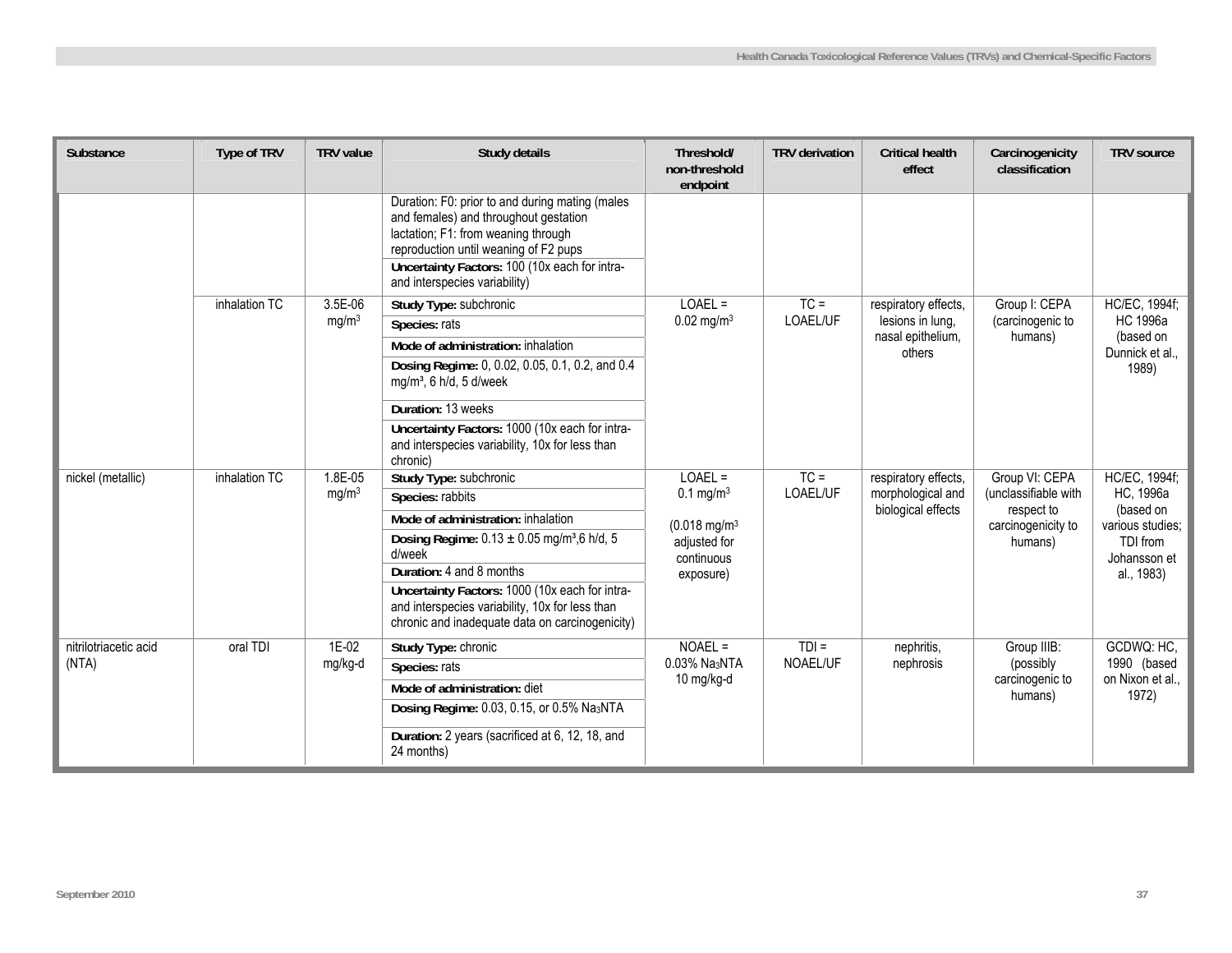| Substance                                             | Type of TRV | <b>TRV</b> value | Study details                                                                                                                                         | Threshold/<br>non-threshold<br>endpoint | <b>TRV</b> derivation | <b>Critical health</b><br>effect | Carcinogenicity<br>classification  | <b>TRV</b> source                                                |
|-------------------------------------------------------|-------------|------------------|-------------------------------------------------------------------------------------------------------------------------------------------------------|-----------------------------------------|-----------------------|----------------------------------|------------------------------------|------------------------------------------------------------------|
|                                                       |             |                  | Uncertainty Factors: 1000 (10x each for intra-<br>and interspecies variability, 10x for carcinogenic<br>potential at high doses)                      |                                         |                       |                                  |                                    |                                                                  |
| pentachlorobenzene                                    | oral TDI    | 1E-03            | Study Type: subchronic                                                                                                                                | $\overline{\text{LOAEL}}$ (mice) =      | $TDI =$               | hepatotoxicity,                  | Group VI: CEPA                     | PSL: HC/EC,                                                      |
|                                                       |             | mg/kg-d          | Species: rats and mice                                                                                                                                | 5.2 mg/kg-d                             | LOAEL/UF              | hepatocellular                   | (unclassifiable with<br>respect to | 1993f; HC,<br>1996a (based                                       |
|                                                       |             |                  | Mode of administration: diet                                                                                                                          |                                         |                       | hypertrophy                      | carcinogenicity to                 | on NTP, 1991a)                                                   |
|                                                       |             |                  | Dosing Regime: 0, 33, 100, 330, 1000, and<br>2000 ppm                                                                                                 |                                         |                       |                                  | humans)                            |                                                                  |
|                                                       |             |                  | Duration: 13 weeks                                                                                                                                    |                                         |                       |                                  |                                    |                                                                  |
|                                                       |             |                  | Uncertainty Factors: 5000 (10x each for intra-<br>and interspecies variability, 10x for less than<br>chronic, 5x for lack of data on carcinogenicity) |                                         |                       |                                  |                                    |                                                                  |
| phenol                                                | oral TDI    | 6E-02            | Study Type: subchronic                                                                                                                                | $NOAEL =$                               | $TDI =$               | neurotoxic,                      | no adequate data                   | CSQG: CCME,                                                      |
|                                                       |             | mg/kg-d          | Species: rats                                                                                                                                         | 12 mg/kg-d                              | NOAEL/UF              | nephrotoxic,                     | to characterize in                 | 1997b (based                                                     |
|                                                       |             |                  | Mode of administration: gavage                                                                                                                        |                                         |                       | hepatotoxic                      | terms of<br>carcinogenicity        | on WHO, 1994;<br>Schlicht et al.,                                |
|                                                       |             |                  | Dosing Regime: 0, 4, 12, 40, and 120 mg/kg-d                                                                                                          |                                         |                       |                                  |                                    | 1992; Berman                                                     |
|                                                       |             |                  | Duration: 14 d                                                                                                                                        |                                         |                       |                                  |                                    | et al., 1995)                                                    |
|                                                       |             |                  | Uncertainty Factors: 200 (10x each for intra-<br>and interspecies variability, 2x for limited animal<br>toxicity data)                                |                                         |                       |                                  |                                    |                                                                  |
| polychlorinated<br>biphenyls (PCBs),<br>(dioxin-like) |             |                  | To be evaluated with dioxins, using<br>appropriate TEFs (see Table 8, HC, 2010b).                                                                     |                                         |                       |                                  |                                    | TEFs: HC,<br>2010b (based<br>on van den<br>Berg et al.,<br>2006) |
| polychlorinated                                       | oral TDI    | $1.3E-01$        | Study Type: chronic                                                                                                                                   | $NOAEL =$                               | $TDI =$               |                                  | <b>IARC</b>                        | HC, 2003                                                         |
| biphenyls (PCBs),                                     |             | µg/kg-d          | Species: rhesus monkeys                                                                                                                               | 13 µg/kg-d                              | NOAEL/UF              |                                  | (inadequate data                   | (NOAEL from                                                      |
| (non dioxin-like)                                     |             |                  | Mode of administration: diet                                                                                                                          |                                         |                       |                                  | for evaluation of                  | Bowman et al.,<br>1981)                                          |
|                                                       |             |                  | Dosing Regime: 0.5 and 1.0 ppm, 3 d/week (6<br>and 13 µg/kg-d)                                                                                        |                                         |                       |                                  | carcinogenicity to<br>humans)      |                                                                  |
|                                                       |             |                  | Duration: 65-102 weeks                                                                                                                                |                                         |                       |                                  |                                    |                                                                  |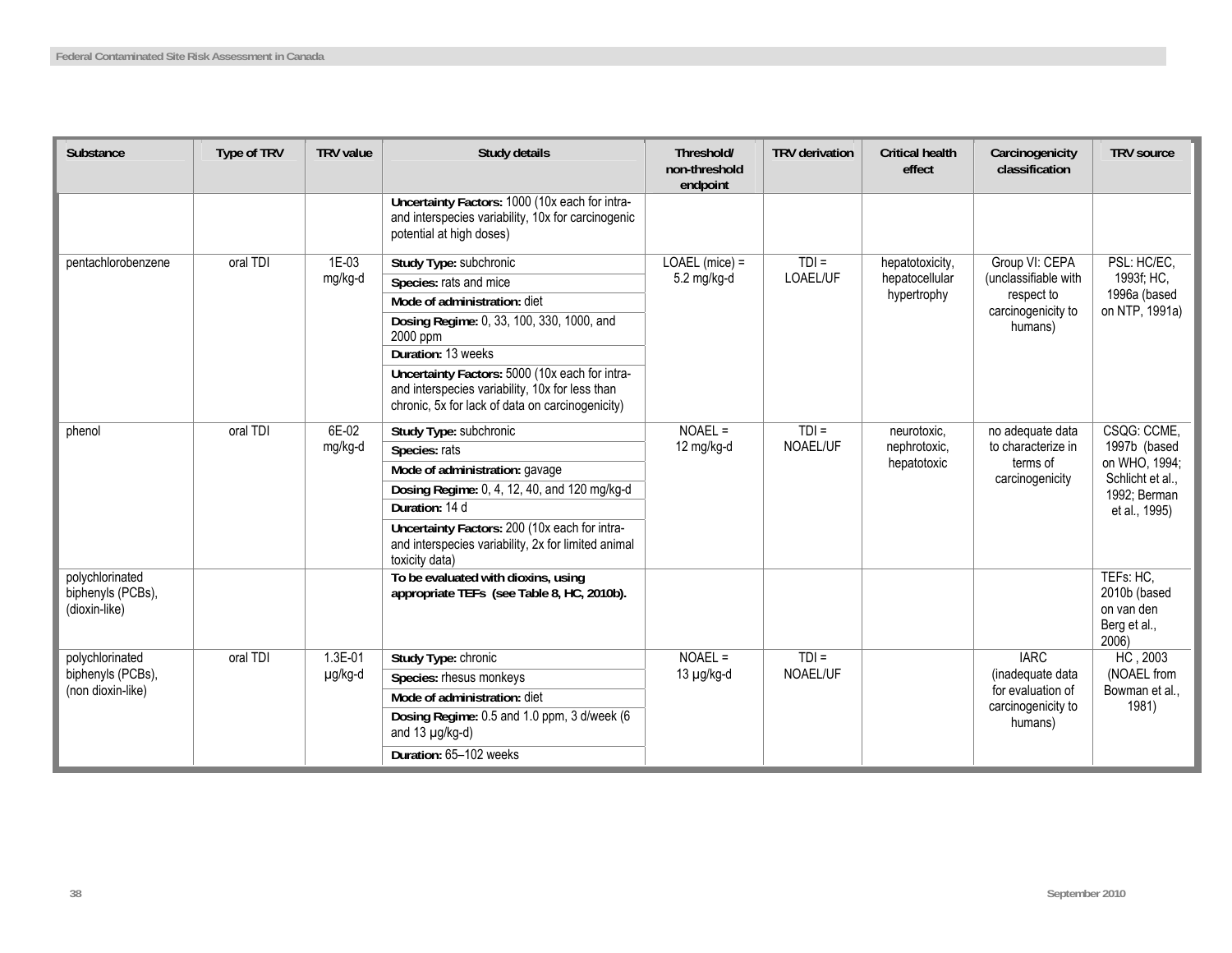| Substance                                                                                  | Type of TRV    | <b>TRV</b> value     | Study details                                                                                                                                                                                                                                                                                                                                                                                                                                                                                                                                                                                                                                                                                                                                                                     | Threshold/<br>non-threshold<br>endpoint | <b>TRV</b> derivation                                                                                                                                                            | <b>Critical health</b><br>effect                                                                | Carcinogenicity<br>classification                                     | <b>TRV source</b>                                                           |
|--------------------------------------------------------------------------------------------|----------------|----------------------|-----------------------------------------------------------------------------------------------------------------------------------------------------------------------------------------------------------------------------------------------------------------------------------------------------------------------------------------------------------------------------------------------------------------------------------------------------------------------------------------------------------------------------------------------------------------------------------------------------------------------------------------------------------------------------------------------------------------------------------------------------------------------------------|-----------------------------------------|----------------------------------------------------------------------------------------------------------------------------------------------------------------------------------|-------------------------------------------------------------------------------------------------|-----------------------------------------------------------------------|-----------------------------------------------------------------------------|
|                                                                                            |                |                      | Uncertainty Factors: 100 (10x each for intra-<br>and interspecies variability)                                                                                                                                                                                                                                                                                                                                                                                                                                                                                                                                                                                                                                                                                                    |                                         |                                                                                                                                                                                  |                                                                                                 |                                                                       |                                                                             |
| polychlorinated<br>dibenzo-p-dioxins/<br>polychlorinated<br>dibenzofurans<br>(PCDDs/PCDFs) | oral TDI       | 2.3E-09<br>(mg/kg-d) | Study Type: subchronic, developmental<br>Species: rats<br>Mode of administration: diet (Oshako et al.,<br>2001); subcutaneous injection (Faqi et al.,<br>1998)<br>Duration and Dosing Regime: single bolus<br>dose (0, 12.5, 50, 200, or 800 ng 2, 3, 7, 8-<br>TCDD)/kg-bw) on day 15 of gestation (Oshako<br>et al., 2001); subcutaneous loading dose 25, 60,<br>or 300 ng TCDD/kgbw) followed by weekly<br>maintenance doses (5, 12, or 60 ng<br>TCDD/kgbw) beginning 2 weeks prior to mating,<br>and continuing through mating, gestation and<br>lactation (Faqi et al., 1998)<br>Uncertainty Factors: 3.2 (applied to NOAEL<br>for intraspecies variability) and 9.6 (applied to<br>LOAEL: 3x for use of a LOAEL rather than a<br>NOAEL and 3.2 for intraspecies variability) |                                         | $pTMI =$<br>EHMI/UF<br>Mid-point of the<br>range of pTMI<br>(40-100 pg/kg<br>bw) estimated<br>from Faqi et al.,<br>1998; Ohsaka<br>et al., 2001)<br>was selected as<br>the PTMI. | developmental<br>effects: immune<br>and reproductive<br>effects in offspring<br>of exposed dams | Group 2B: IARC<br>(possibly<br>carcinogenic to<br>humans              | FAO/WHO,<br>2002 (based<br>on Faqi et al.,<br>1998; Ohsako<br>et al., 2001) |
| pyrene                                                                                     | oral TDI       | 3E-02<br>mg/kg-d     | Study Type: subchronic<br>Species: mice<br>Mode of administration: gavage<br>Dosing Regime: 0, 75, 125, or 250 mg/kg-d<br>Duration: 13 weeks<br>Uncertainty Factors: 3000 (10 each for intra-<br>and interspecies variability, 10x for less than<br>chronic, 3x for the lack of toxicity studies in a<br>second species and developmental/<br>reproductive studies)                                                                                                                                                                                                                                                                                                                                                                                                               | $NOAEL =$<br>75 mg/kg-d                 | $TDI =$<br>NOAEL/UF                                                                                                                                                              | nephrotoxic: renal<br>tubular pathology,<br>decreased kidney<br>weights                         | Group D: IRIS (not<br>classifiable as to<br>human<br>carcinogenicity) | IRIS: U.S. EPA,<br>1993b (based<br>on U.S. EPA,<br>1989)                    |
| selenium                                                                                   | UL (IOM)       | $\mu$ g/d            | Yang and Zhou, 1994                                                                                                                                                                                                                                                                                                                                                                                                                                                                                                                                                                                                                                                                                                                                                               | NOAEL (adults) =                        | $UL (IOM) =$                                                                                                                                                                     | selenosis                                                                                       | IOM does not                                                          | IOM 2000;                                                                   |
|                                                                                            | 0-6 months     | $4.5E + 01$          | Study Type: epidemiological (cohort)                                                                                                                                                                                                                                                                                                                                                                                                                                                                                                                                                                                                                                                                                                                                              | $800 \mu g$                             | NOAEL/UF                                                                                                                                                                         |                                                                                                 | consider selenium<br>carcinogenic to                                  | <b>CCME, 2009</b><br>(based on Yang                                         |
|                                                                                            | 7 months-1year | 6E+01                | Species: human                                                                                                                                                                                                                                                                                                                                                                                                                                                                                                                                                                                                                                                                                                                                                                    |                                         | $UL$ (HC) = $UL$                                                                                                                                                                 |                                                                                                 | humans.                                                               | and Zhou.                                                                   |
|                                                                                            | 1-3 years      | $9E + 01$            | Mode of administration: diet                                                                                                                                                                                                                                                                                                                                                                                                                                                                                                                                                                                                                                                                                                                                                      |                                         | (IOM) adjusted                                                                                                                                                                   |                                                                                                 |                                                                       | 1994; Shearer                                                               |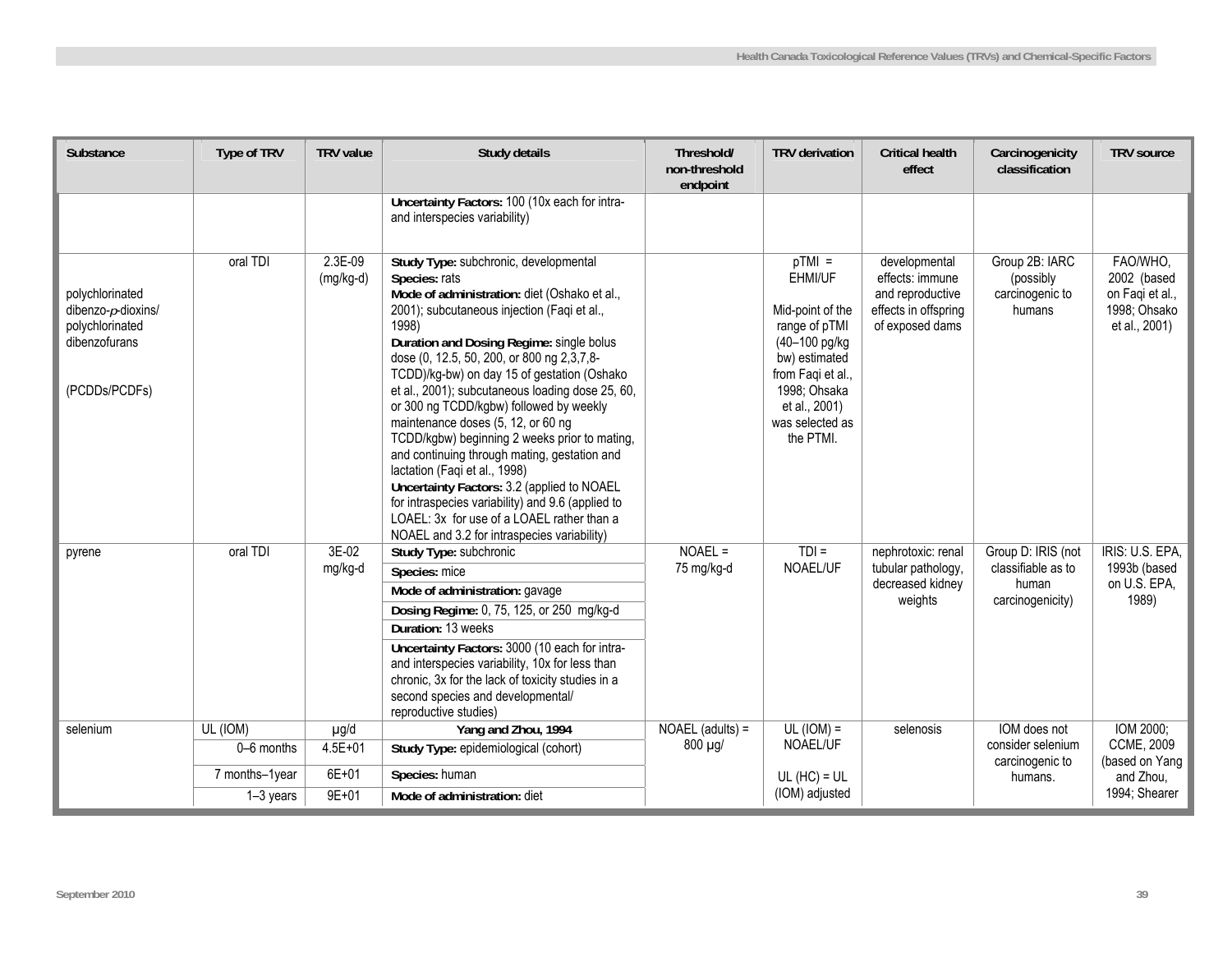| Substance | Type of TRV                                      | <b>TRV</b> value  | Study details                                                                                                                                                                                 | Threshold/<br>non-threshold<br>endpoint                                                                      | <b>TRV</b> derivation | <b>Critical health</b><br>effect     | Carcinogenicity<br>classification                    | <b>TRV source</b>                  |
|-----------|--------------------------------------------------|-------------------|-----------------------------------------------------------------------------------------------------------------------------------------------------------------------------------------------|--------------------------------------------------------------------------------------------------------------|-----------------------|--------------------------------------|------------------------------------------------------|------------------------------------|
|           | 4-8 years                                        | $1.5E + 02$       | Dosing Regime: N/A                                                                                                                                                                            |                                                                                                              | for age group         |                                      | Group 3: IARC (not                                   | and                                |
|           | 9-13 years                                       | $2.8E + 02$       | Duration: N/A                                                                                                                                                                                 |                                                                                                              | and body              |                                      | classifiable as to                                   | Hadjimarkos,                       |
|           | $14-18$ years                                    | $4E+02$           | Uncertainty Factors: 2 (severity of irreversible                                                                                                                                              |                                                                                                              | weight                |                                      | human<br>carcinogenicity)                            | 1975)                              |
|           | $\geq$ 19 years<br>(76 kg male, 61k g<br>female) | $4E + 02$         | results)                                                                                                                                                                                      |                                                                                                              |                       |                                      | Group B2: U.S.<br>EPA (probable<br>human carcinogen) |                                    |
|           |                                                  |                   | Shearer and Hadjimarkos, 1975                                                                                                                                                                 | NOAEL (infants                                                                                               |                       |                                      | for selenium                                         |                                    |
|           | UL (HC)                                          | $(\mu g/kg-d)$    | Study Type: chronic, epidemiological                                                                                                                                                          | and children) =7<br>µg/kg-d                                                                                  |                       |                                      | sulphide                                             |                                    |
|           | $0-6$ months <sup><math>‡</math></sup>           | 5.5               | Species: human (infants)                                                                                                                                                                      |                                                                                                              |                       |                                      |                                                      |                                    |
|           | 7 months-4 years                                 | 6.2               | Mode of administration: diet                                                                                                                                                                  |                                                                                                              |                       |                                      |                                                      |                                    |
|           | 5-11 years                                       | 6.3               | Dosing Regime: N/A                                                                                                                                                                            |                                                                                                              |                       |                                      |                                                      |                                    |
|           | 12-19 years                                      | 6.2               | Duration: N/A                                                                                                                                                                                 |                                                                                                              |                       |                                      |                                                      |                                    |
|           | 20+ years(70.7kg)                                | 5.7               | <b>Uncertainty Factors: 1</b>                                                                                                                                                                 |                                                                                                              |                       |                                      |                                                      |                                    |
| styrene   | oral TDI                                         | $1.2E - 01$       | Study Type: chronic                                                                                                                                                                           | $NOAEL = 12$                                                                                                 | $TDI =$               | reproductive                         | Group III: CEPA                                      | PSL: HC                            |
|           |                                                  | mg/kg-d           | Species: rats                                                                                                                                                                                 | mg/kg-d                                                                                                      | NOAEL/UF              | effects: reduced                     | (possible germ cell                                  | 1996a; HC/EC                       |
|           |                                                  |                   | Mode of administration: drinking water                                                                                                                                                        |                                                                                                              |                       | gestational<br>survival, pup         | mutagen, and<br>possibly                             | 1993g (based<br>on Beliles et al., |
|           |                                                  |                   | Dosing Regime: 125 and 250 ppm; 7.7 and 14<br>mg/kg-d (males), 12 and 21 mg/kg-d (females)                                                                                                    |                                                                                                              |                       | survival, pup body<br>weight         | carcinogenic to<br>humans)                           | 1985)                              |
|           |                                                  |                   | Duration: 2 years, 3 generations                                                                                                                                                              |                                                                                                              |                       |                                      |                                                      |                                    |
|           |                                                  |                   | Uncertainty Factors: 100 (10x each for intra-<br>and interspecies variability)                                                                                                                |                                                                                                              |                       |                                      |                                                      |                                    |
|           | inhalation TC                                    | $9.2E - 02$       | Study Type: chronic                                                                                                                                                                           | $LOAEL =$                                                                                                    | $TC =$                | decreased pup                        | Group III: CEPA                                      | PSL: HC/EC,                        |
|           |                                                  | mg/m <sup>3</sup> | Species: rats                                                                                                                                                                                 | $260 \text{ mg/m}^3$                                                                                         | LOAEL/UF              | body weight.                         | (possible germ cell                                  | 1993g (based                       |
|           |                                                  |                   | Mode of administration: inhalation                                                                                                                                                            |                                                                                                              |                       | decreased<br>neuroamines.            | mutagen; possibly<br>carcinogenic to                 | on Kishi et al.,<br>1992)          |
|           |                                                  |                   | Dosing Regime: 0, 50, and 300 ppm; 260 and<br>1280 mg/m <sup>3</sup> , 6 h/d for days 7-21 of gestation;<br>postnatal exposure of pups to 217mg/m <sup>3</sup> , 7 h/d<br>for 48 d from birth | $(46 \text{ mg/m}^3 \text{ adjusted})$<br>for continuous<br>exposure and<br>human equivalent:<br>5-11 years) |                       | neurological/beha<br>vioural changes | humans)                                              |                                    |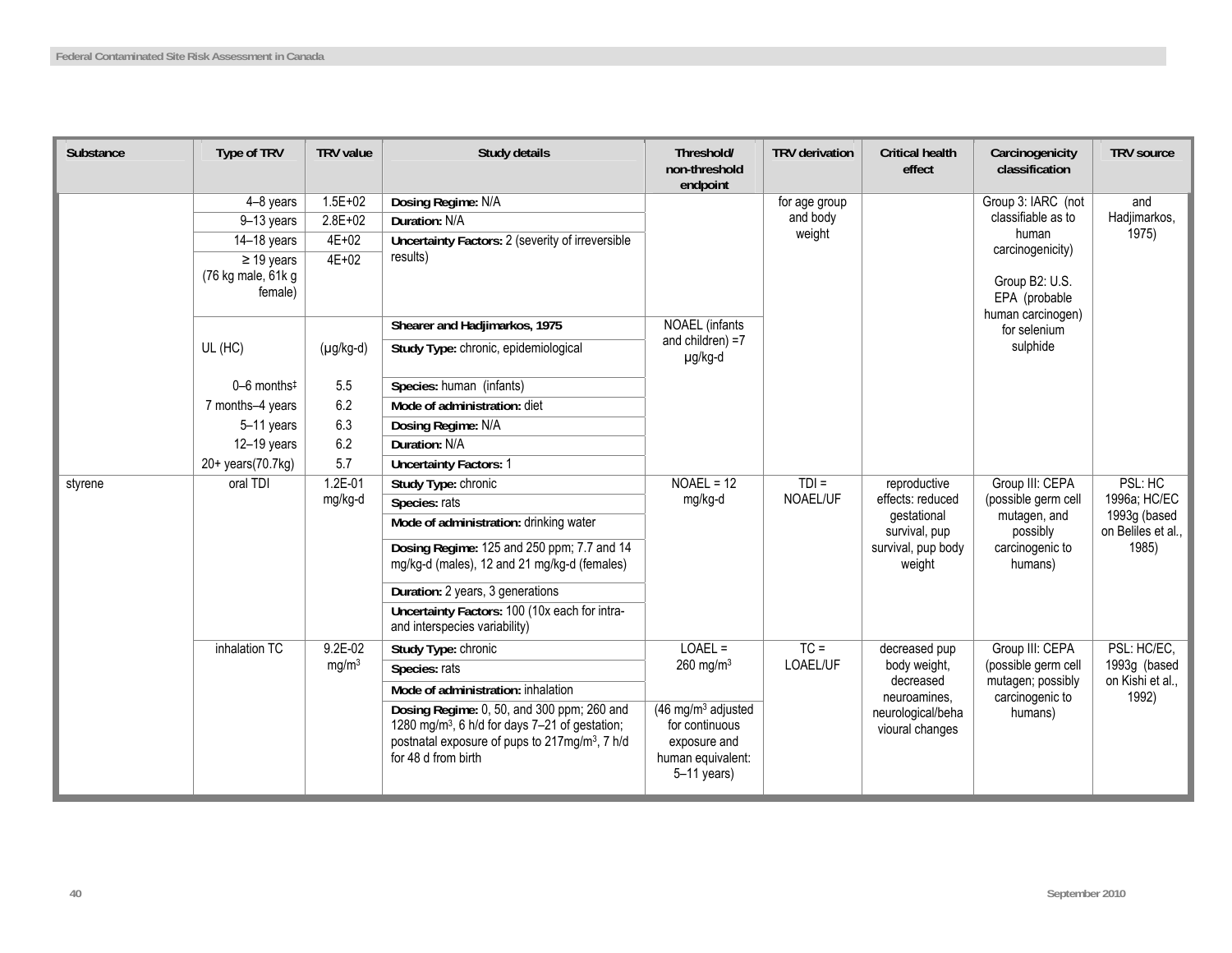| Substance                          | Type of TRV | <b>TRV</b> value   | Study details                                                                                                                                                                                                                                                                       | Threshold/<br>non-threshold<br>endpoint                       | <b>TRV</b> derivation | <b>Critical health</b><br>effect                   | Carcinogenicity<br>classification                                                     | <b>TRV</b> source                                       |
|------------------------------------|-------------|--------------------|-------------------------------------------------------------------------------------------------------------------------------------------------------------------------------------------------------------------------------------------------------------------------------------|---------------------------------------------------------------|-----------------------|----------------------------------------------------|---------------------------------------------------------------------------------------|---------------------------------------------------------|
|                                    |             |                    | Duration: 1 gestational period, 48 d post-natal<br>exposure<br>Uncertainty Factors: 500 (10x each for intra-<br>and interspecies variability, 5x for use of<br>LOAEL)                                                                                                               |                                                               |                       |                                                    |                                                                                       |                                                         |
| tetrachlorobenzene.<br>$1,2,3,4-$  | oral TDI    | 3.4E-03<br>mg/kg-d | Study Type: subchronic<br>Species: rats<br>Mode of administration: diet<br>Dosing Regime: 0, 0.5, 5.0, 50, or 500 ppm<br>Duration: 13 weeks<br>Uncertainty Factors: 10,000 (10x each for<br>intra- and interspecies variability, 10x for<br>subchronic, 10x for limited database)   | $NOAEL =$<br>34 mg/kg-d<br>(males)<br>41 mg/kg-d<br>(females) | $TDI =$<br>NOAEL/UF   | histological<br>changes in the<br>liver and kidney | Group VI: CEPA<br>(unclassifiable with<br>respect to<br>carcinogenicity to<br>humans) | PSL1: HC/EC,<br>1993h (based<br>on Chu et al.,<br>1984) |
| tetrachlorobenzene,<br>$1,2,3,5$ - | oral TDI    | 4.1E-04<br>mg/kg-d | Study Type: subchronic<br>Species: rats<br>Mode of administration: diet<br>Dosing Regime: 0, 0.5, 5.0, 50, or 500 ppm<br>Duration: 13 weeks<br>Uncertainty Factors: 10,000 (10x each for<br>intra- and interspecies variability, 10x for<br>subchronic, 10x for limited database)   | $NOAEL =$<br>$4.1$ mg/kg-d                                    | $TDI =$<br>NOAEL/UF   | histopathological<br>lesions in the liver          | Group VI: CEPA<br>(unclassifiable with<br>respect to<br>carcinogenicity to<br>humans) | PSL: HC/EC,<br>1993h (based<br>on Chu et al.,<br>1984)  |
| tetrachlorobenzene.<br>$1,2,4,5$ - | oral TDI    | 2.1E-04<br>mg/kg-d | Study Type: subchronic<br>Species: rats<br>Mode of administration: diet<br>Dosing Regime: 0, 30, 100, 1000, or 2000 ppm<br>Duration: 13 weeks<br>Uncertainty Factors: 10,000 (10x each for<br>intra- and interspecies variability, 10x for<br>subchronic, 10x for limited database) | $NOAEL =$<br>$2.1 \text{ mg/kg-d}$                            | $TDI =$<br>NOAEL/UF   | thyroid follicular<br>cell hypertrophy             | Group VI: CEPA<br>(unclassifiable with<br>respect to<br>carcinogenicity to<br>humans) | PSL: HC/EC.<br>1993h (based<br>on NTP, 1991b)           |
| tetrachlorophenol,<br>$2,3,4,6-$   | oral ADI    | 1E-02<br>mg/kg-d   | Study Type: subchronic, reproductive<br>Species: rats                                                                                                                                                                                                                               | $NOAEL =$<br>10 mg/kg-d                                       | $ADI =$<br>NOAEL/UF   | delayed<br>ossification of                         | Group VA:<br>(inadequate data                                                         | GCDWQ: HC,<br>1987b (based                              |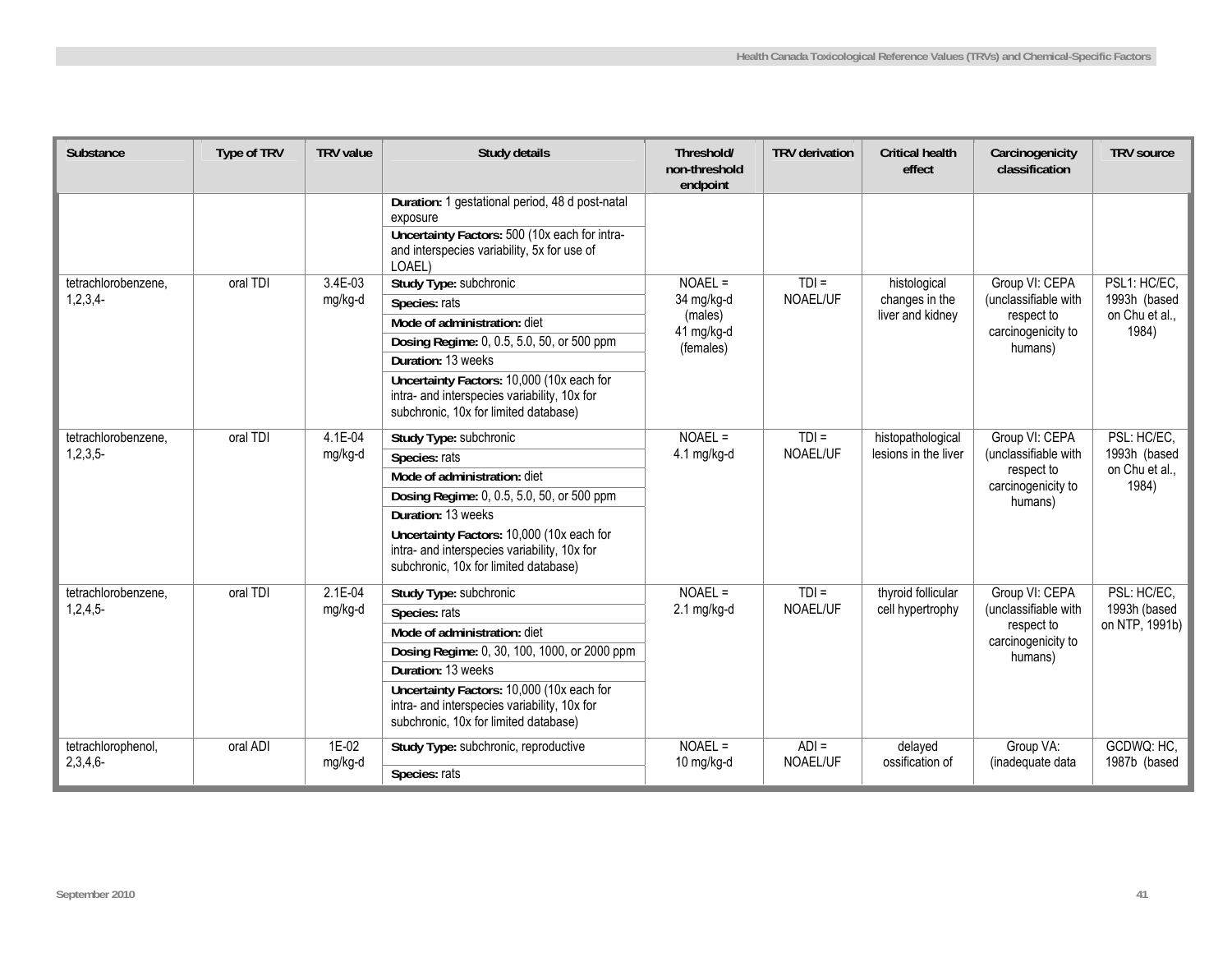| Substance           | Type of TRV   | <b>TRV</b> value                                                                         | Study details                                                                                                       | Threshold/<br>non-threshold<br>endpoint | <b>TRV</b> derivation | <b>Critical health</b><br>effect       | Carcinogenicity<br>classification       | <b>TRV</b> source              |
|---------------------|---------------|------------------------------------------------------------------------------------------|---------------------------------------------------------------------------------------------------------------------|-----------------------------------------|-----------------------|----------------------------------------|-----------------------------------------|--------------------------------|
|                     |               |                                                                                          | Mode of administration: gavage (corn oil)                                                                           |                                         |                       | skull bones of rat<br>fetuses          | for evaluation)                         | on Schwetz et<br>al., 1974)    |
|                     |               |                                                                                          | Dosing Regime: 10 and 30 mg/kg-d                                                                                    |                                         |                       |                                        |                                         |                                |
|                     |               |                                                                                          | Duration: 10 d (days 6-15 of gestation)                                                                             |                                         |                       |                                        |                                         |                                |
|                     |               |                                                                                          | Uncertainty Factors: 1000 (10x each for intra-<br>and interspecies variability, 10x for subchronic<br>study)        |                                         |                       |                                        |                                         |                                |
| tetrachloroethylene | oral TDI      | 1.4E-02                                                                                  | Study Type: subchronic                                                                                              | $NOAEL = 14$                            | $TDI =$               | reduced weight                         | Group III: CEPA                         | GCDWQ: HC,                     |
|                     |               | mg/kg-d                                                                                  | Species: rats                                                                                                       | mg/kg-d                                 | NOAEL/UF              | gain, increased                        | (possibly)                              | 1996b (based                   |
|                     |               |                                                                                          | Mode of administration: drinking water                                                                              |                                         |                       | liver to body<br>weight ratio,         | carcinogenic to<br>humans)              | on Hayes et al.,<br>1986)      |
|                     |               |                                                                                          | Dosing Regime: 14, 400, and 1400 mg/kg-d                                                                            |                                         |                       | increased kidney                       |                                         |                                |
|                     |               |                                                                                          | Duration: 90 d                                                                                                      | $MAC = 0.03$ mg/L                       |                       | to body weight<br>ratio                |                                         |                                |
|                     |               |                                                                                          | Uncertainty Factors: 1000 (10x each for intra-<br>and interspecies variability, 10x for less than<br>chronic)       |                                         |                       |                                        |                                         |                                |
|                     | inhalation TC | 3.6E-01                                                                                  | Study Type: chronic                                                                                                 | $LOAEL =$<br>678 mg/m $3$               | $TC =$                | nephrotoxic,                           | Group IV: CEPA                          | PSL: HC,                       |
|                     |               | mg/m <sup>3</sup>                                                                        | Species: rats and mice                                                                                              |                                         | LOAEL/UF              | hepatotoxic, lung                      | (unlikely to be                         | 1996b; HC/EC,                  |
|                     |               |                                                                                          | Mode of administration: inhalation                                                                                  |                                         |                       | congestion,<br>mononuclear cell        | carcinogenic to<br>humans)              | 1993i (based<br>on NTP, 1986c) |
|                     |               | Dosing Regime: 0, 200 and 400 ppm (rats); 0,<br>100, and 200 ppm (mice); 6 h/d, 5 d/week | $(363 \text{ mg/m}^3)$<br>adjusted for                                                                              |                                         | leukemia              |                                        |                                         |                                |
|                     |               |                                                                                          | Duration: 103 weeks                                                                                                 | continuous<br>exposure and              |                       |                                        | Group 2A: IARC                          |                                |
|                     |               |                                                                                          | Uncertainty Factors: 1000 (10x for<br>intraspecies and 10x for interspecies variation,<br>10x for LOAEL vrs. NOAEL) | human equivalent:<br>$5-11$ years)      |                       |                                        | (probably<br>carcinogenic to<br>humans) |                                |
| toluene             | oral TDI      | 2.2E-01                                                                                  | Study Type: subchronic                                                                                              | $NOAEL =$                               | $TDI =$               | increased relative                     | Group IV: CEPA                          | PSL: HC.                       |
|                     |               | mg/kg-d                                                                                  | Species: rats and mice                                                                                              | 312 mg/kg-d                             | NOAEL/UF              | liver and kidney                       | (unlikely to be                         | 1996a, (based                  |
|                     |               |                                                                                          | Mode of administration: gavage                                                                                      | (222.8 mg/kg-d                          |                       | weight<br>neurotoxic,                  | carcinogenic to<br>humans)              | on NTP, 1990a)                 |
|                     |               |                                                                                          | Dosing Regime: 0, 312, 625, 1250, 2500, and<br>5000 mg/kg-d, 5 d/week                                               | adjusted for<br>continuous              |                       | irritation of the<br>respiratory tract |                                         |                                |
|                     |               |                                                                                          | Duration: 13 weeks                                                                                                  | exposure)                               |                       |                                        |                                         |                                |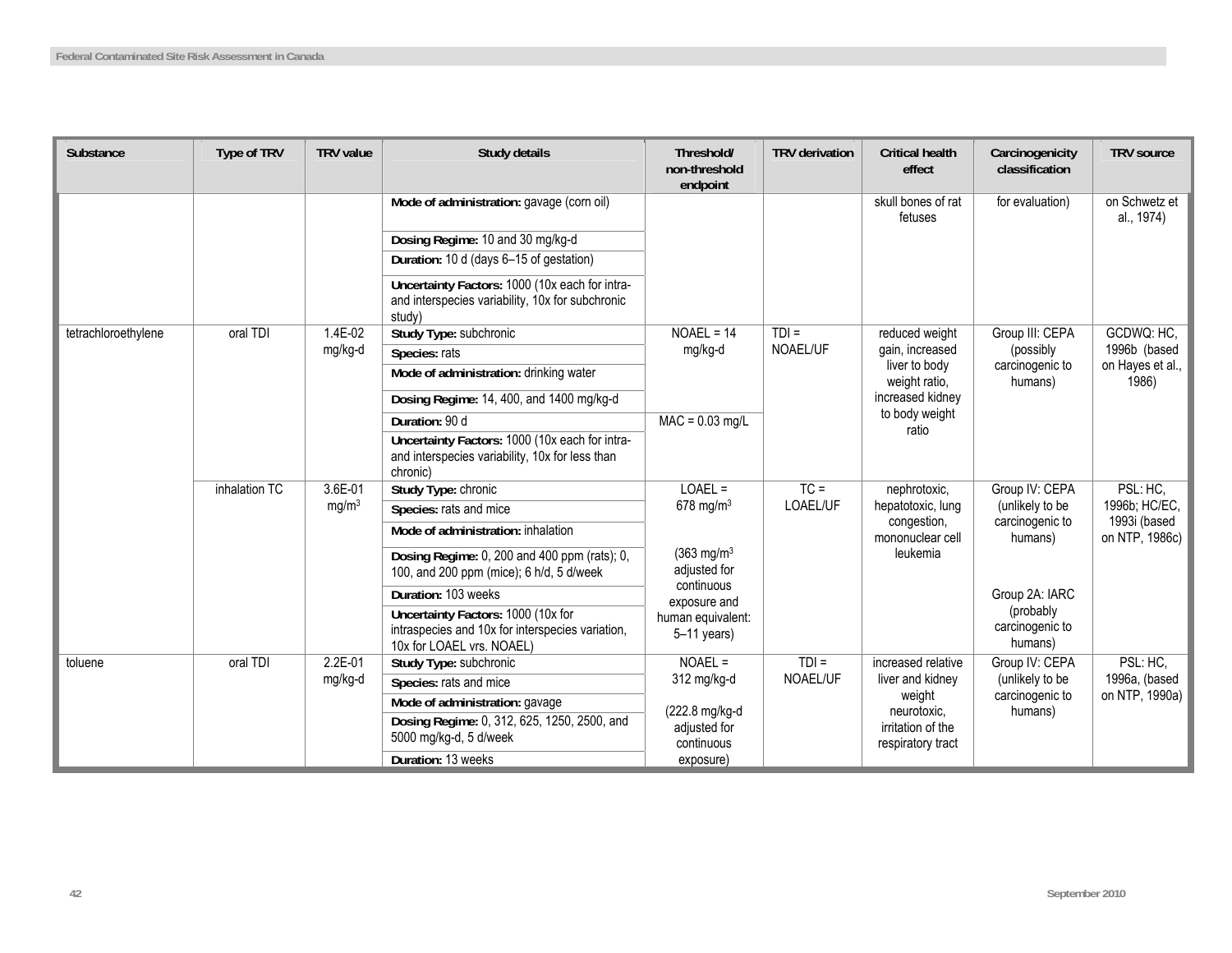| Substance         | Type of TRV           | <b>TRV</b> value  | Study details                                                                                                 | Threshold/<br>non-threshold<br>endpoint                                                            | <b>TRV</b> derivation | <b>Critical health</b><br>effect                                                                               | Carcinogenicity<br>classification        | <b>TRV</b> source                       |               |
|-------------------|-----------------------|-------------------|---------------------------------------------------------------------------------------------------------------|----------------------------------------------------------------------------------------------------|-----------------------|----------------------------------------------------------------------------------------------------------------|------------------------------------------|-----------------------------------------|---------------|
|                   |                       |                   | Uncertainty Factors: 1000 (10x each for intra-<br>and interspecies variability, 10x for less than<br>chronic) |                                                                                                    |                       |                                                                                                                |                                          |                                         |               |
|                   | inhalation TC         | 3.75              | Study Type: acute                                                                                             | $NOAEL =$                                                                                          | $TC =$                |                                                                                                                |                                          | PSL: HC,                                |               |
|                   |                       | mg/m <sup>3</sup> | Species: human volunteers                                                                                     | 150 mg/m $3$                                                                                       | NOAEL/UF              |                                                                                                                |                                          | 1996a; HC/EC<br>1992c (based            |               |
|                   |                       |                   | Mode of administration: inhalation                                                                            | $(37.5 \text{ mg/m}^3)$                                                                            |                       |                                                                                                                |                                          | on Andersen et                          |               |
|                   |                       |                   | Dosing Regime: 0, 10, 40, and 100 ppm, 6 h/d<br>(each group assigned 1 dose/d)                                | adjusted for<br>continuous                                                                         |                       |                                                                                                                |                                          | al., 1983)                              |               |
|                   |                       |                   | Duration: 4 d                                                                                                 | exposure)                                                                                          |                       |                                                                                                                |                                          |                                         |               |
|                   |                       |                   | Uncertainty Factors: 10 (10x intraspecies<br>variation)                                                       |                                                                                                    |                       |                                                                                                                |                                          |                                         |               |
| tributyltin oxide | oral TDI<br>$2.5E-04$ | mg/kg-d           | Study Type: chronic                                                                                           | $NOAEL =$<br>0.025 mg/kg-d                                                                         | $TDI =$<br>NOAEL/UF   | decreased host<br>resistance to                                                                                | Group D: IRIS (not<br>classifiable as to | HC Food<br>Directorate                  |               |
| (TBTO)            |                       |                   | Species: rats (Wistar strain for both studies)                                                                | (calculated from 0.5)<br>mg TBTO/kg feed<br>and study feed<br>ingestion rates and<br>body weights) |                       |                                                                                                                | nematode                                 | human                                   | (based on Vos |
|                   |                       |                   | Mode of administration: diet                                                                                  |                                                                                                    |                       | Trichinella spiralis<br>(depressed serum                                                                       | carcinogenicity)                         | et al., 1990;<br>Wester et al.,<br>1990 |               |
|                   |                       |                   | Dosing Regime: 0, 0.5, 5, and 50 mg TBTO/kg<br>feed; equivalent to 0.025, 0.25, and 2.5 mg/kg-d               |                                                                                                    |                       | IgE, increased<br>muscle larvae);<br>(thymus-                                                                  |                                          |                                         |               |
|                   |                       |                   | Duration: endpoint specific: up to 17 months<br>(Vos et al., 1990); up to 106 weeks (Wester et<br>al., 1990)  |                                                                                                    |                       | dependent<br>immunosuppressi<br>on; suppressed                                                                 |                                          |                                         |               |
|                   |                       |                   | Uncertainty Factors: 100 (10x each for intra-<br>and interspecies variability)                                |                                                                                                    |                       | natural killer cell<br>activity in spleen<br>cells; non-specific<br>immunosupressio<br>n (Vos et al.,<br>1990) |                                          |                                         |               |
|                   |                       |                   |                                                                                                               |                                                                                                    |                       | increased food<br>and water<br>consumption<br>(behavioural), and<br>lymphocytopenia<br>(immune) (Wester        |                                          |                                         |               |
|                   |                       |                   |                                                                                                               |                                                                                                    |                       | et al., 1990)                                                                                                  |                                          |                                         |               |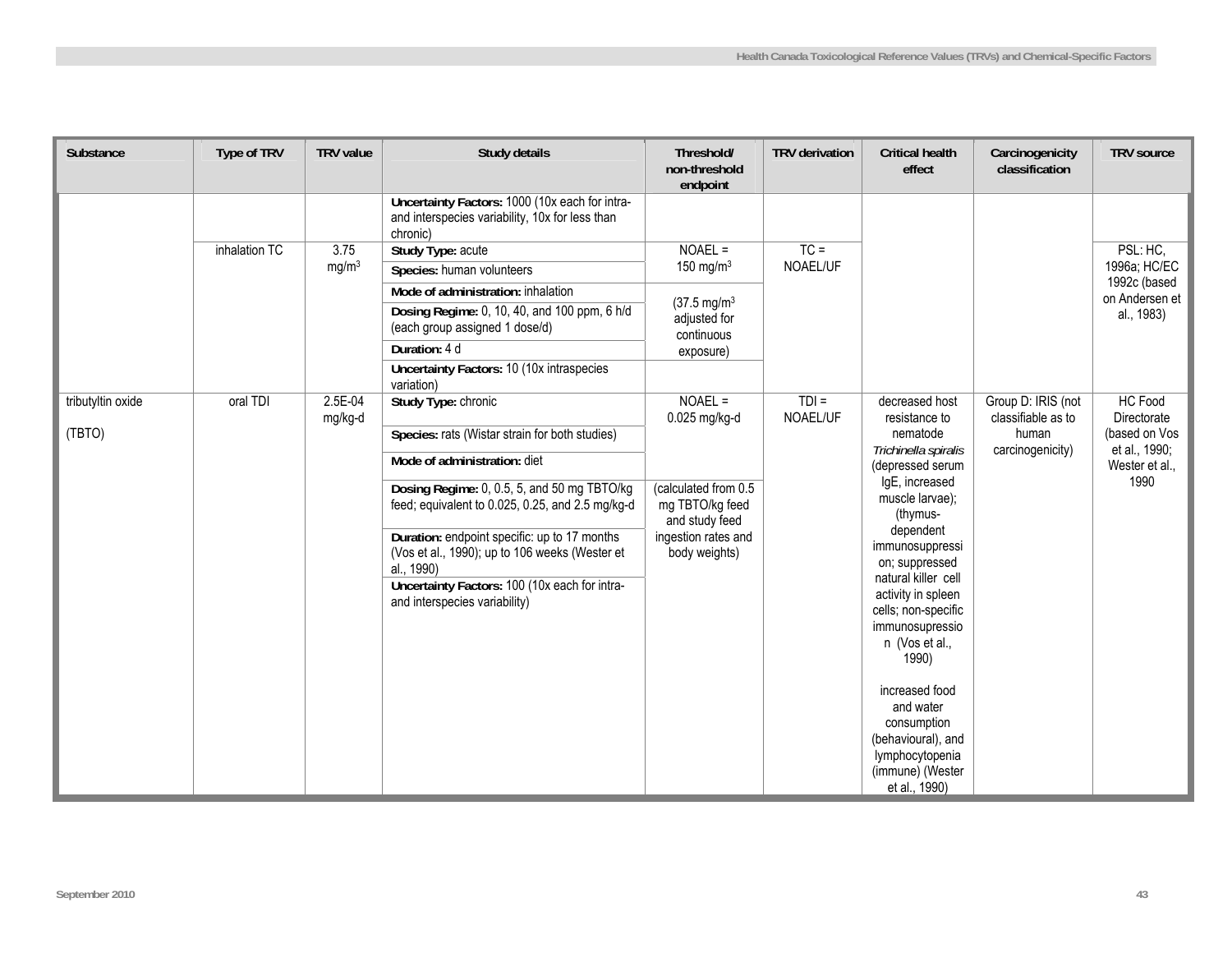| Substance         | Type of TRV   | <b>TRV</b> value           | Study details                                                                                                                                                     | Threshold/<br>non-threshold<br>endpoint | <b>TRV</b> derivation | <b>Critical health</b><br>effect                                                                                                             | Carcinogenicity<br>classification                                                     | <b>TRV</b> source                                          |
|-------------------|---------------|----------------------------|-------------------------------------------------------------------------------------------------------------------------------------------------------------------|-----------------------------------------|-----------------------|----------------------------------------------------------------------------------------------------------------------------------------------|---------------------------------------------------------------------------------------|------------------------------------------------------------|
| trichlorobenzene, | oral TDI      | 1.5E-03                    | Study Type: subchronic                                                                                                                                            | $NOAEL =$<br>$100$ ppm                  | $TDI =$<br>NOAEL/UF   | reduced weight                                                                                                                               | Group VI: CEPA<br>(unclassifiable with<br>respect to<br>carcinogenicity to            | PSL: HC/EC,                                                |
| $1,2,3-$          |               | mg/kg-d                    | Species: rats                                                                                                                                                     |                                         |                       | gain, increased                                                                                                                              |                                                                                       | 1993j (based                                               |
|                   |               |                            | Mode of administration: diet                                                                                                                                      | $(7.7 \text{ mg/kg-d})$                 |                       | relative liver and<br>kidney weight,                                                                                                         |                                                                                       | on Côté et al.,<br>1988)                                   |
|                   |               |                            | Dosing Regime: 1, 10, 100, or 1000 ppm                                                                                                                            |                                         |                       | histological                                                                                                                                 | humans)                                                                               |                                                            |
|                   |               |                            | Duration: 13 weeks                                                                                                                                                |                                         |                       | changes in liver                                                                                                                             |                                                                                       |                                                            |
|                   |               |                            | Uncertainty Factors: 5000 (10x each for intra-<br>and interspecies variability, 10x for use of<br>subchronic study, 5x for inadequate data on<br>carcinogenicity) |                                         |                       | and thyroid                                                                                                                                  |                                                                                       |                                                            |
| trichlorobenzene, | oral TDI      | 1.6E-03                    | Study Type: subchronic                                                                                                                                            | NOAEL =                                 | $TDI =$<br>NOAEL/UF   | increased relative<br>liver and kidney<br>weights, and<br>absolute kidney<br>weight;<br>histopathological<br>changes in liver<br>and thyroid | Group VI: CEPA<br>(unclassifiable with<br>respect to<br>carcinogenicity to<br>humans) | PSL: HC/EC,<br>1993j (based<br>on Côté et al.,<br>1988)    |
| 1,2,4             |               | mg/kg-d                    | Species: rats                                                                                                                                                     | $100$ ppm<br>$(7.8 \text{ mg/kg-d})$    |                       |                                                                                                                                              |                                                                                       |                                                            |
|                   |               |                            | Mode of administration: diet                                                                                                                                      |                                         |                       |                                                                                                                                              |                                                                                       |                                                            |
|                   |               |                            | Dosing Regime: 1, 10, 100, or 1000 ppm                                                                                                                            |                                         |                       |                                                                                                                                              |                                                                                       |                                                            |
|                   |               |                            | Duration: 13 weeks                                                                                                                                                |                                         |                       |                                                                                                                                              |                                                                                       |                                                            |
|                   |               |                            | Uncertainty Factors: 5000 (10x each for intra-<br>and interspecies variability, 10x for use of<br>subchronic study, 5x for inadequate data on<br>carcinogenicity) |                                         |                       |                                                                                                                                              |                                                                                       |                                                            |
|                   | inhalation TC | 7E-03<br>mg/m <sup>3</sup> | Study Type: subchronic                                                                                                                                            | $NOAEL =$<br>223 mg/m $3$               | $TC =$<br>NOAEL/UF    | increased liver<br>weight and<br>relative kidney<br>weight                                                                                   |                                                                                       | PSL1: HC/EC,<br>1993j (based<br>on Kociba et<br>al., 1981) |
|                   |               |                            | Species: rats                                                                                                                                                     |                                         |                       |                                                                                                                                              |                                                                                       |                                                            |
|                   |               |                            | Mode of administration: inhalation                                                                                                                                | $(32.9 \text{ mg/m}^3)$                 |                       |                                                                                                                                              |                                                                                       |                                                            |
|                   |               |                            | Dosing Regime: 0, 223 or 746 mg/m <sup>3</sup> , 7 h/d, 5<br>d/week                                                                                               | adjusted for<br>continuous              |                       |                                                                                                                                              |                                                                                       |                                                            |
|                   |               |                            | Duration: 44 d                                                                                                                                                    | exposure and                            |                       |                                                                                                                                              |                                                                                       |                                                            |
|                   |               |                            | Uncertainty Factors: 5000 (10x each for intra-<br>and interspecies variability, 10x for use of<br>subchronic study, 5x for inadequate data on<br>carcinogenicity) | human equivalent:<br>$5-11$ years)      |                       |                                                                                                                                              |                                                                                       |                                                            |
| trichlorobenzene. | oral TDI      | $1.5E-03$                  | Study Type: subchronic                                                                                                                                            | $NOAEL =$                               | $TDI =$               | increased relative                                                                                                                           | Group VI: CEPA                                                                        | PSL1: HC/EC.                                               |
| $1,3,5-$          |               | mg/kg-d                    | Species: rats                                                                                                                                                     | $100$ ppm                               | NOAEL/UF              | liver and kidney<br>weight;<br>histological<br>changes in liver,<br>kidney, and                                                              | (unclassifiable with                                                                  | 1993j (based                                               |
|                   |               |                            | Mode of administration: diet                                                                                                                                      | $(7.6 \text{ mg/kg-d})$                 |                       |                                                                                                                                              | respect to<br>carcinogenicity to                                                      | on Côté et al.,<br>1988)                                   |
|                   |               |                            | Dosing Regime: 1, 10, 100, or 1000 ppm                                                                                                                            |                                         |                       |                                                                                                                                              | humans)                                                                               |                                                            |
|                   |               |                            | Duration: 13 weeks                                                                                                                                                |                                         |                       | thyroid                                                                                                                                      |                                                                                       |                                                            |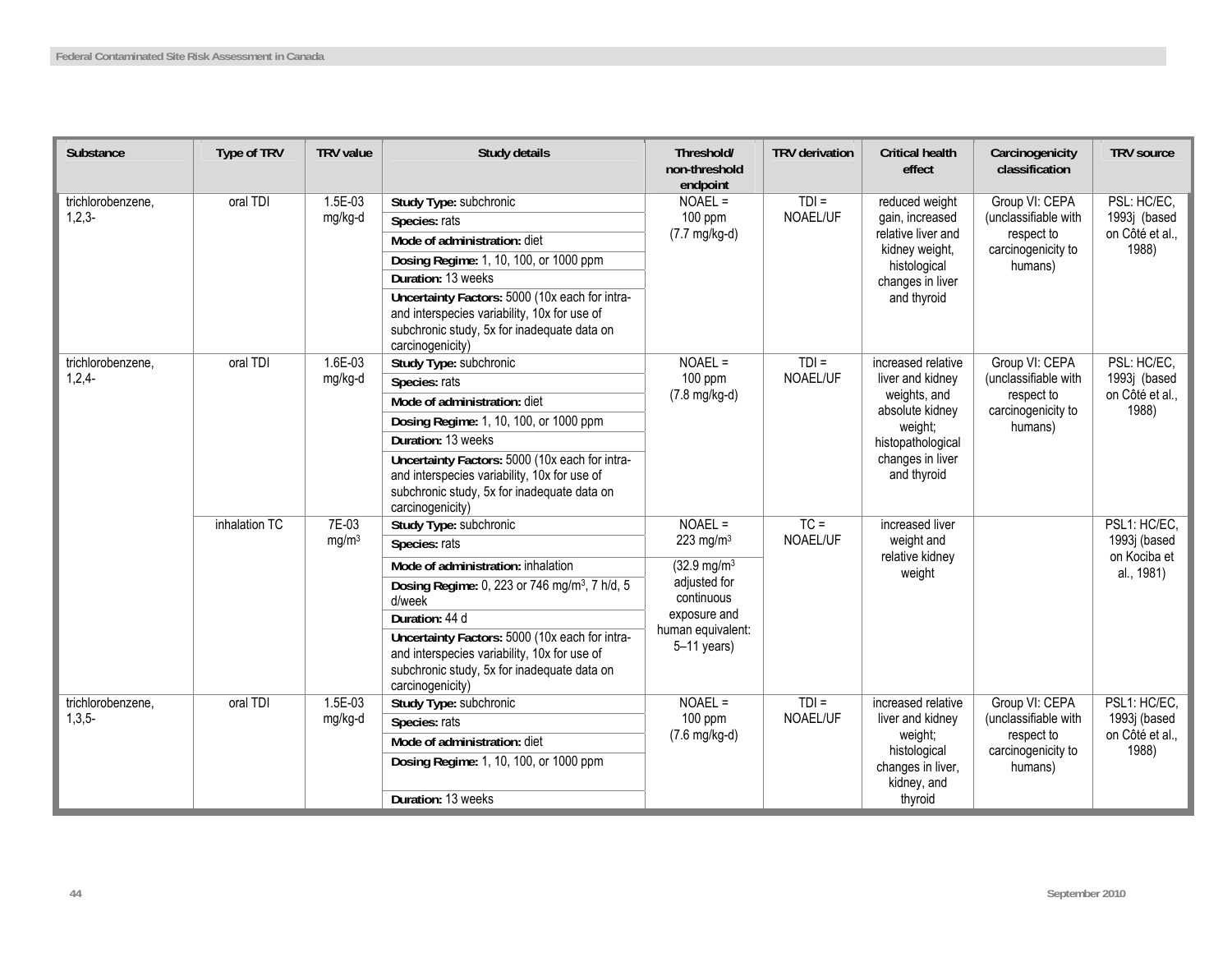| Substance                      | Type of TRV   | <b>TRV</b> value    | Study details                                                                                                                                                                                                                          | Threshold/<br>non-threshold<br>endpoint | <b>TRV</b> derivation             | <b>Critical health</b><br>effect          | Carcinogenicity<br>classification                                                                                      | <b>TRV</b> source                                                                        |
|--------------------------------|---------------|---------------------|----------------------------------------------------------------------------------------------------------------------------------------------------------------------------------------------------------------------------------------|-----------------------------------------|-----------------------------------|-------------------------------------------|------------------------------------------------------------------------------------------------------------------------|------------------------------------------------------------------------------------------|
|                                |               |                     | Uncertainty Factors: 5000 (10x each for intra-<br>and interspecies variability, 10x for use of<br>subchronic study, 5x for inadequate data on<br>carcinogenicity)                                                                      |                                         |                                   |                                           |                                                                                                                        |                                                                                          |
|                                | inhalation TC | 3.6E-03             | Study Type: subchronic                                                                                                                                                                                                                 | $NOAEL =$                               | $TC =$                            | squamous                                  |                                                                                                                        | PSL1: HC/EC,                                                                             |
|                                |               | mg/m <sup>3</sup>   | Species: rats                                                                                                                                                                                                                          | 100 mg/m $3$                            | NOAEL/UF                          | metaplasia and<br>hyperplasia in the      |                                                                                                                        | 1993j (based<br>on Sasmore et                                                            |
|                                |               |                     | Mode of administration: inhalation                                                                                                                                                                                                     | $(17.9 \text{ mg/m}^3)$<br>adjusted for |                                   | respiratory                               |                                                                                                                        | al., 1988)                                                                               |
|                                |               |                     | Dosing Regime: 0, 10, 100, and 1000 mg/m <sup>3</sup> , 6<br>h/d. 5 d/week                                                                                                                                                             | continuous<br>exposure)                 |                                   | epithelium of the<br>nasal passage        |                                                                                                                        |                                                                                          |
|                                |               |                     | Duration: 13 weeks                                                                                                                                                                                                                     |                                         |                                   |                                           |                                                                                                                        |                                                                                          |
|                                |               |                     | Uncertainty Factors: 5000 (10x each for intra-<br>and interspecies variability, 10x for use of<br>subchronic study, 5x for inadequate data on<br>carcinogenicity)                                                                      |                                         |                                   |                                           |                                                                                                                        |                                                                                          |
| trichloroethylene <sup>§</sup> | oral TDI      | 1.46E-03<br>mg/kg-d | Study Type: subchronic, developmental                                                                                                                                                                                                  | $LOAEL = 0.18$<br>mg/kg-d               | $TDI =$<br>BMDL <sub>10</sub> /UF | fetal heart defect,<br>nephrotoxic effect | Group II: CEPA<br>(probably<br>carcinogenic to<br>humans)<br>Group 2A: IARC<br>(probably<br>carcinogenic to<br>humans) | GCDWQ: HC,<br>2005; PSL1:<br><b>HC/EC, 1993k</b><br>(based on<br>Dawson et al.,<br>1993) |
| (TCE)                          |               |                     | Species: rats                                                                                                                                                                                                                          |                                         |                                   |                                           |                                                                                                                        |                                                                                          |
|                                |               |                     | Mode of administration: drinking water                                                                                                                                                                                                 |                                         |                                   |                                           |                                                                                                                        |                                                                                          |
|                                |               |                     | Dosing Regime: 0, 0.18, and 132 mg/kg-d                                                                                                                                                                                                | $BMDL_{10} = 0.146$                     |                                   |                                           |                                                                                                                        |                                                                                          |
|                                |               |                     | Duration: 3 dosing regimes: for 3 months<br>before pregnancy,<br>for 2 months before and 21 d during pregnancy,<br>or for 21 d during pregnancy only<br>Uncertainty Factors: 100 (10x each for intra-<br>and interspecies variability) | mg/kg-d (NOAEL<br>estimate)             |                                   |                                           |                                                                                                                        |                                                                                          |
|                                | oral SF       | 8.11E-04            | Study Type: chronic                                                                                                                                                                                                                    | SF range:                               | linearized                        | carcinogenic:                             | Group II: CEPA                                                                                                         | GCDWQ: HC,                                                                               |
|                                |               | $(mg/kg-d)^{-1}$    | Species: rats                                                                                                                                                                                                                          | 5.8E-04 to                              | multistage                        | tubular cell                              | (probably                                                                                                              | 2005, (based                                                                             |
|                                |               |                     | Mode of administration: gavage                                                                                                                                                                                                         | 8.1E-04<br>$(mg/kg-d)^{-1}$             | method,<br>including              | adenomas and<br>adenocarcinomas           | carcinogenic to<br>humans)                                                                                             | on NTP, 1988,<br>1990b)                                                                  |
|                                |               |                     | Dosing Regime: 0, 500 and 1000 mg/kg-d, 5<br>d/week                                                                                                                                                                                    |                                         | allometric<br>scaling             | of the kidneys                            |                                                                                                                        |                                                                                          |
|                                |               |                     | Duration: 103 weeks                                                                                                                                                                                                                    |                                         |                                   |                                           |                                                                                                                        |                                                                                          |
|                                |               |                     | <b>Uncertainty Factors: N/A</b>                                                                                                                                                                                                        |                                         |                                   |                                           |                                                                                                                        |                                                                                          |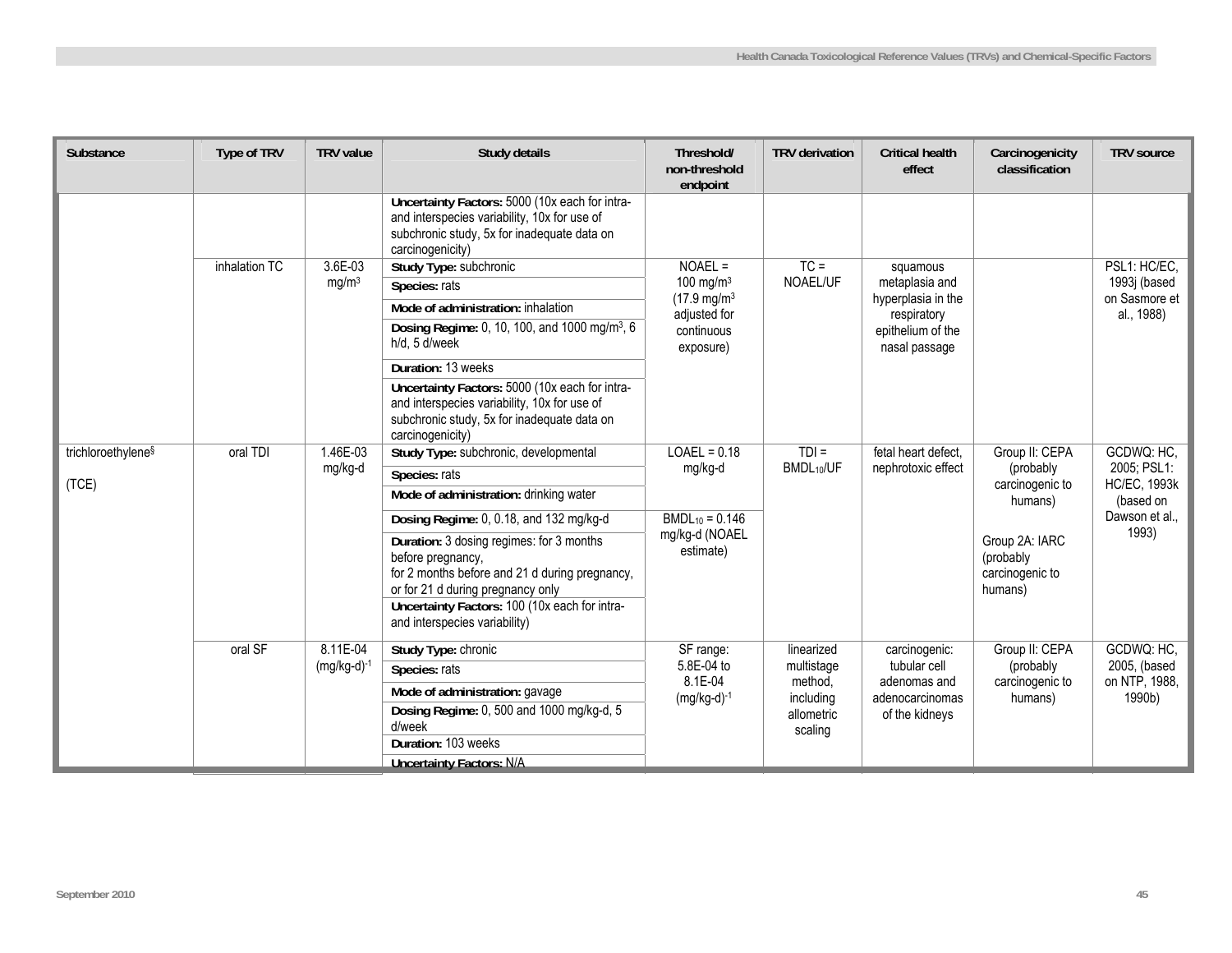| Substance                | Type of TRV                    | <b>TRV</b> value                                      | Study details                                                                                                                                                                                                                                                                               | Threshold/<br>non-threshold<br>endpoint                                                                                                       | <b>TRV</b> derivation                                                                    | <b>Critical health</b><br>effect                                         | Carcinogenicity<br>classification                                                                                              | <b>TRV</b> source                                                                        |
|--------------------------|--------------------------------|-------------------------------------------------------|---------------------------------------------------------------------------------------------------------------------------------------------------------------------------------------------------------------------------------------------------------------------------------------------|-----------------------------------------------------------------------------------------------------------------------------------------------|------------------------------------------------------------------------------------------|--------------------------------------------------------------------------|--------------------------------------------------------------------------------------------------------------------------------|------------------------------------------------------------------------------------------|
|                          | inhalation SF<br>inhalation UR | 2.6E-03<br>$(mg/kg-d)^{-1}$<br>6.1E-04<br>$(mg/m3)-1$ | Study Type: chronic<br>Species: rats<br>Mode of administration: inhalation<br>Dosing Regime: 0, 546, 1638, and 3276<br>mg/m <sup>3</sup> , 7 h/d, 5 d/week<br>Duration: 104 weeks<br><b>Uncertainty Factors: N/A</b>                                                                        | $TC_{05} = 101.9$<br>ppm<br>$(82 \text{ mg/m}^3 \text{ adjusted}$<br>for continuous<br>exposure and<br>human equivalent:<br>child 5-11 years) | multistage<br>modelling                                                                  | carcinogenic:<br>Leydig cell<br>tumours in testes                        | Group II: CEPA<br>(probably<br>carcinogenic to<br>humans)                                                                      | PSL1: HC,<br>1996a;<br><b>HC/EC,1993k</b><br>(based on<br>Maltoni et al.,<br>1986, 1988) |
| trichlorophenol, 2,4,6-  | oral SF                        | $2E-02$<br>$(mg/kg-d)^{-1}$                           | Study Type: chronic<br>Species: rats<br>Mode of administration: diet<br>Dosing Regime: 5,000 or 10,000 ppm (10,000<br>or 20,000 ppm for 38 weeks followed by 2,500<br>and 5,000 ppm for remainder of study for<br>females)<br>Duration: 105 to 107 weeks<br><b>Uncertainty Factors: N/A</b> | drinking water UR<br>$(1 \mu g/L)$ range:<br>1.8E-8 to 4.3E-7                                                                                 | robust linear<br>extrapolation<br>model<br>incorporating a<br>surface-area<br>correction | lymphomas,<br>leukemia.<br>hepatocellular<br>caracinomas and<br>adenomas | Group II: CEPA<br>(probably<br>carcinogenic to<br>humans)                                                                      | GCDWQ: HC,<br>1987b (based<br>on NCI, 1979)                                              |
| trichloropropane, 1,2,3- | oral TDI                       | 6E-03<br>mg/kg-d                                      | Study Type: subchronic<br>Species: rats<br>Mode of administration: gavage<br>Dosing Regime: 8, 16, 32, 63, 125, or 250<br>mg/kg-d, 5 d/week<br>Duration: 120 d<br>Uncertainty Factors: 1000 (10x each for intra-<br>and interspecies variability, 10x for less than<br>chronic)             | $NOAEL =$<br>8 mg/kg-d<br>(5.71 mg/kg-d<br>adjusted for daily<br>dosing schedule)                                                             | $TDI =$<br>NOAEL/UF                                                                      | alterations in<br>clinical chemistry,<br>reduction in red<br>cell mass   | IRIS<br>(inadequate data<br>for evaluation of<br>carcinogenicity)<br>Group 2A: IARC<br>(probably<br>carcinogenic to<br>humans) | IRIS: U.S. EPA,<br>1990 (based on  <br>NTP, 1983c)                                       |
| uranium                  | oral TDI                       | 6E-04<br>mg/kg-d                                      | Study Type: subchronic<br>Species: rats<br>Mode of administration: drinking water<br>Dosing Regime: 0.06, 0.31, 1.52, 7.54, and<br>36.73 mg/kg-d (males); 0.09, 0.42, 2.01, 9.98,<br>and 53.56 mg/kg-d (females)                                                                            | $LOAEL =$<br>$0.06$ mg/kg-d<br>$IMAC = 0.02$ mg/L                                                                                             | $TDI =$<br>LOAEL/UF                                                                      | nephrotoxic,<br>hepatotoxic<br>effects                                   | Group V<br>(inadequate data<br>for evaluation of<br>carcinogenicity)                                                           | CSQG:<br>CCME, 2006,<br>2007b, 2008;<br>GCDWQ: HC,<br>2001 (based on<br>Gilman, 1998)    |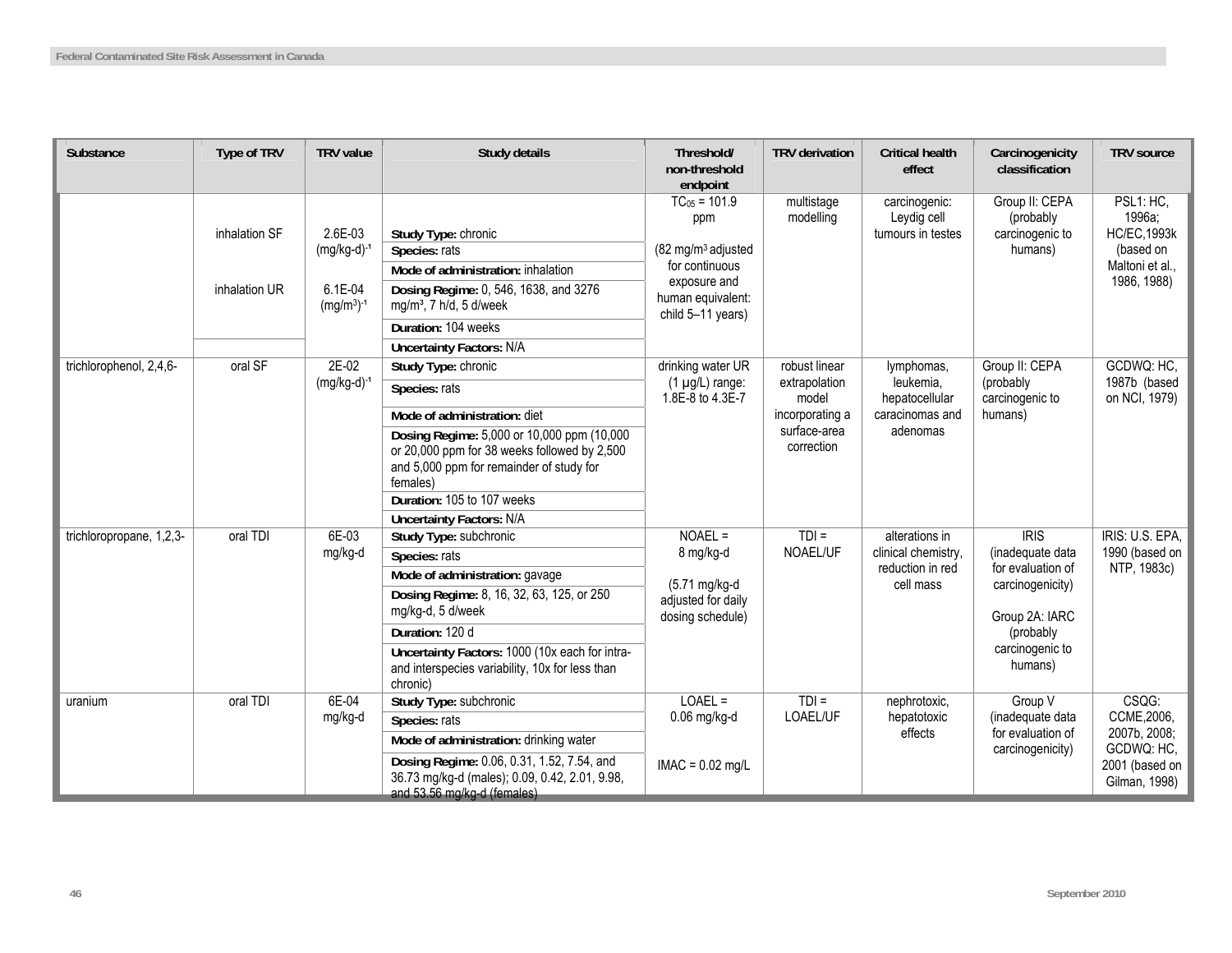| Substance      | Type of TRV   | <b>TRV</b> value       | Study details                                                                  | Threshold/<br>non-threshold<br>endpoint | <b>TRV</b> derivation            | <b>Critical health</b><br>effect     | Carcinogenicity<br>classification | <b>TRV</b> source                                       |
|----------------|---------------|------------------------|--------------------------------------------------------------------------------|-----------------------------------------|----------------------------------|--------------------------------------|-----------------------------------|---------------------------------------------------------|
|                |               |                        | Duration: 91 d                                                                 |                                         |                                  |                                      |                                   |                                                         |
|                |               |                        | Uncertainty Factors: 100 (10x each for intra-<br>and interspecies variability) |                                         |                                  |                                      |                                   |                                                         |
| vinyl chloride | oral SF       | $2.6E-01$              | Til et al., 1991                                                               | UR range: 5.6E-06                       | model-free                       | carcinogenic:                        | Group I: CEPA                     | GCDWQ: HC,                                              |
|                |               | $(mg/kg-d)^{-1}$       | Study Type: chronic                                                            | to 5.8E-07                              | extrapolation                    | hepatocellular                       | (carcinogenic to                  | 1992 (based on                                          |
|                |               |                        | Species: rats                                                                  |                                         | with surface-<br>area correction | angiosarcomas<br>and carcinomas      | humans)                           | Til et al.,<br>1983,1991;                               |
|                |               |                        | Mode of administration: diet                                                   |                                         |                                  |                                      |                                   | Feron et al.,                                           |
|                |               |                        | Dosing Regime: 0.017, 0.17, and 1.7 mg/kg-d                                    |                                         |                                  |                                      |                                   | 1981)                                                   |
|                |               |                        | Duration: 149 weeks                                                            |                                         |                                  |                                      |                                   |                                                         |
|                |               |                        | <b>Uncertainty Factors: N/A</b>                                                |                                         |                                  |                                      |                                   |                                                         |
|                |               |                        | Feron et al., 1981                                                             | $MAC = 0.002$ mg/L                      |                                  |                                      |                                   |                                                         |
|                |               |                        | Study Type: Chronic                                                            |                                         |                                  |                                      |                                   |                                                         |
|                |               |                        | Species: rats                                                                  |                                         |                                  |                                      |                                   |                                                         |
|                |               |                        | Mode of administration: diet; highest dose by                                  |                                         |                                  |                                      |                                   |                                                         |
|                |               |                        | gavage as a positive control                                                   |                                         |                                  |                                      |                                   |                                                         |
|                |               |                        | Dosing Regime: 0, 1.7, 5.0, 14.1, and 300<br>mg/kg-d                           |                                         |                                  |                                      |                                   |                                                         |
|                |               |                        | Duration: lifetime (up to 140 weeks)                                           |                                         |                                  |                                      |                                   |                                                         |
|                |               |                        | <b>Uncertainty Factors: N/A</b>                                                |                                         |                                  |                                      |                                   |                                                         |
| xylene         | oral TDI      | $1.5E + 00$<br>mg/kg-d | Study Type: subchronic                                                         | $NOAEL =$                               | $TDI =$<br>NOAEL/UF              | enlarged livers<br>and kidneys       | Group IV: CEPA<br>(unlikely to be | PSL1: HC.<br>1996a (based<br>on Condie et<br>al., 1988) |
|                |               |                        | Species: rats                                                                  | 150 mg/kg-d                             |                                  |                                      |                                   |                                                         |
|                |               |                        | Mode of administration: gavage                                                 |                                         |                                  |                                      | carcinogenic to                   |                                                         |
|                |               |                        | Dosing Regime: 0, 150, 750, and 1500 mg/kg-d                                   |                                         |                                  |                                      | humans)                           |                                                         |
|                |               |                        | Duration: 90 d                                                                 |                                         |                                  |                                      |                                   |                                                         |
|                |               |                        | Uncertainty Factors: 100 (10x each for intra-<br>and interspecies variability) |                                         |                                  |                                      |                                   |                                                         |
|                | inhalation TC | 1.8E-01                | Study Type: subchronic, developmental                                          | $LOAEL =$                               | $TC =$                           | maternal effects,                    | Group IV: CEPA                    | PSL1: HC,                                               |
|                |               | mg/m <sup>3</sup>      | Species: rats                                                                  | 250 mg/m $3$                            | LOAEL/UF                         | fetal retardation,<br>increased      | (unlikely to be                   | 1996a (based                                            |
|                |               | (provisional           | Mode of administration: inhalation                                             |                                         |                                  |                                      | carcinogenic to                   | on Ungvary and<br>Tantrai, 1985)                        |
|                |               |                        | Dosing Regime: 0, 250, 1900, and 3400<br>mg/m <sup>3</sup> , 24 h/d            | $(180 \text{ mg/m}^3)$                  |                                  | proportion of fetal<br>mortality and | humans)                           |                                                         |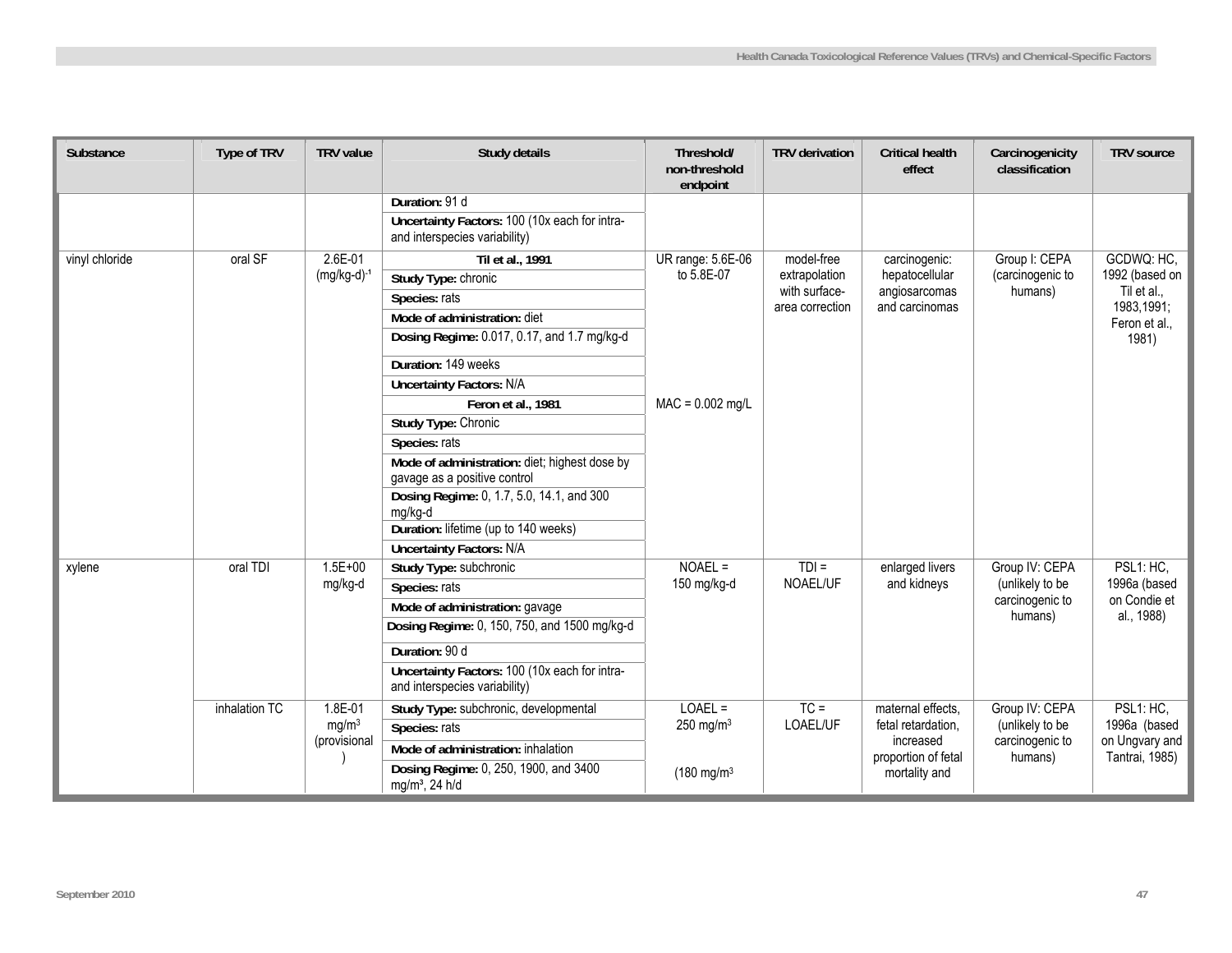| Substance | Type of TRV                                      | <b>TRV</b> value                                            | Study details                                                                                                                            | Threshold/<br>non-threshold<br>endpoint          | <b>TRV</b> derivation                 | <b>Critical health</b><br>effect       | Carcinogenicity<br>classification | <b>TRV source</b>                   |  |  |                               |
|-----------|--------------------------------------------------|-------------------------------------------------------------|------------------------------------------------------------------------------------------------------------------------------------------|--------------------------------------------------|---------------------------------------|----------------------------------------|-----------------------------------|-------------------------------------|--|--|-------------------------------|
|           |                                                  |                                                             | Duration: 8 d, on gestational days 7-15                                                                                                  | adjusted for human<br>equivalent: 7-11<br>years) |                                       | resorbed fetuses                       |                                   |                                     |  |  |                               |
|           |                                                  |                                                             | Uncertainty Factors: 1000 (10x each for intra-<br>and interspecies variability, and 10x LOAEL vs.<br>NOAEL and limitations of the study) |                                                  |                                       |                                        |                                   |                                     |  |  |                               |
| zinc      | UL (IOM)                                         | mg/d                                                        | Yadrick et al., 1989                                                                                                                     | $LOAEL$ (adult) =                                | $UL (IOM) =$                          | reduced iron and                       | IOM does not                      | <b>IOM, 2001</b>                    |  |  |                               |
|           | 0-6 months<br>4<br>5<br>7 months-1 year          | Study Type: subchronic prospective<br>supplementation trial | $60$ mg/d                                                                                                                                | LOAEL/UF                                         | copper status                         | consider zinc<br>carcinogenic to       | (adult data<br>based on           |                                     |  |  |                               |
|           | 1-3 years                                        | $\overline{7}$                                              | Species: human (adults)                                                                                                                  |                                                  | $UL(HC) = UL$<br>(IOM) adjusted       |                                        | humans.                           | Yadrick et al.,<br>1989; infants    |  |  |                               |
|           | 4-8 years                                        | 12                                                          | Mode of administration: dietary supplements                                                                                              |                                                  | for age group<br>and body<br>weight   |                                        |                                   |                                     |  |  | and children<br>data based on |
|           | 9-13 years<br>$14-18$ years                      | 23<br>34                                                    | Dosing Regime: 10 mg/d (dietary intake) + 50<br>mg/d (supplement)                                                                        |                                                  |                                       |                                        |                                   | Walravens and<br>Hambidge,<br>1976) |  |  |                               |
|           | $\geq 19$ years<br>(76 kg male, 61 kg<br>female) | 40                                                          | Duration: 10 weeks                                                                                                                       |                                                  |                                       |                                        |                                   |                                     |  |  |                               |
|           |                                                  |                                                             | <b>Uncertainty Factors: 1.5 (intraspecies)</b><br>variability and extrapolation of LOAEL to<br>NOAEL)                                    |                                                  |                                       |                                        |                                   |                                     |  |  |                               |
|           | UL(HC)<br>0-6 months                             | mg/kg-d<br>5E-01                                            | Walravens and Hambidge, 1976                                                                                                             | <b>NOAEL</b> (infants<br>and children) $=$       | UL infant adjusted<br>for body weight | increased growth<br>of infant: length, |                                   |                                     |  |  |                               |
|           | 7 months-4 years<br>5-11 years                   | 5E-01<br>5E-01                                              | Study Type: subchronic prospective<br>supplementation trial                                                                              | $4.5$ mg/d                                       | of other<br>receptors                 | weight, and head<br>circumference      |                                   |                                     |  |  |                               |
|           | $12-19$ years                                    | 5E-01                                                       | Species: human (infants)                                                                                                                 |                                                  |                                       |                                        |                                   |                                     |  |  |                               |
|           | 20+ years (70.7                                  | 6E-01                                                       | Mode of administration: dietary supplements                                                                                              |                                                  |                                       |                                        |                                   |                                     |  |  |                               |
|           | kg)                                              |                                                             | Dosing Regime: 1.8 mg/L (formula<br>concentration, control group), 5.8 mg/L (formula<br>concentration + 4mg/L supplement)                |                                                  |                                       |                                        |                                   |                                     |  |  |                               |
|           |                                                  |                                                             | Duration: 6 months<br><b>Uncertainty Factors: none</b>                                                                                   |                                                  |                                       |                                        |                                   |                                     |  |  |                               |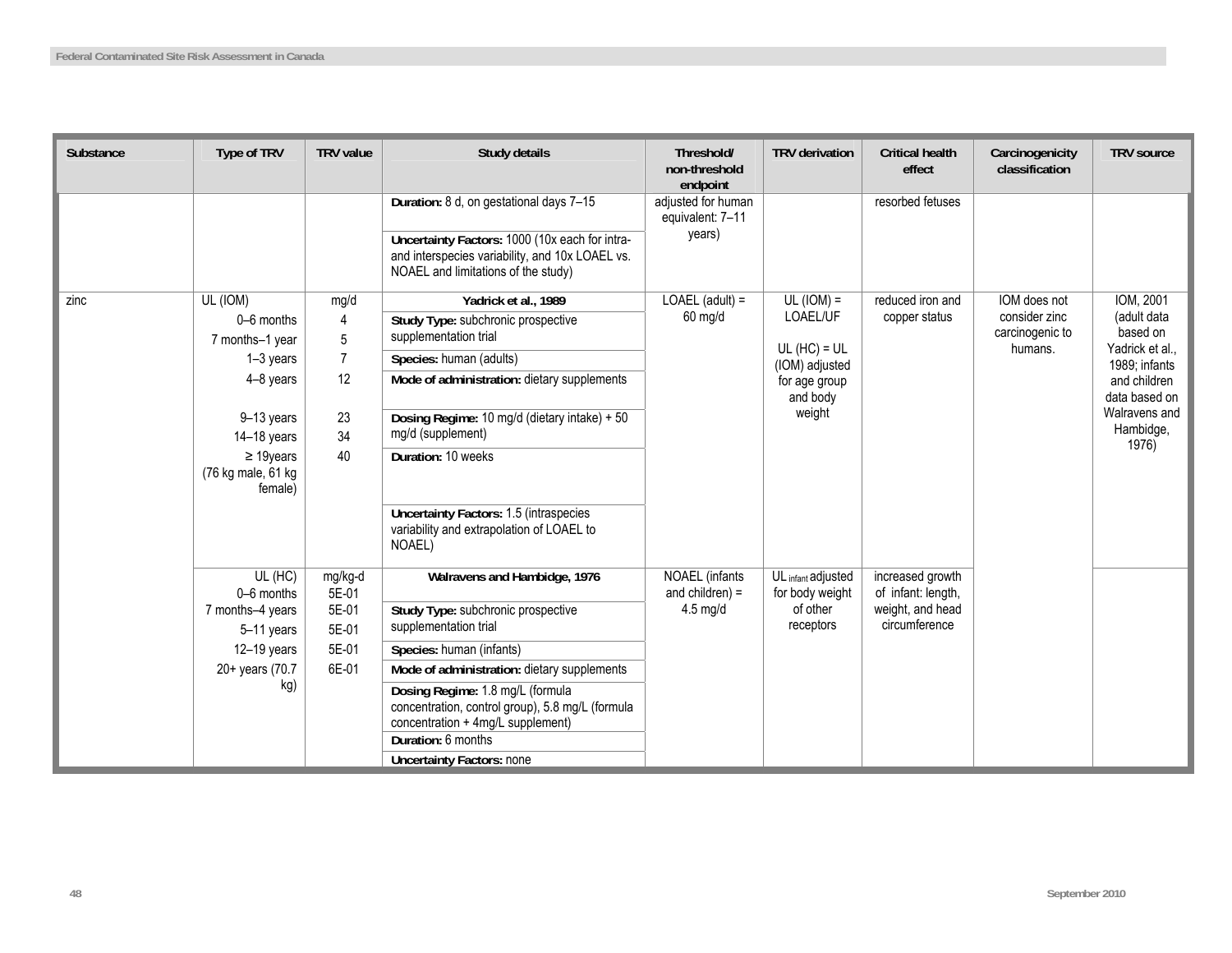- Note: For TRVs based on a TC<sub>05</sub>, inhalation unit risks were derived as UR<sub>Inh</sub> = 0.05/TC<sub>05</sub>; inhalation slope factor was derived as SF<sub>Inh</sub> = 0.05/(TC<sub>05</sub> x inhalation rate [16.6 m<sup>3</sup>/d]/bw [70.7 kg]); oral slope factor derived as  $SF<sub>Oral</sub> = 0.05/TD<sub>05</sub>$ ;  $SF = UR \times bw (70.7 kg)/drinking water consumption rate (1.5 L/d).$
- A dermal slope factor of 3.5 (µg/cm<sup>2</sup>-d)<sup>-1</sup> together with a relative absorption factor (RAF<sub>derm</sub>) of 0.084 were derived for benzo[*a*]pyrene (Knafla et al., 2006). See text for details.
- † U.S. EPA, 1985 (draft, subsequently published in 1987) indicates that there are inadequate data to conclude that chromium is carcinogenic via oral ingestion.
- <sup>‡</sup> No data, assumed equivalent to the toddler.<br>
§ Exposure to TCF via oral inhalation and de
- Exposure to TCE via oral, inhalation, and dermal routes may lead to developmental effects, which is the most sensitive endpoint for TCE toxicity. The doses from all exposure routes should be summed and compared to the oral TDI in order to evaluate non-cancer effects. The inhalation and oral doses should be evaluated separately, however, in relation to the respective cancer slope factors.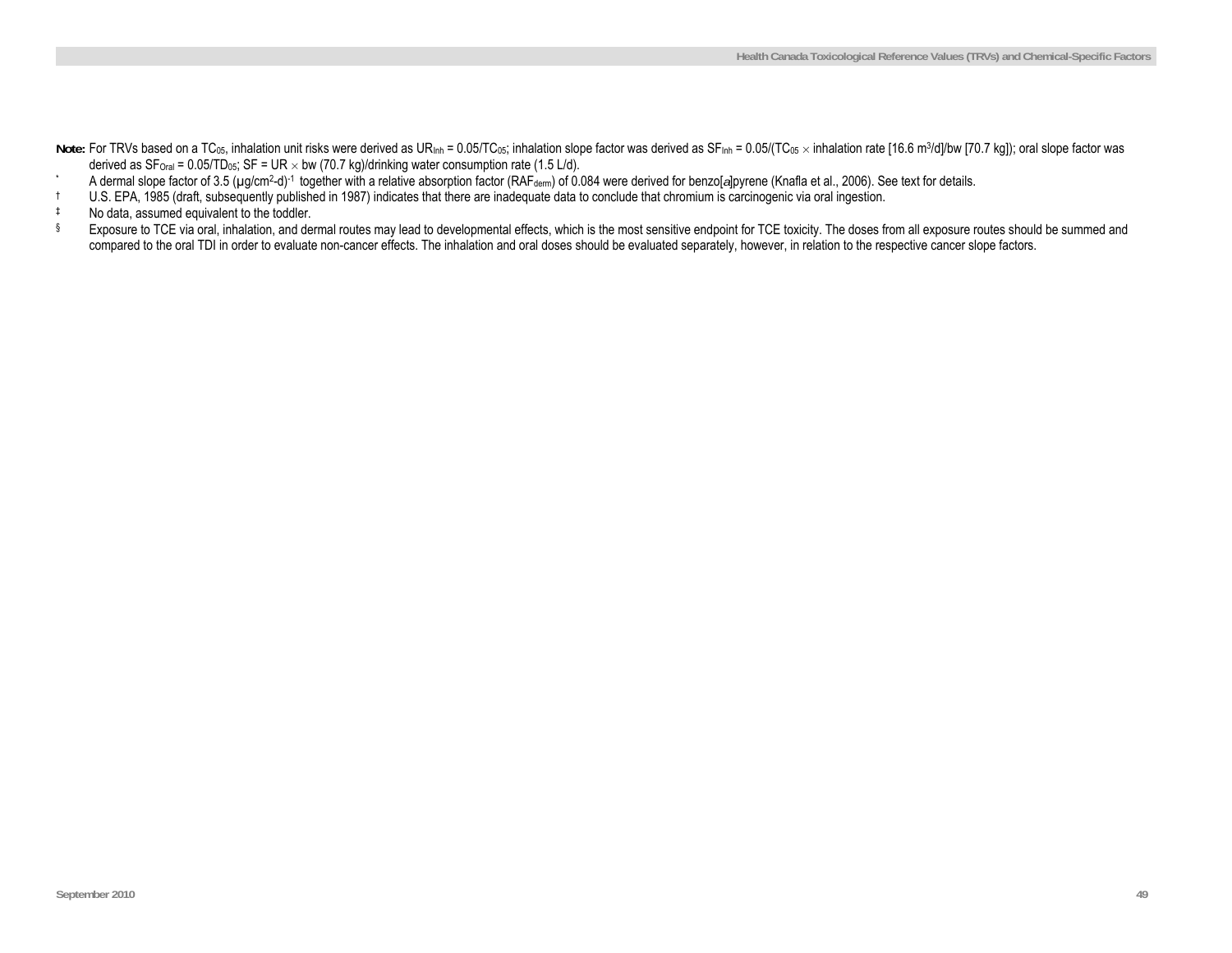# GLOSSARY FOR APPENDIX A

| <b>BMDL</b>                | benchmark dose lower limit                                                                            |
|----------------------------|-------------------------------------------------------------------------------------------------------|
| $BMDL_{05}$ or $BMDL_{10}$ | benchmark dose lower limit associated with an incidence of 5% or 10% of induced tumors                |
| <b>DQRA</b>                | detailed quantitative risk assessment                                                                 |
| HEC                        | human equivalent concentration                                                                        |
| <b>IMAC</b>                | interim maximal acceptable concentration (drinking water)                                             |
| LOAEL                      | lowest observable adverse effect level                                                                |
| <b>LOEL</b>                | lowest observable adverse effect level                                                                |
| MAC                        | maximum acceptable concentration in drinking water                                                    |
| N/A                        | not applicable                                                                                        |
| <b>NOAEL</b>               | no observable adverse effect level                                                                    |
| <b>PBPK</b>                | physiologically-based pharmacokinetic (model)                                                         |
| POD                        | point of departure                                                                                    |
| pTMI                       | provisional tolerable monthly intake                                                                  |
| pTWI                       | provisional tolerable weekly intake                                                                   |
| <b>RfD</b>                 | reference dose                                                                                        |
| SF                         | slope factor                                                                                          |
| <b>TC</b>                  | tolerable concentration                                                                               |
| $TC_{05}$ or $TC_{10}$     | tumorigenic concentration found to induce a 5% or 10% increase in the incidence of, or deaths due to, |
|                            | tumours considered to be associated with exposure                                                     |
| $TD_{05}$ or $TD_{10}$     | tumorigenic dose found to induce a 5% or 10% increase in the incidence of, or deaths due to, tumours  |
|                            | considered to be associated with exposure                                                             |
| TDI                        | tolerable daily intake                                                                                |
| <b>TRV</b>                 | toxicological reference value                                                                         |
| <b>TWA</b>                 | time-weighted average                                                                                 |
| UF                         | uncertainty factor                                                                                    |
| UL                         | tolerable upper limit (for essential elements)                                                        |
| <b>UR</b>                  | unit risk                                                                                             |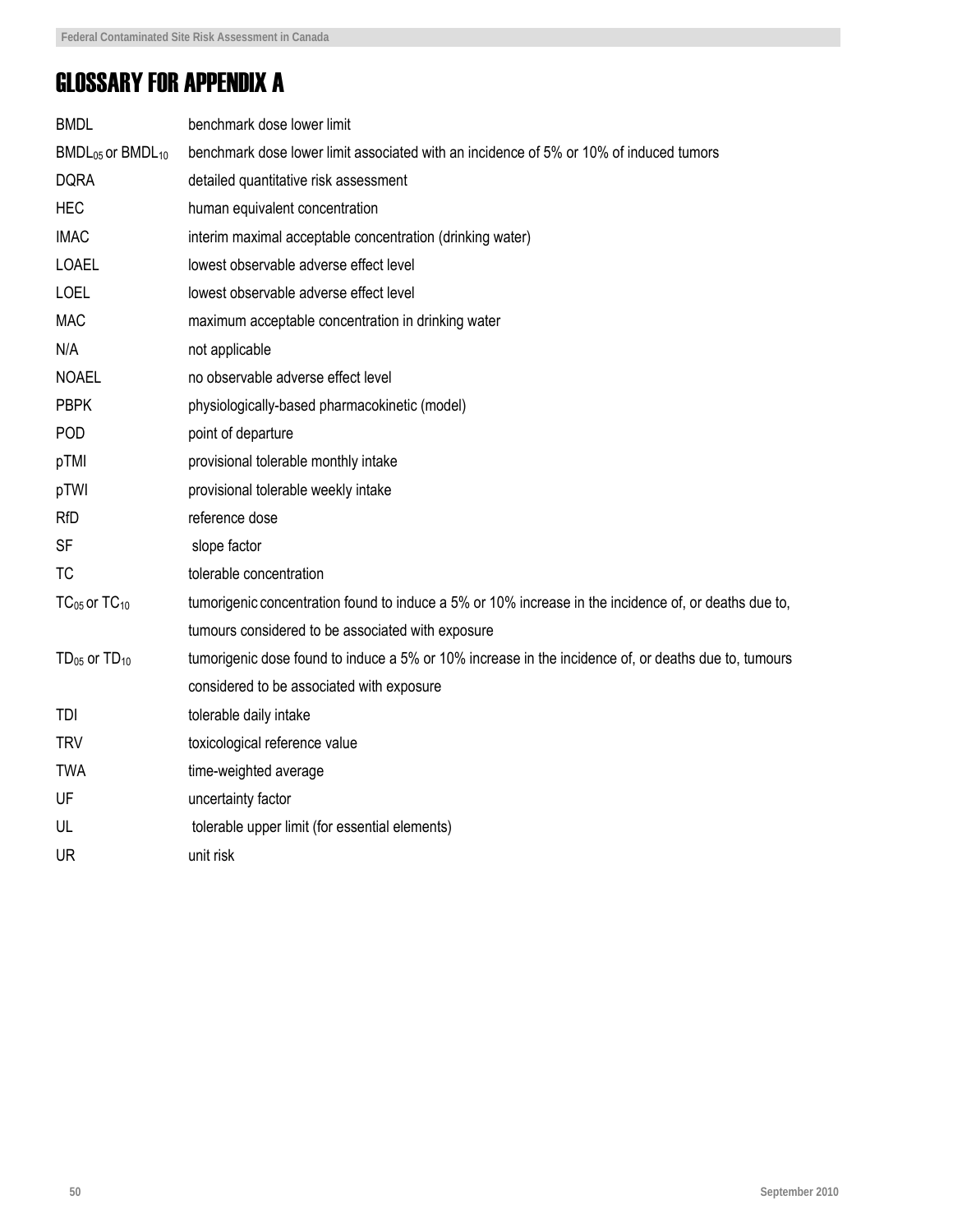## **SOURCES**

| <b>CCME</b>  | Canadian Council of Ministers of the Environment   |
|--------------|----------------------------------------------------|
| CEPA         | <b>Canadian Environmental Protection Act</b>       |
| <b>CIIT</b>  | Chemical Industry Institute of Toxicology          |
| <b>CSD</b>   | Contaminated Sites Division (Health Canada)        |
| CSQG         | <b>Canadian Soil Quality Guidelines</b>            |
| <b>GCDWQ</b> | Guidelines for Canadian Drinking Water Quality     |
| HC           | Health Canada                                      |
| EС           | <b>Environment Canada</b>                          |
| EU           | European Union                                     |
| FAO          | Food and Agriculture Organization (United Nations) |
| <b>IARC</b>  | International Agency for Research on Cancer        |
| <b>IOM</b>   | Institute of Medicine of the National Academies    |
| <b>IRIS</b>  | Integrated Risk Information System (U.S. EPA)      |
| NTP          | National Toxicology Program                        |
| <b>NCI</b>   | <b>National Cancer Institute</b>                   |
| <b>PSL</b>   | <b>Priority Substance List</b>                     |
| <b>SLI</b>   | Springborn Laboratories, Inc.                      |
| U.S.         | EPA United States Environmental Protection Agency  |
| <b>WHO</b>   | World Health Organization                          |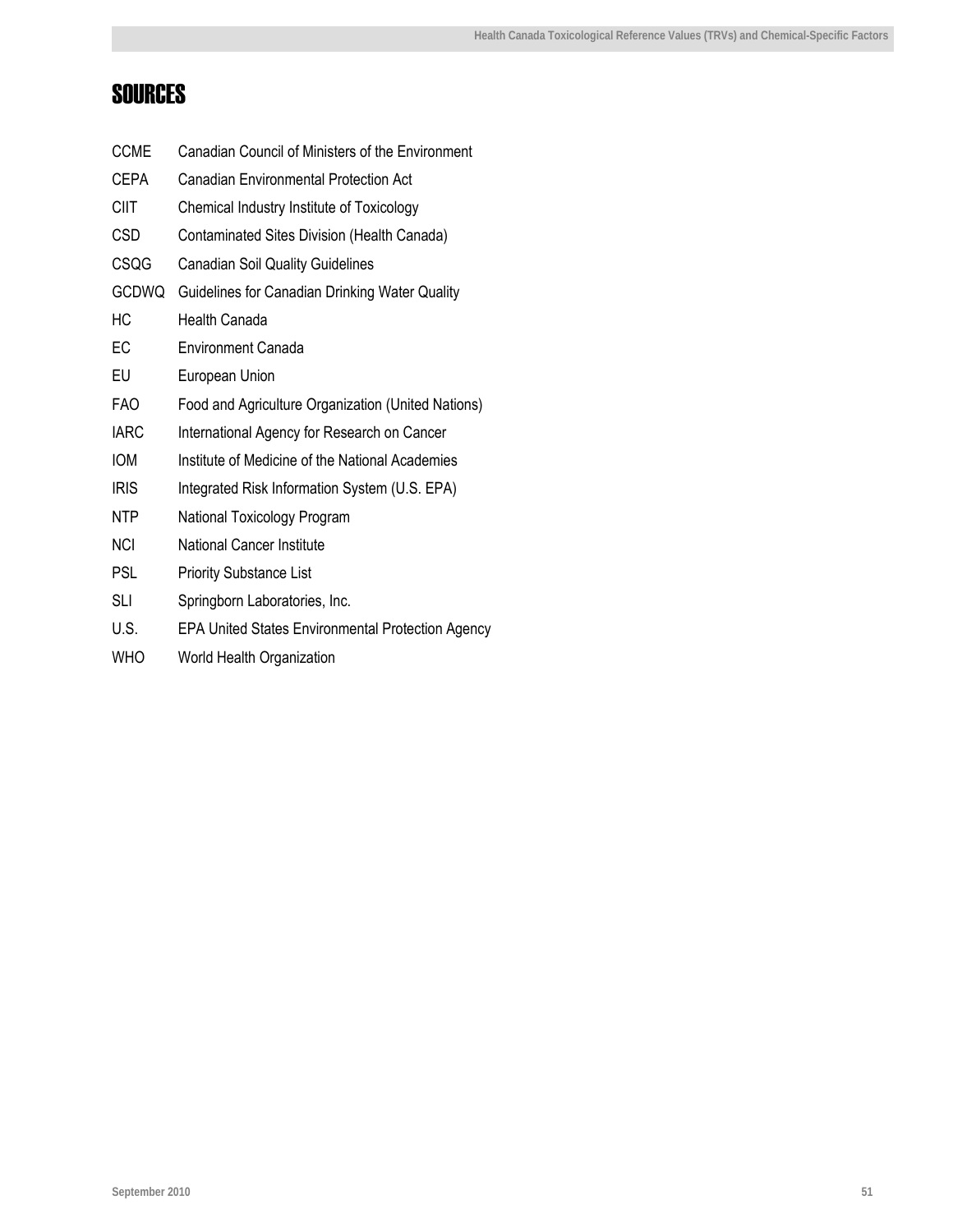# REFERENCES FOR APPENDIX A

Canadian Council of Ministers of the Environment (CCME). 1996a. "Canadian Soil Quality Guidelines for Contaminated Sites. Human Health Effects: Free Cyanide." Prepared for CCME by Air and Waste Section, Environmental Health Directorate, Health Canada (unpublished document).

CCME. 1996b. *Canadian Soil Quality Guidelines for Contaminated Sites. Human Health Effects: Ethylbenzene*. Prepared for CCME by Air and Waste Section, Environmental Health Directorate, Health Canada.

CCME. 1997a. *Canadian Soil Quality Guidelines for the Protection of Environmental and Human Health: Cyanide.* Fact sheet.

CCME. 1997b*. Canadian Soil Quality Guidelines for the Protection of Environmental and Human Health: Phenol.* Fact sheet. Winnipeg.

CCME. 1999a*. Canadian Soil Quality Guidelines for Contaminated Sites. Human Health Effects: Inorganic Mercury*. Prepared for CCME by UMA Engineering Ltd., with further revisions by Health Canada and Environment Canada.

CCME. 1999b. *Canadian Soil Quality Guidelines for the Protection of Environmental and Human Health: Inorganic Mercury.* Fact sheet.

CCME. 2004*. Canadian Soil Quality Guidelines for the Protection of Environmental and Human Health: Ethylbenzene*. Fact sheet.

CCME. 2006. *Canadian Soil Quality Guidelines for Contaminated Sites. Human Health Effects: Uranium*. Prepared for CCME by Air and Waste Section, Environmental Health Directorate, Health Canada.

CCME. 2007. *Canadian Soil Quality Guidelines for the Protection of Environmental and Human Health: Uranium*. Fact sheet.

CCME. 2008. *Canadian Soil Quality Guidelines for Uranium: Environmental and Human Health*. Scientific Supporting Document (PN 1371) (2007 document revised December 2008).

CCME. 2009. *Canadian Soil Quality Guidelines: Selenium*. Environmental and Human Health. Scientific Supporting Document. Winnipeg.

Equilibrium Environmental Inc. 2008. *Tolerable Daily Concentration/Tolerable Daily Intake (TDC/TDI) Section of the Scientific Supporting Document for a Human Health-Based Soil Quality Guideline for n-Hexane (n-HX)*. Report

prepared under contract to Health Canada's Contaminated Sites Division.

Health Canada (HC). 1979 (updated 1986). *Guidelines for Canadian Drinking Water Quality, Supporting Documents – Chromium*. Ottawa.

HC. 1984. *Guidelines for Canadian Drinking Water Quality, Supporting Documents – 1,1-Dichloroethylene*. Ottawa.

HC. 1986 (reaffirmed 2005). *Guidelines for Canadian Drinking Water Quality, Supporting Documents – Ethylbenzene*. Ottawa.

HC. 1987a. *Guidelines for Canadian Drinking Water Quality, Supporting Documents – Dichloromethane*. Ottawa.

HC. 1987b. *Guidelines for Canadian Drinking Water Quality, Supporting Documents – Chlorophenols*. Ottawa.

HC. 1988. *Guidelines for Canadian Drinking Water Quality, Supporting Documents – Benzo(a)pyrene*. Ottawa.

HC. 1990. *Guidelines for Canadian Drinking Water Quality, Supporting Documents – Nitrilotriacetic Acid*. Ottawa.

HC. 1991. *Guidelines for Canadian Drinking Water Quality, Supporting Documents – Boron*. Ottawa.

HC. 1992b. *Guidelines for Canadian Drinking Water Quality, Supporting Documents – Vinyl Chloride*. Water Quality and Health Bureau, Healthy Environments and Consumer Safety Branch, Health Canada, Ottawa.

HC. 1996a. *Canadian Environmental Protection Act, Priority Substances List, Supporting Documentation: Health-Based Tolerable Daily Intakes/Concentrations and Tumourigenic Doses/Concentrations for Priority Substances* (unedited version).

HC. 1996b. *Guidelines for Canadian Drinking Water Quality, Supporting Documents – Tetrachloroethylene*. Water Quality and Health Bureau, Healthy Environments and Consumer Safety Branch, Health Canada, Ottawa.

HC. 2001. *Guidelines for Canadian Drinking Water Quality, Supporting Documents – Uranium*. Water Quality and Health Bureau, Healthy Environments and Consumer Safety Branch, Health Canada, Ottawa.

HC. 2003*. Summary: Provisional Re-Evaluation of PCBs by the Health Canada Food Directorate (2003)*. Ottawa.

HC. 2005. *Guidelines for Canadian Drinking Water Quality: Supporting Documentation—Trichloroethylene*. Water Quality and Health Bureau, Healthy Environments and Consumer Safety Branch, Health Canada, Ottawa.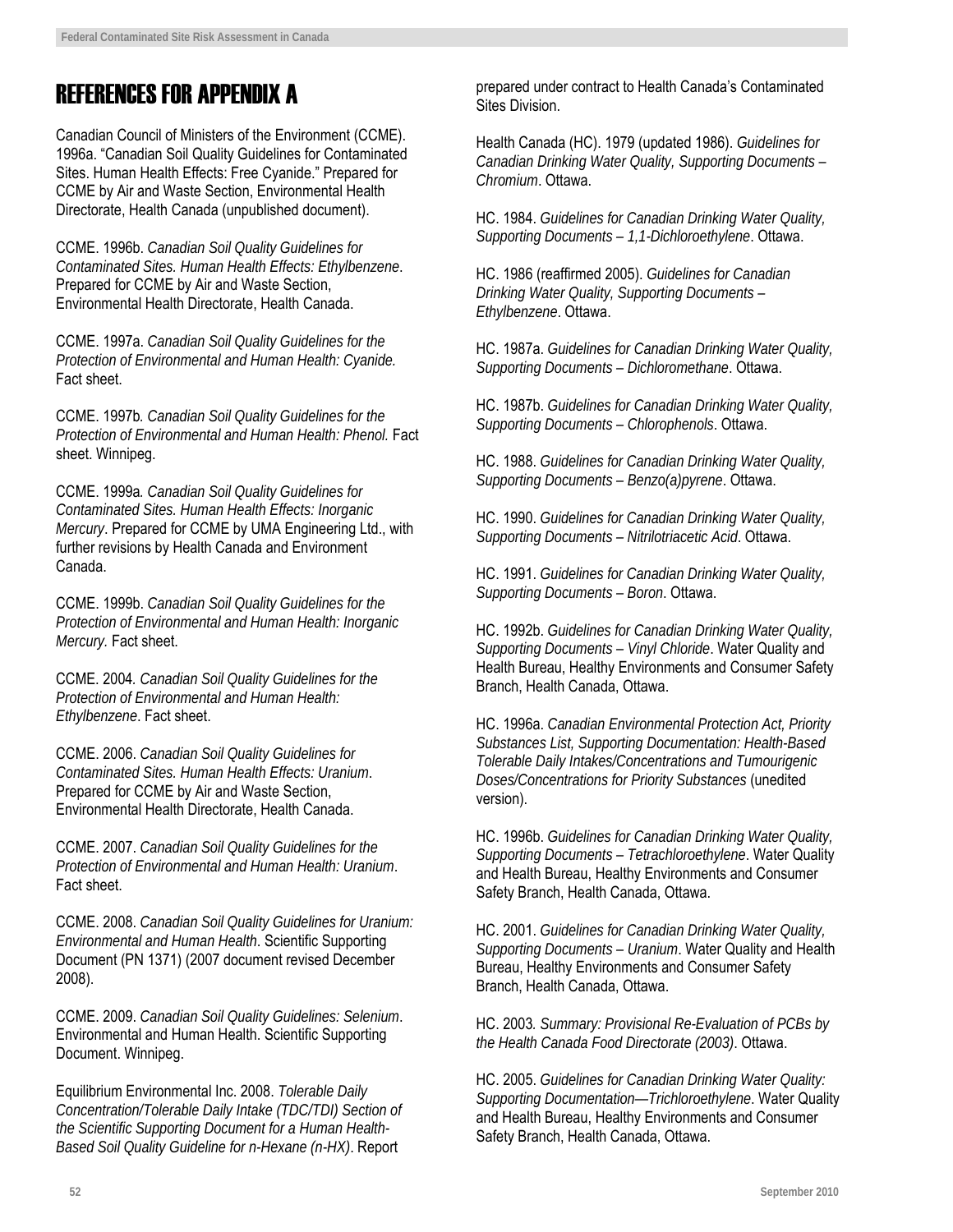HC. 2006. *Guidelines for Canadian Drinking Water Quality, Supporting Documents – Arsenic*. Ottawa.

HC. 2007. Human Health Risk Assessment of Mercury in Fish and Health Benefits of Fish Consumption. Bureau of Chemical Safety Food Directorate Health Products and Food Branch, Health Canada, Ottawa.

HC. 2009. *Guidelines for Canadian Drinking Water Quality, Supporting Documents – Benzene*. Ottawa.

HC. 2010a. *Carbontetrachloride in Drinking Water*. Document for public comment prepared by the Federal-Provincial-Territorial Committee on Drinking Water. Ottawa.

HC. 2010b. *Federal Contaminated Site Risk Assessment in Canada, Part I: Guidance on Human Health Preliminary Quantitative Risk Assessment (PQRA), Version 2.0.* Contaminated Sites Division, Safe Environments Directorate, Health Canada, Ottawa.

HC. 2010c. *Guidelines for Canadian Drinking Water Quality: Guideline Technical Document – Fluoride*. Water Quality and Health Bureau, Healthy Environments and Consumer Safety Branch, Health Canada, Ottawa.

HC/EC. 1992a. *Canadian Environmental Protection Act*. *Priority Substances List Assessment Report for Chlorobenzene*. Canada Communication Group Publishing, Ottawa.

HC/EC. 1992b. *Canadian Environmental Protection Act*. *Priority Substances List Assessment Report for Methyl Tertiary-Butyl Ether*. Canada Communication Group Publishing, Ottawa.

HC/EC. 1992c. *Canadian Environmental Protection Act*. *Priority Substances List Assessment Report for Toluene*. Canada Communication Group Publishing, Ottawa.

HC/EC. 1993a. *Canadian Environmental Protection Act*. *Priority Substances List Assessment Report for Arsenic and Its Compounds*. Canada Communication Group Publishing, Ottawa.

HC/EC. 1993b. *Canadian Environmental Protection Act*. *Priority Substances List Assessment Report for Benzene.* Canada Communication Group Publishing, Ottawa.

HC/EC. 1993c. *Canadian Environmental Protection Act*. *Priority Substances List Assessment Report for Bis(chloromethyl)ether*. Canada Communication Group Publishing, Ottawa.

HC/EC. 1993d. *Canadian Environmental Protection Act. Priority Substances List Assessment Report for 3,3' dichlorobenzidine*. Canada Communication Group Publishing, Ottawa.

HC/EC. 1993e. *Canadian Environmental Protection Act*. *Priority Substances List Assessment Report for Dichloromethane*. Canada Communication Group Publishing, Ottawa.

HC/EC. 1993f. *Canadian Environmental Protection Act*. *Priority Subtances List Assessment Report for Pentachlorobenzene*. Canada Communication Group Publishing, Ottawa.

HC/EC. 1993g. *Canadian Environmental Protection Act*. *Priority Substances List Assessment Report for Styrene*. Canada Communication Group Publishing, Ottawa.

HC/EC. 1993h. *Canadian Environmental Protection Act*. *Priority Substances List Assessment Report for Tetrachlorobenzenes*. Canada Communication Group Publishing, Ottawa.

HC/EC. 1993i. *Canadian Environmental Protection Act*. *Priority Substances List Assessment Report for Tetrachloroethylene*. Canada Communication Group Publishing, Ottawa.

HC/EC. 1993j. *Canadian Environmental Protection Act*. *Priority Substances List Assessment Report for Trichlorobenzenes*. Canada Communication Group Publishing, Ottawa.

HC/EC. 1993k. *Canadian Environmental Protection Act*. *Priority Substances List Assessment Report for Trichloroethylene*. Canada Communication Group Publishing, Ottawa.

HC/EC. 1994a. *Canadian Environmental Protection Act*. *Priority Substances List Assessment Report for Bis(2-ethylhexyl)phthalate*. Canada Communication Group Publishing, Ottawa.

HC/EC. 1994b. *Canadian Environmental Protection Act*. *Priority Substances List Assessment Report for Cadmium*. Canada Communication Group Publishing, Ottawa.

HC/EC. 1994c. *Canadian Environmental Protection Act*. *Priority Substances List Assessment Report for Chromium and Its Compounds*. Canada Communication Group Publishing, Ottawa.

HC/EC. 1994d. *Canadian Environmental Protection Act*. *Priority Substances List Assessment Report for Dibutyl Phthalate*. Canada Communication Group Publishing, Ottawa.

HC/EC. 1994e. *Canadian Environmental Protection Act*. *Priority Substances List Assessment Report for 1,2- Dichloroethane*. Canada Communication Group Publishing, Ottawa.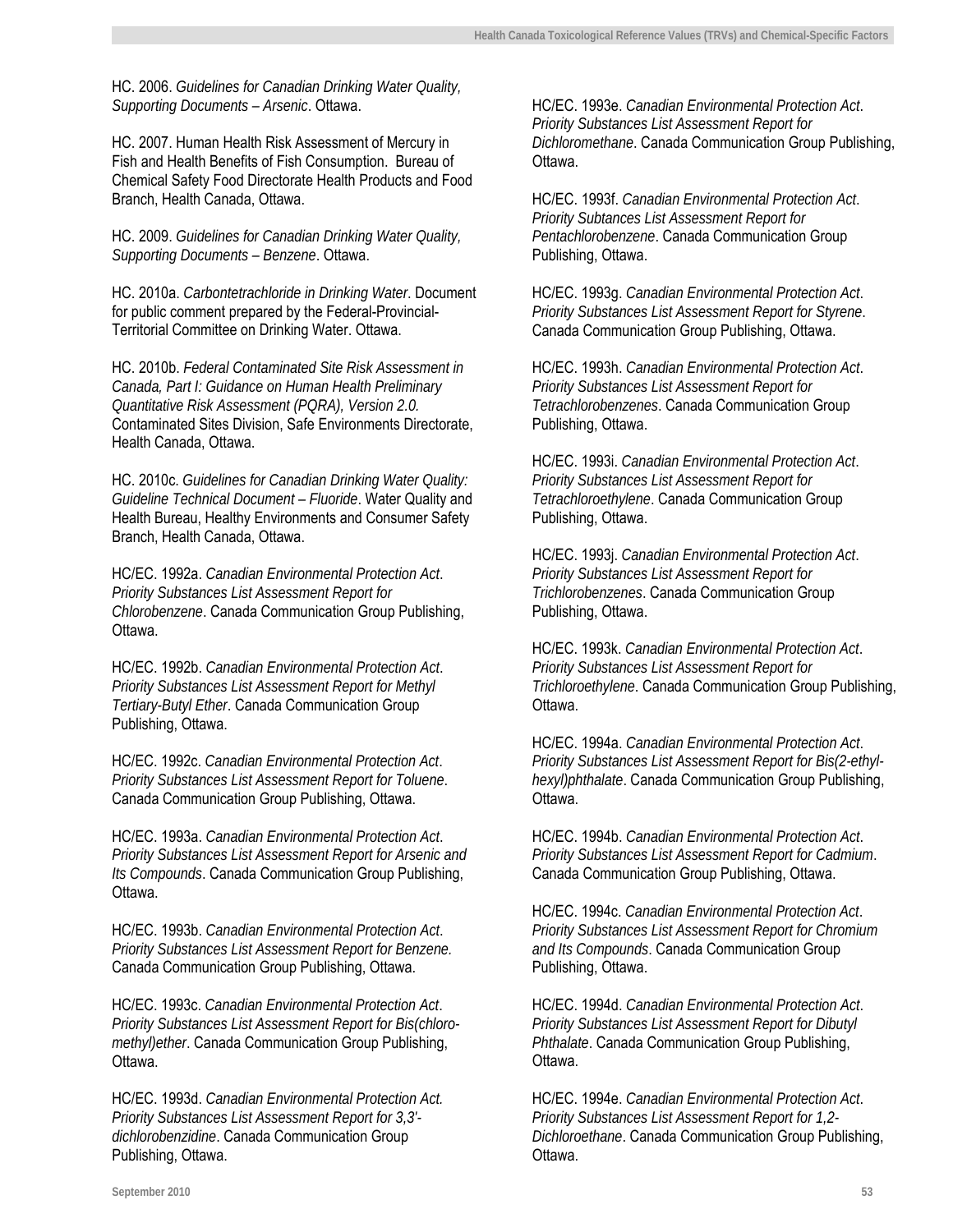HC/EC. 1994f. *Canadian Environmental Protection Act*. *Priority Substances List Assessment Report for Nickel and Its Compounds*. Canada Communication Group Publishing, Ottawa.

Institute of Medicine (IOM). 2000. *Dietary Reference Intakes for Vitamin C, Vitamin E, Selenium and Carotenoids*. Panel on Dietary Antioxidants and Related Compounds, Subcommittees on Upper Reference Levels of Nutrients and Interpretation and Uses of DRIs, and Standing Committee on the Scientific Evaluation of Dietary Reference Intakes. Food and Nutrition Board of the Institute of Medicine of the National Academies. National Academy Press, Washington, DC.

IOM. 2001*. Dietary Reference Intakes for Vitamin A, Vitamin K, Arsenic, Boron, Chromium, Copper, Iodine, Iron, Manganese, Molybdenum, Nickel, Silicon, Vanadium, and Zinc.* A Report of the Panel on Micronutrients, Subcommittees on Upper Reference Levels of Nutrients and of the Interpretation and Uses of Dietary Intakes, and Standing Committee on the Scientific Evaluation of Dietary Reference Intakes. Food and Nutrition Board of the Institute of Medicine of the National Academies. National Academy Press, Washington, DC.

Joint FAO/WHO Expert Committee on Food Additives. 2002. *Evaluation of Certain Food Additives and Contaminants: Fifty-Seventh Report of the Joint FAO/WHO Expert Committee on Food Additives* (in Rome, Italy, 2001). WHO Technical Report Series No. 909.

U.S. EPA. 1990. *Toxicological Review of 1,2,3- Trichloropropane in Support of Summary Information for the Integrated Risk Information System (IRIS).* U.S. EPA, Washington, DC.

U.S. EPA. 1991. *Toxicological Review of Ethylbenzene in Support of Summary Information on the Integrated Risk Information System (IRIS)*. U.S. EPA, Washington, DC.

U.S. EPA. 1993a. *Toxicological Review of Cyanide (free) in Support of Summary Information for the Integrated Risk Information System (IRIS)*. U.S. EPA, Washington, DC.

U.S. EPA. 1993b. *Toxicological Review of Pyrene in Support of Summary Information for the Integrated Risk Information System (IRIS)*. U.S. EPA, Washington, DC.

U.S. EPA. 1995 (last revised). *Toxicological Review of Mercuric Chloride in Support of Summary Information for the Integrated Risk Information System (IRIS)*. U.S. EPA, Washington, DC.

U.S. EPA. 1997. *Toxicological Review of Cumene in Support of Summary Information on the Integrated Risk Information System (IRIS)*. U.S. EPA, Washington, DC.

U.S. EPA. 1998. *Toxicological Review of Naphthalene in Support of Summary Information for the Integrated Risk Information System (IRIS)*. U.S. EPA, Washington, DC.

U.S. EPA. 2001. *National Primary Drinking Water Regulations: Arsenic and Clarifications to Compliance and New Source Contaminants Monitoring – Final Rule*. 40 CFR Parts 9, 141, and 142. U.S. EPA, Washington, DC.

U.S. EPA. 2003. *Toxicological Review of 2- Methylnaphthalene in Support of Summary Information for the Integrated Risk Information System (IRIS).* U.S. EPA, Washington, DC.

U.S. EPA. 2004. *Toxicological Review of 1,2-Dibromoethane in Support of Summary Information on the Integrated Risk Information System (IRIS)*. U.S. EPA, Washington, DC.

U.S. EPA. 2005a. *Toxicological Review of Barium in Support of Summary Information for the Integrated Risk Information System (IRIS).* U.S. EPA, Washington, DC.

U.S. EPA. 2005b. *Toxicological Review of n-Hexane in Support of Summary Information for the Integrated Risk Information System (IRIS).* U.S. EPA, Washington, DC.

van den Berg, M., L.S. Birnbaum, M. Denison, M. De Vito, W. Farland, M. Feeley, H. Fiedler, H. Hakansson, A. Hanberg, L. Haws, M. Rose, S. Safe, D. Schrenk, C. Tohyama, A. Tritscher, J. Tuomisto, M. Tysklind, N. Walker and R.E. Peterson. 2006. The 2005 World Health Organization reevaluation of human and mammalian toxic equivalency factors for dioxins and dioxin-like compounds. *Toxicol. Sci.* 93(2): 223–241.

WHO. (World Health Organization). 1972. Evaluation of mercury, lead, cadmium and the food additives amaranth, diethylpyro-carbonate, and octyl gallate. WHO Food Additive Series, No. 4. Geneva: World Health Organization.

WHO. 2005. *Nickel in Drinking-Water. Background Document for Development of WHO Guidelines for Drinking-Water Quality*. WHO, Geneva.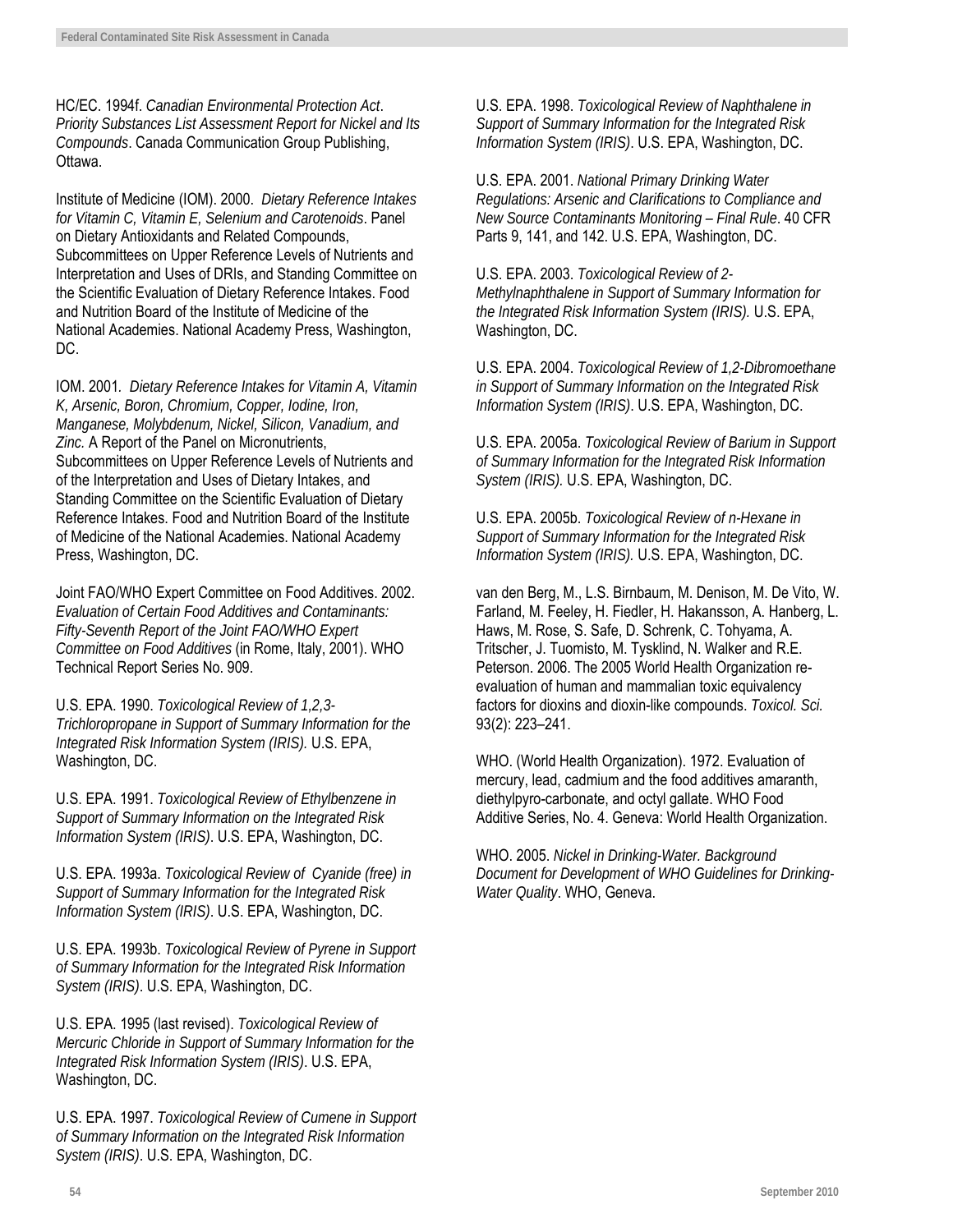### REFERENCES FOR APPENDIX A. PRIMARY LITERATURE

Andersen, I., G.R. Lundqvist, L. Molhave, O.F. Pedersen, D.F. Procter, M. Vaeth, and D.P. Wyon. 1983. Human response to controlled levels of toluene in six-hour exposures. *Scand. J. Work Environ. Health* 9: 405–418.

Andres, P. 1984. IgA-IgG disease in the intestine of Brown Norway rats ingesting mercuric chloride. *Clin. Immunol. Immunopathol*. 30: 488–494.

Andrew, F.D., R.L. Buschbom, W.C. Cannon, R.A. Miller, L.F. Montgomery, D.W. Phelps et al. 1981. *Teratologic Assessment of Ethylbenzene and 2-Ethoxyethanol*. Battelle Pacific Northwest Laboratory, Richland, WA. PB 83- 208074, 108.

Battelle's Columbus Laboratories (BCL). 1980. "Subchronic Toxicity Study: Naphthalene (C52904), Fischer 344 Rats." Unpublished. Prepared by Battelle Laboratories under NTP Subcontract No. 76-34-106002.

Beliles, R.P., J.H. Butala, C.R. Stack, and S. Makris. 1985. Chronic toxicity and three-generation reproduction study of styrene monomer in the drinking water of rats. *Fund. Appl. Toxicol*. 5: 855–868.

Benson, J.M., D.G. Burt, Y.S. Cheng, A.F. Eidson, D.K. Gulati, F.F. Hahn, C.H. Hobbs, and J.A. Pickrell. 1990. Subchronic inhalation toxicity of nickel subsulfide to rats and mice. *Inhalation Toxicol*. 2: 1–19.

Berman, E., M. Schlicht, V.C. Moser, and R.C. MacPhail. 1995. A multidisciplinary approach to toxicological screening: I. Systemic toxicity. *J. Toxicol. Environ*. *Health* 45: 127–143.

Bernaudin, J.F., E. Druet, P. Druet, and R. Masse. 1981. Inhalation or ingestion of organic or inorganic mercurials produces auto-immune disease in rats. *Clin. Immunol. Immunopathol*. 20: 129–135.

Bowman, R.E., M.P. Heiromimus, and D.A. Barsotti. 1981. Locomotor hyperactivity in PCB-exposed rhesus monkeys. *Neurotoxicol*. 2(2): 251–268.

Bruckner, J.V., W.F. Mackenzie, S. Muralidhara, R. Luthra, G.M. Kyle, and D. Acosta. 1986. Oral toxicity of carbon tetrachloride: Acute, subacute, and subchronic studies in rats. *Fund. Appl. Toxicol*. 6: 16–34.

Chen, C.J., Y.C. Chuang, T.M. Lin, and H.Y. Wu. 1985. Malignant neoplasms among residents of a blackfoot disease-endemic area in Taiwan: High-arsenic artesian well water and cancers. *Cancer Res*. 45: 5895.

Chu, I., D.C. Villeneuve, V.E. Valli, and V.E. Secours. 1984. Toxicity of 1,2,3,4-, 1,2,3,5- and 1,2,4,5- tetrachlorobenzene in the rat: Results of a 90-day feeding study. *Drug. Chem. Toxicol*. 7: 113–127.

Chemical Industry Institute of Toxicology (CIIT). 1982. *Final Report: 104-Week Chronic Toxicity Study in Rats: Aniline, Volume 1*. CIIT, Research Triangle Park, NC.

Condie, L.W., J.R. Hill, and J.F. Borzelleca. 1988. Oral toxicology studies with xylene isomers and mixed xylenes. *Drug Chem. Toxicol*. 11(4): 329–354.

Côté, M., I. Chu, D.C. Villeneuve, V.E. Secours, and V.E. Valli. 1988. Trichlorobenzene: Results of a thirteen week feed study in the rat. *Drug Chem. Toxicol.* 11(1): 11–28.

Cushman, J.R., J.C. Norris, D.E. Dodd, K.I. Darmer, and C.R. Morris. 1995. Subchronic inhalation toxicity assessment of cumene in Fischer 344 rats. *J. Am. Coll. Toxicol*. 14(2): 129–147.

Dawson, B.V., P.D. Johnson, S.J. Goldberg, and J.G. Ulreich. 1993. Cardiac teratogenesis of halogenated hydrocarbon-contaminated drinking water. *J. Am. Coll. Cardiol*. 21: 1466–1472.

Dilley, J.V. 1977. *Toxic Evaluation of Inhaled Chlorobenzene (Monochlorobenzene).* National Technical Information Service, U.S. Department of Commerce (PB-276 623).

Dodd, D., and W. Kintigh, 1989. *Methyl Tertiary Butyl Ether (MTBE): Repeated (13-Week) Vapor Inhalation Study in Rats with Neurotoxicity Evaluation*. Union Carbide, Bushy Run Research Center. Project Report 52-507. Export, PA. NTIS Publication No. NTIS/OTS0528043.

Doll, R., A. Andersen, W.C. Cooper et al. 1990. Report of the International Committee on Nickel Carcinogenesis in Man, Scand. *J. Work Environ. Health* 16: 1–82.

Druet, P., E. Druet, F. Potdevin, and C. Sapin. 1978. Immune type glomerulonephritis induced by HgCl2 in the Brown Norway rat. *Ann. Immunol*. 129C: 777–792.

Dunnick, J.K., M.R. Elwell, J.M. Benson, C.H. Hobbs, F.F. Hahn, P.J. Haley, Y.S. Cheng, and A.F. Eidson. 1989. Lung toxicity after 13-week inhalation exposure to nickel oxide, nickel subsulfide, or nickel sulfate hexahydrate in F344/N rats and B6C3F1 mice. *Fund. Appl. Toxicol*. 12: 584–594.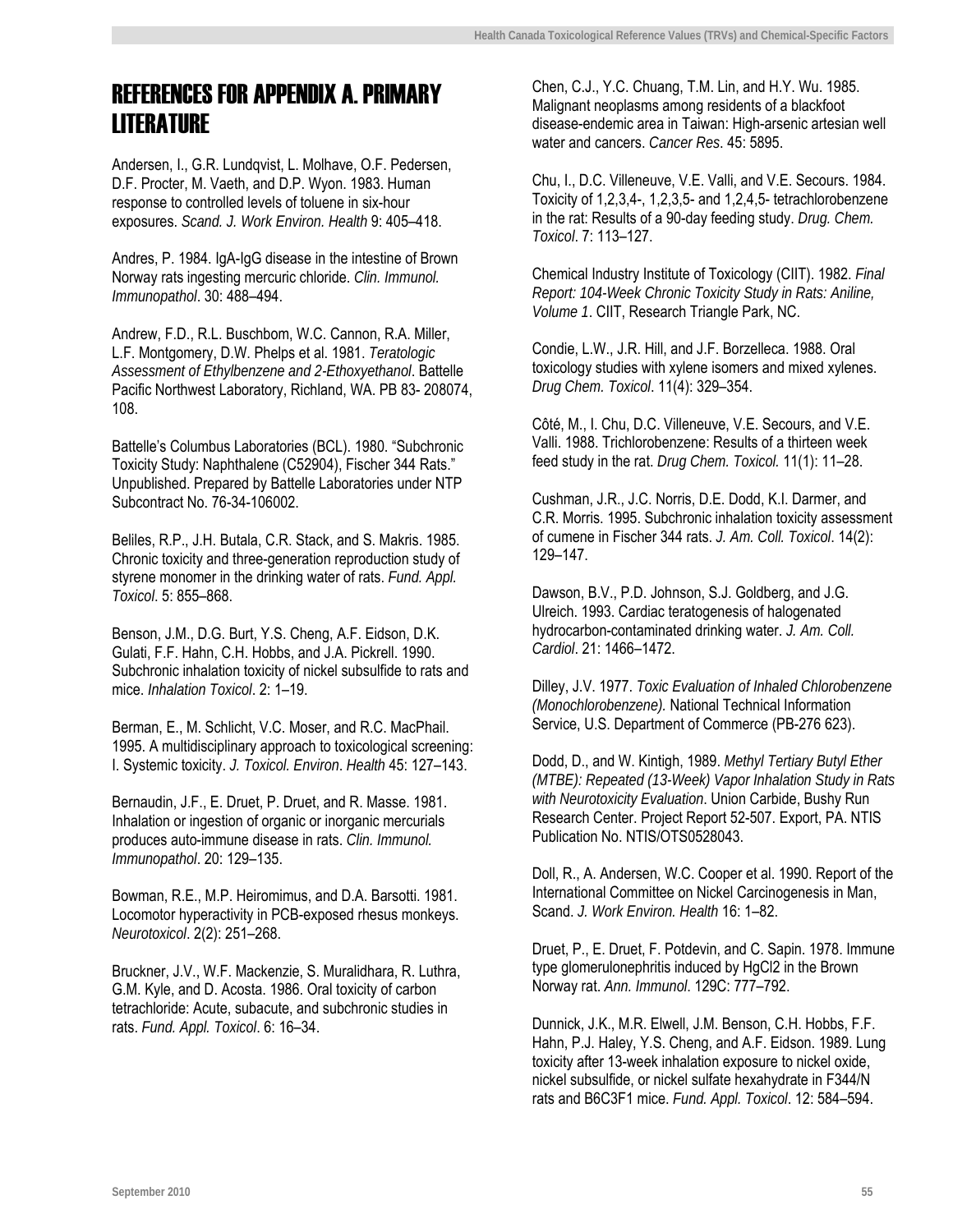Faqi, A.S., and I. Chahoud. 1998. Antiestrogenic effects of low doses of 2,3,7,8-TCDD in offspring of female rats exposed throughout pregnancy and lactation. *Bull. Environ. Contam. Toxicol*. 61: 462–469.

Feron, V.J., C.F.M. Hendriksen, A.J. Speek et al. 1981. Lifespan oral toxicity study of vinyl chloride in rats. *Food Cosmet. Toxicol*. 19(3): 317–333.

Friberg, L., M. Piscator, and G. Nordberg. 1971. *Cadmium in the Environment*. The Chemical Rubber Co (CRC) Press, Cleveland, OH.

Fungwe, T.V., F. Buddingh, D.S. Demick, C.D. Lox, M.T. Yang, and S.P. Yang. 1990. The role of dietary molybdenum on estrous activity, fertility, reproduction and molybdenum and copper enzyme activities of female rats. *Nutr. Res*. 10: 515–524.

Gilman, A.P., D.C. Villeneuve, V.E. Secours, A.P. Yagminas, B.L. Tracy, J.M. Quinn, V.E. Valli, R.J. Willes, and M.A. Moss. 1998. Uranyl nitrate: 28-day and 91-day toxicity studies in the Sprague-Dawley rat. *Fund. Appl. Toxicol*. 41: 117–128.

Greger, J.L. 1999. Nutrition versus toxicology of manganese in humans: Evaluation of potential biomarkers. *Neurotoxicol.* 20: 205–212.

Hamano, Y., A. Kuwano, K. Inoue, Y. Oda, H. Yamamoto, B. Mitsuda, and N. Kunita. 1977. Studies on toxicity of phthalic acid esters. Part I: Teratogenic effects after oral administration to mice. *Osaka-furitsu Koshu Eseikenkyusho Kenkyu Hokada Shokukhim Eisei Hen.* 8: 29–33.

Hardin, B.D., G.P. Bond, M.R. Sikov, F.D. Andrew, R.P. Beliles, and R.W. Niemeier. 1981. Testing of selected workplace chemicals for teratogenic potential. *Scand. J. Work Environ. Health* 7(suppl 4): 66–75.

Hayes, J.R., L.W. Condie, and J.F. Borzelleca. 1986. The subchronic toxicity of tetrachloroethylene (perchloroethylene) administered in the drinking water of rats. *Fund. Appl. Toxicol*. 7: 119–125.

Higgins, I.T.T., M.S. Oh, K.L. Kryston, C.M. Burchfiel, and N.M. Wilkinson. 1986. "Arsenic Exposure and Respiratory Cancer in a Cohort of 8 044 Anaconda Smelter Workers. A 43-Year Follow-Up Study." Prepared for the Chemical Manufacturers' Association and the Smelters Environmental Research Association (unpublished).

Howard, J.W., and R.F. Hanzal. 1955. Chronic toxicity for rats of food treated with hydrogen cyanide. *J. Agric. Food Chem*. 3: 325.

Huang, J., K. Kato, E. Shibata et al. 1989. Effects of chronic n-hexane exposure on nervous system-specific and musclespecific proteins. *Arch. Toxicol.* 63: 381–385. Johansson, A., P. Camner, C. Jarstrand, and A. Wiernik. 1983. Rabbit lungs after long-term exposure to low nickel dust concentration. II. Effects on morphology and function. *Environ. Res*. 30(1): 142–151.

Kishi, R., Y. Katakura, T. Ikeda, B.Q. Chen, and H. Miyake. 1992. Neurochemical effects in rats following gestational exposure to styrene. *Toxicol. Lett*. 63: 141–146.

Kluwe, W.M., G. Dill, A. Persing, and A. Peters. 1985. Toxic response to acute, subchronic, and chronic oral administrations of monochlorobenzene to rodents. *J. Toxicol. Environ. Health* 15(6): 745–767.

Knafla, A., K.A. Phillipps, R.W. Brecher, S. Petrovic, and M. Richardson. 2006. Development of a dermal cancer slope factor for benzo[a]pyrene. *Reg. Toxicol. Pharmacol*. 45: 159– 168.

Kobayashi, S., S. Toida, H. Kawamura, H.S. Chang, T. Fukuda, and K. Kawaguchi. 1972. Chronic toxicity of 2,4 dichlorophenol in mice: A simple design for the toxicity of residual metabolites of pesticides. *J. Med. Soc. Toho* (Japan), 19(3–4): 356.

Kociba, R.J., B.J.K. Leong, and R.E. Hefner. 1981. Subchronic toxicity study of 1,2,4-trichlorobenzene in the rat, rabbit and beagle dog. *Drug Chem. Toxicol*. 4(3): 229–249.

Leong, B.K.J., R.J. Kociba, and G.C. Jersey. 1981. A lifetime study of rats and mice exposed to vapours of bis(chloromethyl) ether. *Toxicol. Appl. Pharmacol*. 58: 269– 281.

Loeser, E., and M.H. Litchfield. 1983. Review of recent toxicology studies on p-dichlorobenzene. *Food Chem. Toxicol*. 21(6): 825–832.

Maltoni, C., G. Lefemine, and G. Cotti. 1986. *Experimental Research on Trichloroethylene Carcinogenesis. Archives of Research on Industrial Carcinogenesis, Volume V.* Princeton Scientific Publishing, Princeton, NJ. 393 p.

Maltoni, C., G. Lefemine, G. Cotti, and G. Perino. 1988. Long-term carcinogenicity bioassays on trichloroethylene administered by inhalation to Sprague-Dawley rats and Swiss mice and B6C3F mice. *Ann. New York Acad. Sci*. 534: 316– 342.

Mancuso, T.F. 1975. *Consideration of Chromium as an Industrial Carcinogen*. International Conference on Heavy Metals in the Environment. Symposium Proceedings. Toronto, Ontario, October 27–31, 1975. Toronto: Institute for Environmental Studies. pp. 343–356.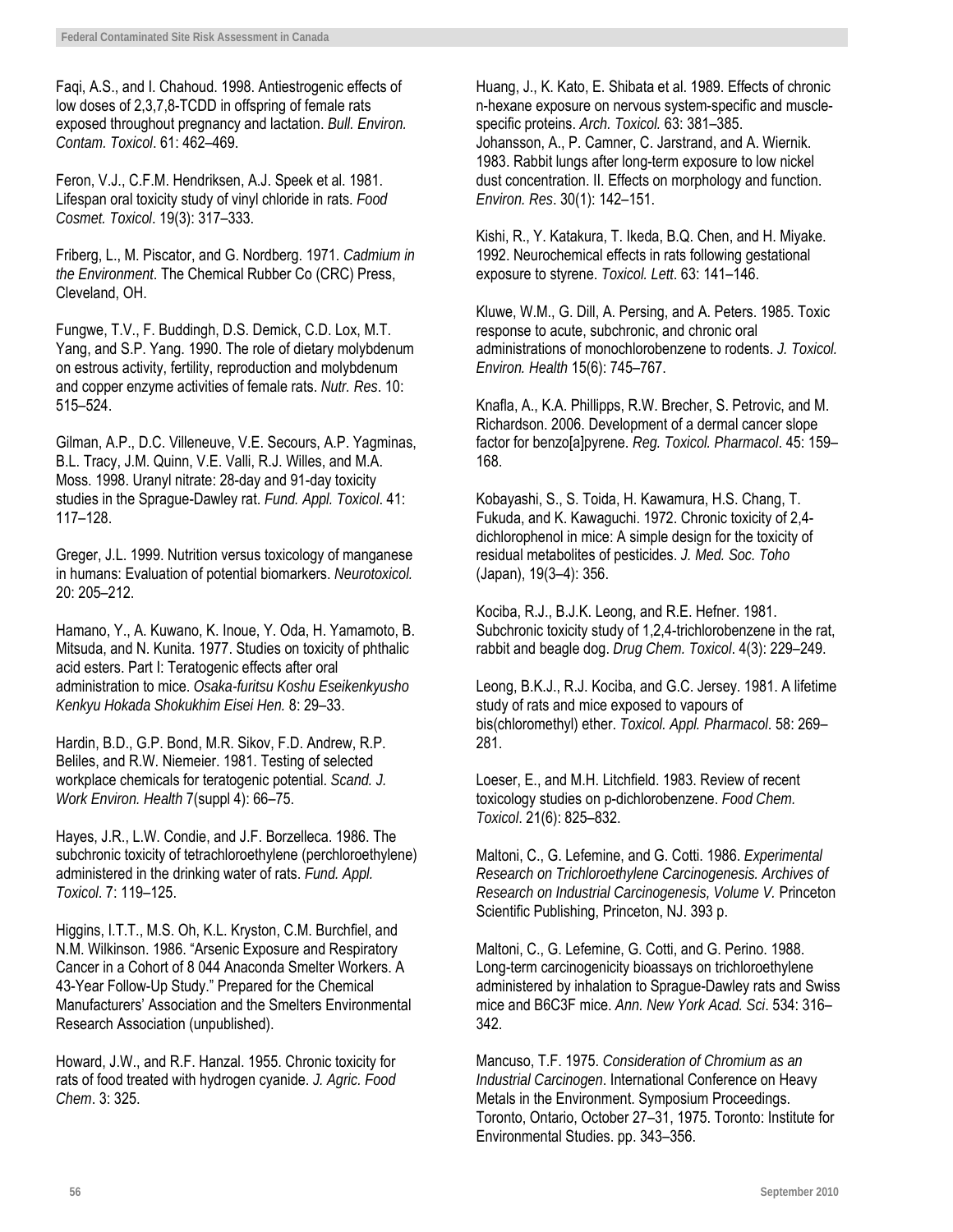Morales, K.H., L. Ryan, T.L. Kuo, M.M. Wu, and C.J. Chen. 2000. Risk of internal cancers from arsenic in drinking water. *Environ. Health Perspect*. 108: 655–661.

Murata, Y, A. Denda, H. Maruyama, D. Nakae, M. Tsutsumi, T. Tsujiuchi, and Y. Konishi. 1997. Short communication. Chronic toxicity and carcinogenicity studies of 2 methylnaphthalene in B6C3F1 mice. *Fundam. Appl. Toxicol*. 36: 90–93.

National Cancer Institute (NCI). 1978a. *Bioassay of 1,2- Dibromoethane for Possible Carcinogenicity*. NTIS No. PB 288428. National Cancer Institute, Bethesda, MD.

NCI. 1978b. *Bioassay of 1,2-Dichloroethane for Possible Carcinogenicity*. Technical Report No. TR-55. National Technical Information Service Publication No. PB 285 968.

NCI. 1979. *Bioassay of 2,4,6-Trichlorophenol for Possible Carcinogenicity*. Technical Report Series Number 155. DHEW Publication No. (NIH) 79-1711. U.S. Department of Health, Education and Welfare.

Neal, J., and R.H. Rigdon. 1967. Gastric tumours in mice fed benzo[a]pyrene: A quantitative study. *Tex. Rep. Biol. Med*. 25: 553.

Nixon, G.A., E.V. Buehler, and R.J. Niewenhuis. 1972. Twoyear rat feeding study with trisodium nitrilotriacetate and its calcium chelate. *Toxicol. Appl. Pharmacol*. 21: 244.

National Toxicology Program (NTP). 1982. *Carcinogenesis Bioassay of 1,2-Dibromoethane (CAS No. 106-93-4) in F344 Rats and B6C3F1 Mice (Inhalation Study)*. NTP-80-28, NIH Publication No. 82-1766. Available from National Technical Information Service, Springfield, VA; PB82-181710.

NTP. 1983a*. NTP Technical Report on the Carcinogenesis Studies of Chlorobenzene (CAS No. 108-90-7) in F344/N Rats and B6C3F1 Mice (Gavage Studies)*. NTP Technical Report No. TR 261. Research Triangle Park, NC. National Technical Information Service (NTIS) Publication No. PB86- 144888.

NTP. 1983b. *NTP Technical Report on the Carcinogenesis Studies of 1,2-Dichlorobenzene (CAS No. 95-50-1) in F344/N Rats and B6C3F1 Mice (Gavage Studies)*. NTP Technical Report No. TR 255. Research Triangle Park, NC. NTIS Publication No. PB86-144888.

NTP. 1983c. "120-Day Gavage Study in Mice and Rats with 1,2,3-Trichloropropane." Unpublished report prepared by Hazleton Laboratories.

NTP. 1986a. *Draft Carcinogenesis Bioassay of Benzene in F344/N Rats and B6C3F1 Mice (Gavage Study).* NTP-84072. U.S. Department of Health and Human Services, Research Triangle Park, NC.

NTP. 1986b. *Toxicology and Carcinogenesis Studies of Dichloromethane (Methylene Chloride) (CAS No. 75-09-2) in F344/N Rats and B6C3F1 Mice (Inhalation Studies)*. U.S. Department of Health and Human Services. Technical Report No. 306. National Institutes of Health Publication No. 86- 2562. 208 p. NTIS Publication No. PB86-187903.

NTP. 1986c. *Toxicology and Carcinogenesis Studies of Tetrachloroethylene (Perchloroethylene) (CAS No. 127-18-4) in F344/N Rats and B6C3F1 Mice (Inhalation Studies)*. Technical Report No. 311. U.S. Department of Health and Human Services. NTIS Publication No. PB87-147054.

NTP. 1987. *Toxicology and Carcinogenesis Studies of 1,4- Dichlorobenzene in F344/N Rats and B6C3F1 Mice (Gavage Studies).* NTP Technical Report Series 319. NIH Publication No. 87-2575.

NTP. 1988. *Toxicology and Carcinogenesis Studies of Trichloroethylene (CAS No.79-01-6) in Four Strains of Rats (ACI, August, Marshall, Osborne-Mendel) (Gavage Studies).*  NTP Technical Report Series No. 273. NIH Publication No. 88-2525. National Institutes of Health, Public Health Service, U.S. Department of Health and Human Services, Research Triangle Park, NC.

NTP. 1990a. *Toxicology and Carcinogenesis Studies of Toluene (CAS No. 108-88-3) in F344/N Rats and B6C3F1 Mice (Inhalation Studies)*. Technical Report No. 371. U.S. Department of Health and Human Services. NTIS Publication No. PB90-256371.

NTP. 1990b. *Carcinogenesis Studies of Trichloroethylene (Without Epichlorohydrin) (CAS No. 79-01-6) in F344/N Rats and B6C3F1 Mice (Gavage Studies).* NTP Technical Report Series No. 243. National Institutes of Health, Public Health Service, U.S. Department of Health and Human Services, Research Triangle Park, NC.

NTP. 1991a. *Toxicology and Carcinogenesis Studies of Pentachlorobenzene (CAS No. 608-93-5) in F344/N Rats and B6C3F1 Mice (Feed Studies).* NTP Tox 6, NIH Publication No. 91-3125. U.S. Dept. of Health and Human Services, Research Triangle Park, NC.

NTP. 1991b. *NTP Report on the Toxicity Studies of 1,2,4,5- Tetrachlorobenzene in F344/N Rats and B6C31 Mice (Feed Studies).* NTP Tox 7. U.S. Department of Health and Human Services, Research Triangle Park, NC.

O'Donohue, J., M.A. Reid, A. Varghese, B. Portmann, and R. Williams. 1993. Micronodular cirrhosis and acute liver failure due to chronic copper self-intoxication. *Eur. J. Gastroenterol. Hepatol*. 5: 561–562.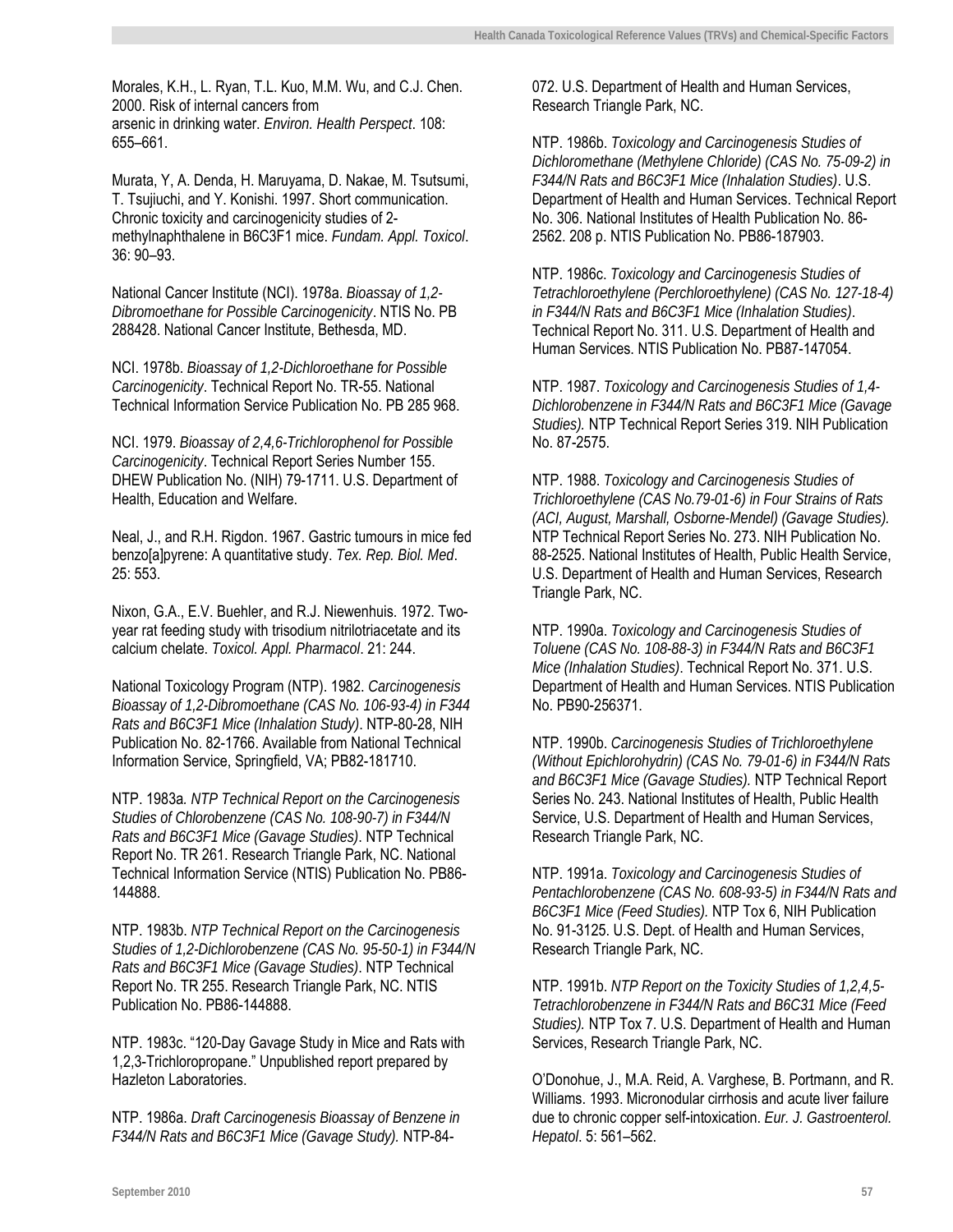Ohsako, S., Y. Miyabara, N. Nishimura, S. Kurosawa, M. Sakaue, R. Ishimura, M. Sato, K. Takeda, Y. Aoki, H. Sone, C. Tohyama, and J. Yonemoto. 2001. Maternal exposure to a low dose of 2,3,7,8-tetrachlorodibenzo-p-dioxin (TCDD) suppressed the development of reproductive organs of male rats: Dose-dependent increase of mRNA levels of 5 reductase type 2 in contrast to decrease of androgen receptor in the pubertal ventral prostate. *Toxicol. Sci*. 60: 132–143.

Oldiges H., D. Hochrainer, Sh. Takenaka, G. Oberdörster, and H. König. 1984. Lung carcinomas in rats after low level cadmium inhalation. *Toxicol. Environ. Chem*. 9: 41–51.

Ono Y, Y. Takeuchi, and N. Hisanaga. 1979. Studies on the method of measuring nerve conduction velocity in the rat's tail and on the comparative toxicity of n-hexane, methyl nbutyl ketone and 2,5-hexanedione. *Jap. J. Ind. Health* 21: 528–538.

Ono Y, Y. Takeuchi, N. Hisanaga, and M. Iwata. 1982. Neurotoxicity of petroleum benzene compared with nhexane. *Int. Arch. Occup. Environ. Health* 50: 219–229.

Pratt, W.B., J.L. Omdahl, and J.R. Sorenson. 1985. Lack of effects of copper gluconate supplementation. *Am. J. Clin. Nut*. 42: 681–682.

Quast, J.F., C.G. Humiston, C.E. Wade, J. Ballard, J.E. Beyer, R.W. Schwetz, and J.M. Norris. 1983. A chronic toxicity and oncogenicity study in rats and subchronic toxicity study in dogs on ingested vinylidene chloride. *Fundam. Appl. Toxicol*. 3: 55.

Rinsky, R.A., A.B. Smith, R. Hornung, T.G. Filloon, R.J. Young, A.H. Okun, and P.J. Landrigan. 1987. Benzene and leukemia—An epidemiologic risk assessment. *N. Eng. J. Med*. 316: 1044–1050.

Robinson, M., R.H. Bruner, and G.R. Olson. 1990. Fourteenand ninety-day oral toxicity studies of methyl tertiary-butyl ether in Sprague-Dawley rats. *J. Am. Coll. Toxicol*. 9: 525– 540.

Sasmore, D.P., C. Mitoma, C.A. Tyson, and J.S. Johnson. 1983. Subchronic inhalation toxicity of 1,3,5 trichlorobenzene. *Drug Chem. Toxicol*. 6(3): 241–258.

Schlicht, M.P., V.P. Moser, B.M. Sumrell, E. Berman, and R.C. McPhail. 1992. Systematic and neurotoxic effects of acute and repeated phenol administration. *Toxicologist* 12(1): 274.

Schwetz, B.A., P.A. Keeler, and P.J. Gehring. 1974. Effect of purified and commercial grade tetrachlorophenol on rat embryonal and fetal development. *Toxicol. Appl. Pharmacol*. 28(1): 146.

Serota, D.G., A.K. Thakur, B.M. Ulland, J.C. Kirschman, N.M. Brown, R.H. Coots, and K. Morgareidge. 1986a. A two-year drinking-water study of dichloromethane in rodents II. Mice. *Food Chem. Toxicol*. 24(9): 959–963.

Shearer, R.R., and D.M. Hadjimarkos. 1975. Geographic distribution of selenium in human milk. *Arch. Environ. Health* 30: 230–233.

Springborn Laboratories, Inc. (SLI). 2000. *An Oral (Gavage) Two-Generation Reproduction Toxicity Study in Sprague-Dawley Rats with Nickel Sulphate Hexahydrate*. Prepared by Springborn Laboratories, Inc., Spencerville, OH, for Nickel Producers Environmental Research Association, Durham, NC (Study No. 3472.2).

Spiegelberg, T., W. Kordel, and D. Hochrainer. 1984. Effects of NiO inhalation on alveolar macrophages and the humoral immune systems of rats. *Ecotox. Environ. Safety* 8: 516–525.

Stula, E.F., H. Sherman, J.A. Zapp, and J.W. Clayton. 1975. Experimental neoplasia in rats from oral administration of 3,3'-dichlorobenzidine, 4,4'-methylene-bis(2-chloroaniline), and 4,4'-methylene-bis(2-methylaniline). *Toxicol. Appl. Pharmacol*. 31: 159–176.

Takenaka, S., H. Oldiges, H. Konig, D. Hochrainer, and G. Oberdorster. 1983. Carcinogenicity of cadmium chloride aerosols in W rats. *J. Natl. Cancer Inst*. 70: 367–373.

Thyssen, J., J. Althoff, G. Kimmerle, and U. Mohr. 1981. Inhalation studies with benzo[a]pyrene in Syrian golden hamsters. *J. Natl. Cancer Inst*. 66: 575–577.

Til, H.P., H.R. Immel, and V.J. Feron. 1983. *Lifespan Oral Carcinogenicity Study of Vinyl Chloride in Rats*. Final report. CIVO Institutes. TNO Report No. V 83.285/291099, TSCATS Document FYI-AX-0184-0353, Fiche No. 0353.

Til, H.P., V.J. Feron, and H.R. Immel. 1991. Lifetime (149 week) oral carcinogenicity study of vinyl chloride in rats. *Food Chem. Toxicol*. 29: 713–718.

U.S. EPA. 1989.*Mouse Oral Subchronic Toxicity of Pyrene*. Study conducted by Toxicity Research Laboratories, Muskegon, MI for the Office of Solid Waste, Washington, DC.

Ungvary, G., and E. Tatrai. 1985. On the embryotoxic effects of benzene and its alkyl derivatives in mice, rats and rabbits. *Arch. Toxicol*. (suppl. 8): 425–430.

Vos, J.G., A. DeKlerk, E.I. Krajnc, V. Van Loveren, and J. Rozing. 1990. Immunotoxicity of bis(tri-n-butyltin)oxide in the rat: Effects on thymus-dependent immunity and on nonspecific resistance following long-term exposure in young versus aged rats. *Toxicol. Appl. Pharmacol*. 105: 144–155.